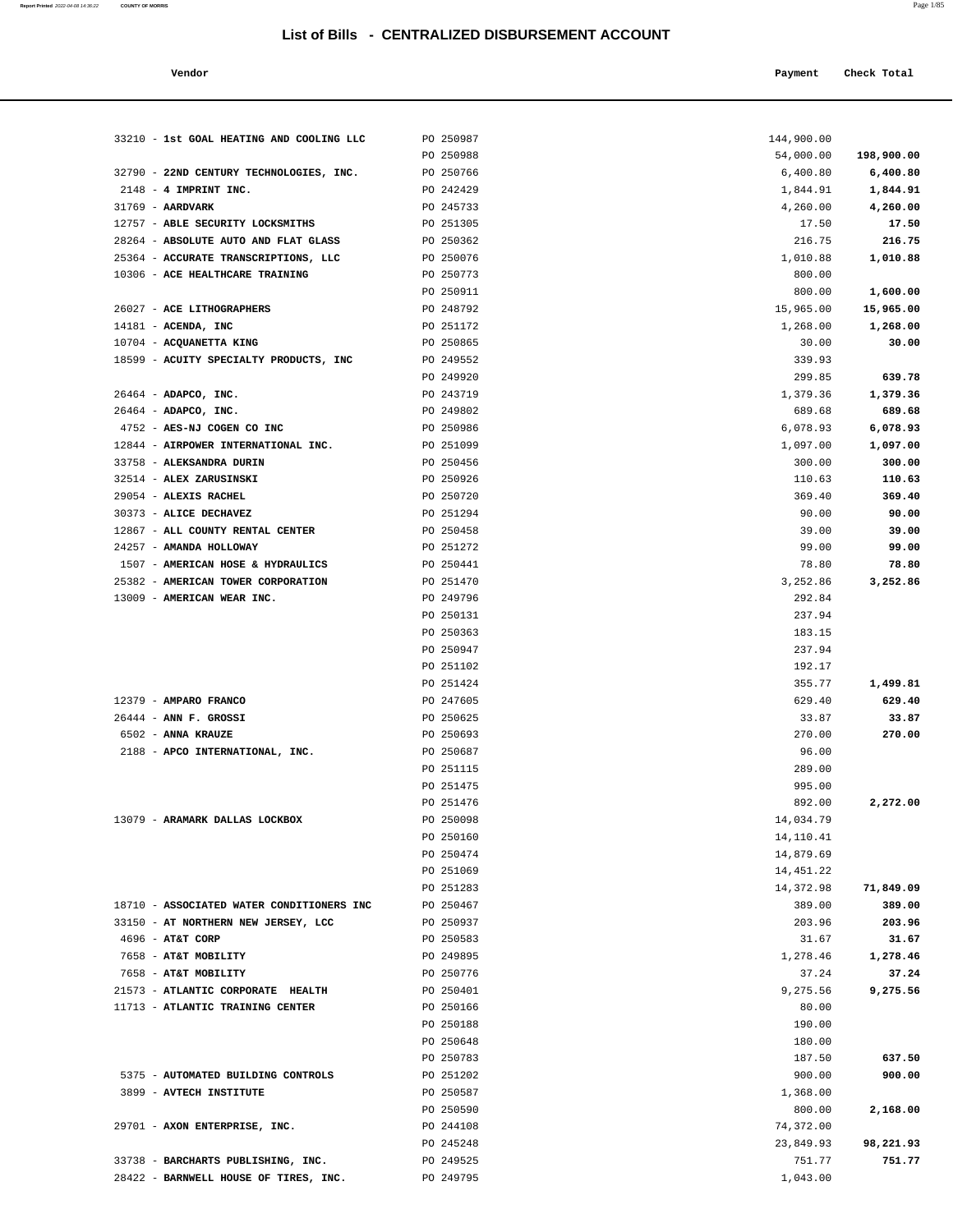| Vendor | Pavment | Check Total |
|--------|---------|-------------|
|        |         |             |

|                                                                       | PO 250364              | 464.24              |                     |
|-----------------------------------------------------------------------|------------------------|---------------------|---------------------|
|                                                                       | PO 250440              | 647.72              |                     |
|                                                                       | PO 250613              | 441.16              |                     |
|                                                                       | PO 250811              | 416.04              |                     |
|                                                                       | PO 250945              | 296.92              |                     |
|                                                                       | PO 250946              | 945.74              | 4,254.82            |
| 24172 - BASE POWER SERVICES                                           | PO 250541              | 600.00              | 600.00              |
| 24172 - BASE POWER SERVICES                                           | PO 251214              | 5,650.00            | 5,650.00            |
| 32275 - BAY HEAD INVESTMENTS INC                                      | PO 250969              | 2.00                | 2.00                |
| 23983 - BEYER FORD                                                    | PO 250133              | 154.53              | 154.53              |
| 23983 - BEYER FORD                                                    | PO 250358              | 414.30              | 414.30              |
| 23983 - BEYER FORD                                                    | PO 250365              | 114.68              | 114.68              |
| 23983 - BEYER FORD                                                    | PO 250614              | 54.10               | 54.10               |
| 23983 - BEYER FORD                                                    | PO 250802              | 27.60               | 27.60               |
| 23983 - BEYER FORD                                                    | PO 250805              | 30.18               | 30.18               |
| 23983 - BEYER FORD                                                    | PO 250806              | 41.44               | 41.44               |
| 23983 - BEYER FORD                                                    | PO 250812              | 64.12               | 64.12               |
| 23983 - BEYER FORD                                                    | PO 250823              | 111.50              | 111.50              |
| 23983 - BEYER FORD                                                    | PO 250939              | 33.48               | 33.48               |
| 23983 - BEYER FORD                                                    | PO 251104              | 262.90              | 262.90              |
| 23983 - BEYER FORD                                                    | PO 251106              | 220.73              | 220.73              |
| 29494 - BI INC.<br>32817 - BIHLER OF AMERICA INC.                     | PO 250607              | 75.00               | 75.00               |
| 9476 - BINSKY SERVICE LLC                                             | PO 250395<br>PO 251201 | 30,000.00<br>805.00 | 30,000.00<br>805.00 |
| 6725 - BIO-REFERENCE LABORATORIES, INC.                               | PO 251067              | 2,687.72            | 2,687.72            |
| 13239 - BOB BARKER COMPANY                                            | PO 249879              | 611.78              | 611.78              |
| 13239 - BOB BARKER COMPANY                                            | PO 250104              | 95.33               | 95.33               |
| 13239 - BOB BARKER COMPANY                                            | PO 250418              | 388.38              | 388.38              |
| 13239 - BOB BARKER COMPANY                                            | PO 250608              | 61.20               | 61.20               |
| 13239 - BOB BARKER COMPANY                                            | PO 250651              | 149.95              | 149.95              |
| 33766 - BORO OF BERNARDSVILLE POLICE DEPARTMENT PO 250882             |                        | 1,946.21            | 1,946.21            |
| 13560 - BOROUGH OF BUTLER                                             | PO 250515              | 178.62              | 178.62              |
| 2485 - BOROUGH OF BUTLER                                              | PO 251472              | 477.38              | 477.38              |
| 2519 - BOROUGH OF LINCOLN PARK                                        | PO 250898              | 21,061.00           | 21,061.00           |
| 21703 - BOSWELL ENGINEERING INC                                       | PO 249889              | 1,375.00            | 1,375.00            |
| 33762 - BRAN W SNYDER                                                 | PO 250642              | 206.75              | 206.75              |
| 28790 - BRENDA WHITMORE                                               | PO 250627              | 49.28               | 49.28               |
| 26314 - BROWN & BROWN METRO, INC.                                     | PO 251529              | 7,083.33            | 7,083.33            |
| 13524 - BUDD LAKE DINER                                               | PO 250263              | 103.50              | 103.50              |
| 5643 - BUNKY'S HEAVY TOWING, LLC                                      | PO 250526              | 134.50              |                     |
|                                                                       | PO 250824              | 385.00              | 519.50              |
| 33799 - BUTTERFLY VENTURES, LLC                                       | PO 251620              | 15,000.00           | 15,000.00           |
| 30691 - BUY WISE AUTO PARTS                                           | PO 250040              | 326.02              |                     |
|                                                                       | PO 250944              | 62.04               | 388.06              |
| 29242 - C. DOUGHERTY & CO. INC.<br>26965 - CABLEVISION LIGHTPATH INC. | PO 251206<br>PO 250451 | 500.00<br>5,020.40  | 500.00<br>5,020.40  |
| 29247 - CABLEVISION LIGHTPATH NJ LLC                                  | PO 251301              | 8,346.08            | 8,346.08            |
| 2102 - CAESARS ATLANTIC CITY                                          | PO 250268              | 404.00              |                     |
|                                                                       | PO 250953              | 1,717.00            | 2,121.00            |
| 29893 - CAMPBELL SUPPLY COMPANY OF                                    | PO 249922              | 523.50              | 523.50              |
| 24315 - CANINE TACTICAL OPERATIONS                                    | PO 250523              | 1,250.00            | 1,250.00            |
| 9273 - CARMAGNOLA & RITARDI LLC                                       | PO 250756              | 1,085.00            | 1,085.00            |
| 13194 - CARMEN N. AYALA                                               | PO 247385              | 891.00              | 891.00              |
| 26506 - CAROLYN O'GRADY                                               | PO 247901              | 891.00              | 891.00              |
| 25462 - CASTLE PRINTING CO.                                           | PO 250406              | 35.00               | 35.00               |
| 25462 - CASTLE PRINTING CO.                                           | PO 251522              | 100.00              | 100.00              |
| 10296 - CCG MARKETING SOLUTIONS                                       | PO 250659              | 1,285.96            | 1,285.96            |
| 4598 - CDW GOVERNMENT                                                 | PO 249494              | 238.74              | 238.74              |
| 4598 - CDW GOVERNMENT                                                 | PO 250043              | 2,717.72            | 2,717.72            |
| 20487 - CENTURYLINK                                                   | PO 250582              | 135.78              | 135.78              |
| 24016 - CHA CONSULTING                                                | PO 245163              | 3,750.00            | 3,750.00            |
| 29904 - CHARM-TEX, INC.                                               | PO 250344              | 124.02              | 124.02              |
| 13803 - CHILD & FAMILY RESOURCES, INC.                                | PO 251129              | 17,875.00           |                     |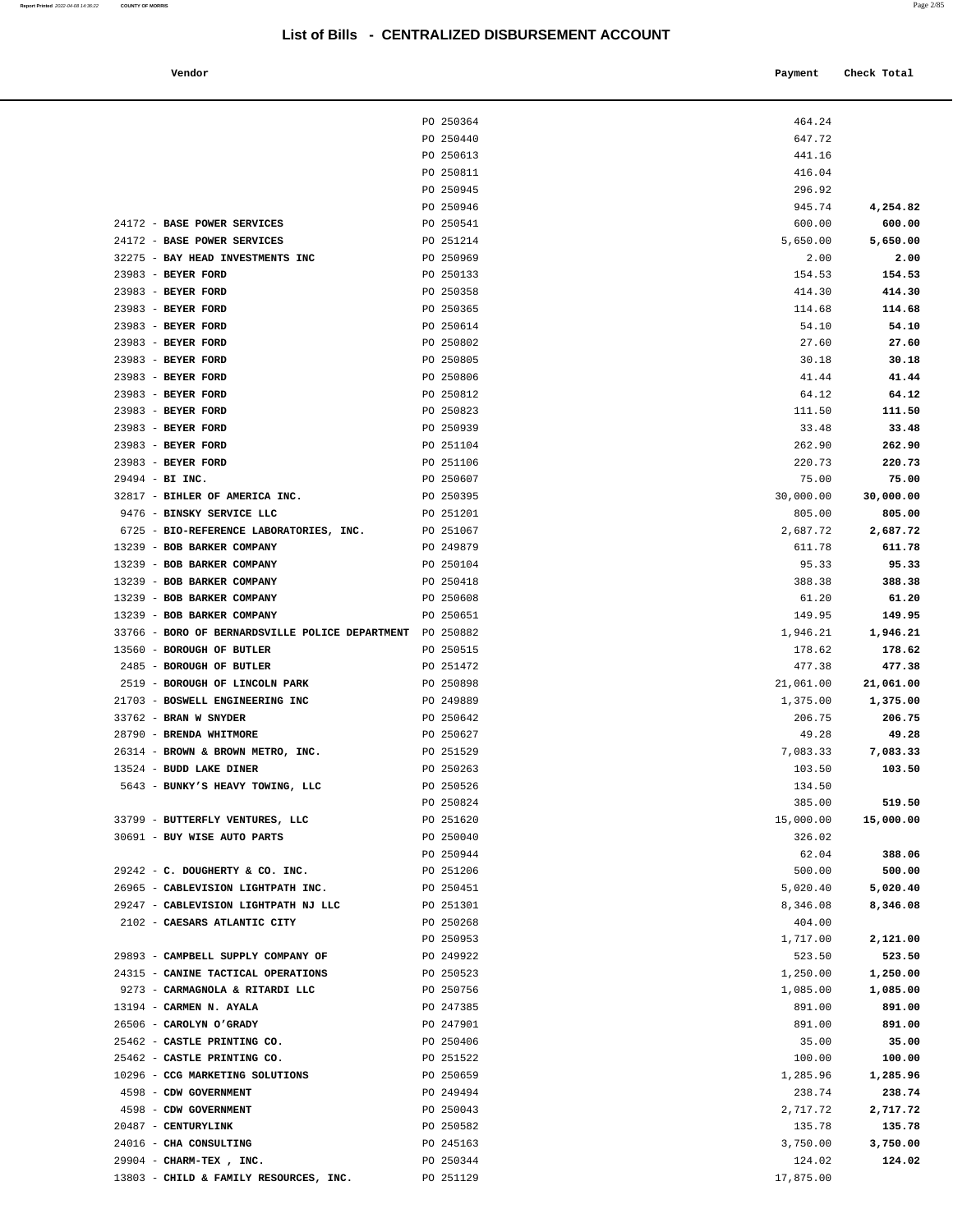| Report Printed 2022-04-08 14:36:22 | <b>COUNTY OF MORRIS</b>                      | List of Bills - CENTRALIZED DISBURSEMENT ACCOUNT |                      | Page 3/85                     |  |
|------------------------------------|----------------------------------------------|--------------------------------------------------|----------------------|-------------------------------|--|
|                                    | Vendor                                       |                                                  | Payment              | Check Total                   |  |
|                                    |                                              |                                                  |                      |                               |  |
|                                    |                                              | PO 251130                                        | 13,387.00            |                               |  |
|                                    |                                              | PO 251131<br>PO 251155                           | 3,672.00<br>7,401.00 | 42,335.00                     |  |
|                                    | $28373 - CHLIC$                              | PO 250156                                        | 4,018,492.55         | 4,018,492.55                  |  |
|                                    | $28373 - CHLIC$                              | PO 251298                                        |                      | 4, 190, 985.81 4, 190, 985.81 |  |
|                                    | 21857 - CITYSIDE ARCHIVES, LLC               | PO 250848                                        | 4,905.96             | 4,905.96                      |  |
|                                    | 25571 - CLEARY GIACOBBE ALFIERI &            | PO 250146                                        | 25,789.50            | 25,789.50                     |  |
|                                    | 24252 - COFFEE LOVERS COFFEE SERVICE         | PO 250195                                        | 339.60               | 339.60                        |  |
|                                    | 24252 - COFFEE LOVERS COFFEE SERVICE         | PO 250552                                        | 485.00               | 485.00                        |  |
|                                    | 8549 - COMMERCIAL FURNITURE RESOURCE INC.    | PO 248875                                        | 455.00               | 455.00                        |  |
|                                    | 27297 - CONNOLLY & HICKEY HISTORICAL         | PO 250236                                        | 7,300.00             | 7,300.00                      |  |
|                                    | 13972 - CONSOLIDATED ENVIRONMENTAL INC       | PO 250779                                        | 4,700.00             |                               |  |
|                                    |                                              | PO 250781                                        | 5,800.00             | 10,500.00                     |  |
|                                    | 27936 - CONTINENTAL TRADING & HARDWARE, INC. | PO 244137                                        | 9,187.50             |                               |  |
|                                    |                                              | PO 250370                                        | 291.22               |                               |  |
|                                    |                                              | PO 250979                                        | 5,046.86             |                               |  |
|                                    |                                              | PO 251422                                        | 502.00               | 15,027.58                     |  |
|                                    | 26101 - COOPER ELECTRIC SUPPLY CO.           | PO 249610                                        | 91.72                | 91.72                         |  |
|                                    | 26101 - COOPER ELECTRIC SUPPLY CO.           | PO 250342                                        | 3,372.90             |                               |  |
|                                    |                                              | PO 250342                                        | 1,089.70             | 4,462.60                      |  |
|                                    | 26101 - COOPER ELECTRIC SUPPLY CO.           | PO 250854                                        | 1,758.00             | 1,758.00                      |  |
|                                    | 21755 - CORE PROMOTIONS, LLC                 | PO 250679                                        | 487.00               | 487.00                        |  |
|                                    | 10329 - CORFACTS INC.                        | PO 250466                                        | 495.00               | 495.00                        |  |
|                                    | 14643 - CORNERSTONE FAMILY                   | PO 249393                                        | 13,698.00            | 13,698.00                     |  |
|                                    | 14022 - COUNTY COLLEGE OF MORRIS             | PO 251133                                        | 572, 423.41          | 572,423.41                    |  |
|                                    | 14022 - COUNTY COLLEGE OF MORRIS             | PO 251561                                        | 572, 423.41          | 572,423.41                    |  |
|                                    | 14029 - COUNTY COLLEGE OF MORRIS             | PO 251570                                        | 18,252.33            | 18,252.33                     |  |
|                                    | 14031 - COUNTY CONCRETE CORP.                | PO 250934                                        | 197.22               | 197.22                        |  |
|                                    | 13 - COUNTY OF MORRIS                        | PO 251696                                        | 288.55               | 288.55                        |  |
|                                    | 13 - COUNTY OF MORRIS                        | PO 251698                                        | 23, 223. 10          | 23,223.10                     |  |
|                                    | 13 - COUNTY OF MORRIS                        | PO 251702                                        | 6,854.58             | 6,854.58                      |  |
|                                    | 13 - COUNTY OF MORRIS                        | PO 251770                                        | 69,142.03            | 69,142.03                     |  |
|                                    | 24293 - CRAIG GOSS                           | PO 251426                                        | 51.15                | 51.15                         |  |
|                                    | 29633 - CRANE ASSOCIATES, P.C.               | PO 250729                                        | 2,800.00             |                               |  |
|                                    |                                              | PO 250730                                        | 1,214.25             | 4,014.25                      |  |
|                                    | 14102 - CY DRAKE LOCKSMITHS, INC.            | PO 250164                                        | 7.50                 |                               |  |
|                                    |                                              | PO 250366                                        | 22.35                | 29.85                         |  |
|                                    | 11277 - CYNTHIA BELLA                        | PO 251026                                        | 23.38                |                               |  |
|                                    |                                              | PO 251427                                        | 350.00               | 373.38                        |  |
|                                    | 31608 - CYNTHIA TROWBRIDGE                   | PO 248323                                        | 867.60               | 867.60                        |  |
|                                    | 27941 - D & M AUTO BODY                      | PO 250434                                        | 5,244.79             | 5,244.79                      |  |
|                                    | 12523 - D&B AUTO SUPPLY                      | PO 250134                                        | 12.43                |                               |  |

|                                                     | PO 251130 | 13,387.00                       |            |
|-----------------------------------------------------|-----------|---------------------------------|------------|
|                                                     | PO 251131 | 3,672.00                        |            |
|                                                     | PO 251155 | 7,401.00                        | 42,335.00  |
| 28373 - CHLIC                                       | PO 250156 | 4,018,492.55 4,018,492.55       |            |
| 28373 - CHLIC                                       | PO 251298 | 4, 190, 985. 81 4, 190, 985. 81 |            |
| 21857 - CITYSIDE ARCHIVES, LLC                      | PO 250848 | 4,905.96                        | 4,905.96   |
| 25571 - CLEARY GIACOBBE ALFIERI &                   | PO 250146 | 25,789.50                       | 25,789.50  |
| 24252 - COFFEE LOVERS COFFEE SERVICE                | PO 250195 | 339.60                          | 339.60     |
|                                                     |           |                                 |            |
| 24252 - COFFEE LOVERS COFFEE SERVICE                | PO 250552 | 485.00                          | 485.00     |
| 8549 - COMMERCIAL FURNITURE RESOURCE INC. PO 248875 |           | 455.00                          | 455.00     |
| 27297 - CONNOLLY & HICKEY HISTORICAL                | PO 250236 | 7,300.00                        | 7,300.00   |
| 13972 - CONSOLIDATED ENVIRONMENTAL INC              | PO 250779 | 4,700.00                        |            |
|                                                     | PO 250781 | 5,800.00                        | 10,500.00  |
| 27936 - CONTINENTAL TRADING & HARDWARE, INC.        | PO 244137 | 9,187.50                        |            |
|                                                     | PO 250370 | 291.22                          |            |
|                                                     | PO 250979 | 5,046.86                        |            |
|                                                     | PO 251422 | 502.00                          | 15,027.58  |
| 26101 - COOPER ELECTRIC SUPPLY CO.                  | PO 249610 | 91.72                           | 91.72      |
| 26101 - COOPER ELECTRIC SUPPLY CO.                  | PO 250342 | 3,372.90                        |            |
|                                                     | PO 250342 | 1,089.70                        | 4,462.60   |
| 26101 - COOPER ELECTRIC SUPPLY CO.                  | PO 250854 | 1,758.00                        | 1,758.00   |
| 21755 - CORE PROMOTIONS, LLC                        | PO 250679 | 487.00                          | 487.00     |
| 10329 - CORFACTS INC.                               | PO 250466 | 495.00                          | 495.00     |
| 14643 - CORNERSTONE FAMILY                          | PO 249393 | 13,698.00                       | 13,698.00  |
| 14022 - COUNTY COLLEGE OF MORRIS                    | PO 251133 | 572,423.41                      | 572,423.41 |
| 14022 - COUNTY COLLEGE OF MORRIS                    | PO 251561 | 572,423.41                      | 572,423.41 |
| 14029 - COUNTY COLLEGE OF MORRIS                    | PO 251570 | 18,252.33                       | 18,252.33  |
| 14031 - COUNTY CONCRETE CORP.                       | PO 250934 | 197.22                          | 197.22     |
| 13 - COUNTY OF MORRIS                               | PO 251696 | 288.55                          | 288.55     |
| 13 - COUNTY OF MORRIS                               | PO 251698 | 23, 223. 10                     | 23,223.10  |
| 13 - COUNTY OF MORRIS                               | PO 251702 | 6,854.58                        | 6,854.58   |
| 13 - COUNTY OF MORRIS                               | PO 251770 | 69,142.03                       | 69,142.03  |
| $24293$ - CRAIG GOSS                                | PO 251426 | 51.15                           | 51.15      |
| 29633 - CRANE ASSOCIATES, P.C.                      | PO 250729 | 2,800.00                        |            |
|                                                     | PO 250730 | 1,214.25                        | 4,014.25   |
| 14102 - CY DRAKE LOCKSMITHS, INC.                   | PO 250164 | 7.50                            |            |
|                                                     | PO 250366 | 22.35                           | 29.85      |
| 11277 - CYNTHIA BELLA                               | PO 251026 | 23.38                           |            |
|                                                     | PO 251427 | 350.00                          | 373.38     |
| 31608 - CYNTHIA TROWBRIDGE                          | PO 248323 | 867.60                          | 867.60     |
| 27941 - D & M AUTO BODY                             | PO 250434 | 5,244.79                        | 5,244.79   |
|                                                     |           |                                 |            |
| 12523 - D&B AUTO SUPPLY                             | PO 250134 | 12.43                           |            |
|                                                     | PO 250135 | 1,030.62                        |            |
|                                                     | PO 250136 | 132.06                          |            |
|                                                     | PO 250359 | 972.01                          |            |
|                                                     | PO 250371 | 2,557.03                        |            |
|                                                     | PO 250438 | 78.20                           |            |
|                                                     | PO 250439 | 2,337.47                        |            |
|                                                     | PO 250617 | 1,362.26                        | 8,482.08   |
| 12523 - D&B AUTO SUPPLY                             | PO 250814 | 1,504.41                        |            |
|                                                     | PO 250832 | 1,142.04                        |            |
|                                                     | PO 250938 | 10.20                           | 2,656.65   |
| $12523$ - D&B AUTO SUPPLY                           | PO 250943 | 409.14                          |            |
|                                                     | PO 251029 | 18.36                           |            |
|                                                     | PO 251110 | 2,140.56                        |            |
|                                                     | PO 251348 | 71.90                           |            |
|                                                     | PO 251434 | 355.82                          |            |
|                                                     | PO 251488 | 277.58                          |            |
|                                                     | PO 251490 | 213.86                          | 3,487.22   |
| 15905 - DARREN O'NEILL                              | PO 251491 | 417.98                          | 417.98     |
| 18414 - DAVID WEBER OIL COMPANY                     | PO 250825 | 1,118.88                        |            |
|                                                     | PO 250826 | 1,844.90                        |            |

PO 251109 235.48 **3,199.26**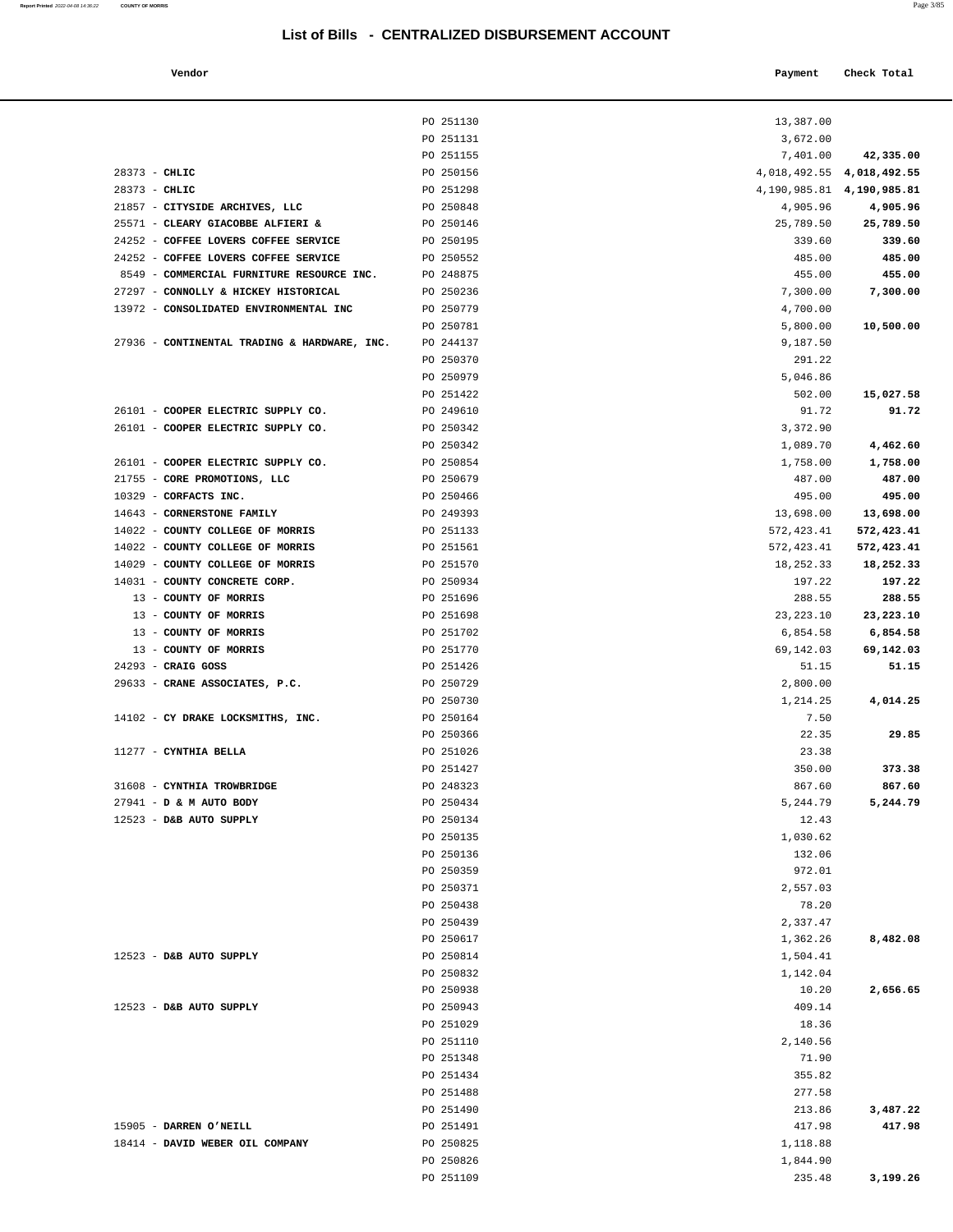| Report Printed 2022-04-08 14:36:22 COUNTY OF MORRIS |  |  |  |  | Page 4/85 |
|-----------------------------------------------------|--|--|--|--|-----------|
|-----------------------------------------------------|--|--|--|--|-----------|

| Vendor                            |           | Payment  | Check Total |
|-----------------------------------|-----------|----------|-------------|
|                                   |           |          |             |
| DAWN CENTER FOR INDEPENDENT       | PO 250283 | 9,300.00 | 9,300.00    |
| <b>DEENA LEARY</b>                | PO 251713 | 439.12   | 439.12      |
| DEER CARCASS REMOVAL SERVICE, LLC | PO 250907 | 1,824.00 | 1,824.00    |
| DELIVERY CONCEPTS INC             | PO 250833 | 419.49   | 419.49      |
| DELL MARKETING L.P.               | PO 248464 | 4,674.45 |             |
|                                   | PO 249683 | 732.57   | 5,407.02    |

| 11434 - DAWN CENTER FOR INDEPENDENT                          | PO 250283              | 9,300.00              | 9,300.00              |
|--------------------------------------------------------------|------------------------|-----------------------|-----------------------|
| 5414 - DEENA LEARY                                           | PO 251713              | 439.12                | 439.12                |
| 32459 - DEER CARCASS REMOVAL SERVICE, LLC                    | PO 250907              | 1,824.00              | 1,824.00              |
| 10692 - DELIVERY CONCEPTS INC                                | PO 250833              | 419.49                | 419.49                |
| 14228 - DELL MARKETING L.P.                                  | PO 248464              | 4,674.45              |                       |
|                                                              | PO 249683              | 732.57                | 5,407.02              |
| 33783 - Dels Dry Cleaners, Inc.                              | PO 251605              | 15,000.00             | 15,000.00             |
| 28719 - DELTA DENTAL INSURANCE COMPANY                       | PO 250034              | 13,987.99             |                       |
|                                                              | PO 251295              | 13,894.45             | 27,882.44             |
| 28637 - DELTA DENTAL OF NEW JERSEY, INC.                     | PO 250159              | 20,029.03             | 20,029.03             |
| 28637 - DELTA DENTAL OF NEW JERSEY, INC.                     | PO 251296              | 19,720.46             | 19,720.46             |
| 32844 - DELTA-T GROUP NORTH JERSEY, INC.                     | PO 250490              | 2,585.50              |                       |
|                                                              | PO 250604              | 4,906.25              |                       |
|                                                              | PO 251036              | 2,997.00              |                       |
|                                                              | PO 251082              | 2,182.50              | 12,671.25             |
| 13038 - DEMCO                                                | PO 248642              | 452.15                | 452.15                |
| 14265 - DENTRUST DENTAL INC.                                 | PO 249049              | 4,140.00              |                       |
|                                                              | PO 251066              | 3,786.00              | 7,926.00              |
| 33106 - DIRECT ENERGY BUSINESS                               | PO 250569              | 17,488.44             |                       |
|                                                              | PO 250870              | 1,178.45              |                       |
|                                                              | PO 250983              | 8,268.25              |                       |
|                                                              | PO 251327              | 102.17                |                       |
|                                                              | PO 251506              | 4,529.39              |                       |
|                                                              | PO 251509              | 12,333.87             |                       |
|                                                              | PO 251545              | 25,062.40             |                       |
|                                                              | PO 251551              | 88.98                 | 69,051.95             |
| 33106 - DIRECT ENERGY BUSINESS                               | PO 251601              | 13,961.67             | 13,961.67             |
| 8735 - DIRECT TV INC                                         | PO 251363              | 185.51                | 185.51                |
| 3152 - DIVITA BALANCE SERVICE CO LLC                         | PO 250430              | 2,710.00              | 2,710.00              |
| 33794 - DMC DANCERS, INC.                                    | PO 251615              | 15,000.00             | 15,000.00             |
| 29814 - DOCUSAFE, LLC                                        | PO 250563              | 4,286.50              | 4,286.50              |
| 21123 - DOMINION VOTING SYSTEMS INC                          | PO 250570              | 32,496.45             | 32,496.45             |
| 14379 - DOVER BRAKE & CLUTCH CO INC                          | PO 250360              | 110.86                |                       |
|                                                              | PO 250437              | 762.82                | 873.68                |
| 14393 - DOVER WATER COMMISSIONERS                            | PO 250398              | 29.32                 | 29.32                 |
| 14445 - EAGLE POINT GUN SHOP                                 | PO 248720              | 234.00                | 234.00                |
| 32342 - EASTERN JANITORIAL COMPANY                           | PO 249974              | 642.80                | 642.80                |
| 18985 - EBSCO INFORMATION SERVICES                           | PO 250836              | 438.85                | 438.85                |
| 33755 - EDWARD SKARESKI                                      | PO 250151              | 2,494.80              | 2,494.80              |
| 27906 - EDWIN SANTANA                                        | PO 251132              | 164.15                | 164.15                |
| 32386 - ELBA RUIZ                                            | PO 247997              | 1,828.80              | 1,828.80              |
| 32032 - ELECTION SYSTEMS & SOFTWARE, LLC                     | PO 249617              | 43.75                 |                       |
|                                                              | PO 251548              | 4,795.64              |                       |
| 14505 - ELIZABETHTOWN GAS COMPANY                            | PO 251548              | 674.04                | 5,513.43              |
|                                                              | PO 250568              | 579.90                | 579.90<br>1,568.97    |
| 14514 - EMEDCO<br>2047 - EMPLOYMENT HORIZONS ENTERPRISES INC | PO 250372              | 1,568.97              |                       |
| 26216 - ENVIRONMENTAL SAFETY                                 | PO 250424<br>PO 249813 | 1,136.00<br>39,000.00 | 1,136.00<br>39,000.00 |
| 14551 - EQUIFAX INFORMATIO SVCS LLC                          | PO 250525              | 41.13                 | 41.13                 |
| 28689 - ERNEST GRUBE                                         | PO 251403              | 90.00                 | 90.00                 |
| 26492 - ERROL WOLLARY                                        | PO 251057              | 100.00                | 100.00                |
| 14575 - ESSEX COUNTY COLLEGE                                 | PO 251167              | 2,998.24              | 2,998.24              |
| 6038 - ESSEX COUNTY HOSPITAL                                 | PO 250985              | 4,387.60              | 4,387.60              |
| 26562 - EVADNE ELLIOTT                                       | PO 247565              | 891.00                | 891.00                |
| 27097 - EXEMPLIS CORPORATION                                 | PO 240414              | 13, 133. 40           | 13,133.40             |
| 27086 - EXTREME NETWORKS INC.                                | PO 241089              | 38,467.84             | 38,467.84             |
| 3549 - EZ WHEELS DRIVING SCHOOL                              | PO 250540              | 1,546.28              | 1,546.28              |
| 10098 - F & E CHECK PROTECTOR SALES CO.                      | PO 250313              | 499.50                | 499.50                |
| 33797 - FACEZ, INC.                                          | PO 251618              | 15,000.00             | 15,000.00             |
| 15382 - FAMILY PROMISE OF                                    | PO 251382              | 7,540.00              |                       |
|                                                              | PO 251383              | 9,739.00              | 17,279.00             |
| 12515 - FASTENAL COMPANY                                     | PO 250335              | 1,062.19              |                       |
|                                                              | PO 250557              | 2,261.83              | 3,324.02              |
|                                                              |                        |                       |                       |
|                                                              |                        |                       |                       |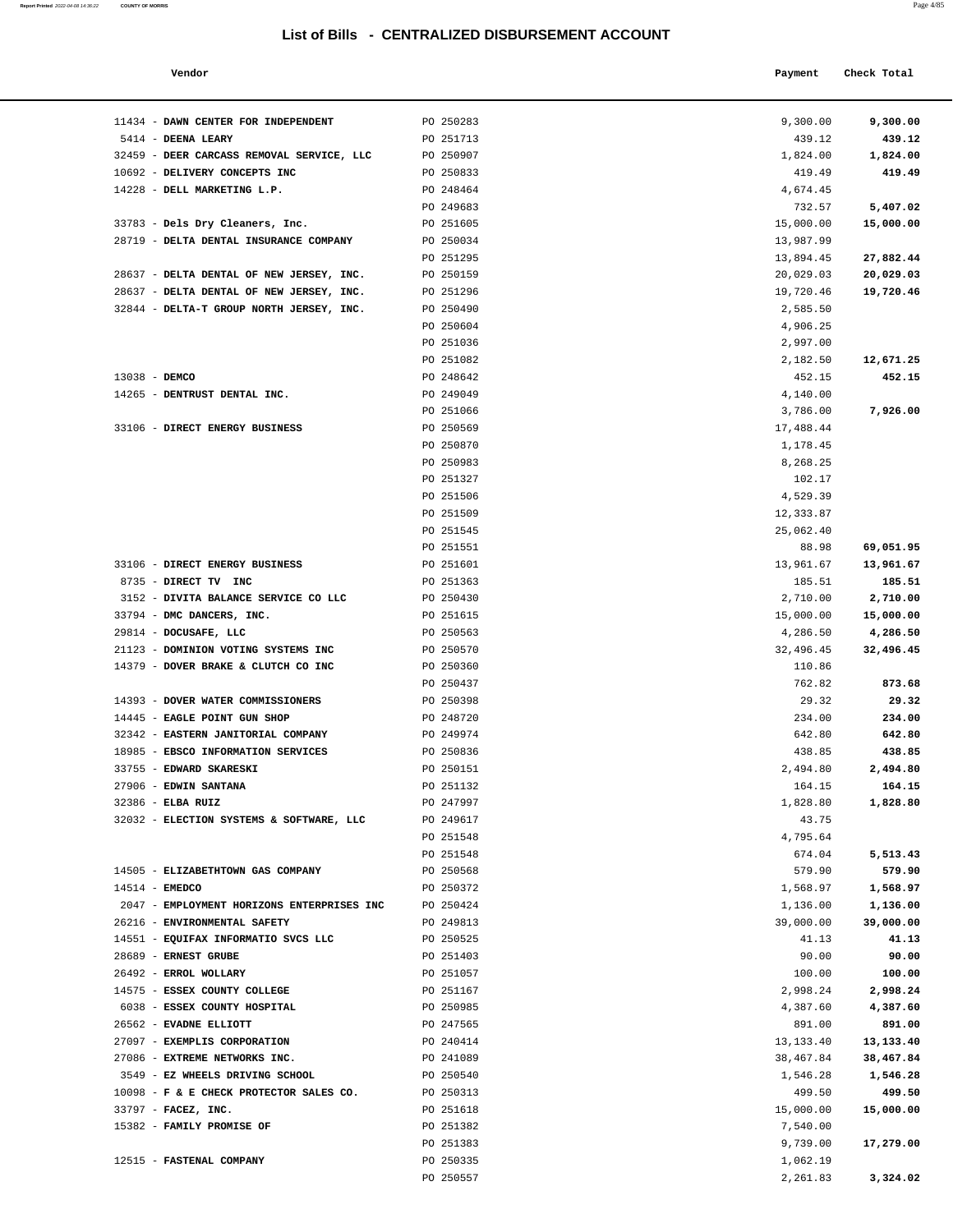**Report Printed** 2022-04-08 14:36:22 **COUNTY OF MORRIS** Page 5/85

#### **Vendor Check Total Payment Check Total**

| 20423 - FASTER URGENT CARE LLC<br>5263 - FATHI GUIRGIS                          | PO 251467<br>PO 251059 | 672.00<br>14.00        | 672.00<br>14.00     |
|---------------------------------------------------------------------------------|------------------------|------------------------|---------------------|
| 24219 - FAY TEIXEIRA                                                            | PO 248348              | 891.00                 | 891.00              |
| $14668$ - FEDEX                                                                 | PO 250543              | 95.86                  | 95.86               |
| $14668$ - FEDEX                                                                 | PO 250547              | 32.18                  | 32.18               |
| $14668$ - FEDEX                                                                 | PO 250866              | 37.63                  | 37.63               |
| $14668$ - FEDEX                                                                 | PO 251118              | 159.66                 | 159.66              |
| $14668$ - FEDEX                                                                 | PO 251211              | 53.28                  | 53.28               |
| 32492 - FERNANDEZ GARCIA, LLC                                                   | PO 250755              | 3,675.00               | 3,675.00            |
| 9388 - FF1 PROFESSIONAL SAFETY SERVICES                                         | PO 245547              | 1,003.68               | 1,003.68            |
| 9388 - FF1 PROFESSIONAL SAFETY SERVICES                                         | PO 245549              | 2,292.96               | 2,292.96            |
| 14693 - FINANCIAL INFORMATION INC                                               | PO 250051              | 895.00                 | 895.00              |
| 33760 - FIRST ACCESS EQUIPMENT LLC                                              | PO 250725              | 3,766.77               | 3,766.77            |
| 25548 - FIRST PRIORITY EMERGENCY                                                | PO 246639              | 1,200.00               | 1,200.00            |
| 25548 - FIRST PRIORITY EMERGENCY                                                | PO 246653              | 2,003.00               | 2,003.00            |
| 25548 - FIRST PRIORITY EMERGENCY                                                | PO 250675              | 455.00                 | 455.00              |
| 27708 - FIT-RITE UNIFORM CO., INC.                                              | PO 250417              | 12.00                  | 12.00               |
| 32318 - FITNESS SUPERSTORE, LLC                                                 | PO 250161<br>PO 250908 | 599.00                 | 599.00              |
| 14731 - FIVE TOWN REGIONAL DIAL-A-RIDE<br>28666 - FLAGSHIP HEALTH SYSTEMS, INC. | PO 250158              | 24, 414.50<br>2,191.20 | 24, 414.50          |
|                                                                                 | PO 251297              | 2,124.80               | 4,316.00            |
| 12151 - FLEMINGTON BUICK CHEVROLET                                              | PO 249374              | 104.51                 |                     |
|                                                                                 | PO 250368              | 23.40                  |                     |
|                                                                                 | PO 250615              | 44.00                  |                     |
|                                                                                 | PO 250803              | 6.47                   |                     |
|                                                                                 | PO 251111              | 189.74                 | 368.12              |
| 25330 - FLEMINGTON DEPT STORE INC                                               | PO 233620              | 364.00                 | 364.00              |
| 25330 - FLEMINGTON DEPT STORE INC                                               | PO 248445              | 276.50                 | 276.50              |
| 25330 - FLEMINGTON DEPT STORE INC                                               | PO 249371              | 150.00                 | 150.00              |
| 32060 - FLOORMAT MANAGEMENT, INC.                                               | PO 250388              | 97.20                  | 97.20               |
| 24596 - FOGGIA TRINITY ELECTRIC LLC                                             | PO 251169              | 105,878.94             | 105,878.94          |
| 14749 - FOLEY, INC.                                                             | PO 251313              | 1,752.16               | 1,752.16            |
| 33142 - FOUND DESIGN D.B.A. MERJE                                               | PO 251600              | 12,531.25              | 12,531.25           |
| 33789 - FOUNDATIONS YOGA AND THERAPY, LLC<br>20596 - FRANK SORIANO              | PO 251611<br>PO 248264 | 15,000.00<br>867.60    | 15,000.00<br>867.60 |
| 14795 - FRENCH & PARRELLO ASSOCIATES                                            | PO 250845              | 2,246.75               | 2,246.75            |
| $714$ - GALLS, LLC                                                              | PO 243096              | 1,084.29               | 1,084.29            |
| $714$ - GALLS, LLC                                                              | PO 245497              | 158.74                 | 158.74              |
| $714$ - GALLS, LLC                                                              | PO 245711              | 1,191.80               | 1,191.80            |
| $714$ - GALLS, LLC                                                              | PO 247066              | 155.99                 | 155.99              |
| $714$ - GALLS, LLC                                                              | PO 248816              | 275.66                 | 275.66              |
| $714$ - GALLS, LLC                                                              | PO 249059              | 835.94                 | 835.94              |
| $714$ - GALLS, LLC                                                              | PO 249756              | 221.00                 | 221.00              |
| $714$ - GALLS, LLC                                                              | PO 249814              | 17.85                  | 17.85               |
| $714$ - GALLS, LLC                                                              | PO 250763              | 169.96                 | 169.96              |
| 14852 - GANN LAW BOOKS                                                          | PO 249090              | 197.50                 | 197.50              |
| 14123 - GANNETT NJ NEWSPAPERS                                                   | PO 250444              | 48.26                  | 48.26               |
| 14123 - GANNETT NJ NEWSPAPERS                                                   | PO 250445              | 127.04                 | 127.04              |
| 14123 - GANNETT NJ NEWSPAPERS<br>14123 - GANNETT NJ NEWSPAPERS                  | PO 250631<br>PO 250682 | 60.74<br>55.28         | 60.74<br>55.28      |
| 14123 - GANNETT NJ NEWSPAPERS                                                   | PO 250738              | 59.96                  | 59.96               |
| 14123 - GANNETT NJ NEWSPAPERS                                                   | PO 250739              | 88.82                  | 88.82               |
| 14123 - GANNETT NJ NEWSPAPERS                                                   | PO 250740              | 62.30                  | 62.30               |
| 14123 - GANNETT NJ NEWSPAPERS                                                   | PO 250741              | 63.86                  | 63.86               |
| 14123 - GANNETT NJ NEWSPAPERS                                                   | PO 250742              | 59.96                  | 59.96               |
| 14123 - GANNETT NJ NEWSPAPERS                                                   | PO 250743              | 62.30                  | 62.30               |
| 14123 - GANNETT NJ NEWSPAPERS                                                   | PO 250744              | 63.86                  | 63.86               |
| 14123 - GANNETT NJ NEWSPAPERS                                                   | PO 250745              | 64.64                  | 64.64               |
| 14123 - GANNETT NJ NEWSPAPERS                                                   | PO 250746              | 67.86                  | 67.86               |
| 14123 - GANNETT NJ NEWSPAPERS                                                   | PO 250891              | 50.60                  | 50.60               |
| 14123 - GANNETT NJ NEWSPAPERS                                                   | PO 250959              | 66.98                  | 66.98               |
| 14123 - GANNETT NJ NEWSPAPERS                                                   | PO 250960              | 64.64                  | 64.64               |
| 14123 - GANNETT NJ NEWSPAPERS                                                   | PO 250961              | 70.10                  | 70.10               |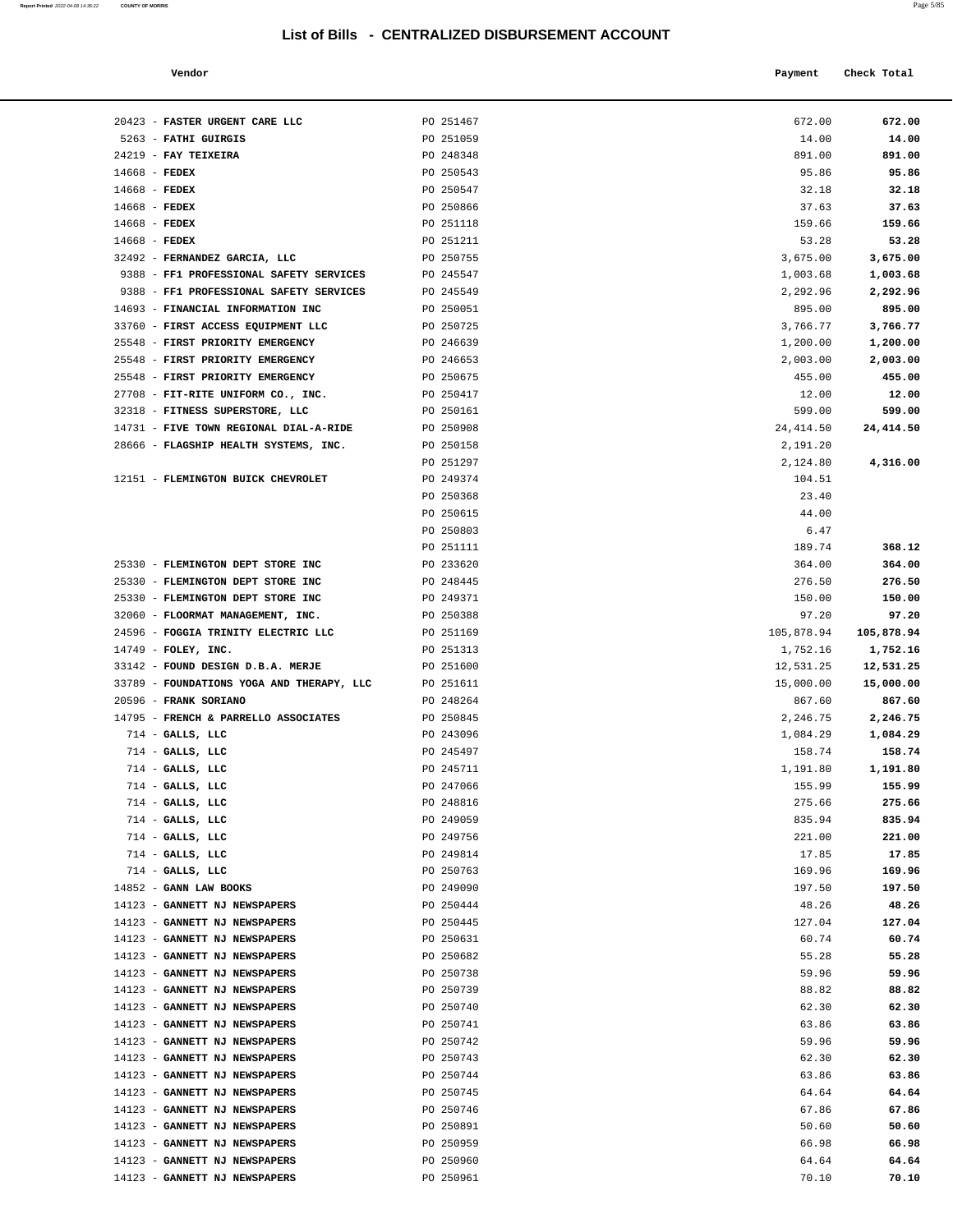| Vendor | Payment | Check Total |
|--------|---------|-------------|

| 14123 - GANNETT NJ NEWSPAPERS                                  | PO 250962              | 63.86            | 63.86            |
|----------------------------------------------------------------|------------------------|------------------|------------------|
| 14123 - GANNETT NJ NEWSPAPERS                                  | PO 250963              | 56.06            | 56.06            |
| 14123 - GANNETT NJ NEWSPAPERS                                  | PO 250964              | 53.72            | 53.72            |
| 14123 - GANNETT NJ NEWSPAPERS                                  | PO 250965              | 71.66            | 71.66            |
| 14123 - GANNETT NJ NEWSPAPERS                                  | PO 250966              | 70.88            | 70.88            |
| 14123 - GANNETT NJ NEWSPAPERS                                  | PO 250967              | 71.66            | 71.66            |
| 14123 - GANNETT NJ NEWSPAPERS                                  | PO 251324              | 104.42           | 104.42           |
| 14123 - GANNETT NJ NEWSPAPERS                                  | PO 251325              | 95.84            | 95.84            |
| 14123 - GANNETT NJ NEWSPAPERS                                  | PO 251399              | 94.28            | 94.28            |
| 14123 - GANNETT NJ NEWSPAPERS                                  | PO 251401              | 95.84            | 95.84            |
| 14123 - GANNETT NJ NEWSPAPERS                                  | PO 251402              | 97.40            | 97.40            |
| 14123 - GANNETT NJ NEWSPAPERS                                  | PO 251417              | 245.60           | 245.60           |
| 14123 - GANNETT NJ NEWSPAPERS                                  | PO 251539              | 53.72            | 53.72            |
| 14123 - GANNETT NJ NEWSPAPERS                                  | PO 251540              | 54.50            | 54.50            |
| 14123 - GANNETT NJ NEWSPAPERS<br>14123 - GANNETT NJ NEWSPAPERS | PO 251541<br>PO 251542 | 55.28<br>53.72   | 55.28<br>53.72   |
| 14123 - GANNETT NJ NEWSPAPERS                                  | PO 251543              | 53.72            | 53.72            |
| 14123 - GANNETT NJ NEWSPAPERS                                  | PO 251544              | 55.28            | 55.28            |
| 32050 - GARDEN STATE EMPLOYMMENT                               | PO 250753              | 553.00           | 553.00           |
| 19081 - GATES FLAG & BANNER, CO. INC.                          | PO 250855              | 1,089.14         | 1,089.14         |
| 14726 - GEN-EL SAFETY & INDUSTRIAL                             | PO 251088              | 1,364.00         | 1,364.00         |
| 14887 - GENERAL PLUMBING SUPPLY INC.                           | PO 250810              | 1,138.50         |                  |
|                                                                | PO 251203              | 103.19           | 1,241.69         |
| 33795 - GENIE NEW CLEANER                                      | PO 251617              | 15,000.00        | 15,000.00        |
| 32140 - GERARD PORCELLA                                        | PO 250924              | 600.50           | 600.50           |
| 33759 - GLENN PAUL CRYTZER II                                  | PO 250457              | 900.00           | 900.00           |
| 14935 - GLOBAL EQUIPMENT COMPANY                               | PO 244488              | 515.74           |                  |
|                                                                | PO 249989              | 44.51            | 560.25           |
| 20920 - GORDON BREEDING JR                                     | PO 247427              | 672.00           | 672.00           |
| 33196 - GPC-NAPA AUTO PARTS                                    | PO 241734              | 760.12           |                  |
|                                                                | PO 242233              | 133.31           |                  |
|                                                                | PO 244649              | 150.12           |                  |
|                                                                | PO 244896              | 36.38            |                  |
|                                                                | PO 244897              | 622.36           |                  |
|                                                                | PO 244967              | 50.23            |                  |
|                                                                | PO 244968<br>PO 245073 | 24.50<br>267.06  | 2,044.08         |
| 33196 - GPC-NAPA AUTO PARTS                                    | PO 245456              | 179.14           | 179.14           |
| 33196 - GPC-NAPA AUTO PARTS                                    | PO 246898              | 1,634.50         |                  |
|                                                                | PO 246899              | 140.02           |                  |
|                                                                | PO 247246              | 224.84           |                  |
|                                                                | PO 248484              | 27.12            |                  |
|                                                                | PO 248486              | 53.74            |                  |
|                                                                | PO 248702              | 459.72           |                  |
|                                                                | PO 249160              | 571.54           |                  |
|                                                                | PO 249651              | 44.34            | 3,155.82         |
| 33196 - GPC-NAPA AUTO PARTS                                    | PO 249657              | 27.70            |                  |
|                                                                | PO 249911              | 50.78            |                  |
|                                                                | PO 249912              | 13.76            |                  |
|                                                                | PO 250067              | 217.59           |                  |
|                                                                | PO 250348              | 71.46            |                  |
| 33196 - GPC-NAPA AUTO PARTS                                    | PO 250349<br>PO 250676 | 101.65<br>109.00 | 482.94<br>109.00 |
| $14983$ - GRAINGER                                             | PO 249012              | 413.49           |                  |
|                                                                | PO 250047              | 1,611.47         |                  |
|                                                                | PO 250063              | 99.80            |                  |
|                                                                | PO 250694              | 394.65           | 2,519.41         |
| $24884$ - GRAINGER                                             | PO 249801              | 305.83           | 305.83           |
| $14984$ - GRAINGER                                             | PO 249864              | 540.82           |                  |
|                                                                | PO 249898              | 32.67            |                  |
|                                                                | PO 249952              | 119.14           |                  |
|                                                                | PO 250031              | 52.09            |                  |
|                                                                | PO 250279              | 15.40            |                  |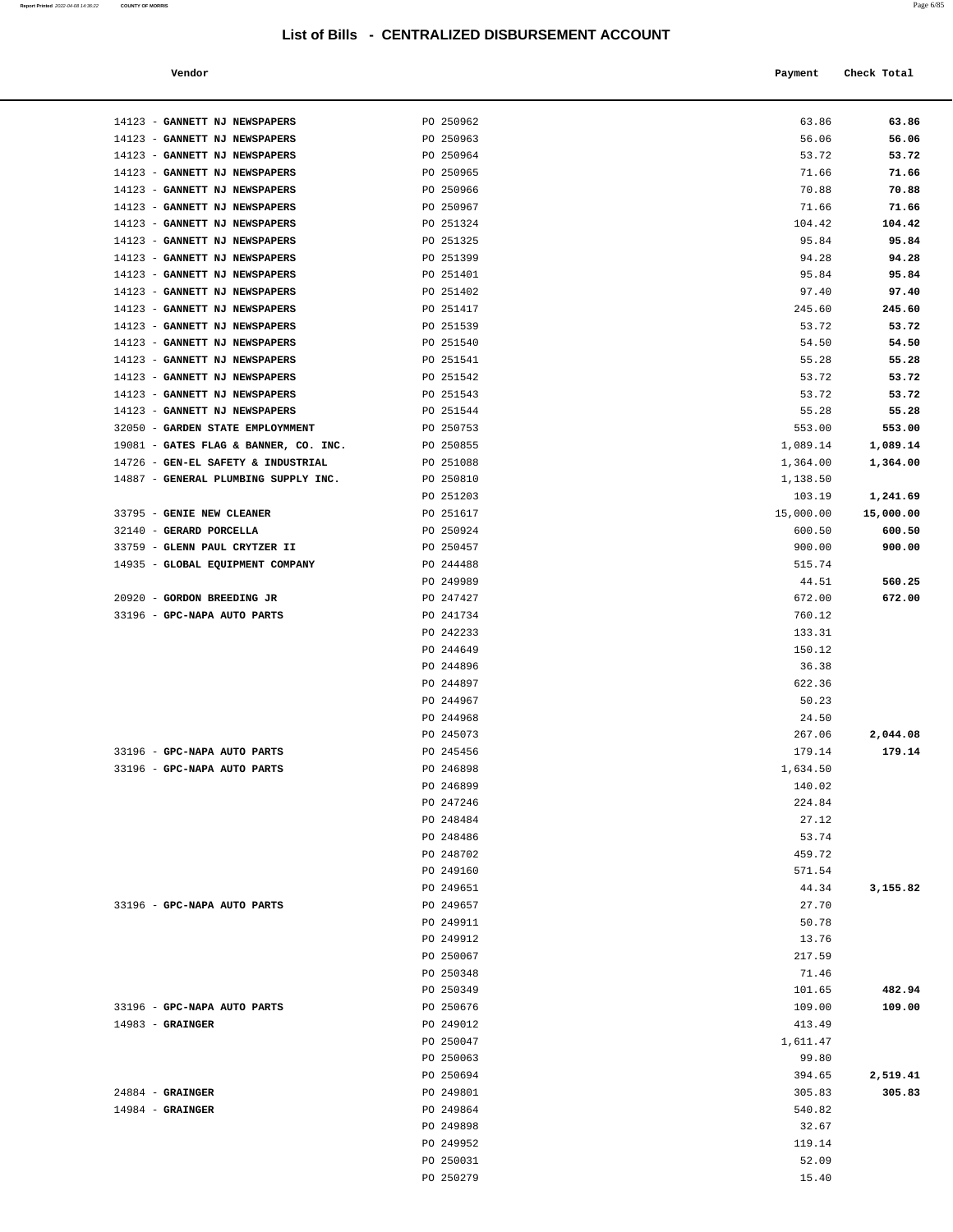**Vendor Check Total**   $\blacksquare$  **Payment** Check Total  $\blacksquare$ 

|                                                                        | PO 250562              | 8,462.80              | 9,222.92              |
|------------------------------------------------------------------------|------------------------|-----------------------|-----------------------|
| $14984$ - GRAINGER                                                     | PO 250861              | 3,485.61              |                       |
|                                                                        | PO 251409              | 2,905.97              | 6,391.58              |
| 14993 - GRAY SUPPLY CORP                                               | PO 250137              | 85.46                 |                       |
|                                                                        | PO 250138              | 15.42                 |                       |
|                                                                        | PO 250373              | 251.66                | 352.54                |
| 804 - GRAY SUPPLY CORP                                                 | PO 250992              | 1,220.00              | 1,220.00              |
| 32260 - GREATLAND CORPORATION<br>15007 - GREENMAN PEDERSEN INC         | PO 250154<br>PO 250454 | 3,399.00<br>10,368.00 | 3,399.00<br>10,368.00 |
| 15010 - GREY HOUSE PUBLISHING                                          | PO 250053              | 486.60                | 486.60                |
| 33255 - GUARDIAN ALLIANCE TECHNOLOGIES, INC                            | PO 250550              | 520.00                | 520.00                |
| 25522 - HARRY L. SCHWARZ & CO.                                         | PO 249867              | 2,970.00              | 2,970.00              |
| 25522 - HARRY L. SCHWARZ & CO.                                         | PO 250531              | 5,187.50              | 5,187.50              |
| 8685 - HENRY SCHEIN INC                                                | PO 250419              | 88.59                 |                       |
|                                                                        | PO 250951              | 8.79                  | 97.38                 |
| 28456 - HERBST-MUSCIANO, LLC                                           | PO 246283              | 8,112.00              |                       |
|                                                                        | PO 246283              | 32,448.00             |                       |
|                                                                        | PO 251208              | 520.00                |                       |
|                                                                        | PO 251510              | 750.00                | 41,830.00             |
| 8560 - HIGH GRADE CONTRACTING                                          | PO 250990              | 800.00                | 800.00                |
| 19185 - HILTI INC.                                                     | PO 243162              | 188.00                |                       |
|                                                                        | PO 245415              | 235.00                | 423.00                |
| 928 - HINDSIGHT, INC                                                   | PO 250885              | 11,686.03             | 11,686.03             |
| 27558 - HOIMARK & LEMBO PAVING, LLC                                    | PO 249858              | 16,202.67             |                       |
|                                                                        | PO 251097              | 25,531.48             | 41,734.15             |
| 29472 - HOME BASE PHYSICAL THERAPY, LLC                                | PO 249719              | 10,462.50             |                       |
|                                                                        | PO 250232              | 1,725.00              | 12,187.50             |
| 28404 - HOME DEPOT CREDIT SERVICES<br>16302 - HOMELESS SOLUTIONS, INC. | PO 251122<br>PO 251378 | 2,884.04<br>74,429.00 | 2,884.04<br>74,429.00 |
| 20737 - HOOVER TRUCK CENTERS INC                                       | PO 250142              | 432.76                | 432.76                |
| 20737 - HOOVER TRUCK CENTERS INC                                       | PO 250144              | 548.27                | 548.27                |
| 20737 - HOOVER TRUCK CENTERS INC                                       | PO 250356              | 131.18                | 131.18                |
| 20737 - HOOVER TRUCK CENTERS INC                                       | PO 250618              | 360.58                | 360.58                |
| 20737 - HOOVER TRUCK CENTERS INC                                       | PO 251074              | 69.51                 | 69.51                 |
| 20737 - HOOVER TRUCK CENTERS INC                                       | PO 251398              | 15.72                 | 15.72                 |
| $10636$ - HUNAN WOK                                                    | PO 250332              | 242.69                | 242.69                |
| 28085 - IAN H KADEN, MD                                                | PO 250099              | 310.00                | 310.00                |
| 20755 - IDEMIA IDENTITY & SECURITY USA LLC                             | PO 249514              | 3,930.57              | 3,930.57              |
| 20755 - IDEMIA IDENTITY & SECURITY USA LLC                             | PO 249616              | 10,888.00             | 10,888.00             |
| 26660 - ILIFF-RUGGIERO FUNERAL HOME INC.                               | PO 251589              | 8,350.00              | 8,350.00              |
| 15337 - INFORMATION TODAY INC                                          | PO 250081              | 474.03                | 474.03                |
| 11944 - INFRARED SERVICES INC                                          | PO 250858              | 750.00                | 750.00                |
| 12041 - INGLESINO, WEBSTER,<br>1664 - INGRAM LIBRARY SERVICES          | PO 251508<br>PO 250057 | 1,821.79<br>3,921.24  | 1,821.79              |
|                                                                        | PO 250082              | 1,157.75              |                       |
|                                                                        | PO 250463              | 2,052.59              | 7,131.58              |
| 1664 - INGRAM LIBRARY SERVICES                                         | PO 250464              | 3,540.75              | 3,540.75              |
| 19236 - INSTITUTE FOR FORENSIC PSYCHOLOGY                              | PO 250789              | 850.00                |                       |
|                                                                        | PO 250794              | 525.00                | 1,375.00              |
| 30036 - INTAPOL INDUSTRIES, INC.                                       | PO 250643              | 1,446.38              | 1,446.38              |
| 6100 - INTER CITY TIRE                                                 | PO 250433              | 484.25                | 484.25                |
| 30135 - INVESTIGATIVE FORENSICS CONSULTING                             | PO 250282              | 855.00                |                       |
|                                                                        | PO 250628              | 798.00                |                       |
|                                                                        | PO 250975              | 608.00                |                       |
|                                                                        | PO 251520              | 760.00                | 3,021.00              |
| 15433 - J & D SALES & SERVICE LLC                                      | PO 250431              | 262.50                |                       |
|                                                                        | PO 250432              | 348.00                | 610.50                |
| 32431 - J&D SALES AND SERVICE<br>27446 - JAIME SHANAPHY                | PO 250299<br>PO 250709 | 395.50<br>86.00       | 395.50<br>86.00       |
| 33152 - JASON MALLONGA                                                 | PO 251180              | 443.20                | 443.20                |
| 33775 - JASON ROTTER                                                   | PO 251219              | 750.00                | 750.00                |
| 28905 - JAVIER CHAPARRO                                                | PO 250443              | 18.98                 | 18.98                 |
| 33772 - JAYDEN VALOSIN                                                 | PO 251346              | 19.96                 | 19.96                 |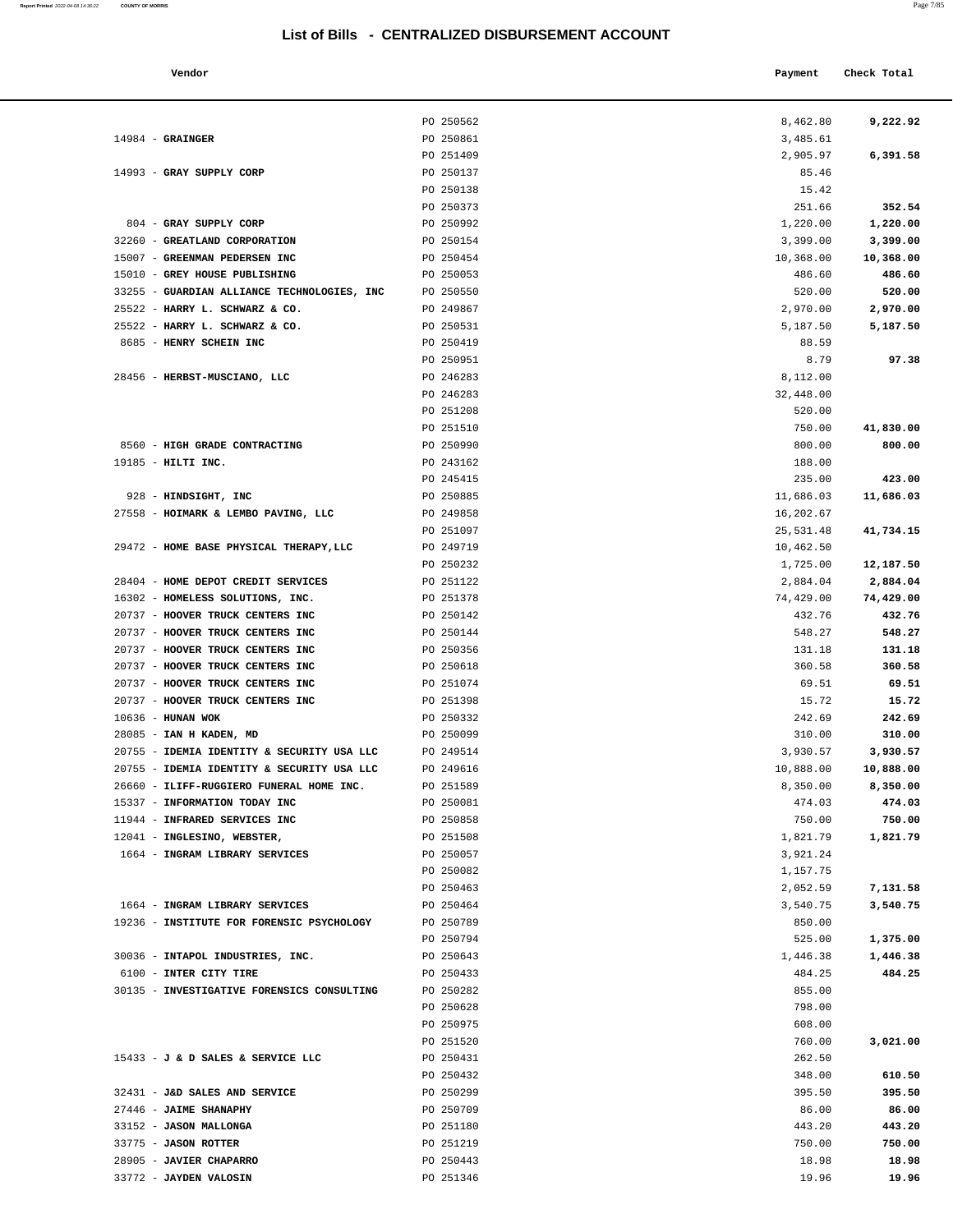**Report Printed** 2022-04-08 14:36:22 **COUNTY OF MORRIS** 

| Vendor |  | Payment Check Total |
|--------|--|---------------------|
|--------|--|---------------------|

| 20591 - JEFFREY PAUL                        | PO 251496              | 777.31    | 777.31    |
|---------------------------------------------|------------------------|-----------|-----------|
| 960 - JERSEY CENTRAL POWER & LIGHT          | PO 250566              | 9,530.55  | 9,530.55  |
| 960 - JERSEY CENTRAL POWER & LIGHT          | PO 250691              | 6,405.62  | 6,405.62  |
| 960 - JERSEY CENTRAL POWER & LIGHT          | PO 250705              | 64.76     | 64.76     |
| 960 - JERSEY CENTRAL POWER & LIGHT          | PO 250831              | 25.06     | 25.06     |
| 960 - JERSEY CENTRAL POWER & LIGHT          |                        |           |           |
|                                             | PO 250851              | 14.24     | 14.24     |
| 960 - JERSEY CENTRAL POWER & LIGHT          | PO 250852              | 7.82      | 7.82      |
| 960 - JERSEY CENTRAL POWER & LIGHT          | PO 250862<br>PO 250863 | 3,231.51  | 3,231.51  |
| 960 - JERSEY CENTRAL POWER & LIGHT          |                        | 4,061.06  | 4,061.06  |
| 960 - JERSEY CENTRAL POWER & LIGHT          | PO 250875              | 1,191.97  | 1,191.97  |
| 960 - JERSEY CENTRAL POWER & LIGHT          | PO 250927              | 340.57    | 340.57    |
| 960 - JERSEY CENTRAL POWER & LIGHT          | PO 250928              | 31.33     | 31.33     |
| 960 - JERSEY CENTRAL POWER & LIGHT          | PO 250929              | 634.58    | 634.58    |
| 960 - JERSEY CENTRAL POWER & LIGHT          | PO 251123              | 3,396.57  | 3,396.57  |
| 960 - JERSEY CENTRAL POWER & LIGHT          | PO 251126              | 5,468.82  | 5,468.82  |
| 960 - JERSEY CENTRAL POWER & LIGHT          | PO 251196              | 40.48     | 40.48     |
| 960 - JERSEY CENTRAL POWER & LIGHT          | PO 251213              | 1,831.54  | 1,831.54  |
| 960 - JERSEY CENTRAL POWER & LIGHT          | PO 251310              | 19.43     | 19.43     |
| 960 - JERSEY CENTRAL POWER & LIGHT          | PO 251311              | 126.16    | 126.16    |
| 960 - JERSEY CENTRAL POWER & LIGHT          | PO 251412              | 53.98     | 53.98     |
| 960 - JERSEY CENTRAL POWER & LIGHT          | PO 251471              | 1,464.27  | 1,464.27  |
| 31634 - JESSICA JIMENEZ                     | PO 251268              | 43.78     | 43.78     |
| 31634 - JESSICA JIMENEZ                     | PO 251269              | 34.47     | 34.47     |
| 33592 - JILL CERULLO                        | PO 250788              | 183.23    | 183.23    |
| 26156 - JJS SERVICES, INC.                  | PO 248859              | 1,200.00  | 1,200.00  |
| 26156 - JJS SERVICES, INC.                  | PO 249111              | 2,600.00  | 2,600.00  |
| 26156 - JJS SERVICES, INC.                  | PO 249344              | 1,000.00  | 1,000.00  |
| 26156 - JJS SERVICES, INC.                  | PO 250511              | 41,064.00 | 41,064.00 |
| 26156 - JJS SERVICES, INC.                  | PO 250890              | 6,800.00  | 6,800.00  |
| 26156 - JJS SERVICES, INC.                  | PO 250956              | 68,795.00 | 68,795.00 |
| 26156 - JJS SERVICES, INC.                  | PO 251119              | 25,545.00 | 25,545.00 |
| 5250 - JOAN PEANO                           | PO 247919              | 629.40    | 629.40    |
| 32778 - JOHANNA HIDALGO                     | PO 250955              | 39.00     | 39.00     |
| 14532 - JOHN ENRIGHT                        | PO 250238              | 1,756.20  | 1,756.20  |
| 25485 - JOHN JUSULAVAGE                     | PO 247721              | 629.40    | 629.40    |
| $10533 - JOHN WALSH$                        | PO 248291              | 1,258.80  | 1,258.80  |
| 28628 - JOHNATHAN ROMEO                     | PO 251058              | 142.00    | 142.00    |
| 32763 - JOHNSON & JOHNSON ESQ.              | PO 250572              | 1,645.00  | 1,645.00  |
| 12452 - JOHNSON & JOHNSON, ESQS             | PO 250497              | 4,235.00  | 4,235.00  |
| 21614 - JOHNSON MIRMIRAN AND THOMPSON, INC. | PO 250790              | 4,761.07  | 4,761.07  |
| 21614 - JOHNSON MIRMIRAN AND THOMPSON, INC. | PO 251280              | 14,087.76 | 14,087.76 |
| 2695 - JOHNSTONE SUPPLY                     | PO 250389              | 2,437.89  |           |
|                                             | PO 251410              | 1,471.62  | 3,909.51  |
| 8619 - JOSE MARTINEZ                        | PO 247819              | 629.40    | 629.40    |
| 29495 - JOSEPH ELLIS                        | PO 250545              | 235.14    | 235.14    |
| 14867 - JOSEPH GARTLAND INC                 | PO 249809              | 840.00    | 840.00    |
| 33784 - Joy Cleaners                        | PO 251606              | 15,000.00 | 15,000.00 |
| 27017 - JOYCE KUSCHKE                       | PO 247761              | 629.40    | 629.40    |
| 6601 - JOYCELENE ADAMS                      | PO 247367              | 629.40    | 629.40    |
| 16135 - JUDITH MERCERON                     | PO 250912              | 1,002.00  | 1,002.00  |
| 7026 - JUNE TAYLOR                          | PO 248349              | 867.60    | 867.60    |
| 15539 - JUST JIM CLEANING SERVICE           | PO 250902              | 325.00    | 325.00    |
| 29809 - KENNETH PALMISANO                   | PO 250421              | 99.00     | 99.00     |
| 27225 - KENNETH WILLIAMS                    | PO 250684              | 167.89    | 167.89    |
| 15574 - KENVIL POWER EQUIPMENT, INC.        | PO 250298              | 14.95     |           |
|                                             | PO 250300              | 73.98     |           |
|                                             | PO 251063              | 30.99     | 119.92    |
| 24924 - KEY-TECH                            | PO 224536              | 920.00    | 920.00    |
| 33782 - Kiddie Academy of Montville         | PO 251604              | 15,000.00 | 15,000.00 |
| 5547 - KISATSKY ELIZABETH                   | PO 250683              | 61.83     | 61.83     |
| 19318 - KUIKEN BROTHERS CO. INC.            | PO 250982              | 389.77    | 389.77    |
| 4965 - LAJUAN TUCKER                        | PO 251052              | 204.00    | 204.00    |
| 12726 - LANGUAGE LINE SERVICES              | PO 250185              | 354.70    |           |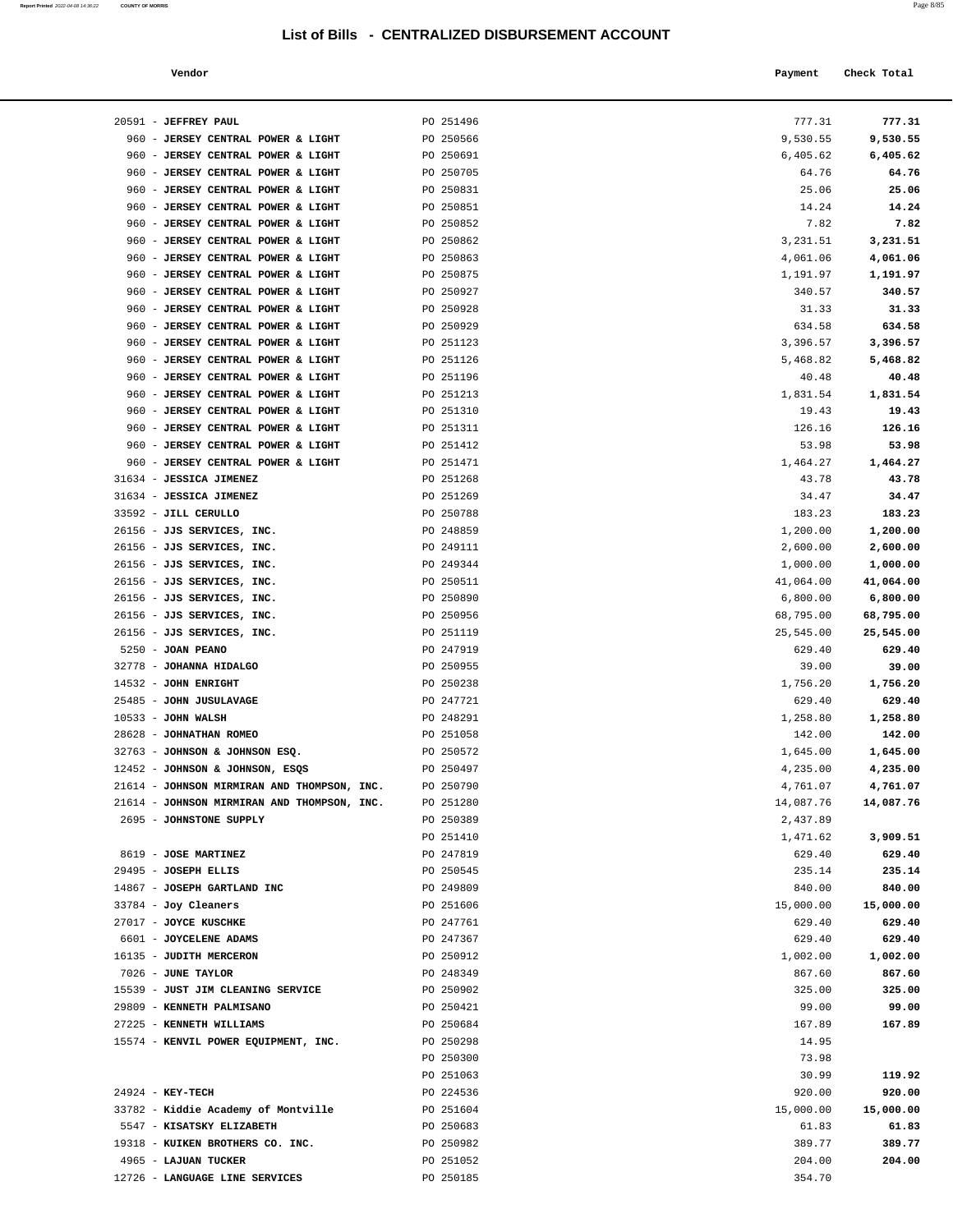| Report Printed 2022-04-08 14:36:22 | <b>COUNTY OF MORRIS</b> | Page 9/85 |
|------------------------------------|-------------------------|-----------|
|                                    |                         |           |

| Vendor | Payment Check Total |
|--------|---------------------|
|        |                     |

|                                                                          | PO 250402              | 401.20              | 755.90                 |
|--------------------------------------------------------------------------|------------------------|---------------------|------------------------|
| 20143 - LASCOMP INSTITUTE OF IT                                          | PO 250772              | 800.00              | 800.00                 |
| $20594$ - LAURA TSENG                                                    | PO 250930              | 2,683.10            | 2,683.10               |
| 3051 - LAZ PARKING                                                       | PO 250565              | 2,280.96            | 2,280.96               |
| 29587 - LEE M MONDAY, PHD                                                | PO 250949              | 425.00              | 425.00                 |
| 32123 - LEONILA MARULANDA                                                | PO 247820              | 1,735.20            | 1,735.20               |
| 5855 - LEXIS NEXIS                                                       | PO 248449              | 348.00              | 348.00                 |
| 5855 - LEXIS NEXIS                                                       | PO 250079              | 348.00              | 348.00                 |
| 5855 - LEXIS NEXIS                                                       | PO 250186              | 58.00               | 58.00                  |
| 15775 - LIFESAVERS INC                                                   | PO 250867              | 26.00               |                        |
|                                                                          | PO 251054              | 255.00              |                        |
|                                                                          | PO 251404              | 6.50                | 287.50                 |
| 33479 - LINDE GAS & EQUIPMENT INC.                                       | PO 250374              | 413.66              |                        |
|                                                                          | PO 251041              | 12.80               | 426.46                 |
| 33790 - LIV & LEX LLC                                                    | PO 251699              | 15,000.00           | 15,000.00              |
| 8808 - 11A TALWAR                                                        | PO 248351              | 891.00              | 891.00                 |
| 29100 - LTC SCRIPTS INC.                                                 | PO 250266              | 175.47              |                        |
|                                                                          | PO 250345              | 125.41              | 300.88                 |
| 29909 - LUIS GONCALVES                                                   | PO 250726              | 235.14              | 235.14                 |
| $33773 - LUIS$ ROJAS<br>15850 - LUM, DRASCO & POSITAN LLC                | PO 251353              | 74.98               | 74.98                  |
| 2144 - M C POLICE CHIEF'S ASSOCIATION                                    | PO 251429<br>PO 250778 | 1,085.00            | 1,085.00               |
|                                                                          | PO 251457              | 150.00<br>150.00    | 300.00                 |
| 15885 - M.C. CHAMBER OF COMMERCE                                         | PO 251596              | 7,000.00            |                        |
|                                                                          | PO 251597              | 7,000.00            | 14,000.00              |
| 15919 - M.C. PROSECUTOR'S EMERGENT                                       | PO 250506              | 1,558.70            | 1,558.70               |
| 10643 - MAGIC OF MARCO PROMOTIONS LLC                                    | PO 250193              | 500.00              | 500.00                 |
| 28251 - MAGIC TOUCH CONSTRUCTION CO., INC.                               | PO 250027              | 28,329.06           |                        |
|                                                                          | PO 250027              | 576.08              |                        |
|                                                                          | PO 250387              | 4,819.51            |                        |
|                                                                          | PO 250387              | 5,553.77            |                        |
|                                                                          | PO 250996              | 4,220.19            |                        |
|                                                                          | PO 251304              | 3,257.58            | 46,756.19              |
| 20155 - MANJU MUKERJEE                                                   | PO 247874              | 629.40              | 629.40                 |
| 15988 - MANUFACTURERS NEWS INC                                           | PO 250837              | 170.90              | 170.90                 |
| 21371 - MARGARET BREE                                                    | PO 247426              | 1,152.60            | 1,152.60               |
| 33527 - MARIA SALAZAR                                                    | PO 249963              | 16.10               |                        |
|                                                                          | PO 249964              | 18.97               |                        |
|                                                                          | PO 249965              | 18.34               |                        |
|                                                                          | PO 249966              | 91.28               | 144.69                 |
| 33149 - MARIE FRAGOMENI                                                  | PO 250633              | 37.24               | 37.24                  |
| 9463 - MARIE MAGLOIRE                                                    | PO 247813              | 1,782.00            | 1,782.00               |
| 29550 - MARK SPITZER                                                     | PO 250948              | 50.00               | 50.00                  |
| 18075 - MARY ELAINE TODD                                                 | PO 248337              | 867.60              | 867.60                 |
| 6984 - MAYO PERFORMING ARTS CENTER<br>6984 - MAYO PERFORMING ARTS CENTER | PO 251591<br>PO 251592 | 64,107.66           | 64,107.66<br>63,110.54 |
| 33764 - MC LEAGUE OF MUNICIPALITIES                                      | PO 250796              | 63,110.54<br>150.00 | 150.00                 |
| 24085 - MC PARK POLICE                                                   | PO 249950              | 240.00              | 240.00                 |
| 16065 - MC VOCATIONAL SCHOOL DISTRICT                                    | PO 251328              | 110,448.48          | 110,448.48             |
| 16065 - MC VOCATIONAL SCHOOL DISTRICT                                    | PO 251538              | 631,070.67          | 631,070.67             |
| 32274 - MCCLOSKEY MECHANICAL INC.                                        | PO 250379              | 6,825.87            |                        |
|                                                                          | PO 250981              | 5,427.03            |                        |
|                                                                          | PO 250997              | 2,440.56            | 14,693.46              |
| 32274 - MCCLOSKEY MECHANICAL INC.                                        | PO 251306              | 29,787.00           | 29,787.00              |
| 27603 - MCKESSON MEDICAL SURGICAL                                        | PO 250100              | 5.60                | 5.60                   |
| 16096 - MCMASTER-CARR SUPPLY CO                                          | PO 250619              | 116.01              | 116.01                 |
| 12460 - MEDIA SUPPLY, INC.                                               | PO 250073              | 3,521.00            | 3,521.00               |
| 30021 - MEGHAN PACCIONE                                                  | PO 251056              | 395.00              | 395.00                 |
| 24004 - MENDHAM BOROUGH                                                  | PO 249947              | 2,280.00            | 2,280.00               |
| 941 - MERGENT INC                                                        | PO 250839              | 7,010.00            | 7,010.00               |
| 16147 - METRO FLAG CO                                                    | PO 249990              | 1,111.80            | 1,111.80               |
| 32630 - MICHAEL DIGIULIO                                                 | PO 250978              | 472.00              | 472.00                 |
| 33722 - MID-ATLANTIC REGIONAL GANG                                       | PO 249016              | 525.00              | 525.00                 |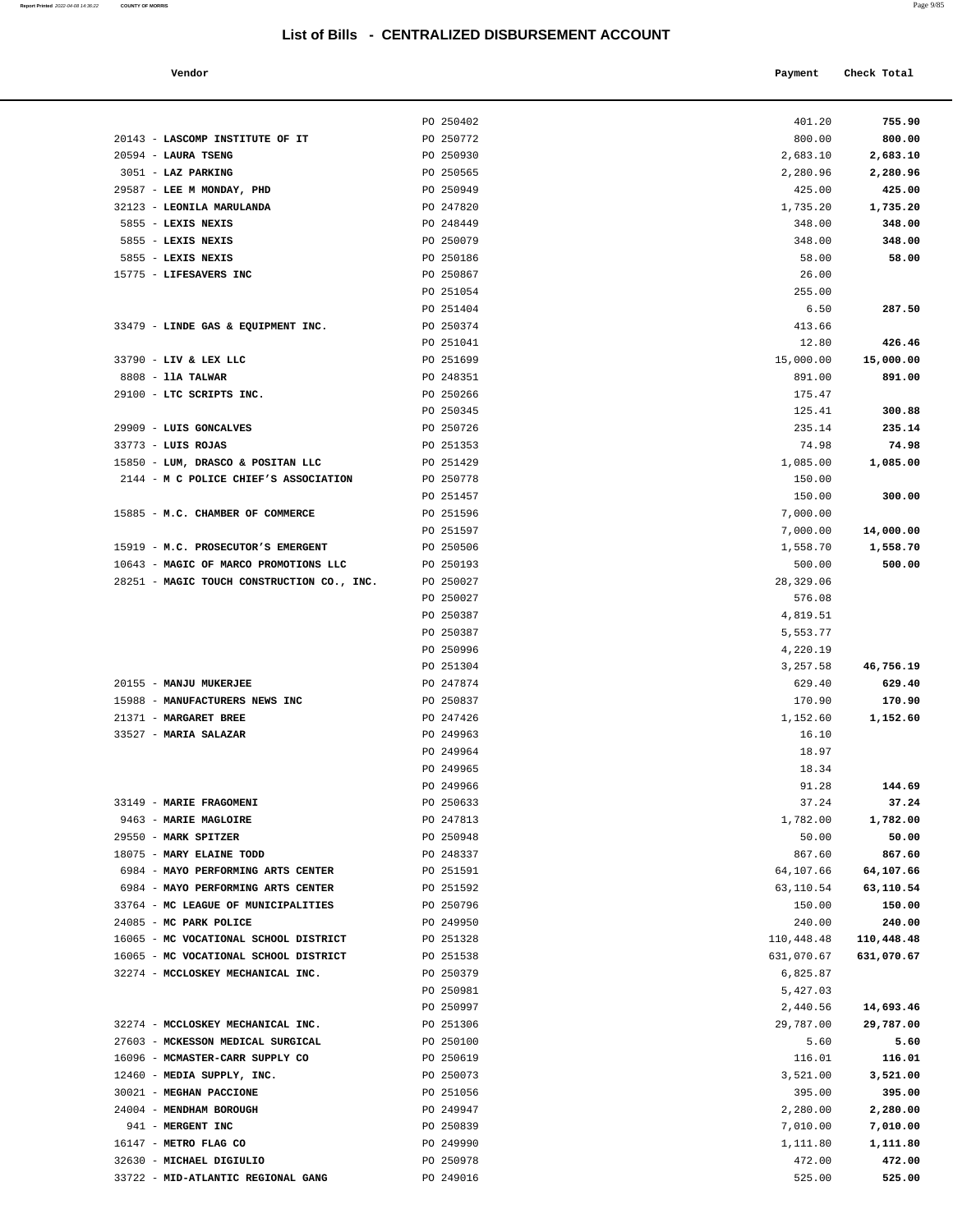**Report Printed** 2022-04-08 14:36:22 **COUNTY OF MORRIS** Page 10/85

| Vendor                                   |           | Payment    | Check Total               |
|------------------------------------------|-----------|------------|---------------------------|
| MIDWEST TAPE LLC                         | PO 250058 | 1,056.30   |                           |
|                                          | PO 250059 | 1,369.12   |                           |
|                                          | PO 250462 | 809.63     | 3,235.05                  |
| MILLENNIUM COMMUNICATIONS GROUP          | PO 249893 | 1,320.00   | 1,320.00                  |
| MOBILEX USA                              | PO 243313 | 476.00     |                           |
|                                          | PO 249461 | 1,523.80   | 1,999.80                  |
| MONMOUTH CONTROLS                        | PO 251232 | 9,517.16   | 9,517.16                  |
| <b>MONMOUTH STREET FUNERAL</b>           | PO 251212 | 3,000.00   | 3,000.00                  |
| MORRIS COUNTY AFTER CARE CENTER          | PO 243334 | 430.00     |                           |
|                                          | PO 250163 | 610.00     | 1,040.00                  |
| <b>MORRIS COUNTY CHAMBER OF</b>          | PO 250140 | 145.00     |                           |
|                                          | PO 251519 | 145.00     | 290.00                    |
| MORRIS COUNTY ENGRAVING LLC              | PO 250672 | 75.00      | 75.00                     |
| MORRIS COUNTY LEAGUE OF MUNICIPALITIES   | PO 249828 | 50.00      | 50.00                     |
| MORRIS COUNTY MUNICIPAL                  | PO 250384 | 4,806.55   | 4,806.55                  |
| MORRIS COUNTY MUNICIPAL                  | PO 250385 | 178.35     | 178.35                    |
| MORRIS COUNTY MUNICIPAL                  | PO 250653 | 206.02     | 206.02                    |
| MORRIS COUNTY MUNICIPAL                  | PO 250976 | 5,405.71   | 5,405.71                  |
| MORRIS COUNTY PARK COMMISSION            | PO 250695 |            | 2,096,875.00 2,096,875.00 |
| MORRIS TOWNSHIP POLICE DEPARTMENT        | PO 249948 | 120.00     | 120.00                    |
| <b>MORRISTOWN CAR WASH</b>               | PO 250393 | 2,500.00   |                           |
|                                          | PO 250393 | 1,500.00   |                           |
|                                          | PO 250698 | 4,000.00   | 8,000.00                  |
| <b>MORRISTOWN INN</b>                    | PO 250793 | 912.00     | 912.00                    |
| <b>MORRISTOWN LUMBER &amp;</b>           | PO 250162 | 203.51     |                           |
|                                          | PO 250340 | 31.99      |                           |
|                                          | PO 250449 | 110.95     |                           |
|                                          | PO 250868 | 123.44     |                           |
|                                          | PO 251062 | 35.94      |                           |
|                                          | PO 251100 | 25.80      |                           |
|                                          | PO 251300 | 219.52     |                           |
|                                          | PO 251385 | 43.68      | 794.83                    |
| MORRISTOWN MEDICAL CENTER                | PO 250285 | 5,697.15   | 5,697.15                  |
| <b>MORRISTOWN PARKING AUTHORITY</b>      | PO 250764 | 150.00     |                           |
|                                          | PO 251121 | 6,132.00   | 6,282.00                  |
| MORTON SALT, INC.                        | PO 250294 | 118,954.43 |                           |
|                                          | PO 250295 | 48,523.18  |                           |
|                                          | PO 250296 | 12,824.32  | 180,301.93                |
| MORTON SALT, INC.                        | PO 250477 | 238,430.31 | 238,430.31                |
| MORTON SALT, INC.                        | PO 250477 | 68,970.80  |                           |
|                                          | PO 250478 | 27,420.84  | 96,391.64                 |
| MOTOROLA SOLUTIONS INC                   | PO 228458 | 300,431.52 | 300,431.52                |
| MOTOROLA SOLUTIONS INC                   | PO 249613 | 2,064.24   | 2,064.24                  |
| MOTOROLA SOLUTIONS INC                   | PO 250717 | 359.95     | 359.95                    |
| <b>MTB ELECTRIC</b>                      | PO 251084 | 20,343.96  | 20,343.96                 |
| MUNISSION, LLC                           | PO 250404 | 1,188.00   | 1,188.00                  |
| <b>N.J. NATURAL GAS COMPANY</b>          | PO 250662 | 389.44     |                           |
|                                          | PO 250984 | 1,978.50   | 2,367.94                  |
| NATIONAL FUEL OIL INC.                   | PO 250369 | 40,063.06  | 40,063.06                 |
| <b>NENA</b>                              | PO 250542 | 338.00     |                           |
|                                          | PO 251053 | 417.00     |                           |
|                                          | PO 251407 | 139.00     | 894.00                    |
| NEW HOPE FOUNDATION INC.                 | PO 251193 | 2,450.00   | 2,450.00                  |
| NEW JERSEY ADVOCATES FOR AGING           | PO 251085 | 170.00     | 170.00                    |
| NEW JERSEY DOOR WORKS LLC                | PO 250198 | 174,800.00 |                           |
|                                          | PO 250231 | 22,670.00  | 197,470.00                |
| <b>NEW JERSEY FIRE EQUIPMENT COMPANY</b> | PO 245552 | 532.00     |                           |
|                                          | PO 245554 | 821.00     | 1,353.00                  |
| <b>NEW JERSEY HERALD</b>                 | PO 250758 | 17.40      | 17.40                     |
| NEW JERSEY OVERHEAD DOOR LLC             | PO 250339 | 825.00     |                           |
|                                          | PO 250980 | 5,251.40   |                           |
|                                          | PO 250998 | 6,252.40   |                           |

PO 251302 1,155.00 **13,483.80** 

| 11453 - MIDWEST TAPE LLC                                 | PO 250058              | 1,056.30                  |                     |
|----------------------------------------------------------|------------------------|---------------------------|---------------------|
|                                                          | PO 250059              | 1,369.12                  |                     |
|                                                          | PO 250462              | 809.63                    | 3,235.05            |
| 25466 - MILLENNIUM COMMUNICATIONS GROUP                  | PO 249893              | 1,320.00                  | 1,320.00            |
| 6953 - MOBILEX USA                                       | PO 243313              | 476.00                    |                     |
|                                                          | PO 249461              | 1,523.80                  | 1,999.80            |
| 30196 - MONMOUTH CONTROLS                                | PO 251232              | 9,517.16                  | 9,517.16            |
| 20546 - MONMOUTH STREET FUNERAL                          | PO 251212              | 3,000.00                  | 3,000.00            |
| 7131 - MORRIS COUNTY AFTER CARE CENTER                   | PO 243334              | 430.00                    |                     |
|                                                          | PO 250163              | 610.00                    | 1,040.00            |
| 19478 - MORRIS COUNTY CHAMBER OF                         | PO 250140              | 145.00                    |                     |
|                                                          | PO 251519              | 145.00                    | 290.00              |
| 6213 - MORRIS COUNTY ENGRAVING LLC                       | PO 250672              | 75.00                     | 75.00               |
| 24551 - MORRIS COUNTY LEAGUE OF MUNICIPALITIES PO 249828 |                        | 50.00                     | 50.00               |
| 19483 - MORRIS COUNTY MUNICIPAL                          | PO 250384              | 4,806.55                  | 4,806.55            |
| 19483 - MORRIS COUNTY MUNICIPAL                          | PO 250385              | 178.35                    | 178.35              |
| 19483 - MORRIS COUNTY MUNICIPAL                          | PO 250653              | 206.02                    | 206.02              |
| 19483 - MORRIS COUNTY MUNICIPAL                          | PO 250976              | 5,405.71                  | 5,405.71            |
| 1800 - MORRIS COUNTY PARK COMMISSION                     | PO 250695<br>PO 249948 | 2,096,875.00 2,096,875.00 | 120.00              |
| 21118 - MORRIS TOWNSHIP POLICE DEPARTMENT                | PO 250393              | 120.00                    |                     |
| 26488 - MORRISTOWN CAR WASH                              |                        | 2,500.00                  |                     |
|                                                          | PO 250393<br>PO 250698 | 1,500.00<br>4,000.00      | 8,000.00            |
| 19491 - MORRISTOWN INN                                   | PO 250793              | 912.00                    | 912.00              |
| 16321 - MORRISTOWN LUMBER &                              | PO 250162              | 203.51                    |                     |
|                                                          | PO 250340              | 31.99                     |                     |
|                                                          | PO 250449              | 110.95                    |                     |
|                                                          | PO 250868              | 123.44                    |                     |
|                                                          | PO 251062              | 35.94                     |                     |
|                                                          | PO 251100              | 25.80                     |                     |
|                                                          | PO 251300              | 219.52                    |                     |
|                                                          | PO 251385              | 43.68                     | 794.83              |
| 7584 - MORRISTOWN MEDICAL CENTER                         | PO 250285              | 5,697.15                  | 5,697.15            |
| 16340 - MORRISTOWN PARKING AUTHORITY                     | PO 250764              | 150.00                    |                     |
|                                                          | PO 251121              | 6,132.00                  | 6,282.00            |
| 27295 - MORTON SALT, INC.                                | PO 250294              | 118,954.43                |                     |
|                                                          | PO 250295              | 48,523.18                 |                     |
|                                                          | PO 250296              | 12,824.32                 | 180,301.93          |
| 27295 - MORTON SALT, INC.                                | PO 250477              | 238,430.31                | 238,430.31          |
| 27295 - MORTON SALT, INC.                                | PO 250477              | 68,970.80                 |                     |
|                                                          | PO 250478              |                           | 27,420.84 96,391.64 |
| 21791 - MOTOROLA SOLUTIONS INC                           | PO 228458              | 300, 431.52               | 300,431.52          |
| 21791 - MOTOROLA SOLUTIONS INC                           | PO 249613              | 2,064.24                  | 2,064.24            |
| 21791 - MOTOROLA SOLUTIONS INC                           | PO 250717              | 359.95                    | 359.95              |
| 28209 - MTB ELECTRIC                                     | PO 251084              | 20, 343.96                | 20,343.96           |
| 32824 - MUNISSION, LLC                                   | PO 250404              | 1,188.00                  | 1,188.00            |
| 19523 - N.J. NATURAL GAS COMPANY                         | PO 250662              | 389.44                    |                     |
|                                                          | PO 250984              | 1,978.50                  | 2,367.94            |
| 21122 - NATIONAL FUEL OIL INC.                           | PO 250369              | 40,063.06                 | 40,063.06           |
| $9504 - NENA$                                            | PO 250542              | 338.00                    |                     |
|                                                          | PO 251053              | 417.00                    |                     |
|                                                          | PO 251407              | 139.00                    | 894.00              |
| 16533 - NEW HOPE FOUNDATION INC.                         | PO 251193              | 2,450.00                  | 2,450.00            |
| 33770 - NEW JERSEY ADVOCATES FOR AGING                   | PO 251085              | 170.00                    | 170.00              |
| 30830 - NEW JERSEY DOOR WORKS LLC                        | PO 250198              | 174,800.00                |                     |
|                                                          | PO 250231              | 22,670.00                 | 197,470.00          |
| 27224 - NEW JERSEY FIRE EQUIPMENT COMPANY                | PO 245552              | 532.00                    |                     |
|                                                          | PO 245554              | 821.00                    | 1,353.00            |
| 19561 - NEW JERSEY HERALD                                | PO 250758              | 17.40                     | 17.40               |
| 28348 - NEW JERSEY OVERHEAD DOOR LLC                     | PO 250339<br>PO 250980 | 825.00<br>5,251.40        |                     |
|                                                          |                        |                           |                     |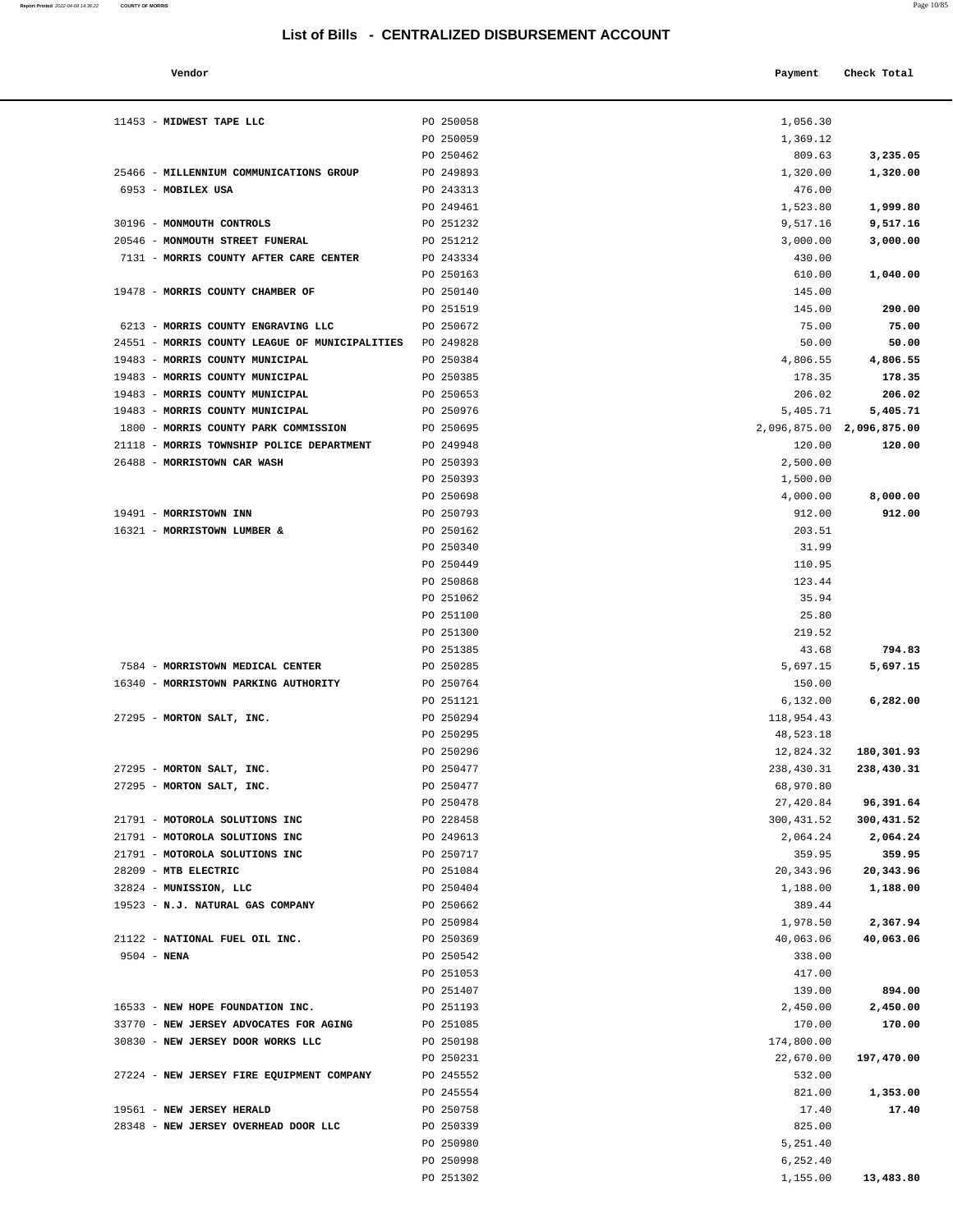#### **Report Printed** 2022-04-08 14:36:22 **COUNTY OF MORRIS** Page 11/85

### **List of Bills - CENTRALIZED DISBURSEMENT ACCOUNT**

30969 - **NEW JERSEY WOMEN IN LAW ENFORCEMENT** PO 250800 16552 - **NEWBRIDGE SERVICES INC** PO 250588

|                                     | List of Bills - CENTRALIZED DISBURSEMENT ACCOUNT |          |             |  |
|-------------------------------------|--------------------------------------------------|----------|-------------|--|
| Vendor                              |                                                  | Payment  | Check Total |  |
| NEW JERSEY WOMEN IN LAW ENFORCEMENT | PO 250800                                        | 1,375.00 | 1,375.00    |  |
| NEWBRIDGE SERVICES INC              | PO 250588                                        | 2,725.00 |             |  |
|                                     | PO 250589                                        | 2,025.00 |             |  |
|                                     | PO 250774                                        | 5,228.00 |             |  |
|                                     | PO 250905                                        | 3,830.00 |             |  |
|                                     | PO 250906                                        | 4,675.00 | 18,483.00   |  |
| NIELSEN DODGE - C-J-R               | PO 250148                                        | 186.95   | 186.95      |  |
| NJ ADVANCE MEDIA                    | PO 251455                                        | 173.70   | 173.70      |  |
| NJ ASSOC OF COUNTY FINANCE OFFICERS | PO 251640                                        | 350.00   | 350.00      |  |
| NJ ASSOC OF VICTIM WITNESS          | PO 248571                                        | 350.00   | 350.00      |  |
| NJ CRIMINAL INTERDICTION LLC        | PO 250699                                        | 225.00   | 225.00      |  |
|                                     |                                                  |          |             |  |

|                                                      | PO 250589              | 2,025.00         |                  |
|------------------------------------------------------|------------------------|------------------|------------------|
|                                                      | PO 250774              | 5,228.00         |                  |
|                                                      | PO 250905              | 3,830.00         |                  |
|                                                      | PO 250906              | 4,675.00         | 18,483.00        |
| 23981 - NIELSEN DODGE - C-J-R                        | PO 250148              | 186.95           | 186.95           |
| 17819 - NJ ADVANCE MEDIA                             | PO 251455              | 173.70           | 173.70           |
| 16580 - NJ ASSOC OF COUNTY FINANCE OFFICERS          | PO 251640              | 350.00           | 350.00           |
| 12601 - NJ ASSOC OF VICTIM WITNESS                   | PO 248571              | 350.00           | 350.00           |
| 32297 - NJ CRIMINAL INTERDICTION LLC                 | PO 250699              | 225.00           | 225.00           |
| 33763 - NJ SHADE TREE FEDERATION                     | PO 250671              | 95.00            | 95.00            |
| 16638 - NJ STATE LEAGUE OF                           | PO 250054              | 45.00            | 45.00            |
| 26724 - NJ TRANSACTION CONFERENCE                    | PO 249840              | 400.00           |                  |
|                                                      | PO 250903              | 1,200.00         | 1,600.00         |
| 2105 - NJ WEIGHTS & MEASURES ASSOC.                  | PO 250428              | 600.00           | 600.00           |
| $8349$ - NMS LABS                                    | PO 250578              | 8,314.00         | 8,314.00         |
| 26357 - NORTHEAST COMMUNICATIONS, INC.               | PO 248406              | 580.00           | 580.00           |
| 26357 - NORTHEAST COMMUNICATIONS, INC.               | PO 249402              | 214.00           | 214.00           |
| 26296 - NORTHEASTERN INTERIOR SERVICES LLC           | PO 250765              | 111,328.00       | 111,328.00       |
| 16764 - NU-WAY CONCESSIONAIRES INC                   | PO 249675              | 169.28           |                  |
|                                                      | PO 250105              | 2,323.46         |                  |
|                                                      | PO 250309              | 6,037.30         | 8,530.04         |
| 21565 - OCLC ONLINE COMPUTER                         | PO 250004              | 1,075.67         | 1,075.67         |
| 21565 - OCLC ONLINE COMPUTER                         | PO 250005              | 1,075.67         | 1,075.67         |
| 26726 - OFFICE CONCEPTS GROUP, INC.                  | PO 250400              | 1,308.33         | 1,308.33         |
| 26726 - OFFICE CONCEPTS GROUP, INC.                  | PO 250827              | 59.56            | 59.56            |
| 26726 - OFFICE CONCEPTS GROUP, INC.                  | PO 250893              | 43.80            | 43.80            |
| $21567 - OFS$                                        | PO 242758              | 12,370.14        | 12,370.14        |
| 25021 - ONE SOURCE OF NEW JERSEY LLC                 | PO 249917              | 112.00           | 112.00           |
| 25021 - ONE SOURCE OF NEW JERSEY LLC                 | PO 250375              | 559.83           | 559.83           |
| 9292 - OPEN SYSTEMS INTEGRATORS, INC.                | PO 249328              | 76,393.30        | 76,393.30        |
| 8451 - OPTIMUM                                       | PO 250553              | 535.09           | 535.09           |
| 8451 - OPTIMUM                                       | PO 250576              | 433.34           | 433.34           |
| 8451 - OPTIMUM                                       | PO 250577              | 153.09           | 153.09           |
| 8451 - OPTIMUM                                       | PO 250601              | 296.39           | 296.39           |
| 13856 - OPTIMUM                                      | PO 250620              | 96.23            | 96.23            |
| 20526 - OPTIMUM                                      | PO 250635              | 1,440.00         | 1,440.00         |
| 8451 - OPTIMUM                                       | PO 250703              | 518.99           | 518.99           |
| 31538 - PACKETALK                                    | PO 250734              | 22,198.85        |                  |
|                                                      | PO 250734              | 2,801.15         | 25,000.00        |
| 33792 - PAINTING WITH A TWIST                        | PO 251613              | 15,000.00        | 15,000.00        |
| 33798 - PARAGON DEVELOPMENT GROUP, INC.              | PO 251619              | 15,000.00        | 15,000.00        |
| 16918 - PASSAIC COUNTY POLICE ACADEMY                | PO 250165              | 1,335.00         | 1,335.00         |
| 33787 - PASTEL YP NAIL, INC.                         | PO 251609              | 15,000.00        | 15,000.00        |
| 30703 - PATRICIA COZZARELLI                          | PO 247504              | 2,673.00         | 2,673.00         |
| 32104 - PAYFLEX SYSTEMS USA, INC.                    | PO 250660              | 1,549.15         | 1,549.15         |
| 32464 - PENN TACTICAL SOLUTIONS LLC                  | PO 248107              | 13,940.07        |                  |
|                                                      | PO 248108              | 5,088.40         |                  |
|                                                      | PO 248109              | 13,821.27        | 32,849.74        |
| 27140 - PENNY JONES                                  | PO 247715              | 891.00           | 891.00           |
| 16974 - PEQUANNOCK POLICE DEPARTMENT                 |                        |                  | 240.00           |
|                                                      | PO 249949              | 240.00           |                  |
| 18102 - PEQUANNOCK TOWNSHIP<br>24188 - PHILIP GALATI | PO 250450<br>PO 247618 | 600.00<br>629.40 | 600.00<br>629.40 |
| 32158 - PHILIP MASI                                  |                        |                  | 3,288.63         |
| 17019 - PHILLIPSBURG SCHOOL BASED                    | PO 250931              | 3,288.63         |                  |
|                                                      | PO 250532              | 1,200.00         |                  |
|                                                      | PO 250536              | 8,398.00         |                  |
|                                                      | PO 250537              | 2,830.00         |                  |
|                                                      | PO 250539              | 6,206.00         |                  |
|                                                      | PO 250584              | 3,110.00         |                  |
|                                                      | PO 250585              | 2,250.00         |                  |
|                                                      | PO 250586              | 1,200.00         |                  |
|                                                      | PO 250910              | 1,060.00         | 26,254.00        |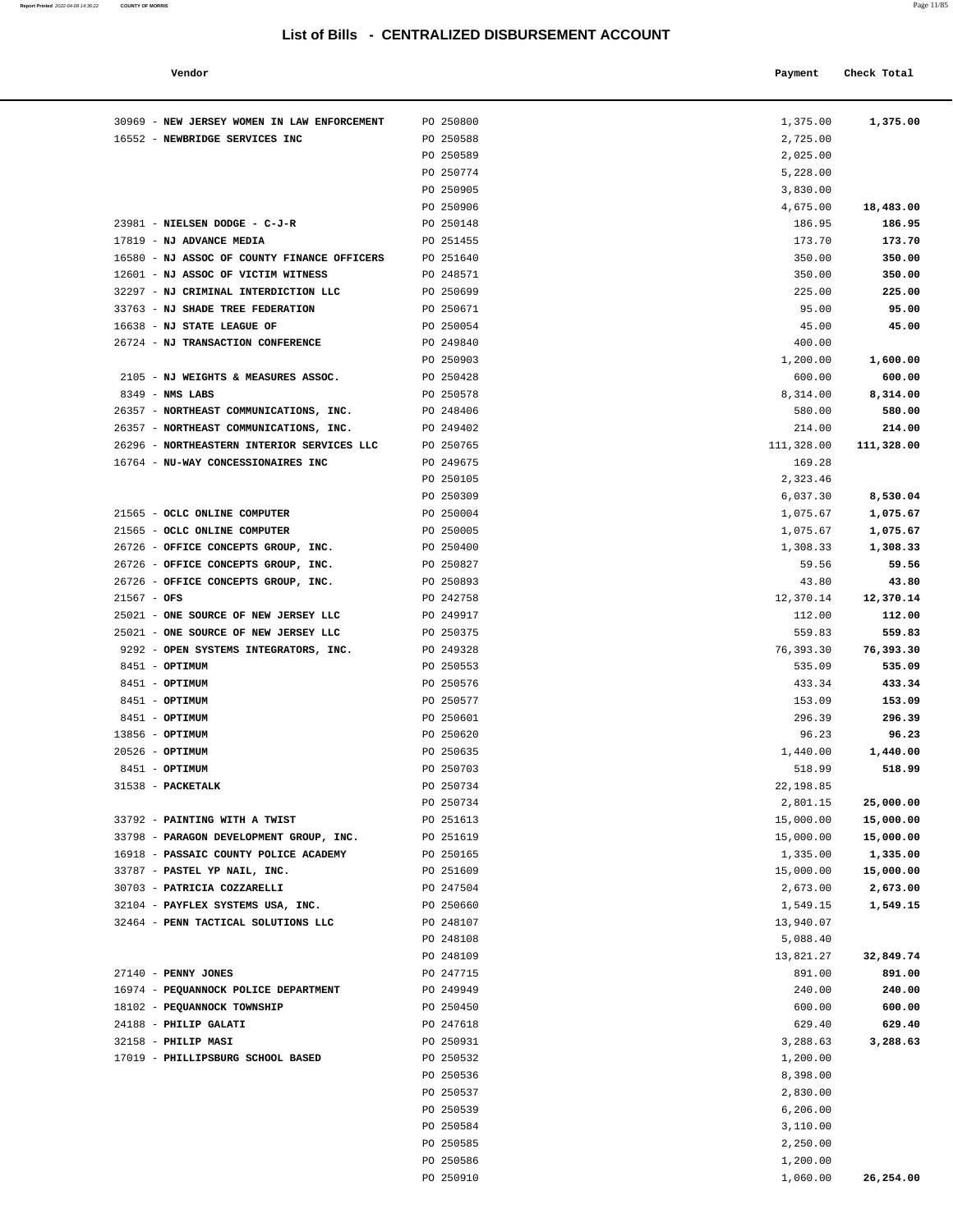9933 - **PMC ASSOCIATES PO 245860** 28765 - **PMI TECHNOLOGIES** PO 250075

**Report Printed** 2022-04-08 14:36:22 **COUNTY OF MORRIS** Page 12/85

| ś                                   |           |                                                  | Page 12/8   |  |
|-------------------------------------|-----------|--------------------------------------------------|-------------|--|
|                                     |           | List of Bills - CENTRALIZED DISBURSEMENT ACCOUNT |             |  |
| Vendor                              |           | Payment                                          | Check Total |  |
| PMC ASSOCIATES                      | PO 245860 | 399,879.81                                       | 399,879.81  |  |
| PMI TECHNOLOGIES                    | PO 250075 | 1,220.00                                         | 1,220.00    |  |
| POSITIVE PROMOTIONS, INC.           | PO 245527 | 1,753.78                                         | 1,753.78    |  |
| POWER PLACE INC                     | PO 249863 | 358.02                                           |             |  |
|                                     | PO 250308 | 139.92                                           | 497.94      |  |
| POWERDMS, INC.                      | PO 250686 | 7,789.38                                         | 7,789.38    |  |
| PREFERRED HOME HEALTH CARE          | PO 250489 | 11,193.00                                        |             |  |
|                                     | PO 251037 | 3,744.00                                         |             |  |
|                                     | PO 251039 | 1,872.00                                         | 16,809.00   |  |
| PREMIER GLOBAL SERVICES             | PO 249982 | 661.36                                           |             |  |
|                                     | PO 251565 | 25.63                                            | 686.99      |  |
| PRESERVATION DESIGN PARTNERSHIP LLC | PO 250452 | 2,400.00                                         | 2,400.00    |  |
| PRESERVATION DESIGN PARTNERSHIP LLC | PO 250486 | 1,595.00                                         | 1,595.00    |  |
| <b>PRINCESS THOMAS</b>              | PO 248285 | 1,782.00                                         | 1,782.00    |  |
| PSE&G CO                            | PO 250864 | 52,418.01                                        | 52,418.01   |  |
| PSE&G CO                            | PO 251207 | 1,541.37                                         | 1,541.37    |  |
| PUBLIC WORKS ASSOC. OF NJ           | PO 250621 | 120.00                                           | 120.00      |  |
| <b>PURCHASE POWER</b>               | PO 248756 | 500.91                                           | 500.91      |  |
| <b>PURCHASE POWER</b>               | PO 250896 | 926.08                                           | 926.08      |  |
| <b>PURCHASE POWER</b>               | PO 250897 | 525.00                                           | 525.00      |  |
| PVP COMMUNICATIONS INC              | PO 245853 | 4,223.00                                         | 4,223.00    |  |
| QUENCH USA, INC.                    | PO 251394 | 54.38                                            |             |  |
|                                     | PO 251469 | 108.90                                           | 163.28      |  |
| R & J CONTROL, INC.                 | PO 250559 | 2,627.46                                         |             |  |
|                                     | PO 251108 | 4,273.04                                         | 6,900.50    |  |
| R.D. SALES DOOR & HARDWARE LLC      | PO 250234 | 1,000.00                                         |             |  |
|                                     | PO 250397 | 955.00                                           |             |  |
|                                     | PO 250494 | 726.00                                           | 2,681.00    |  |
| R.S. KNAPP CO INC                   | PO 250503 | 43.50                                            | 43.50       |  |
| RANDOLPH DERMATOLOGY                | PO 250080 | 343.00                                           | 343.00      |  |
| RAPID PUMP & METER SERVICES CO.     | PO 250224 | 21,327.96                                        | 21,327.96   |  |
| RARITAN VALLEY COMMUNITY            | PO 251164 | 1,099.98                                         |             |  |
|                                     | PO 251165 | 1,711.08                                         | 2,811.06    |  |

| 13432 - POSITIVE PROMOTIONS, INC.           | PO 245527 | 1,753.78  | 1,753.78  |
|---------------------------------------------|-----------|-----------|-----------|
| 17117 - POWER PLACE INC                     | PO 249863 | 358.02    |           |
|                                             | PO 250308 | 139.92    | 497.94    |
| 24970 - POWERDMS, INC.                      | PO 250686 | 7,789.38  | 7,789.38  |
| 33535 - PREFERRED HOME HEALTH CARE          | PO 250489 | 11,193.00 |           |
|                                             | PO 251037 | 3,744.00  |           |
|                                             | PO 251039 | 1,872.00  | 16,809.00 |
| 27929 - PREMIER GLOBAL SERVICES             | PO 249982 | 661.36    |           |
|                                             | PO 251565 | 25.63     | 686.99    |
| 21397 - PRESERVATION DESIGN PARTNERSHIP LLC | PO 250452 | 2,400.00  | 2,400.00  |
| 21397 - PRESERVATION DESIGN PARTNERSHIP LLC | PO 250486 | 1,595.00  | 1,595.00  |
| 29912 - PRINCESS THOMAS                     | PO 248285 | 1,782.00  | 1,782.00  |
| 17189 - PSE&G CO                            | PO 250864 | 52,418.01 | 52,418.01 |
| 17189 - PSE&G CO                            | PO 251207 | 1,541.37  | 1,541.37  |
| 1005 - PUBLIC WORKS ASSOC. OF NJ            | PO 250621 | 120.00    | 120.00    |
| 19681 - PURCHASE POWER                      | PO 248756 | 500.91    | 500.91    |
| 19681 - PURCHASE POWER                      | PO 250896 | 926.08    | 926.08    |
| 19681 - PURCHASE POWER                      | PO 250897 | 525.00    | 525.00    |
| 30037 - PVP COMMUNICATIONS INC              | PO 245853 | 4,223.00  | 4,223.00  |
| 7872 - QUENCH USA, INC.                     | PO 251394 | 54.38     |           |
|                                             | PO 251469 | 108.90    | 163.28    |
| 264 - R & J CONTROL, INC.                   | PO 250559 | 2,627.46  |           |
|                                             | PO 251108 | 4,273.04  | 6,900.50  |
| 12473 - R.D. SALES DOOR & HARDWARE LLC      | PO 250234 | 1,000.00  |           |
|                                             | PO 250397 | 955.00    |           |
|                                             | PO 250494 | 726.00    | 2,681.00  |
| 15620 - R.S. KNAPP CO INC                   | PO 250503 | 43.50     | 43.50     |
| 21804 - RANDOLPH DERMATOLOGY                | PO 250080 | 343.00    | 343.00    |
| 31651 - RAPID PUMP & METER SERVICES CO.     | PO 250224 | 21,327.96 | 21,327.96 |
| 17255 - RARITAN VALLEY COMMUNITY            | PO 251164 | 1,099.98  |           |
|                                             | PO 251165 | 1,711.08  | 2,811.06  |
| 646 - RAW INC                               | PO 250060 | 75.00     | 75.00     |
| 17259 - RAY ALLEN MANUFACTURING LLC         | PO 235576 | 5,349.40  | 5,349.40  |
| 17272 - RECORDER PUBLISHING CO INC          | PO 250838 | 340.00    | 340.00    |
| 32428 - RED DOOR LEGAL SERVICES             | PO 250113 | 3,581.75  | 3,581.75  |
| 29053 - RESCUE PRODUCTS                     | PO 245509 | 4,810.00  |           |
|                                             | PO 245518 | 3,975.00  | 8,785.00  |
| 29925 - RHEA YOUNG                          | PO 250218 | 22.46     |           |
|                                             | PO 251271 | 201.66    | 224.12    |
| 29466 - RICCIARDI BROTHERS, INC             | PO 250341 | 690.20    |           |
|                                             | PO 250767 | 295.52    | 985.72    |
| 19765 - RICOH AMERICAS CORPORATION          | PO 246454 | 1,228.77  |           |
|                                             | PO 250219 | 221.66    |           |
|                                             | PO 250629 | 9,738.00  |           |
|                                             | PO 250630 | 10,252.20 |           |
|                                             | PO 250692 | 897.53    |           |
|                                             | PO 251134 | 1,655.55  | 23,993.71 |
| 24804 - RICOH USA INC.                      | PO 248495 | 370.30    | 370.30    |
| 28741 - RICOH USA, INC.                     | PO 248630 | 38.15     | 38.15     |
| 28741 - RICOH USA, INC.                     | PO 249145 | 946.60    | 946.60    |
| 28741 - RICOH USA, INC.                     | PO 249191 | 684.22    | 684.22    |
| 28741 - RICOH USA, INC.                     | PO 250022 | 497.14    | 497.14    |
| 28741 - RICOH USA, INC.                     | PO 250078 | 2,826.22  | 2,826.22  |
| 28741 - RICOH USA, INC.                     | PO 250571 | 1,407.44  | 1,407.44  |
| 28741 - RICOH USA, INC.                     | PO 250624 | 8,093.58  | 8,093.58  |
| 28741 - RICOH USA, INC.                     | PO 250747 | 884.98    | 884.98    |
| 28741 - RICOH USA, INC.                     | PO 250786 | 817.29    | 817.29    |
| 28741 - RICOH USA, INC.                     | PO 250787 | 185.08    | 185.08    |
| 28741 - RICOH USA, INC.                     | PO 250876 | 703.53    | 703.53    |
| 28741 - RICOH USA, INC.                     | PO 251217 | 1,301.76  | 1,301.76  |
| 28741 - RICOH USA, INC.                     | PO 251405 | 336.13    | 336.13    |
|                                             |           |           |           |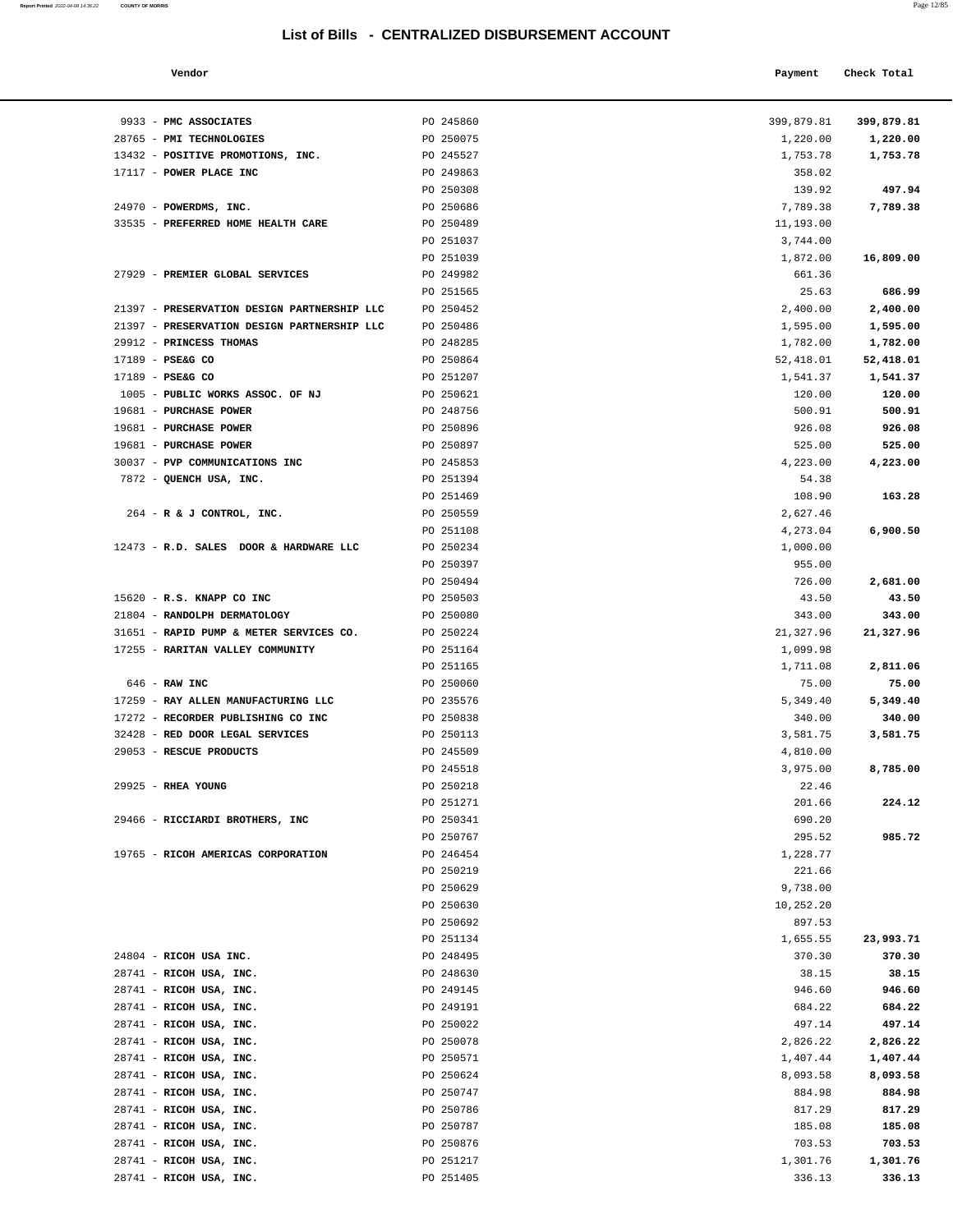**Report Printed 2022-04-08 14:36:22 COUNTY OF MORRIS** 

| Vendor                                     |                        | Payment            | Check Total       |  |
|--------------------------------------------|------------------------|--------------------|-------------------|--|
| RICOH USA, INC.                            | PO 251477              | 1,502.01           | 1,502.01          |  |
| RICOH USA, INC.                            | PO 251639              | 835.26             | 835.26            |  |
| RIVERVIEW PAVING, INC.                     | PO 250844              | 93, 473.36         |                   |  |
|                                            | PO 250844              | 1,172.62           | 94,645.98         |  |
| ROAD SAFETY SYSTEMS LLC                    | PO 241330              | 5,328.75           | 5,328.75          |  |
| ROAD SAFETY SYSTEMS LLC                    | PO 249595              | 4,810.00           | 4,810.00          |  |
| ROAD SAFETY SYSTEMS LLC                    | PO 250533              | 5,310.00           | 5,310.00          |  |
| ROAD SAFETY SYSTEMS LLC                    | PO 250598              | 5,920.00           | 5,920.00          |  |
| ROAD SAFETY SYSTEMS LLC                    | PO 250600              | 3,710.00           | 3,710.00          |  |
| ROAD SAFETY SYSTEMS LLC                    | PO 251245              | 4,210.00           | 4,210.00          |  |
| ROBERT & SON, INC.                         | PO 251028              | 33.00              | 33.00             |  |
| ROBERT & SON, INC.                         | PO 251076              | 185.00             | 185.00            |  |
| ROBERT J. CARROLL                          | PO 251623              | 279.07             | 279.07            |  |
| ROBERT LIST                                | PO 239014              | 804.00             |                   |  |
| <b>ROBERTA STRATER</b>                     | PO 247785<br>PO 248363 | 804.00<br>4,641.60 | 1,608.00          |  |
| ROBOTECH CAD SOLUTIONS                     | PO 250770              | 512.00             | 4,641.60          |  |
|                                            | PO 250771              | 512.00             | 1,024.00          |  |
| Rockaway Best Cleaners                     | PO 251603              | 15,000.00          | 15,000.00         |  |
| ROCKFALL INC.                              | PO 251612              | 15,000.00          | 15,000.00         |  |
| ROWMAN & LITTLEFIELD                       | PO 250056              | 237.73             | 237.73            |  |
| RTSP, LLC                                  | PO 250191              | 550.00             | 550.00            |  |
| RUSSELL BERGER                             | PO 250925              | 242.66             | 242.66            |  |
| RUTGERS CENTER FOR CONTINUING              | PO 250579              | 1,570.86           |                   |  |
|                                            | PO 250592              | 674.00             |                   |  |
|                                            | PO 250914              | 3,200.00           | 5,444.86          |  |
| <b>RUTGERS THE STATE UNIVERSITY OF NJ</b>  | PO 247266              | 115.00             | 115.00            |  |
| <b>RUTGERS, THE STATE UNIVERSITY OF NJ</b> | PO 250886              | 300.00             | 300.00            |  |
| SAFETY- KLEEN SYSTEMS, INC.                | PO 250647              | 315.29             | 315.29            |  |
| SALMON BROS. INC.                          | PO 249857              | 15,922.50          |                   |  |
|                                            | PO 250513              | 13,992.50          |                   |  |
|                                            | PO 250640              | 11,097.50          | 41,012.50         |  |
| <b>SALVATORE TOTO</b>                      | PO 248333              | 891.00             | 891.00            |  |
| SANCHEZ ENGRAVING LLC                      | PO 249636              | 32.00              |                   |  |
|                                            | PO 249742              | 166.00             |                   |  |
|                                            | PO 251116              | 28.00              |                   |  |
|                                            | PO 251390              | 470.00             | 696.00            |  |
| SCHOOL SPECIALTY INC.                      | PO 250909              | 519.60             | 519.60            |  |
| SCIENTIFIC BOILER WATER<br>SCOTT CRAWFORD  | PO 250380<br>PO 250459 | 2,397.00<br>76.50  | 2,397.00<br>76.50 |  |
| SEAN DEL BENE                              | PO 250674              | 100.00             | 100.00            |  |
| <b>SHARON WEAGLEY</b>                      | PO 250895              | 98.00              | 98.00             |  |
| SHEAFFER SUPPLY INC.                       | PO 250202              | 9.19               | 9.19              |  |
| SHEAFFER SUPPLY, INC.                      | PO 250835              | 57.39              | 57.39             |  |
| SHELBY MEYERS                              | PO 250641              | 334.17             | 334.17            |  |
| SHI INTERNATIONAL CORP                     | PO 248548              | 12,894.00          | 12,894.00         |  |
| SHI INTERNATIONAL CORP                     | PO 250196              | 24,030.66          | 24,030.66         |  |
| SHI INTERNATIONAL CORP                     | PO 250723              | 38,110.00          | 38,110.00         |  |
| SIGN A RAMA LEDGEWOOD                      | PO 251124              | 1,248.25           | 1,248.25          |  |
| SIRCHIE                                    | PO 249980              | 421.24             | 421.24            |  |
| SITEIMPROVE, INC.                          | PO 249083              | 3,786.66           | 3,786.66          |  |
| SLADE INDUSTRIES, INC.                     | PO 250488              | 1,848.00           | 1,848.00          |  |
| SMITH MOTOR CO., INC.                      | PO 249919              | 425.00             |                   |  |
|                                            | PO 249924              | 266.50             |                   |  |
|                                            | PO 250378              | 188.09             |                   |  |
|                                            | PO 250623              | 536.10             | 1,415.69          |  |
| SMITH TRACTOR & EQUIPMENT INC.             | PO 251042              | 58.27              |                   |  |
|                                            | PO 251080              | 329.68             | 387.95            |  |
| SNAP-ON INDUSTRIAL                         | PO 247049              | 19,295.41          |                   |  |
|                                            | PO 247059              | 15,637.08          |                   |  |

| 28741 - RICOH USA, INC.                                     | PO 251477              | 1,502.01           | 1,502.01           |
|-------------------------------------------------------------|------------------------|--------------------|--------------------|
| 28741 - RICOH USA, INC.                                     | PO 251639              | 835.26             | 835.26             |
| 28226 - RIVERVIEW PAVING, INC.                              | PO 250844              | 93, 473.36         |                    |
|                                                             | PO 250844              | 1,172.62           | 94,645.98          |
| 21788 - ROAD SAFETY SYSTEMS LLC                             | PO 241330              | 5,328.75           | 5,328.75           |
| 21788 - ROAD SAFETY SYSTEMS LLC                             | PO 249595              | 4,810.00           | 4,810.00           |
| 21788 - ROAD SAFETY SYSTEMS LLC                             | PO 250533              | 5,310.00           | 5,310.00           |
| 21788 - ROAD SAFETY SYSTEMS LLC                             | PO 250598              | 5,920.00           | 5,920.00           |
| 21788 - ROAD SAFETY SYSTEMS LLC                             | PO 250600              | 3,710.00           | 3,710.00           |
| 21788 - ROAD SAFETY SYSTEMS LLC                             | PO 251245              | 4,210.00           | 4,210.00           |
| 28455 - ROBERT & SON, INC.                                  | PO 251028              | 33.00              | 33.00              |
| 28455 - ROBERT & SON, INC.                                  | PO 251076              | 185.00             | 185.00             |
| 33198 - ROBERT J. CARROLL                                   | PO 251623              | 279.07             | 279.07             |
| 8944 - ROBERT LIST                                          | PO 239014              | 804.00             |                    |
|                                                             | PO 247785              | 804.00             | 1,608.00           |
| 31601 - ROBERTA STRATER                                     | PO 248363              | 4,641.60           | 4,641.60           |
| 20142 - ROBOTECH CAD SOLUTIONS                              | PO 250770              | 512.00             |                    |
|                                                             | PO 250771              | 512.00             | 1,024.00           |
| 33781 - Rockaway Best Cleaners                              | PO 251603              | 15,000.00          | 15,000.00          |
| 33791 - ROCKFALL INC.                                       | PO 251612              | 15,000.00          | 15,000.00          |
| 20822 - ROWMAN & LITTLEFIELD                                | PO 250056              | 237.73             | 237.73             |
| $27679$ - RTSP, LLC                                         | PO 250191              | 550.00             | 550.00             |
| 26510 - RUSSELL BERGER                                      | PO 250925              | 242.66             | 242.66             |
| 9938 - RUTGERS CENTER FOR CONTINUING                        | PO 250579              | 1,570.86           |                    |
|                                                             | PO 250592              | 674.00             |                    |
|                                                             | PO 250914              | 3,200.00           | 5,444.86           |
| 27172 - RUTGERS THE STATE UNIVERSITY OF NJ                  | PO 247266              | 115.00             | 115.00             |
| 32768 - RUTGERS, THE STATE UNIVERSITY OF NJ                 | PO 250886              | 300.00             | 300.00             |
| 19814 - SAFETY- KLEEN SYSTEMS, INC.                         | PO 250647              | 315.29             | 315.29             |
| 29062 - SALMON BROS. INC.                                   | PO 249857              | 15,922.50          |                    |
|                                                             | PO 250513              | 13,992.50          |                    |
|                                                             | PO 250640              | 11,097.50          | 41,012.50          |
| 32218 - SALVATORE TOTO                                      | PO 248333              | 891.00             | 891.00             |
| 31598 - SANCHEZ ENGRAVING LLC                               | PO 249636              | 32.00              |                    |
|                                                             | PO 249742              | 166.00             |                    |
|                                                             | PO 251116              | 28.00              |                    |
|                                                             | PO 251390              | 470.00             | 696.00             |
| 3552 - SCHOOL SPECIALTY INC.                                | PO 250909              | 519.60             | 519.60             |
| 3032 - SCIENTIFIC BOILER WATER                              | PO 250380              | 2,397.00           | 2,397.00           |
| 32622 - SCOTT CRAWFORD                                      | PO 250459              | 76.50              | 76.50              |
| 26535 - SEAN DEL BENE                                       | PO 250674              | 100.00             | 100.00             |
| 31705 - SHARON WEAGLEY                                      | PO 250895              | 98.00              | 98.00              |
| 19854 - SHEAFFER SUPPLY INC.                                | PO 250202              | 9.19               | 9.19               |
| 17621 - SHEAFFER SUPPLY, INC.                               | PO 250835              | 57.39              | 57.39              |
| 33761 - SHELBY MEYERS                                       | PO 250641              | 334.17             | 334.17             |
| 17726 - SHI INTERNATIONAL CORP                              | PO 248548              | 12,894.00          | 12,894.00          |
| 17726 - SHI INTERNATIONAL CORP                              | PO 250196              | 24,030.66          | 24,030.66          |
| 17726 - SHI INTERNATIONAL CORP                              | PO 250723              | 38,110.00          | 38,110.00          |
| 29041 - SIGN A RAMA LEDGEWOOD                               | PO 251124<br>PO 249980 | 1,248.25           | 1,248.25           |
| $17668$ - SIRCHIE                                           |                        | 421.24             | 421.24<br>3,786.66 |
| 27918 - SITEIMPROVE, INC.<br>33093 - SLADE INDUSTRIES, INC. | PO 249083<br>PO 250488 | 3,786.66           |                    |
| 17699 - SMITH MOTOR CO., INC.                               | PO 249919              | 1,848.00<br>425.00 | 1,848.00           |
|                                                             | PO 249924              | 266.50             |                    |
|                                                             | PO 250378              | 188.09             |                    |
|                                                             | PO 250623              | 536.10             | 1,415.69           |
| 8503 - SMITH TRACTOR & EQUIPMENT INC.                       | PO 251042              | 58.27              |                    |
|                                                             | PO 251080              | 329.68             | 387.95             |
| 7722 - SNAP-ON INDUSTRIAL                                   | PO 247049              | 19,295.41          |                    |
|                                                             | PO 247059              | 15,637.08          |                    |
|                                                             | PO 249649              | 161.55             |                    |
|                                                             | PO 249653              | 76.88              | 35,170.92          |
| 19888 - SNOWS GLASS & MIRROR CORP                           | PO 251120              | 750.00             | 750.00             |
|                                                             |                        |                    |                    |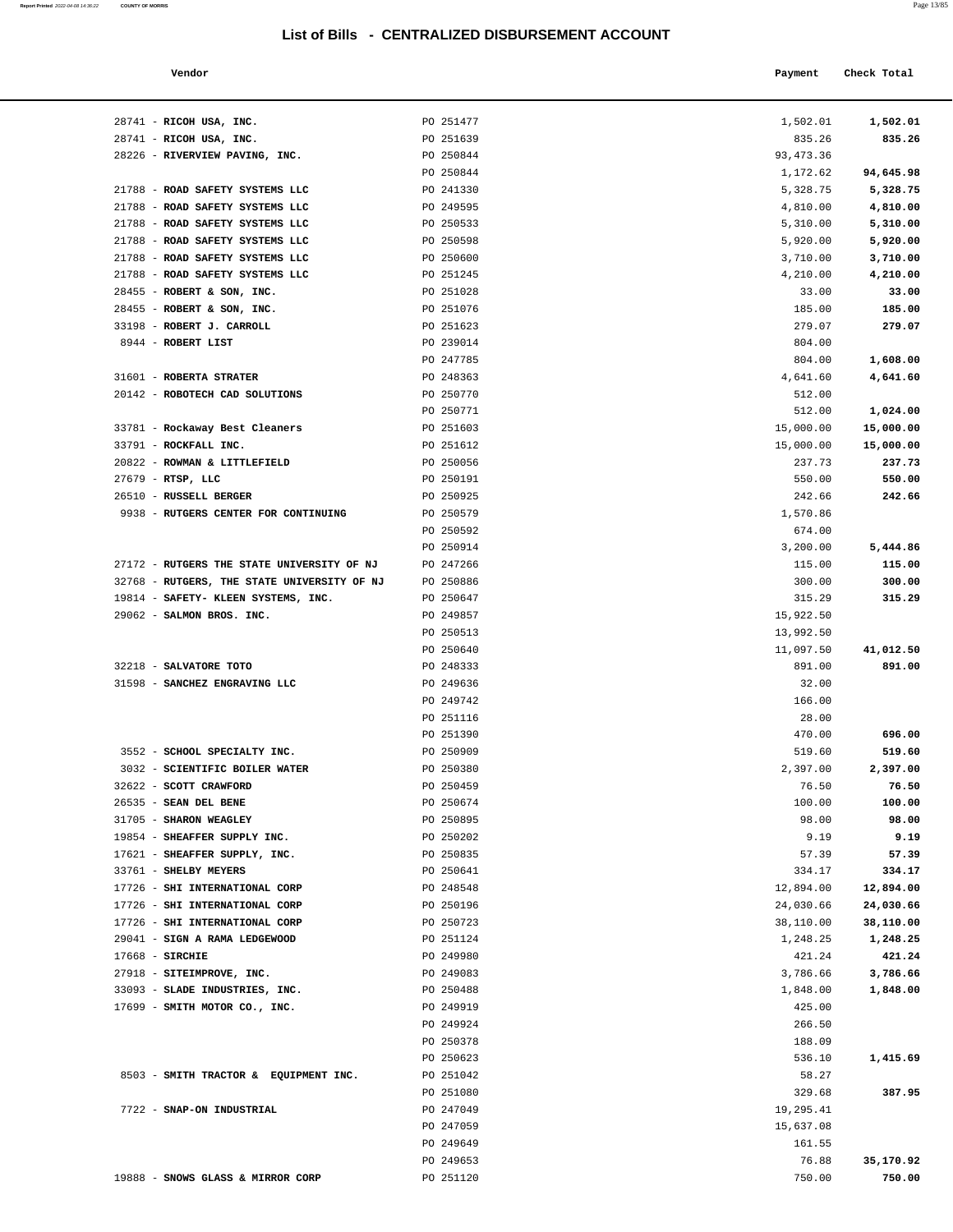**Report Printed**  2022-04-08 14:36:22 **COUNTY OF MORRIS** 

| a. | M.<br>$\sim$ |
|----|--------------|
|----|--------------|

| 91,175.92 | 91,175.92   |
|-----------|-------------|
| 1,413.04  | 1,413.04    |
| 1,229.76  | 1,229.76    |
|           |             |
| 82,500.00 | 82,500.00   |
| 225.00    |             |
| 45.00     | 270.00      |
| 75.00     | 75.00       |
| 900.00    | 900.00      |
| 2,000.00  | 2,000.00    |
| 1,765.23  |             |
|           |             |
| 1,153.46  | 2,918.69    |
| 1,442.40  | 1,442.40    |
| 897.00    | 897.00      |
| 9,931.16  | 9,931.16    |
| 603.00    | 603.00      |
| 527.50    | 527.50      |
| 437.00    | 437.00      |
|           |             |
| 27,180.00 | 27,180.00   |
| 13,590.00 | 13,590.00   |
| 2,230.68  | 2,230.68    |
| 635.21    | 635.21      |
| 92.00     | 92.00       |
| 92.00     | 92.00       |
| 161.00    | 161.00      |
|           |             |
| 376.00    | 376.00      |
| 131.59    | 131.59      |
| 3,186.00  |             |
| 1,060.95  | 4,246.95    |
| 2,163.99  |             |
| 2,858.10  |             |
| 650.65    |             |
|           |             |
| 650.65    |             |
| 2,858.10  |             |
| 1,951.95  | 11, 133. 44 |
| 657.19    | 657.19      |
| 17,562.93 | 17,562.93   |
| 8,918.30  | 8,918.30    |
| 1,666.00  | 1,666.00    |
| 950.00    |             |
|           | 950.00      |
| 161.98    | 161.98      |
| 15,000.00 | 15,000.00   |
| 9,900.00  |             |
| 1,275.44  |             |
| 200.00    |             |
| 840.00    | 12,215.44   |
| 190.25    | 190.25      |
| 1,112.50  |             |
| 1,995.00  | 3,107.50    |
|           |             |
| 15,000.00 | 15,000.00   |
| 662.20    | 662.20      |
| 251.25    | 251.25      |
| 447.60    | 447.60      |
| 1,627.49  | 1,627.49    |
| 2,946.30  |             |
| 930.61    | 3,876.91    |
|           |             |
| 891.00    | 891.00      |
| 493.20    |             |
| 750.00    | 1,243.20    |
| 435.00    | 435.00      |
| 4,602.00  | 4,602.00    |
| 300.00    | 300.00      |
| 182.00    | 182.00      |
| 9,611.25  | 9,611.25    |
|           |             |
|           |             |
|           |             |

| Vendor                                         |           | Payment   | Check Total |
|------------------------------------------------|-----------|-----------|-------------|
|                                                |           |           |             |
|                                                |           |           |             |
| 33558 - SOLIX, INC.                            | PO 251577 | 91,175.92 | 91,175.92   |
| 17755 - SOUTHEAST MORRIS COUNTY                | PO 251205 | 1,413.04  | 1,413.04    |
| 17755 - SOUTHEAST MORRIS COUNTY                | PO 251413 | 1,229.76  | 1,229.76    |
| 17762 - SPARWICK CONTRACTING, INC.             | PO 251163 | 82,500.00 | 82,500.00   |
| 16675 - STATE TOXICOLOGY LABORATORY            | PO 249758 | 225.00    |             |
|                                                | PO 250801 | 45.00     | 270.00      |
| 21595 - STEPHEN NEBESNI                        | PO 251282 | 75.00     | 75.00       |
| 33777 - STEVE R. MARKOFF                       | PO 251501 | 900.00    | 900.00      |
| 26016 - STONEFIELD ENGINEERING AND DESIGN, LLC | PO 219133 | 2,000.00  | 2,000.00    |
| 8621 - SUBURBAN PROPANE -2347                  | PO 251098 | 1,765.23  |             |
|                                                | PO 251425 | 1,153.46  | 2,918.69    |
| 1487 - SUSAN TOMCHUK                           | PO 248335 | 1,442.40  | 1,442.40    |
| 29923 - SUSSEX MARKET                          | PO 250204 | 897.00    | 897.00      |
| 33750 - SYNERGEX INTERNATIONAL CORPORATION     | PO 250396 | 9,931.16  | 9,931.16    |
| 21364 - SYSTEM ONE ALARM                       | PO 249350 | 603.00    | 603.00      |
| 21364 - SYSTEM ONE ALARM                       | PO 250884 | 527.50    | 527.50      |
| 21364 - SYSTEM ONE ALARM                       | PO 250993 | 437.00    | 437.00      |
| 21173 - T. SLACK ENVIRONMENTAL                 | PO 243130 | 27,180.00 | 27,180.00   |
| 21173 - T. SLACK ENVIRONMENTAL                 | PO 243131 | 13,590.00 | 13,590.00   |
| 21173 - T. SLACK ENVIRONMENTAL                 | PO 250941 | 2,230.68  | 2,230.68    |
| 21173 - T. SLACK ENVIRONMENTAL                 | PO 250942 | 635.21    | 635.21      |
| 21173 - T. SLACK ENVIRONMENTAL                 | PO 251070 | 92.00     | 92.00       |
| 21173 - T. SLACK ENVIRONMENTAL                 | PO 251071 | 92.00     | 92.00       |
| 26030 - TABB INC                               | PO 246400 | 161.00    | 161.00      |
| 26030 - TABB INC                               | PO 251526 | 376.00    | 376.00      |
| 18096 - TAX COLLECTOR                          | PO 251411 | 131.59    | 131.59      |
| 5611 - TBS CONTROLS LLC                        | PO 250381 | 3,186.00  |             |
|                                                | PO 250860 | 1,060.95  |             |
|                                                | PO 250581 |           | 4,246.95    |
| 17990 - TELESEARCH INC                         |           | 2,163.99  |             |
|                                                | PO 250591 | 2,858.10  |             |
|                                                | PO 250603 | 650.65    |             |
|                                                | PO 250656 | 650.65    |             |
|                                                | PO 250918 | 2,858.10  |             |
|                                                | PO 251637 | 1,951.95  | 11, 133. 44 |
| 26513 - TERESA DUCKWORTH                       | PO 251281 | 657.19    | 657.19      |
| 21294 - TETRA TECH INC                         | PO 249765 | 17,562.93 | 17,562.93   |
| 21294 - TETRA TECH INC                         | PO 250269 | 8,918.30  | 8,918.30    |
| 21214 - TEW FUNERAL SERVICES INC.              | PO 251567 | 1,666.00  | 1,666.00    |
| 19966 - THE 200 CLUB OF MORRIS COUNTY          | PO 251562 | 950.00    | 950.00      |
| 32329 - THE BAGELRY INC.                       | PO 250724 | 161.98    | 161.98      |
| 33785 - THE BETTER HALF, INC.                  | PO 251607 | 15,000.00 | 15,000.00   |
| 11651 - THE BIBER PARTNERSHIP AIA              | PO 249423 | 9,900.00  |             |
|                                                | PO 249424 | 1,275.44  |             |
|                                                | PO 249425 | 200.00    |             |
|                                                | PO 249426 | 840.00    | 12,215.44   |
| 27366 - THE GODFATHER OF MORRISTOWN            | PO 250968 | 190.25    | 190.25      |
| 31914 - THE HOME DEPOT PRO                     | PO 250498 | 1,112.50  |             |
|                                                | PO 251137 | 1,995.00  | 3,107.50    |
| 33796 - THE LEARNING EXPERIENCE                | PO 251616 | 15,000.00 | 15,000.00   |
| 10412 - THE NEUROSCIENCE CENTER OF             | PO 250096 | 662.20    | 662.20      |
| 5711 - THE TAB GROUP                           | PO 250669 | 251.25    | 251.25      |
| 10812 - THOMSON REUTER-WEST                    | PO 250508 | 447.60    | 447.60      |
| 18437 - THOMSON REUTERS-WEST                   | PO 249023 | 1,627.49  | 1,627.49    |
| 122 - TILCON NEW YORK INC.                     | PO 250719 | 2,946.30  |             |
|                                                | PO 251094 | 930.61    | 3,876.91    |
| 6572 - TILLIE CHOLLETTE                        | PO 247480 | 891.00    | 891.00      |
| 281 - TOMAR INDUSTRIES INC                     | PO 250936 | 493.20    |             |
|                                                | PO 251072 | 750.00    | 1,243.20    |
| 9099 - TONY SANCHEZ LTD                        | PO 251046 | 435.00    | 435.00      |
| 16352 - TOWN OF MORRISTOWN                     | PO 251204 | 4,602.00  | 4,602.00    |
| 8952 - TREASURER STATE OF NEW JERSEY           | PO 251200 | 300.00    | 300.00      |
| 19995 - TREASURER-STATE OF NEW JERSEY          | PO 250436 | 182.00    | 182.00      |
| 18144 - TREE KING INC                          | PO 250203 | 9,611.25  | 9,611.25    |
|                                                |           |           |             |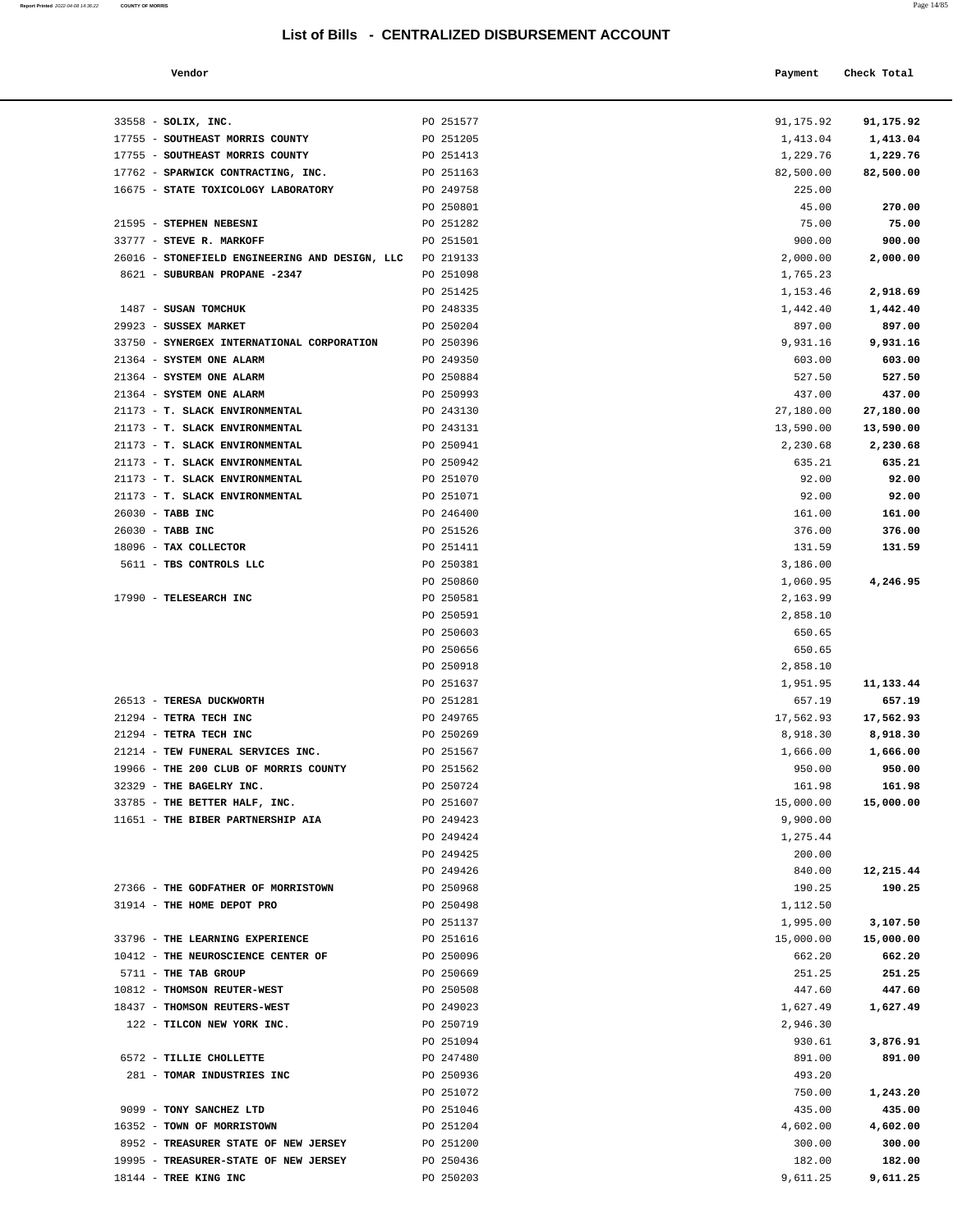| Vendor                              |           | Payment   | Check Total |
|-------------------------------------|-----------|-----------|-------------|
| 18144 - TREE KING INC               | PO 251093 | 15,145.00 | 15,145.00   |
| $2181$ - TRIUS, INC.                | PO 250376 | 464.42    |             |
|                                     | PO 250377 | 110.25    |             |
|                                     | PO 251083 | 73.33     | 648.00      |
| 21352 - TROPICANA CASINO & RESORT   | PO 250768 | 196.00    | 196.00      |
| 25209 - TURN OUT UNIFORMS, INC.     | PO 244431 | 1,590.00  | 1,590.00    |
| 25209 - TURN OUT UNIFORMS, INC.     | PO 244433 | 2,058.92  | 2,058.92    |
| 25209 - TURN OUT UNIFORMS, INC.     | PO 245781 | 534.00    | 534.00      |
| 25209 - TURN OUT UNIFORMS, INC.     | PO 245856 | 7,560.00  | 7,560.00    |
| 25209 - TURN OUT UNIFORMS, INC.     | PO 245868 | 260.00    | 260.00      |
| 25209 - TURN OUT UNIFORMS, INC.     | PO 246695 | 504.98    | 504.98      |
| 25209 - TURN OUT UNIFORMS, INC.     | PO 246720 | 179.00    | 179.00      |
| 25209 - TURN OUT UNIFORMS, INC.     | PO 248559 | 95.00     | 95.00       |
| 25209 - TURN OUT UNIFORMS, INC.     | PO 249260 | 113.00    | 113.00      |
| 25209 - TURN OUT UNIFORMS, INC.     | PO 250288 | 5,618.74  | 5,618.74    |
| 25209 - TURN OUT UNIFORMS, INC.     | PO 250288 | 1,056.93  | 1,056.93    |
| 25209 - TURN OUT UNIFORMS, INC.     | PO 251216 | 50.00     | 50.00       |
| 13496 - TYDEN BROOKS LOCKBOX #88124 | PO 249512 | 475.93    | 475.93      |
| 4144 - U-LINE SHIPPING SUPPLY       | PO 249962 | 232.26    |             |
|                                     | PO 251220 | 73.69     | 305.95      |
| 24658 - U.S. BANK OPERATIONS CENTER | PO 251560 | 650.00    | 650.00      |
| 31502 - U.S. SECURITY ASSOCIATES    | PO 250399 | 627.39    |             |
|                                     | PO 250416 | 14,324.86 |             |
|                                     | PO 250447 | 822.80    | 15,775.05   |
| 18217 - UNION COUNTY COLLEGE        | PO 251329 | 4,928.40  | 4,928.40    |
| 9600 - UNITED STATES POSTAL SERVICE | PO 251638 | 530.00    | 530.00      |
| 32436 - UNITEMP INC.                | PO 251125 | 1,080.00  | 1,080.00    |
| $20042 - V.E. RALPH & SON INC.$     | PO 241933 | 44.00     |             |
|                                     | PO 243974 | 2,007.28  |             |
|                                     | PO 248104 | 45,699.52 |             |
|                                     | PO 249935 | 2,993.48  |             |
|                                     | PO 251362 | 1,228.80  | 51,973.08   |
| 33786 - VALLEY MALL CLEANER, LLC    | PO 251608 | 15,000.00 | 15,000.00   |
| 18285 - VAN CLEEF ENGINEERING ASSOC | PO 251086 | 14,352.36 | 14,352.36   |
| 18290 - VAN METER & ASSOCIATES INC. | PO 250634 | 170.00    | 170.00      |
| 33793 - VEGA COOK INC.              | PO 251614 | 15,000.00 | 15,000.00   |
| 33170 - VERBAL JUDO INSTITUTE, INC. | PO 250190 | 100.00    |             |
|                                     | PO 250760 | 100.00    | 200.00      |
| 10158 - VERIZON                     | PO 248821 | 9,087.00  | 9,087.00    |
| $1286$ - VERIZON                    | PO 250994 | 386.45    | 386.45      |
| $1286$ - VERIZON                    | PO 251055 | 7,213.70  | 7,213.70    |
| 10668 - VERIZON CABS                | PO 250666 | 2,021.38  | 2,021.38    |
| 33768 - VERIZON CONNECT NWF INC.    | PO 250973 | 446.94    | 446.94      |
| 1348 - VERIZON WIRELESS             | PO 250472 | 450.86    | 450.86      |
| 1348 - VERIZON WIRELESS             | PO 250995 | 80.04     | 80.04       |
| 1348 - VERIZON WIRELESS             | PO 251578 | 35,206.85 |             |
|                                     | PO 251578 | 73.95     | 35,280.80   |
| 10311 - VERNAY MOVING INC           | PO 250859 | 600.00    | 600.00      |
| 26991 - VERNON BROWN                | PO 247435 | 1,828.80  | 1,828.80    |
| 28202 - VILLAGE SHOP RITE           | PO 250270 | 236.98    | 236.98      |
| 7037 - VILLAGE SUPER MARKET, INC.   | PO 250873 | 888.13    | 888.13      |
| 12420 - VINCENT D CARRINGTON        | PO 250201 | 500.00    | 500.00      |
| 11197 - VIRGINIA MICHELIN           | PO 250654 | 179.00    |             |
|                                     | PO 251550 | 130.00    | 309.00      |

| 309.00   | 130.00   | PO 251550                                           |  |
|----------|----------|-----------------------------------------------------|--|
| 25.00    | 25.00    | PO 250549<br>25832 - VOIANCE LANGUAGE SERVICES, LLC |  |
| 2,911.11 | 2,911.11 | PO 246326<br>6146 - W.B. MASON COMPANY INC          |  |
| 2,310.39 | 2,310.39 | PO 246376<br>6146 - W.B. MASON COMPANY INC          |  |
| 1,941.63 | 1,941.63 | PO 248817<br>6146 - W.B. MASON COMPANY INC          |  |
| 159.38   | 159.38   | PO 248887<br>6146 - W.B. MASON COMPANY INC          |  |
| 1,145.58 | 1,145.58 | PO 249336<br>6146 - W.B. MASON COMPANY INC          |  |
| 1,219.02 | 1,219.02 | PO 249343<br>6146 - W.B. MASON COMPANY INC          |  |
| 70.61    | 70.61    | 6146 - W.B. MASON COMPANY INC<br>PO 249562          |  |
| 0.95     | 0.95     | PO 249671<br>6146 - W.B. MASON COMPANY INC          |  |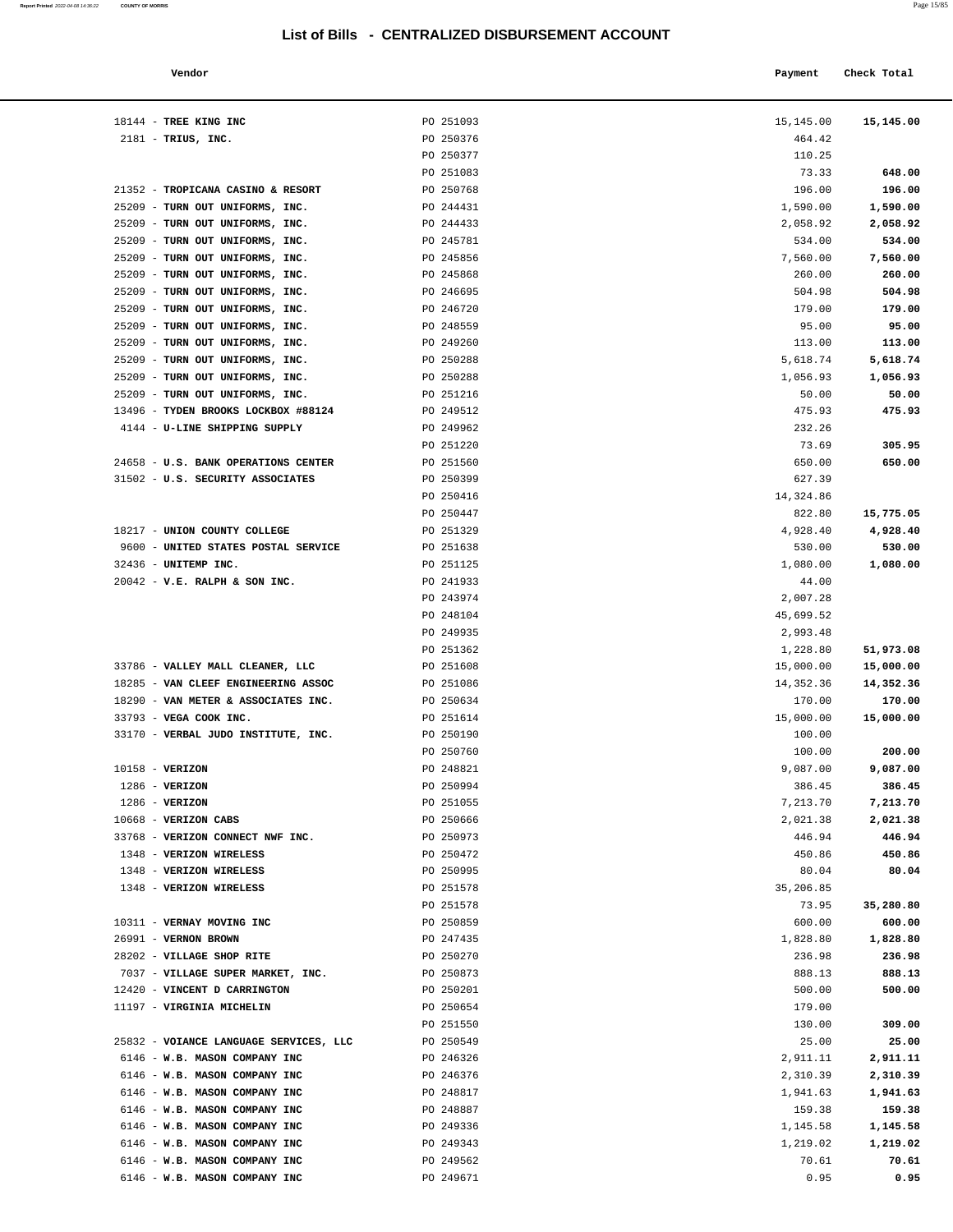| Vendor | Payment Check Total<br>_____ |
|--------|------------------------------|
|        |                              |

| 6146 - W.B. MASON COMPANY INC                                     | PO 249787              | 572.77          | 572.77          |
|-------------------------------------------------------------------|------------------------|-----------------|-----------------|
| 6146 - W.B. MASON COMPANY INC                                     | PO 249842              | 17.88           | 17.88           |
| 6146 - W.B. MASON COMPANY INC                                     | PO 249896              | 36.49           | 36.49           |
| 6146 - W.B. MASON COMPANY INC                                     | PO 249909              | 1,966.92        | 1,966.92        |
| 6146 - W.B. MASON COMPANY INC                                     | PO 249993              | 111.75          | 111.75          |
| 6146 - W.B. MASON COMPANY INC                                     | PO 249994              | 372.48          | 372.48          |
| 6146 - W.B. MASON COMPANY INC                                     | PO 250036              | 119.88          | 119.88          |
| 6146 - W.B. MASON COMPANY INC                                     | PO 250092              | 72.98           | 72.98           |
| 6146 - W.B. MASON COMPANY INC                                     | PO 250103              | 1,053.21        | 1,053.21        |
| 6146 - W.B. MASON COMPANY INC                                     | PO 250155              | 35.76           | 35.76           |
| 6146 - W.B. MASON COMPANY INC                                     | PO 250331              | 261.97          | 261.97          |
| 6146 - W.B. MASON COMPANY INC                                     | PO 250333              | 271.90          | 271.90          |
| 6146 - W.B. MASON COMPANY INC                                     | PO 250343              | 178.31          | 178.31          |
| 6146 - W.B. MASON COMPANY INC                                     | PO 250403              | 0.95            | 0.95            |
| 6146 - W.B. MASON COMPANY INC<br>6146 - W.B. MASON COMPANY INC    | PO 250426<br>PO 250481 | 35.76<br>0.95   | 35.76<br>0.95   |
| 6146 - W.B. MASON COMPANY INC                                     | PO 250482              | 0.95            | 0.95            |
| 6146 - W.B. MASON COMPANY INC                                     | PO 250483              | 13.41           | 13.41           |
| 6146 - W.B. MASON COMPANY INC                                     | PO 250487              | 134.66          | 134.66          |
| 6146 - W.B. MASON COMPANY INC                                     | PO 250492              | 117.45          | 117.45          |
| 6146 - W.B. MASON COMPANY INC                                     | PO 250501              | 50.12           | 50.12           |
| 6146 - W.B. MASON COMPANY INC                                     | PO 250502              | 36.71           | 36.71           |
| 6146 - W.B. MASON COMPANY INC                                     | PO 250504              | 50.12           | 50.12           |
| 6146 - W.B. MASON COMPANY INC                                     | PO 250650              | 10.45           | 10.45           |
| 6146 - W.B. MASON COMPANY INC                                     | PO 250661              | 420.18          | 420.18          |
| 6146 - W.B. MASON COMPANY INC                                     | PO 250664              | 601.79          | 601.79          |
| 6146 - W.B. MASON COMPANY INC                                     | PO 250667              | 0.95            | 0.95            |
| 6146 - W.B. MASON COMPANY INC<br>6146 - W.B. MASON COMPANY INC    | PO 250673<br>PO 250677 | 12.28<br>232.18 | 12.28<br>232.18 |
| 6146 - W.B. MASON COMPANY INC                                     | PO 250722              | 1,322.52        | 1,322.52        |
| 6146 - W.B. MASON COMPANY INC                                     | PO 250752              | 171.89          | 171.89          |
| 6146 - W.B. MASON COMPANY INC                                     | PO 250757              | 381.31          | 381.31          |
| 6146 - W.B. MASON COMPANY INC                                     | PO 250759              | 0.95            | 0.95            |
| 6146 - W.B. MASON COMPANY INC                                     | PO 250777              | 1,836.44        | 1,836.44        |
| 6146 - W.B. MASON COMPANY INC                                     | PO 250780              | 62.58           | 62.58           |
| 6146 - W.B. MASON COMPANY INC                                     | PO 250797              | 40.23           | 40.23           |
| 6146 - W.B. MASON COMPANY INC                                     | PO 250798              | 2,083.22        | 2,083.22        |
| 6146 - W.B. MASON COMPANY INC                                     | PO 250808              | 0.95            | 0.95            |
| 6146 - W.B. MASON COMPANY INC                                     | PO 250842<br>PO 250894 | 132.74<br>17.88 | 132.74<br>17.88 |
| 6146 - W.B. MASON COMPANY INC<br>6146 - W.B. MASON COMPANY INC    | PO 250932              | 1.90            | 1.90            |
| 6146 - W.B. MASON COMPANY INC                                     | PO 250950              | 17.88           | 17.88           |
| 6146 - W.B. MASON COMPANY INC                                     | PO 250957              | 4.47            | 4.47            |
| 6146 - W.B. MASON COMPANY INC                                     | PO 250970              | 658.64          | 658.64          |
| 6146 - W.B. MASON COMPANY INC                                     | PO 251033              | 133.84          | 133.84          |
| 6146 - W.B. MASON COMPANY INC                                     | PO 251051              | 269.15          | 269.15          |
| 6146 - W.B. MASON COMPANY INC                                     | PO 251061              | 35.76           | 35.76           |
| 6146 - W.B. MASON COMPANY INC                                     | PO 251105              | 427.49          | 427.49          |
| 6146 - W.B. MASON COMPANY INC                                     | PO 251127              | 236.24          | 236.24          |
| 6146 - W.B. MASON COMPANY INC<br>6146 - W.B. MASON COMPANY INC    | PO 251143<br>PO 251144 | 89.94<br>364.44 | 89.94<br>364.44 |
| 6146 - W.B. MASON COMPANY INC                                     | PO 251145              | 13.32           | 13.32           |
| 6146 - W.B. MASON COMPANY INC                                     | PO 251156              | 23.89           | 23.89           |
| 6146 - W.B. MASON COMPANY INC                                     | PO 251199              | 18.68           | 18.68           |
| 6146 - W.B. MASON COMPANY INC                                     | PO 251395              | 11.99           | 11.99           |
| 6146 - W.B. MASON COMPANY INC                                     | PO 251414              | 202.61          | 202.61          |
| 6146 - W.B. MASON COMPANY INC                                     | PO 251549              | 0.95            | 0.95            |
| 6146 - W.B. MASON COMPANY INC                                     | PO 251563              | 305.21          | 305.21          |
| 6146 - W.B. MASON COMPANY INC                                     | PO 251636              | 44.70           | 44.70           |
| 24231 - WATERS, MCPHERSON, MCNEILL, P.C.                          | PO 250305              | 2,011.79        | 2,011.79        |
| 24231 - WATERS, MCPHERSON, MCNEILL, P.C.                          | PO 250306              | 18,052.16       | 18,052.16       |
| 24231 - WATERS, MCPHERSON, MCNEILL, P.C.<br>30095 - WAYNE JACKSON | PO 250307<br>PO 251027 | 140.00<br>50.00 | 140.00<br>50.00 |
|                                                                   |                        |                 |                 |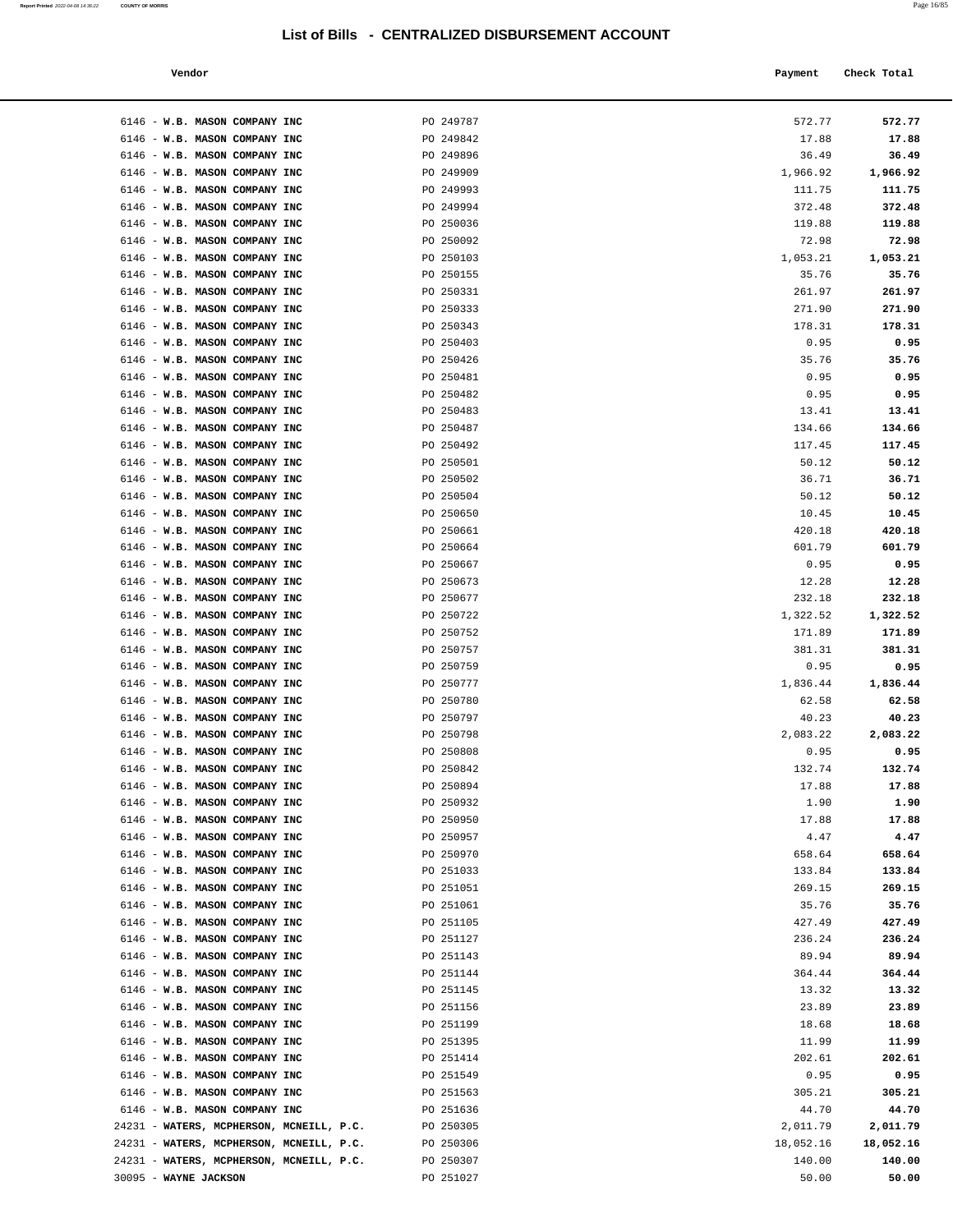| Vendor                               |           | Payment    | Check Total |
|--------------------------------------|-----------|------------|-------------|
|                                      |           |            |             |
| 29508 - WEATHERTITE SOLUTIONS        | PO 250857 | 8,340.00   | 8,340.00    |
| 32263 - WEINER LAW GROUP LLP         | PO 250530 | 2,467.50   | 2,467.50    |
| 26353 - WHITE IRON LLC               | PO 250989 | 400.00     | 400.00      |
| 13246 - WILLIAM F. BARNISH           | PO 250732 | 2,938.92   | 2,938.92    |
| 13246 - WILLIAM F. BARNISH           | PO 250736 | 9,430.21   | 9,430.21    |
| 26519 - WILLIAM KARLAK               | PO 251420 | 585.20     | 585.20      |
| 30024 - WILLIAM TROWBRIDGE           | PO 248324 | 891.00     | 891.00      |
| 28440 - WILSON TORRES                | PO 250681 | 19.69      | 19.69       |
| 33788 - WINKY'S PET BOUTIQUE         | PO 251610 | 15,000.00  | 15,000.00   |
| 21189 - WITMER-PUBLIC SAFETY GROUP   | PO 244534 | 9,186.78   | 9,186.78    |
| 21189 - WITMER-PUBLIC SAFETY GROUP   | PO 244611 | 9,382.98   | 9,382.98    |
| 3793 - WOODRUFF ENERGY               | PO 251231 | 2,749.25   | 2,749.25    |
| 889 - WORK N WEAR STORE              | PO 249716 | 525.00     |             |
|                                      | PO 250856 | 745.00     | 1,270.00    |
| 29685 - WURTH USA INC.               | PO 250149 | 422.03     |             |
|                                      | PO 250429 | 426.16     | 848.19      |
| $20820 - Y - PERS$ INC               | PO 251044 | 395.00     | 395.00      |
| 33800 - YOU'RE NOT IN KANSAS ANYMORE | PO 251621 | 15,000.00  | 15,000.00   |
| 28662 - YOUR WAY CONSTRUCTION INC.   | PO 251554 | 218,775.65 | 218,775.65  |
| 33589 - YUKON SERVICES, LLC          | PO 250830 | 14,300.00  | 14,300.00   |
|                                      |           |            |             |

TOTAL **17,873,854.22**

|  |  |  |  | Total to be paid from Fund 01 Current Fund    | 14,467,314.17 |
|--|--|--|--|-----------------------------------------------|---------------|
|  |  |  |  | Total to be paid from Fund 02 Grant Fund      | 1,436,525.41  |
|  |  |  |  | Total to be paid from Fund 04 County Capital  | 1,775,632.91  |
|  |  |  |  | Total to be paid from Fund 13 Dedicated Trust | 194,381.73    |
|  |  |  |  |                                               |               |
|  |  |  |  |                                               | 17,873,854.22 |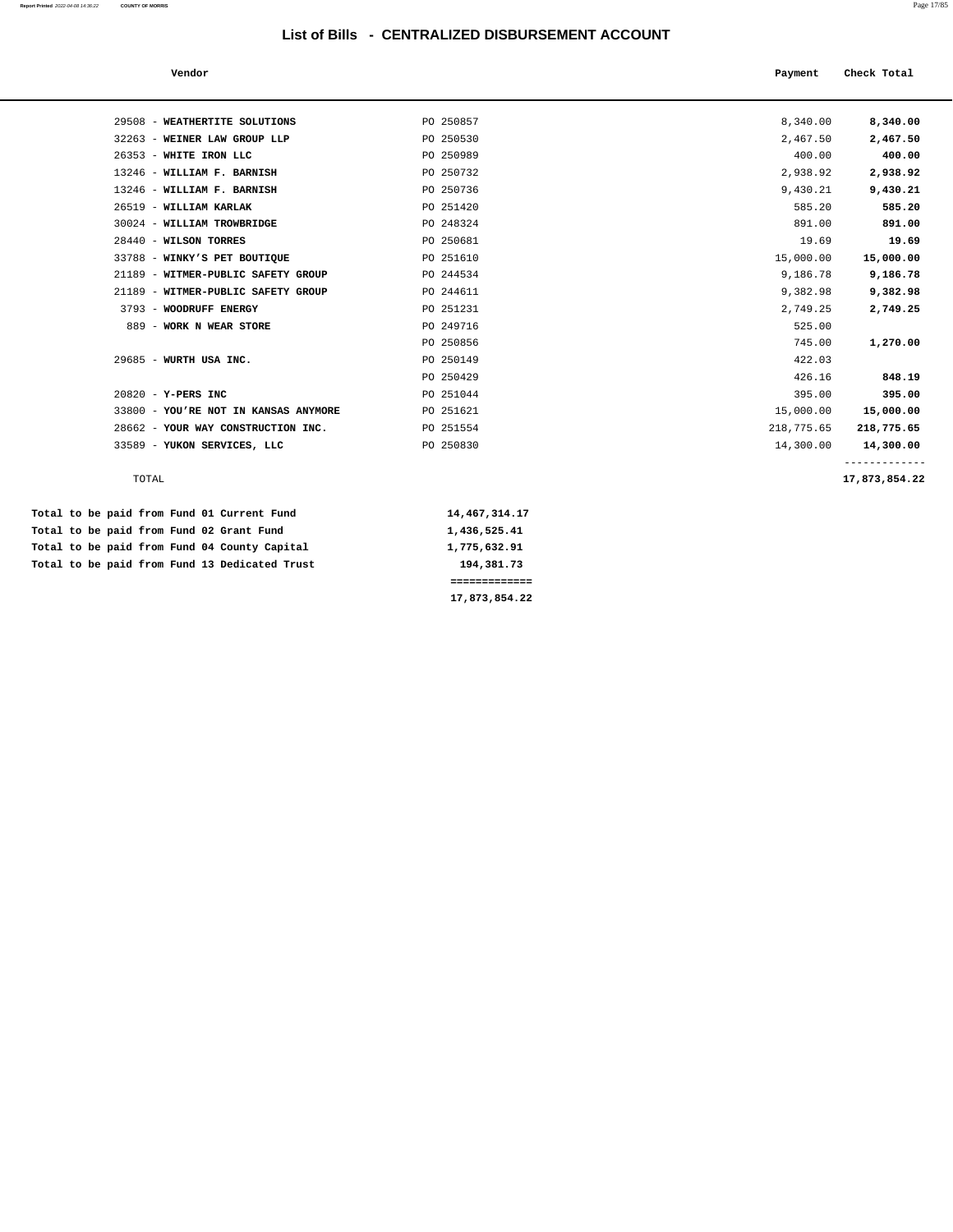**Report Printed** 2022-04-08 14:36:40 **COUNTY OF MORRIS** Page 18/85

# **List of Bills (Department/Account Detail) - CENTRALIZED DISBURSEMENT ACCOUNT**

| Account | <b>PO #</b> | Vendor | Description | Payment | Account Total |
|---------|-------------|--------|-------------|---------|---------------|
|         |             |        |             |         |               |

# **Current Fund**

# **County Administrator**

|                      | 251713 DEENA LEARY                                | 130.00            |              |
|----------------------|---------------------------------------------------|-------------------|--------------|
| 01-201-20-100100-023 | Associations and Memberships                      | TOTAL FOR ACCOUNT | 130.00       |
|                      |                                                   |                   |              |
|                      | 251199 W.B. MASON COMPANY INC                     | 18.68             |              |
|                      | 248887 W.B. MASON COMPANY INC                     | 159.38            |              |
|                      | 01-201-20-100100-058 Office Supplies & Stationery | TOTAL FOR ACCOUNT | 178.06       |
|                      | 251713 DEENA LEARY                                | 59.12             |              |
| 01-201-20-100100-059 | Other General Expenses                            | TOTAL FOR ACCOUNT | 59.12        |
|                      | 251702 COUNTY OF MORRIS                           | 0.53              |              |
| 01-201-20-100100-068 | Postage & Metered Mail                            | TOTAL FOR ACCOUNT | 0.53         |
|                      |                                                   |                   |              |
|                      | 250723 SHI INTERNATIONAL CORP                     | 38,110.00         |              |
|                      | 249083 SITEIMPROVE, INC.                          | 3.786.66          |              |
| 01-201-20-100100-070 | Publication & Subscriptions                       | TOTAL FOR ACCOUNT | 41,896.66    |
|                      | 250953 CAESARS ATLANTIC CITY                      | 202.00            |              |
|                      | 250953 CAESARS ATLANTIC CITY                      | 303.00            |              |
| 01-201-20-100100-082 | Travel Expense                                    | TOTAL FOR ACCOUNT | 505.00       |
|                      | 246454 RICOH AMERICAS CORPORATION                 | 1,228.77          |              |
| 01-201-20-100100-164 | Office Machines - Rental                          | TOTAL FOR ACCOUNT | 1,228.77     |
|                      | 246400 TABB INC                                   | 161.00            |              |
| 01-203-20-100100-059 | (2021) Other General Expenses                     | TOTAL FOR ACCOUNT | 161.00       |
|                      |                                                   |                   |              |
|                      |                                                   |                   | ============ |
|                      | TOTAL for County Administrator                    |                   | 44, 159. 14  |
|                      |                                                   |                   |              |

#### **Personnel**

| 250036 W.B. MASON COMPANY INC<br>01-201-20-105100-058<br>Office Supplies & Stationery  | TOTAL FOR ACCOUNT | 119.88<br>119.88        |
|----------------------------------------------------------------------------------------|-------------------|-------------------------|
| 251702 COUNTY OF MORRIS<br>Postage & Metered Mail<br>01-201-20-105100-068              | TOTAL FOR ACCOUNT | 16.07<br>16.07          |
| 250155 W.B. MASON COMPANY INC<br>Other Administrative Supplies<br>01-201-20-105100-095 | TOTAL FOR ACCOUNT | 35.76<br>35.76          |
| TOTAL for Personnel                                                                    |                   | -------------<br>171.71 |

### **Board of Chosen Freeholders**

| Office Supplies & Stationery<br>01-201-20-110100-058 | TOTAL FOR ACCOUNT |          | 13 |
|------------------------------------------------------|-------------------|----------|----|
| 250842 W.B. MASON COMPANY INC                        |                   | 37.22    |    |
| 250842 W.B. MASON COMPANY INC                        |                   | 88.46    |    |
| 250842 W.B. MASON COMPANY INC                        |                   | $-37.26$ |    |
| 250842 W.B. MASON COMPANY INC                        |                   | 44.32    |    |
|                                                      |                   |          |    |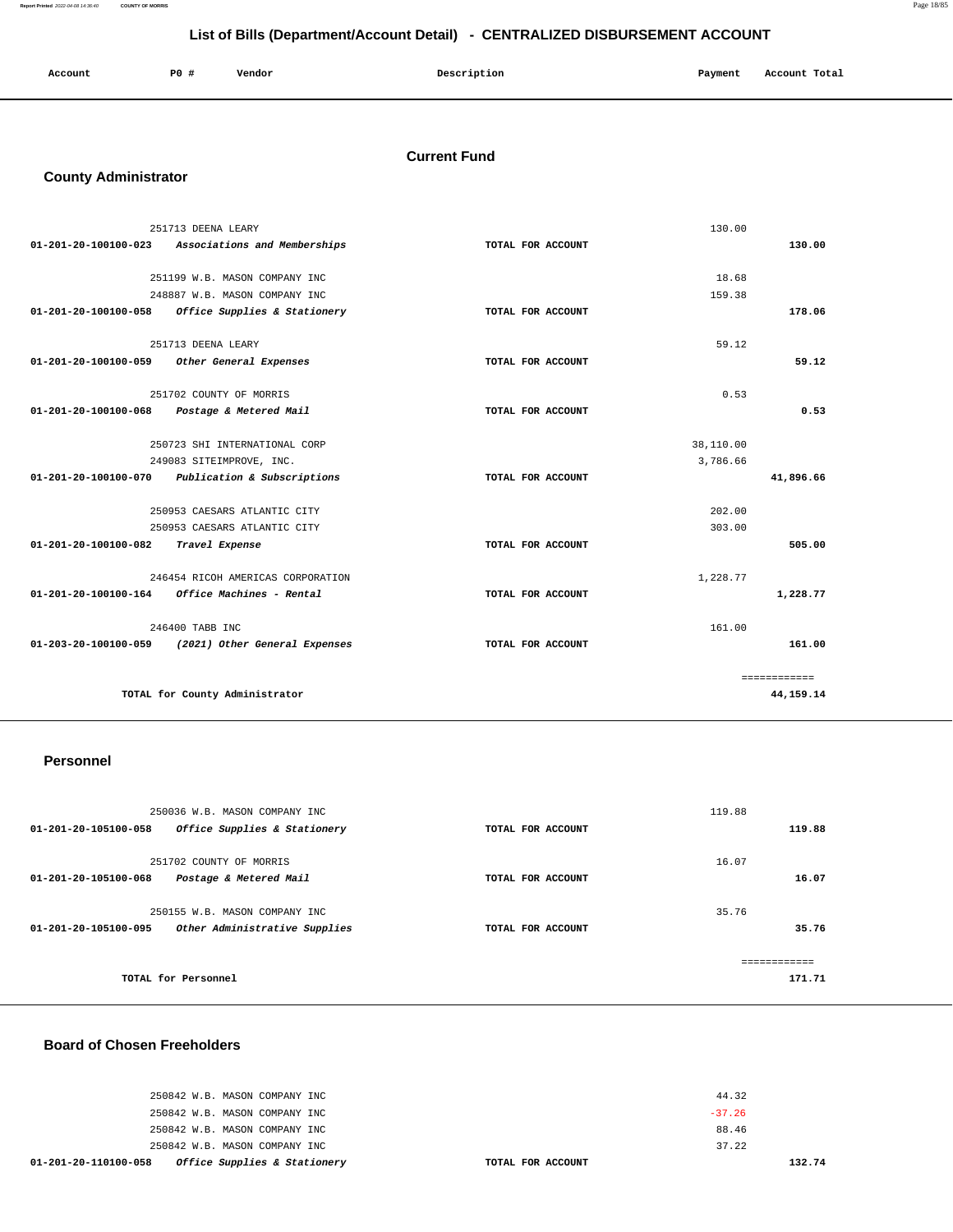| 250967 GANNETT NJ NEWSPAPERS                  |                   | 71.66    |
|-----------------------------------------------|-------------------|----------|
| 250966 GANNETT NJ NEWSPAPERS                  |                   | 70.88    |
| 250965 GANNETT NJ NEWSPAPERS                  |                   | 71.66    |
| 251539 GANNETT NJ NEWSPAPERS                  |                   | 53.72    |
| 251540 GANNETT NJ NEWSPAPERS                  |                   | 54.50    |
| 251541 GANNETT NJ NEWSPAPERS                  |                   | 55.28    |
| 251542 GANNETT NJ NEWSPAPERS                  |                   | 53.72    |
| 251543 GANNETT NJ NEWSPAPERS                  |                   | 53.72    |
| 251544 GANNETT NJ NEWSPAPERS                  |                   | 55.28    |
| 251325 GANNETT NJ NEWSPAPERS                  |                   | 95.84    |
| 251402 GANNETT NJ NEWSPAPERS                  |                   | 97.40    |
| 251401 GANNETT NJ NEWSPAPERS                  |                   | 95.84    |
| 251399 GANNETT NJ NEWSPAPERS                  |                   | 94.28    |
| 251417 GANNETT NJ NEWSPAPERS                  |                   | 245.60   |
| 251324 GANNETT NJ NEWSPAPERS                  |                   | 104.42   |
| $01 - 201 - 20 - 110105 - 022$ Advertising    | TOTAL FOR ACCOUNT | 2,242.72 |
| 249828 MORRIS COUNTY LEAGUE OF MUNICIPALITIES |                   | 50.00    |
| 01-201-20-110105-079<br>Special Projects      | TOTAL FOR ACCOUNT | 50.00    |
| 250953 CAESARS ATLANTIC CITY                  |                   | 202.00   |
| 01-201-20-110105-082<br>Travel Expense        | TOTAL FOR ACCOUNT | 202.00   |
|                                               |                   |          |

#### **Clerk of the Board**

| <b>Board of Chosen Freeholders</b>                       |                   |              |
|----------------------------------------------------------|-------------------|--------------|
| 251702 COUNTY OF MORRIS                                  |                   | 11.54        |
| 251702 COUNTY OF MORRIS                                  |                   | 3.29         |
| $01 - 201 - 20 - 110100 - 068$<br>Postage & Metered Mail | TOTAL FOR ACCOUNT | 14.83        |
| 250140 MORRIS COUNTY CHAMBER OF                          |                   | 145.00       |
| 250968 THE GODFATHER OF MORRISTOWN                       |                   | 190.25       |
| 250270 VILLAGE SHOP RITE                                 | 236.98            |              |
| 249840 NJ TRANSACTION CONFERENCE                         |                   | 400.00       |
| 251713 DEENA LEARY                                       |                   | 250.00       |
| 01-201-20-110100-079<br>Special Projects                 | TOTAL FOR ACCOUNT | 1,222.23     |
| 250768 TROPICANA CASINO & RESORT                         |                   | 196.00       |
| 250953 CAESARS ATLANTIC CITY                             |                   | 808.00       |
| $01 - 201 - 20 - 110100 - 082$<br>Travel Expense         | TOTAL FOR ACCOUNT | 1,004.00     |
|                                                          |                   | ------------ |
| TOTAL for Board of Chosen Freeholders                    |                   | 2,373.80     |

250738 GANNETT NJ NEWSPAPERS 59.96 250739 GANNETT NJ NEWSPAPERS 88.82 250740 GANNETT NJ NEWSPAPERS 62.30 250743 GANNETT NJ NEWSPAPERS 62.30 250741 GANNETT NJ NEWSPAPERS 63.86 250742 GANNETT NJ NEWSPAPERS 59.96 250745 GANNETT NJ NEWSPAPERS 64.64 250744 GANNETT NJ NEWSPAPERS 63.86 250960 GANNETT NJ NEWSPAPERS 64.64 250959 GANNETT NJ NEWSPAPERS 66.98 250962 GANNETT NJ NEWSPAPERS 63.86 250961 GANNETT NJ NEWSPAPERS 70.10 250964 GANNETT NJ NEWSPAPERS 53.72 250963 GANNETT NJ NEWSPAPERS 56.06 250746 GANNETT NJ NEWSPAPERS 67.86

**List of Bills (Department/Account Detail) - CENTRALIZED DISBURSEMENT ACCOUNT**

 **Account P0 # Vendor Description Payment Account Total**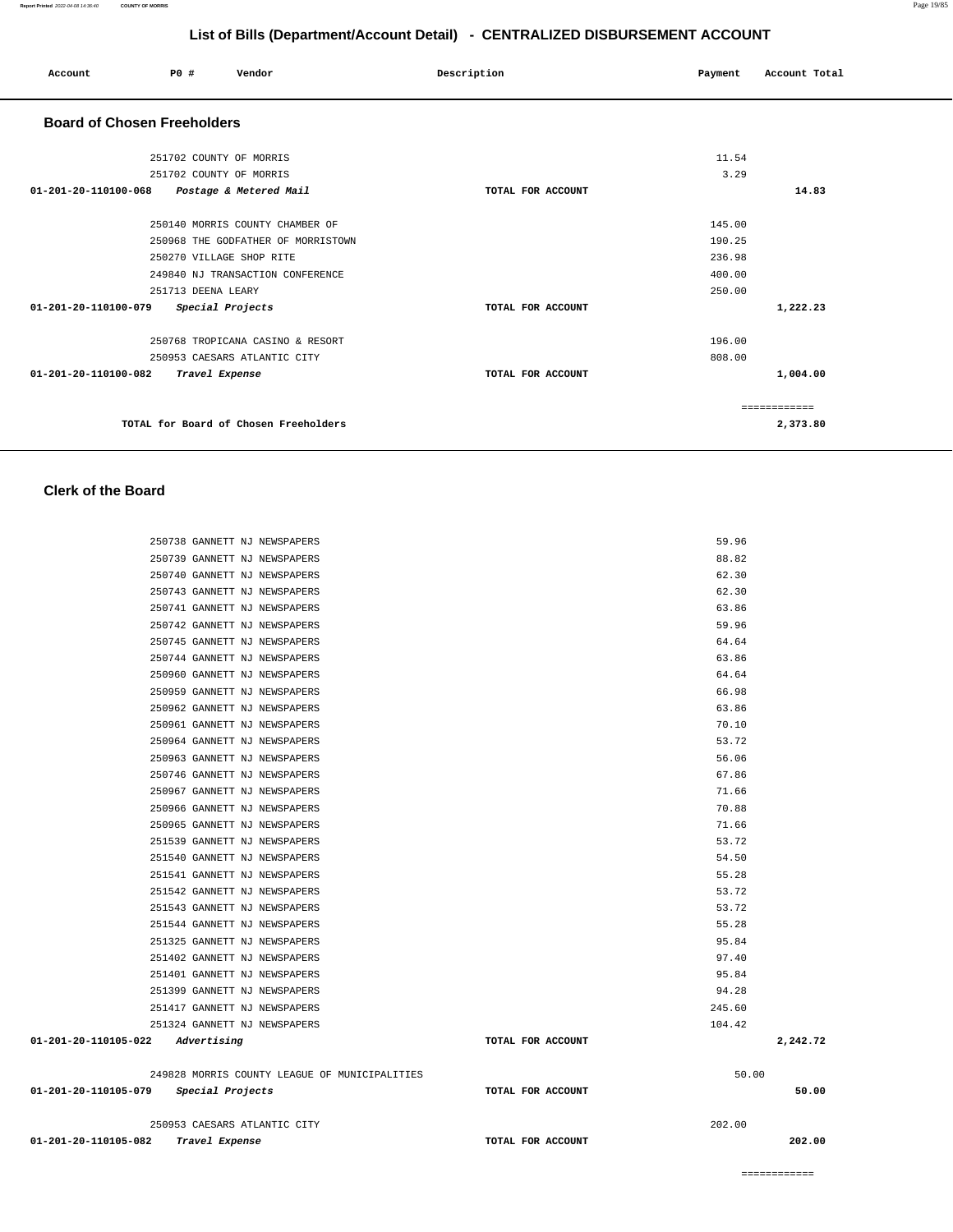**Report Printed** 2022-04-08 14:36:40 **COUNTY OF MORRIS** Page 20/85

# **List of Bills (Department/Account Detail) - CENTRALIZED DISBURSEMENT ACCOUNT**

| Account                   | PO# | Vendor | Description | Payment | Account Total |
|---------------------------|-----|--------|-------------|---------|---------------|
| <b>Clerk of the Board</b> |     |        |             |         |               |

**TOTAL for Clerk of the Board [2,494.72](https://2,494.72)** 

**County Clerk** 

|                      | 251578 VERIZON WIRELESS                            |                   | 569.88   |              |
|----------------------|----------------------------------------------------|-------------------|----------|--------------|
| 01-201-20-120100-031 | Cellular Phones/Pagers                             | TOTAL FOR ACCOUNT |          | 569.88       |
|                      |                                                    |                   |          |              |
|                      | 250669 THE TAB GROUP                               |                   | 251.25   |              |
| 01-201-20-120100-059 | Other General Expenses                             | TOTAL FOR ACCOUNT |          | 251.25       |
|                      | 251702 COUNTY OF MORRIS                            |                   | 2,123.58 |              |
|                      | 01-201-20-120100-068 Postage & Metered Mail        | TOTAL FOR ACCOUNT |          | 2,123.58     |
|                      | 249336 W.B. MASON COMPANY INC                      |                   | 1,145.58 |              |
|                      | 250798 W.B. MASON COMPANY INC                      |                   | 2.083.22 |              |
| 01-201-20-120100-069 | Printing                                           | TOTAL FOR ACCOUNT |          | 3,228.80     |
|                      |                                                    |                   |          |              |
|                      | 250268 CAESARS ATLANTIC CITY                       |                   | 404.00   |              |
|                      | 250633 MARIE FRAGOMENI                             |                   | 37.24    |              |
| 01-201-20-120100-082 | Travel Expense                                     | TOTAL FOR ACCOUNT |          | 441.24       |
|                      | 249993 W.B. MASON COMPANY INC                      |                   | 111.75   |              |
|                      | 250797 W.B. MASON COMPANY INC                      |                   | 40.23    |              |
|                      | 01-201-20-120100-095 Other Administrative Supplies | TOTAL FOR ACCOUNT |          | 151.98       |
|                      | 250571 RICOH USA, INC.                             |                   | 703.72   |              |
|                      | 250571 RICOH USA, INC.                             |                   | 703.72   |              |
| 01-201-20-120100-164 | Office Machines - Rental                           | TOTAL FOR ACCOUNT |          | 1,407.44     |
|                      | 250625 ANN F. GROSSI                               |                   | 33.87    |              |
|                      | 250796 MC LEAGUE OF MUNICIPALITIES                 |                   | 150.00   |              |
| 01-201-20-120100-185 | Food                                               | TOTAL FOR ACCOUNT |          | 183.87       |
|                      |                                                    |                   |          |              |
|                      |                                                    |                   |          | ============ |
|                      | TOTAL for County Clerk                             |                   |          | 8,358.04     |
|                      |                                                    |                   |          |              |

#### **County Board of Elections**

|                      | $01-201-20-121100-164$ Office Machines - Rental | TOTAL FOR ACCOUNT |          | 684.22   |
|----------------------|-------------------------------------------------|-------------------|----------|----------|
|                      | 249191 RICOH USA, INC.                          |                   | 684.22   |          |
| 01-201-20-121100-068 | Postage & Metered Mail                          | TOTAL FOR ACCOUNT |          | 1,129.83 |
|                      | 251702 COUNTY OF MORRIS                         |                   | 1,129.83 |          |
| 01-201-20-121100-058 | Office Supplies & Stationery                    | TOTAL FOR ACCOUNT |          | 658.64   |
|                      | 250970 W.B. MASON COMPANY INC                   |                   | 510.68   |          |
|                      | 250970 W.B. MASON COMPANY INC                   |                   | 147.96   |          |
| 01-201-20-121100-022 | Advertising                                     | TOTAL FOR ACCOUNT |          | 282.70   |
|                      | 251455 NJ ADVANCE MEDIA                         |                   | 90.00    |          |
|                      | 251455 NJ ADVANCE MEDIA                         |                   | 83.70    |          |
|                      | 250631 GANNETT NJ NEWSPAPERS                    |                   | 35.00    |          |
|                      | 250631 GANNETT NJ NEWSPAPERS                    |                   | 25.74    |          |
|                      | 250444 GANNETT NJ NEWSPAPERS                    |                   | 35.00    |          |
|                      | 250444 GANNETT NJ NEWSPAPERS                    |                   | 13.26    |          |
|                      |                                                 |                   |          |          |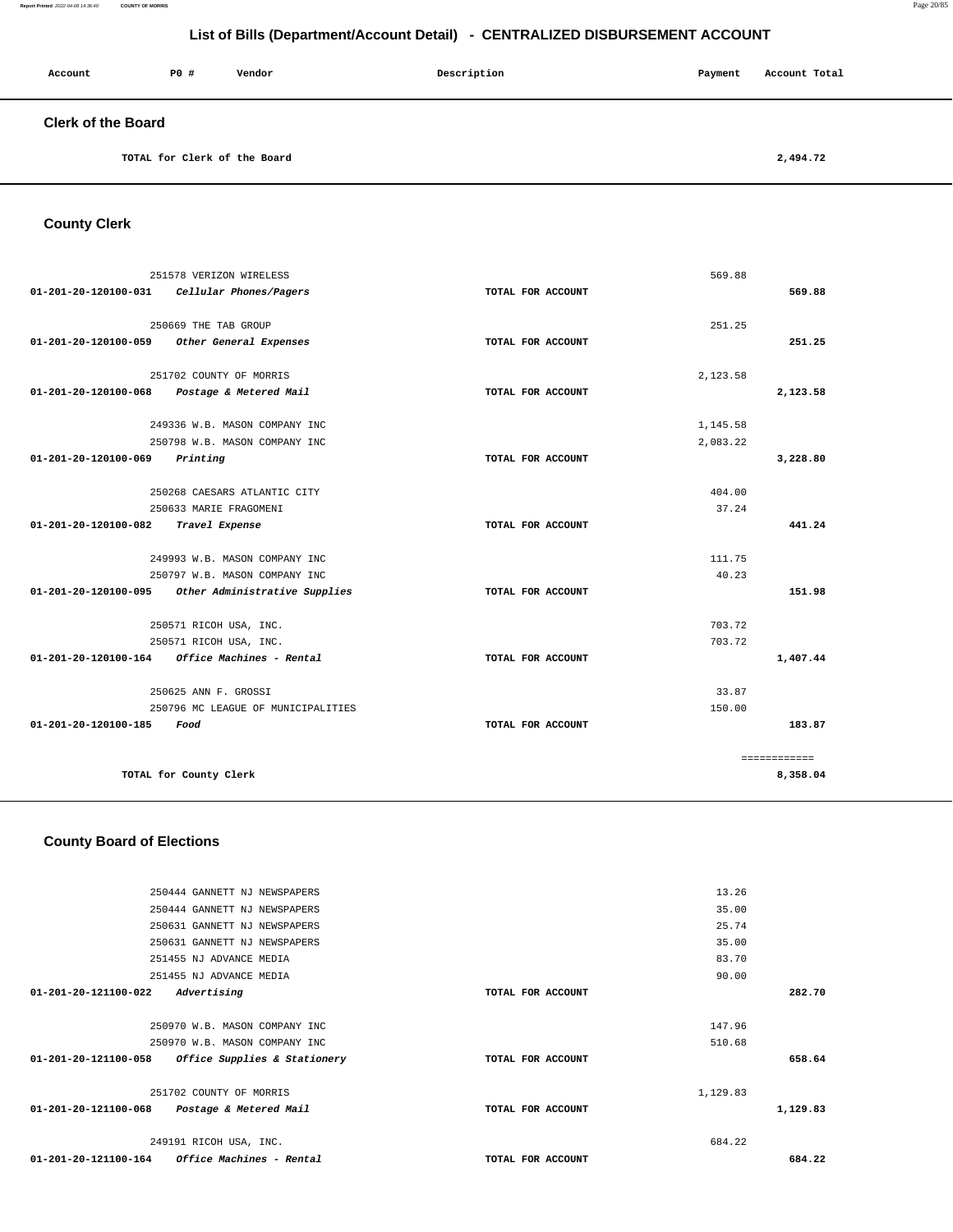**Report Printed** 2022-04-08 14:36:40 **COUNTY OF MORRIS** Page 21/85

# **List of Bills (Department/Account Detail) - CENTRALIZED DISBURSEMENT ACCOUNT**

| Account                          | PO# | Vendor                                  | Description       | Payment | Account Total |
|----------------------------------|-----|-----------------------------------------|-------------------|---------|---------------|
| <b>County Board of Elections</b> |     |                                         |                   |         |               |
|                                  |     | 251548 ELECTION SYSTEMS & SOFTWARE, LLC |                   | 674.04  |               |
| $01 - 203 - 20 - 121100 - 059$   |     | (2021) Other General Expenses           | TOTAL FOR ACCOUNT |         | 674.04        |
|                                  |     |                                         |                   |         | ------------- |
|                                  |     | TOTAL for County Board of Elections     |                   |         | 3,429.43      |

### **Superintendent of Elections**

| 250332 HUNAN WOK                                               |                   | 230.70        |
|----------------------------------------------------------------|-------------------|---------------|
| 250332 HUNAN WOK                                               |                   | 1.99          |
| 250332 HUNAN WOK                                               |                   | 10.00         |
| 249636 SANCHEZ ENGRAVING LLC                                   |                   | 32.00         |
| 250896 PURCHASE POWER                                          |                   | 926.08        |
| 251116 SANCHEZ ENGRAVING LLC                                   |                   | 28.00         |
| 01-201-20-121105-057 National Voter Registration               | TOTAL FOR ACCOUNT | 1,228.77      |
|                                                                |                   |               |
| 251702 COUNTY OF MORRIS                                        |                   | 24.46         |
| 01-201-20-121105-068 Postage & Metered Mail                    | TOTAL FOR ACCOUNT | 24.46         |
| 250682 GANNETT NJ NEWSPAPERS                                   |                   | 20.28         |
| 250682 GANNETT NJ NEWSPAPERS                                   |                   | 35.00         |
| 250445 GANNETT NJ NEWSPAPERS                                   |                   | 92.04         |
| 250445 GANNETT NJ NEWSPAPERS                                   |                   | 35.00         |
| 250659 CCG MARKETING SOLUTIONS                                 |                   | 953.18        |
| 250659 CCG MARKETING SOLUTIONS                                 |                   | 47.78         |
| 250659 CCG MARKETING SOLUTIONS                                 |                   | 285.00        |
| 250891 GANNETT NJ NEWSPAPERS                                   |                   | 15.60         |
| 250891 GANNETT NJ NEWSPAPERS                                   |                   | 35.00         |
| 01-201-20-121105-076 School Board Elections                    | TOTAL FOR ACCOUNT | 1,518.88      |
|                                                                |                   |               |
| 250403 W.B. MASON COMPANY INC                                  |                   | 0.95          |
| 250481 W.B. MASON COMPANY INC                                  |                   | 0.95          |
| 250482 W.B. MASON COMPANY INC<br>250483 W.B. MASON COMPANY INC |                   | 0.95<br>13.41 |
| 250957 W.B. MASON COMPANY INC                                  |                   | 4.47          |
| 250950 W.B. MASON COMPANY INC                                  |                   | 17.88         |
| 249842 W.B. MASON COMPANY INC                                  |                   | 17.88         |
| 250894 W.B. MASON COMPANY INC                                  |                   | 17.88         |
| 251549 W.B. MASON COMPANY INC                                  |                   | 0.95          |
| 01-201-20-121105-095 Other Administrative Supplies             | TOTAL FOR ACCOUNT | 75.32         |
|                                                                |                   |               |
| 250443 JAVIER CHAPARRO                                         |                   | 18.98         |
| 250681 WILSON TORRES                                           |                   | 19.69         |
| 249989 GLOBAL EQUIPMENT COMPANY                                |                   | 31.20         |
| 249989 GLOBAL EQUIPMENT COMPANY                                |                   | 13.31         |
| 249512 TYDEN BROOKS LOCKBOX #88124                             |                   | 475.93        |
| 249617 ELECTION SYSTEMS & SOFTWARE, LLC                        |                   | 30.00         |
| 249617 ELECTION SYSTEMS & SOFTWARE, LLC                        |                   | 13.75         |
| 01-201-20-121105-104 Electronic Voting Machine                 | TOTAL FOR ACCOUNT | 602.86        |
| 250897 PURCHASE POWER                                          |                   | 525.00        |
| 01-201-20-121105-164 Office Machines - Rental                  | TOTAL FOR ACCOUNT | 525.00        |
|                                                                |                   |               |
|                                                                |                   | ============  |
| TOTAL for Superintendent of Elections                          |                   | 3,975.29      |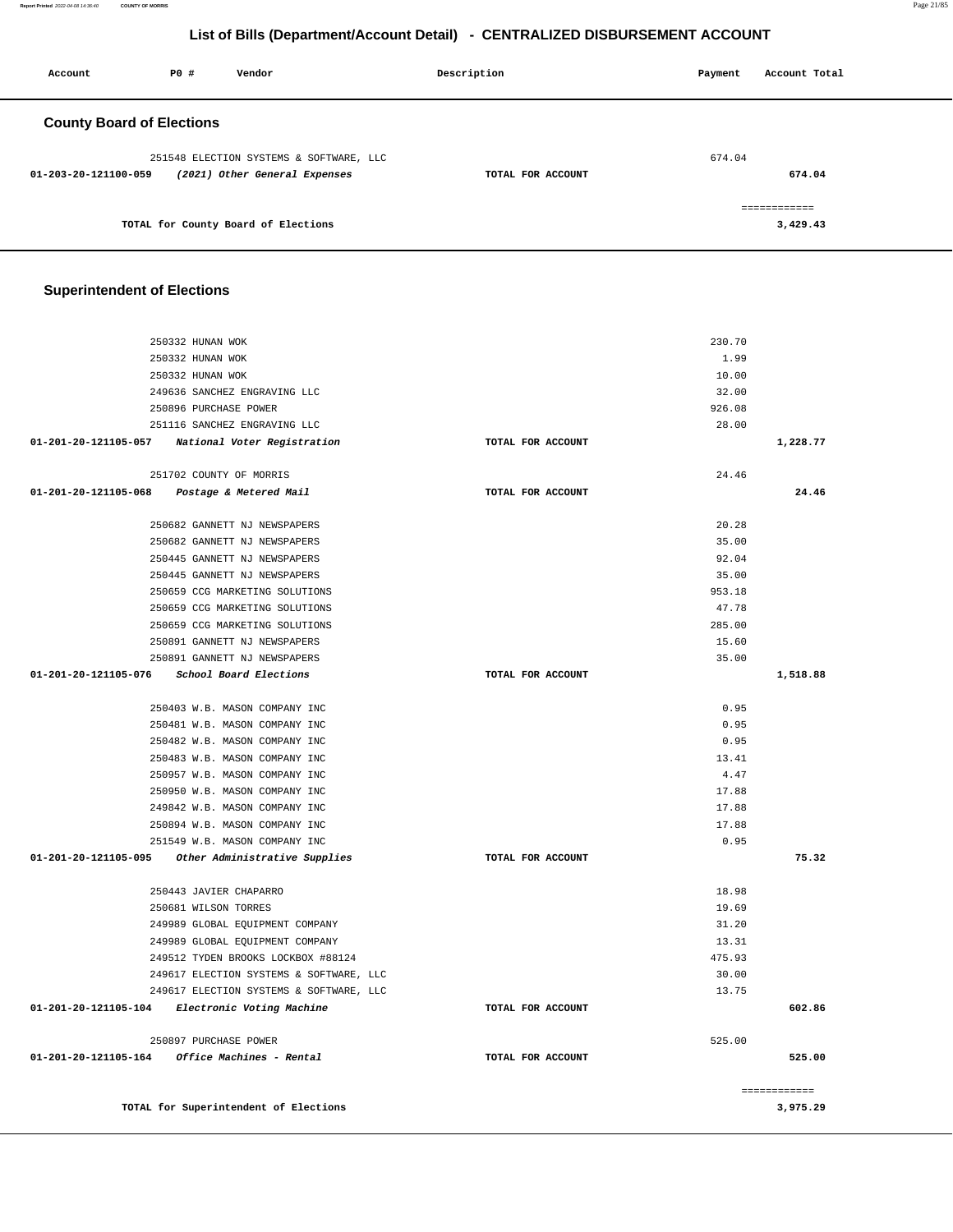| Account | P0 # | Vendor | Description | Payment | Account Total |
|---------|------|--------|-------------|---------|---------------|
|         |      |        |             |         |               |

# **County Elections (Cty Clerk)**

| 251702 COUNTY OF MORRIS<br>01-201-20-121110-068 | TOTAL FOR ACCOUNT | 4.77         | 4.77      |
|-------------------------------------------------|-------------------|--------------|-----------|
| Postage & Metered Mail                          |                   |              |           |
| 249909 W.B. MASON COMPANY INC                   |                   | 1,966.92     |           |
| 248792 ACE LITHOGRAPHERS                        |                   | 15,965.00    |           |
| 01-201-20-121110-069<br>Printing                | TOTAL FOR ACCOUNT |              | 17,931.92 |
|                                                 |                   |              |           |
| 250627 BRENDA WHITMORE                          |                   | 49.28        |           |
| $01 - 201 - 20 - 121110 - 185$<br>Food          | TOTAL FOR ACCOUNT |              | 49.28     |
|                                                 |                   |              |           |
| 248756 PURCHASE POWER                           |                   | 500.91       |           |
| 250570 DOMINION VOTING SYSTEMS INC              |                   | 32,496.45    |           |
| 01-201-20-121110-259<br>Equipment Rental        | TOTAL FOR ACCOUNT |              | 32,997.36 |
|                                                 |                   |              |           |
|                                                 |                   | ------------ |           |
| TOTAL for County Elections (Cty Clerk)          |                   |              | 50,983.33 |
|                                                 |                   |              |           |

### **County Treasurer**

|                                | 251637 TELESEARCH INC                         |                   | 650.65        |
|--------------------------------|-----------------------------------------------|-------------------|---------------|
|                                | 251637 TELESEARCH INC                         |                   | 650.65        |
|                                | 251637 TELESEARCH INC                         |                   | 650.65        |
|                                | 01-201-20-130100-016 Outside Salaries & Wages | TOTAL FOR ACCOUNT | 1,951.95      |
|                                |                                               |                   |               |
|                                | 251640 NJ ASSOC OF COUNTY FINANCE OFFICERS    |                   | 350.00        |
| $01 - 201 - 20 - 130100 - 023$ | Associations and Memberships                  | TOTAL FOR ACCOUNT | 350.00        |
|                                |                                               |                   |               |
|                                | 251702 COUNTY OF MORRIS                       |                   | 294.85        |
|                                | 01-201-20-130100-068 Postage & Metered Mail   | TOTAL FOR ACCOUNT | 294.85        |
|                                |                                               |                   |               |
|                                | 251560 U.S. BANK OPERATIONS CENTER            |                   | 650.00        |
|                                | 251636 W.B. MASON COMPANY INC                 |                   | 44.70         |
| 01-201-20-130100-084           | Other Outside Services                        | TOTAL FOR ACCOUNT | 694.70        |
|                                |                                               |                   |               |
|                                | 251639 RICOH USA, INC.                        |                   | 835.26        |
|                                | 01-201-20-130100-164 Office Machines - Rental | TOTAL FOR ACCOUNT | 835.26        |
|                                |                                               |                   | ------------- |
|                                |                                               |                   |               |
|                                | TOTAL for County Treasurer                    |                   | 4,126.76      |
|                                |                                               |                   |               |

# **Purchasing Division**

| 249525 BARCHARTS PUBLISHING, INC.                               |                   | 727.50 |
|-----------------------------------------------------------------|-------------------|--------|
| 249525 BARCHARTS PUBLISHING, INC.                               |                   | 24.27  |
| 01-201-20-130105-039<br>Education, Schools & Training           | TOTAL FOR ACCOUNT | 751.77 |
|                                                                 |                   |        |
| 251702 COUNTY OF MORRIS                                         |                   | 138.08 |
| Postage & Metered Mail<br>01-201-20-130105-068                  | TOTAL FOR ACCOUNT | 138.08 |
|                                                                 |                   |        |
| 251414 W.B. MASON COMPANY INC                                   |                   | 1.94   |
| 251414 W.B. MASON COMPANY INC                                   |                   | 6.98   |
| 251414 W.B. MASON COMPANY INC                                   |                   | 162.40 |
| 251414 W.B. MASON COMPANY INC                                   |                   | 31.29  |
| $01 - 201 - 20 - 130105 - 095$<br>Other Administrative Supplies | TOTAL FOR ACCOUNT | 202.61 |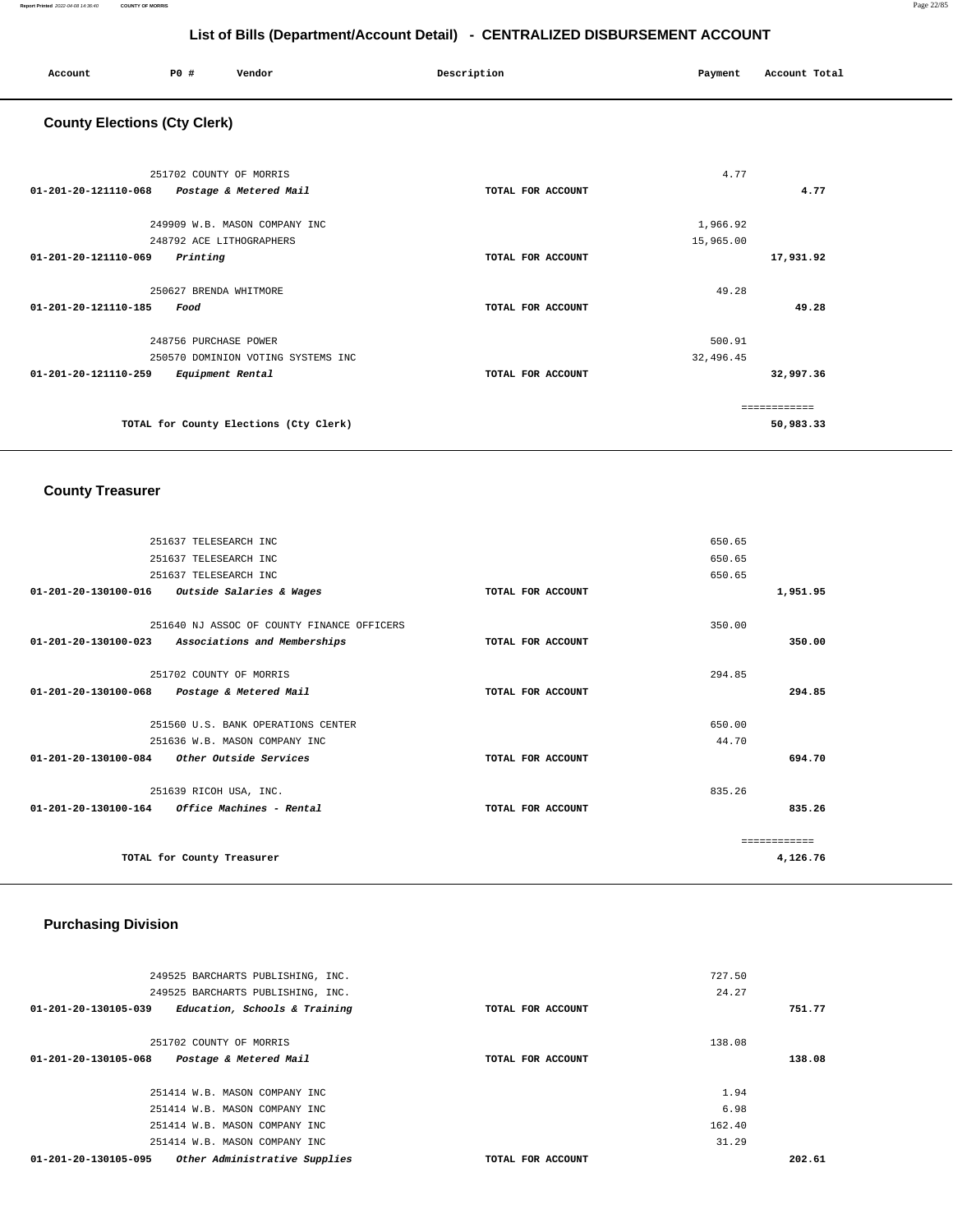#### **Report Printed** 2022-04-08 14:36:40 **COUNTY OF MORRIS** Page 23/85

# **List of Bills (Department/Account Detail) - CENTRALIZED DISBURSEMENT ACCOUNT**

| Account                    | P0 # | Vendor | Description | Payment | Account Total |
|----------------------------|------|--------|-------------|---------|---------------|
| <b>Purchasing Division</b> |      |        |             |         | ============  |

**TOTAL for Purchasing Division [1,092.46](https://1,092.46)** 

### **Office Services**

| 251638 UNITED STATES POSTAL SERVICE            |                   | 265.00    |
|------------------------------------------------|-------------------|-----------|
| 251638 UNITED STATES POSTAL SERVICE            |                   | 265.00    |
| Postage & Metered Mail<br>01-201-20-130110-068 | TOTAL FOR ACCOUNT | 530.00    |
| 251570 COUNTY COLLEGE OF MORRIS                |                   | 18,252.33 |
| Printing<br>01-201-20-130110-069               | TOTAL FOR ACCOUNT | 18,252.33 |
|                                                |                   |           |
|                                                |                   |           |
| TOTAL for Office Services                      |                   | 18,782.33 |
|                                                |                   |           |

# **Information Technology Div**

|                      | 251702 COUNTY OF MORRIS              |                   | 0.53      |              |
|----------------------|--------------------------------------|-------------------|-----------|--------------|
| 01-201-20-140100-068 | Postage & Metered Mail               | TOTAL FOR ACCOUNT |           | 0.53         |
|                      |                                      |                   |           |              |
|                      | 250848 CITYSIDE ARCHIVES, LLC        |                   | 4,172.79  |              |
| 01-201-20-140100-073 | Records Managment Services           | TOTAL FOR ACCOUNT |           | 4,172.79     |
|                      | 250196 SHI INTERNATIONAL CORP        |                   | 2,167.56  |              |
|                      | 250196 SHI INTERNATIONAL CORP        |                   | 12,835.00 |              |
|                      | 250196 SHI INTERNATIONAL CORP        |                   | 1,095.10  |              |
|                      | 250196 SHI INTERNATIONAL CORP        |                   | 5,389.00  |              |
|                      | 250196 SHI INTERNATIONAL CORP        |                   | 2,544.00  |              |
| 01-201-20-140100-078 | Software Maintenance                 | TOTAL FOR ACCOUNT |           | 24,030.66    |
|                      |                                      |                   |           |              |
|                      | 249494 CDW GOVERNMENT                |                   | 238.74    |              |
|                      | 250043 CDW GOVERNMENT                |                   | 193.44    |              |
|                      | 250043 CDW GOVERNMENT                |                   | 163.52    |              |
|                      | 250043 CDW GOVERNMENT                |                   | 1,022.07  |              |
|                      | 250043 CDW GOVERNMENT                |                   | 97.08     |              |
|                      | 250043 CDW GOVERNMENT                |                   | 21.69     |              |
|                      | 250043 CDW GOVERNMENT                |                   | 81.60     |              |
|                      | 250043 CDW GOVERNMENT                |                   | 1,138.32  |              |
| 01-201-20-140100-098 | Other Operating&Repair Supply        | TOTAL FOR ACCOUNT |           | 2,956.46     |
|                      |                                      |                   |           |              |
|                      |                                      |                   |           | ============ |
|                      | TOTAL for Information Technology Div |                   |           | 31,160.44    |

#### **County Board of Taxation**

| 250876 RICOH USA, INC.                               |                   | 703.53 |
|------------------------------------------------------|-------------------|--------|
| Equipment Service Agreements<br>01-201-20-150100-044 | TOTAL FOR ACCOUNT | 703.53 |
| 251702 COUNTY OF MORRIS                              |                   | 61.80  |
| Postage & Metered Mail<br>01-201-20-150100-068       | TOTAL FOR ACCOUNT | 61.80  |
|                                                      |                   |        |
| TOTAL for County Board of Taxation                   |                   | 765.33 |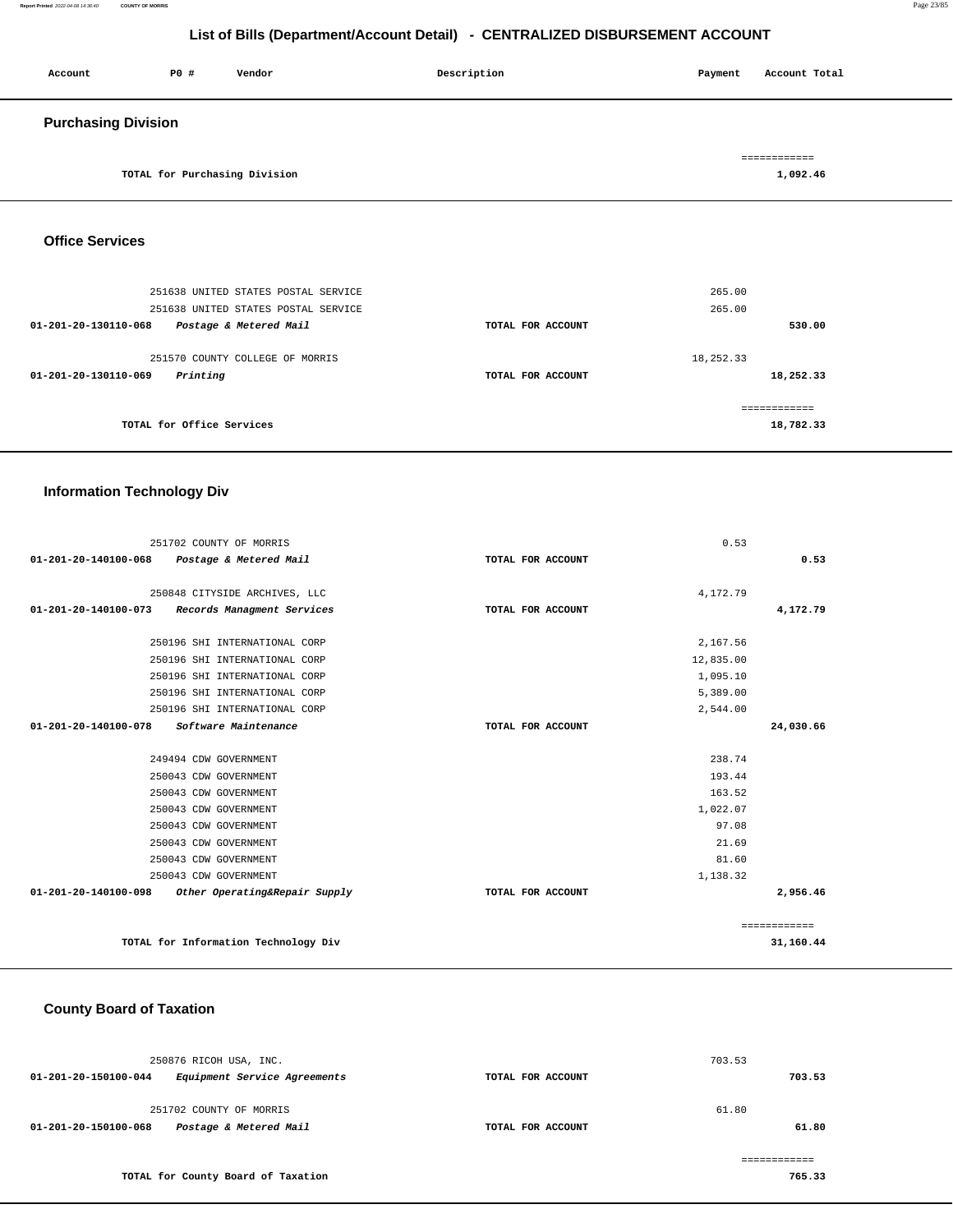**Report Printed** 2022-04-08 14:36:40 **COUNTY OF MORRIS** Page 24/85

# **List of Bills (Department/Account Detail) - CENTRALIZED DISBURSEMENT ACCOUNT**

| Account<br>. | PO# | Vendor | Description | Payment | Account Total |
|--------------|-----|--------|-------------|---------|---------------|
|              |     |        |             |         |               |

# **County Counsel**

| 250865 ACOUANETTA KING                            |                   | 30.00     |              |
|---------------------------------------------------|-------------------|-----------|--------------|
| 01-201-20-155100-023 Associations and Memberships | TOTAL FOR ACCOUNT |           | 30.00        |
|                                                   |                   |           |              |
| 250146 CLEARY GIACOBBE ALFIERI &                  |                   | 3,202.50  |              |
| 250146 CLEARY GIACOBBE ALFIERI &                  |                   | 1,365.00  |              |
| 250146 CLEARY GIACOBBE ALFIERI &                  |                   | 21,222.00 |              |
| 250756 CARMAGNOLA & RITARDI LLC                   |                   | 437.50    |              |
| 250756 CARMAGNOLA & RITARDI LLC                   |                   | 647.50    |              |
| 250572 JOHNSON & JOHNSON ESO.                     |                   | 105.00    |              |
| 250572 JOHNSON & JOHNSON ESQ.                     |                   | 1,540.00  |              |
| 250530 WEINER LAW GROUP LLP                       |                   | 157.50    |              |
| 250530 WEINER LAW GROUP LLP                       |                   | 2,310.00  |              |
| 250755 FERNANDEZ GARCIA, LLC                      |                   | 665.00    |              |
| 250755 FERNANDEZ GARCIA, LLC                      |                   | 1,312.50  |              |
| 250755 FERNANDEZ GARCIA, LLC                      |                   | 665.00    |              |
| 250755 FERNANDEZ GARCIA, LLC                      |                   | 315.00    |              |
| 250755 FERNANDEZ GARCIA, LLC                      |                   | 35.00     |              |
| 250755 FERNANDEZ GARCIA, LLC                      |                   | 682.50    |              |
| 01-201-20-155100-051<br>Legal                     | TOTAL FOR ACCOUNT |           | 34,662.00    |
| 251702 COUNTY OF MORRIS                           |                   | 1.46      |              |
| 01-201-20-155100-068 Postage & Metered Mail       | TOTAL FOR ACCOUNT |           | 1.46         |
| 250747 RICOH USA, INC.                            |                   | 884.98    |              |
| 01-203-20-155100-163 (2021) Office Machines       | TOTAL FOR ACCOUNT |           | 884.98       |
|                                                   |                   |           | ============ |
| TOTAL for County Counsel                          |                   |           | 35,578.44    |

# **County Surrogate**

|                                      | TOTAL FOR ACCOUNT                                                                                                                                                                                                                                                                                                                                                                                                                                                                                                                                                                                         |                   | 104.15                            |
|--------------------------------------|-----------------------------------------------------------------------------------------------------------------------------------------------------------------------------------------------------------------------------------------------------------------------------------------------------------------------------------------------------------------------------------------------------------------------------------------------------------------------------------------------------------------------------------------------------------------------------------------------------------|-------------------|-----------------------------------|
|                                      |                                                                                                                                                                                                                                                                                                                                                                                                                                                                                                                                                                                                           | 104.15            |                                   |
|                                      | TOTAL FOR ACCOUNT                                                                                                                                                                                                                                                                                                                                                                                                                                                                                                                                                                                         |                   | 412.57                            |
|                                      |                                                                                                                                                                                                                                                                                                                                                                                                                                                                                                                                                                                                           | 412.57            |                                   |
|                                      |                                                                                                                                                                                                                                                                                                                                                                                                                                                                                                                                                                                                           |                   | 1,523.58                          |
|                                      |                                                                                                                                                                                                                                                                                                                                                                                                                                                                                                                                                                                                           | 31.29             |                                   |
|                                      |                                                                                                                                                                                                                                                                                                                                                                                                                                                                                                                                                                                                           | 1.34              |                                   |
|                                      |                                                                                                                                                                                                                                                                                                                                                                                                                                                                                                                                                                                                           | 0.88              |                                   |
|                                      |                                                                                                                                                                                                                                                                                                                                                                                                                                                                                                                                                                                                           | 39.95             |                                   |
|                                      |                                                                                                                                                                                                                                                                                                                                                                                                                                                                                                                                                                                                           | 117.76            |                                   |
|                                      |                                                                                                                                                                                                                                                                                                                                                                                                                                                                                                                                                                                                           | 113.99            |                                   |
|                                      |                                                                                                                                                                                                                                                                                                                                                                                                                                                                                                                                                                                                           |                   |                                   |
|                                      |                                                                                                                                                                                                                                                                                                                                                                                                                                                                                                                                                                                                           |                   |                                   |
|                                      |                                                                                                                                                                                                                                                                                                                                                                                                                                                                                                                                                                                                           |                   |                                   |
|                                      |                                                                                                                                                                                                                                                                                                                                                                                                                                                                                                                                                                                                           | 56.88             |                                   |
|                                      |                                                                                                                                                                                                                                                                                                                                                                                                                                                                                                                                                                                                           | 79.99             |                                   |
|                                      |                                                                                                                                                                                                                                                                                                                                                                                                                                                                                                                                                                                                           | 20.10             |                                   |
| 01-201-20-160100-163 Office Machines | 250722 W.B. MASON COMPANY INC<br>250722 W.B. MASON COMPANY INC<br>250722 W.B. MASON COMPANY INC<br>250722 W.B. MASON COMPANY INC<br>250722 W.B. MASON COMPANY INC<br>250722 W.B. MASON COMPANY INC<br>250722 W.B. MASON COMPANY INC<br>251563 W.B. MASON COMPANY INC<br>251563 W.B. MASON COMPANY INC<br>251563 W.B. MASON COMPANY INC<br>251563 W.B. MASON COMPANY INC<br>251563 W.B. MASON COMPANY INC<br>251563 W.B. MASON COMPANY INC<br>01-201-20-160100-058 Office Supplies & Stationery<br>251702 COUNTY OF MORRIS<br>01-201-20-160100-068 Postage & Metered Mail<br>250722 W.B. MASON COMPANY INC | TOTAL FOR ACCOUNT | 0.95<br>44.22<br>771.94<br>244.29 |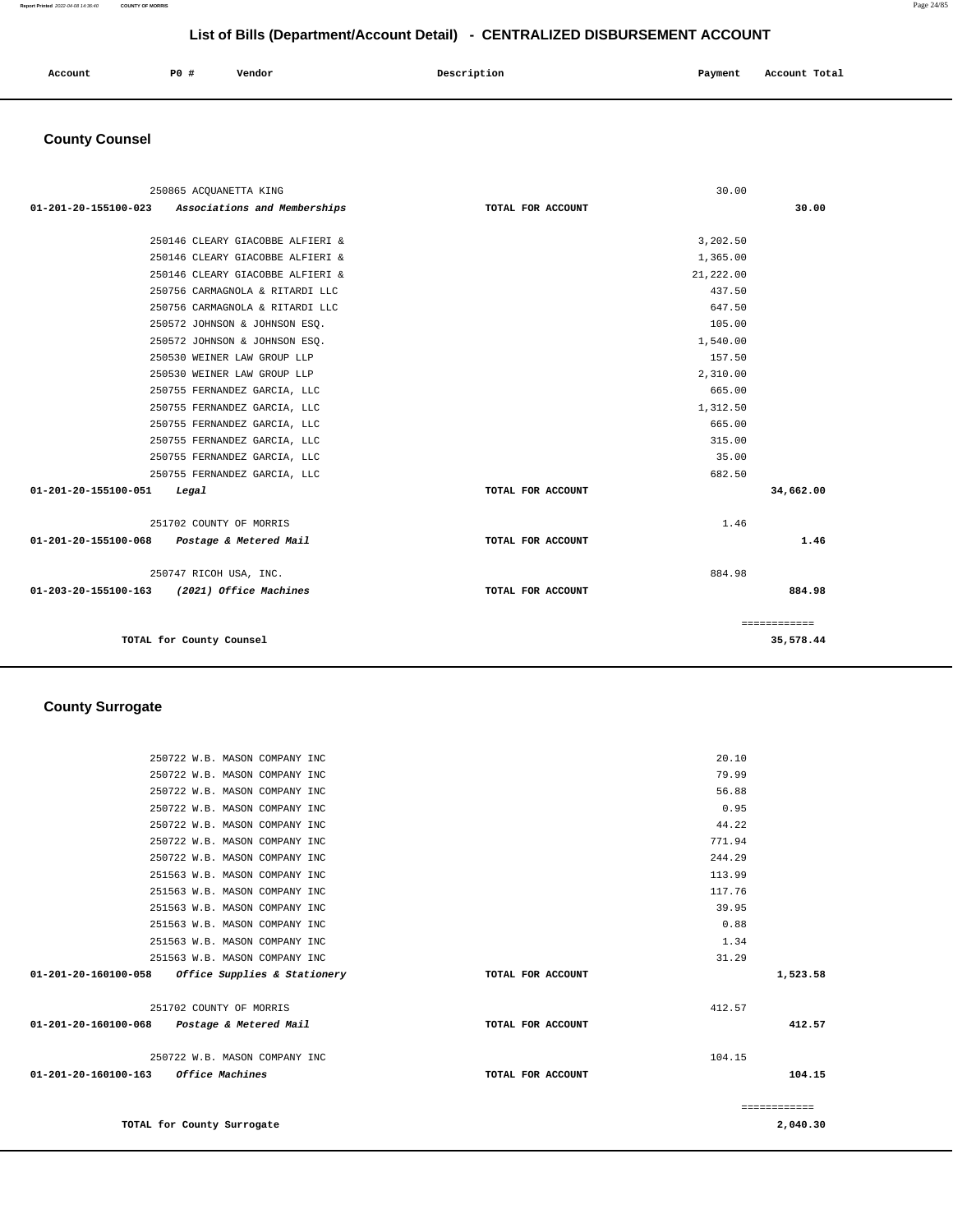#### **Report Printed** 2022-04-08 14:36:40 **COUNTY OF MORRIS** Page 25/85

# **List of Bills (Department/Account Detail) - CENTRALIZED DISBURSEMENT ACCOUNT**

| Account | <b>PO #</b> | Vendor | Description | Payment | Account Total |
|---------|-------------|--------|-------------|---------|---------------|
|         |             |        |             |         |               |

# **Engineering**

|                                | 250776 AT&T MOBILITY                        |                   | 37.24    |               |
|--------------------------------|---------------------------------------------|-------------------|----------|---------------|
|                                | 01-201-20-165100-031 Cellular Phones/Pagers | TOTAL FOR ACCOUNT |          | 37.24         |
|                                | 251056 MEGHAN PACCIONE                      |                   | 395.00   |               |
| $01 - 201 - 20 - 165100 - 039$ | Education, Schools & Training               | TOTAL FOR ACCOUNT |          | 395.00        |
|                                | 250780 W.B. MASON COMPANY INC               |                   | 62.58    |               |
|                                | 250777 W.B. MASON COMPANY INC               |                   | 1,836.44 |               |
| 01-201-20-165100-058           | Office Supplies & Stationery                | TOTAL FOR ACCOUNT |          | 1,899.02      |
|                                | 251702 COUNTY OF MORRIS                     |                   | 0.53     |               |
|                                | 251702 COUNTY OF MORRIS                     |                   | 13.30    |               |
| 01-201-20-165100-068           | Postage & Metered Mail                      | TOTAL FOR ACCOUNT |          | 13.83         |
|                                | 251059 FATHI GUIRGIS                        |                   | 14.00    |               |
| 01-201-20-165100-082           | Travel Expense                              | TOTAL FOR ACCOUNT |          | 14.00         |
|                                |                                             |                   |          | ------------- |
|                                | TOTAL for Engineering                       |                   |          | 2,359.09      |
|                                |                                             |                   |          |               |

# **Planning Board**

| 250654 VIRGINIA MICHELIN |                                                     | 179.00            |        |              |
|--------------------------|-----------------------------------------------------|-------------------|--------|--------------|
| 250978 MICHAEL DIGIULIO  | 472.00                                              |                   |        |              |
|                          | 251219 JASON ROTTER                                 |                   | 165.00 |              |
|                          | 251219 JASON ROTTER                                 |                   | 50.00  |              |
|                          | 251550 VIRGINIA MICHELIN                            |                   | 130.00 |              |
| 01-201-20-180100-023     | Associations and Memberships                        | TOTAL FOR ACCOUNT |        | 996.00       |
|                          | 251219 JASON ROTTER                                 |                   | 185.00 |              |
|                          | 251219 JASON ROTTER                                 |                   | 350.00 |              |
|                          | $01-201-20-180100-039$ Education Schools & Training | TOTAL FOR ACCOUNT |        | 535.00       |
|                          | 250664 W.B. MASON COMPANY INC                       |                   | 124.80 |              |
|                          | 250664 W.B. MASON COMPANY INC                       |                   | 231.98 |              |
|                          | 01-201-20-180100-058 Office Supplies & Stationery   | TOTAL FOR ACCOUNT |        | 356.78       |
|                          | 251702 COUNTY OF MORRIS                             |                   | 73.87  |              |
|                          | 01-201-20-180100-068 Postage & Metered Mail         | TOTAL FOR ACCOUNT |        | 73.87        |
|                          | 250664 W.B. MASON COMPANY INC                       |                   | 245.01 |              |
| 01-201-20-180100-069     | Printing                                            | TOTAL FOR ACCOUNT |        | 245.01       |
|                          |                                                     |                   |        | ============ |
|                          | TOTAL for Planning Board                            |                   |        | 2,206.66     |
|                          |                                                     |                   |        |              |

# **County Weights & Measures**

| 250428 NJ WEIGHTS & MEASURES ASSOC. | 75.00 |
|-------------------------------------|-------|
| 250428 NJ WEIGHTS & MEASURES ASSOC. | 75.00 |
| 250428 NJ WEIGHTS & MEASURES ASSOC. | 75.00 |
| 250428 NJ WEIGHTS & MEASURES ASSOC. | 75.00 |
| 250428 NJ WEIGHTS & MEASURES ASSOC. | 75.00 |
| 250428 NJ WEIGHTS & MEASURES ASSOC. | 75.00 |
| 250428 NJ WEIGHTS & MEASURES ASSOC. | 75.00 |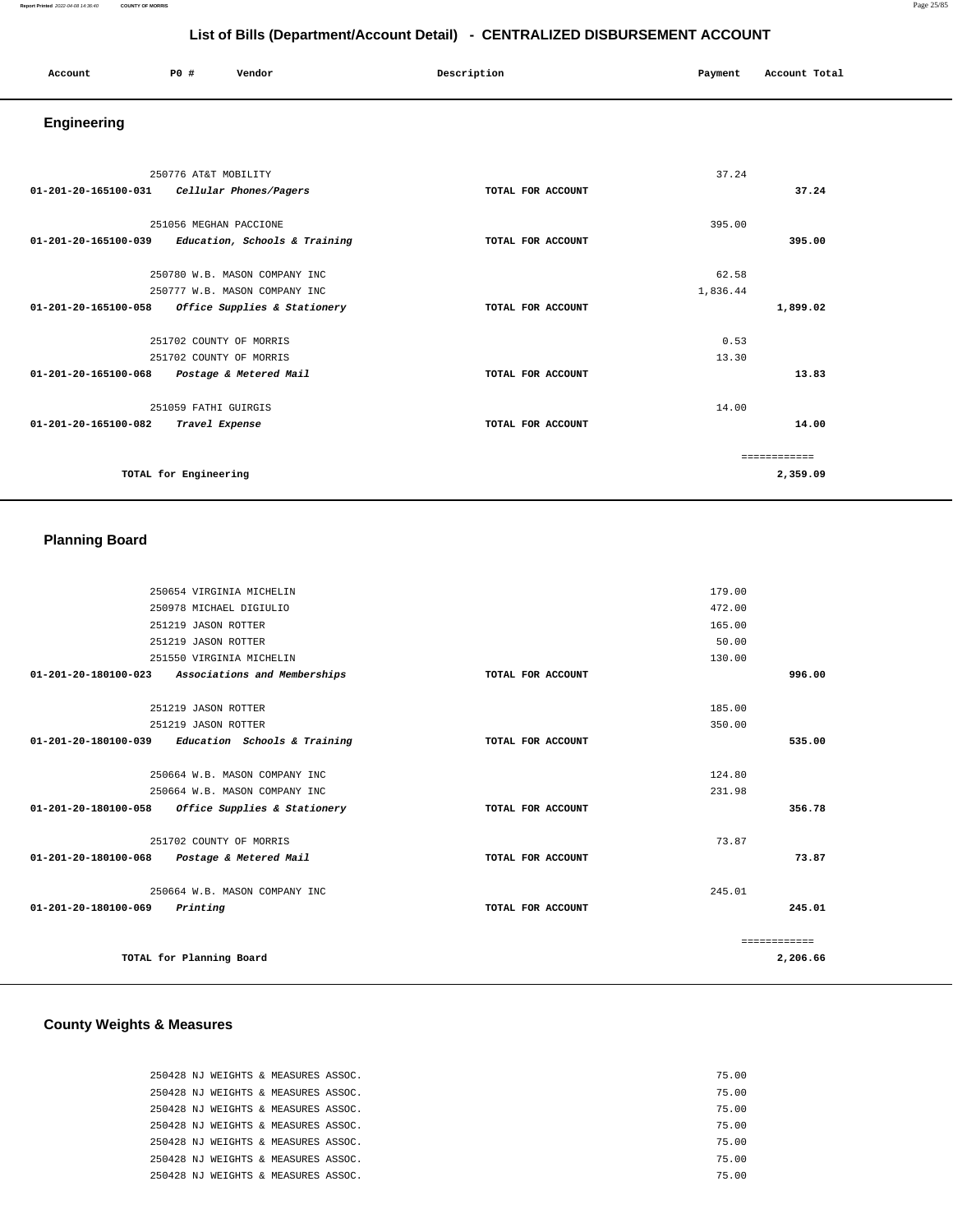**List of Bills (Department/Account Detail) - CENTRALIZED DISBURSEMENT ACCOUNT Account P0 # Vendor Description Payment Account Total County Weights & Measures** 250428 NJ WEIGHTS & MEASURES ASSOC. 75.00  **01-201-22-201100-023 Associations and Memberships TOTAL FOR ACCOUNT 600.00** 251578 VERIZON WIRELESS 457.21  **01-201-22-201100-031 Cellular Phones/Pagers TOTAL FOR ACCOUNT 457.21** 251702 COUNTY OF MORRIS 38.08  **01-201-22-201100-068 Postage & Metered Mail TOTAL FOR ACCOUNT 38.08** 250426 W.B. MASON COMPANY INC 35.76 249111 JJS SERVICES, INC. 400.00 249111 JJS SERVICES, INC. 200.00 249111 JJS SERVICES, INC. 500.00 249111 JJS SERVICES, INC. 300.00 249111 JJS SERVICES, INC. 400.00 249111 JJS SERVICES, INC. 400.00 249111 JJS SERVICES, INC. 400.00 249344 JJS SERVICES, INC. 400.00 249344 JJS SERVICES, INC. 200.00 249344 JJS SERVICES, INC. 400.00 248859 JJS SERVICES, INC. 400.00 248859 JJS SERVICES, INC. 200.00 250890 JJS SERVICES, INC. 400.00 250890 JJS SERVICES, INC. 400.00 250890 JJS SERVICES, INC. 200.00 250890 JJS SERVICES, INC. 200.00 250890 JJS SERVICES, INC. 400.00 250890 JJS SERVICES, INC. 200.00 250890 JJS SERVICES, INC. 400.00 250890 JJS SERVICES, INC. 200.00 250890 JJS SERVICES, INC. 400.00 250890 JJS SERVICES, INC. 200.00 250890 JJS SERVICES, INC. 500.00 250890 JJS SERVICES, INC. 300.00 250890 JJS SERVICES, INC. 400.00 250890 JJS SERVICES, INC. 200.00 250890 JJS SERVICES, INC. 400.00 250890 JJS SERVICES, INC. 200.00 250890 JJS SERVICES, INC. 400.00 250890 JJS SERVICES, INC. 200.00 250890 JJS SERVICES, INC. 400.00 250890 JJS SERVICES, INC. 200.00 250890 JJS SERVICES, INC. 400.00 250890 JJS SERVICES, INC. 200.00 251061 W.B. MASON COMPANY INC 35.76 249350 SYSTEM ONE ALARM 603.00 250424 EMPLOYMENT HORIZONS ENTERPRISES INC 1,136.00  **01-201-22-201100-084 Other Outside Services TOTAL FOR ACCOUNT 12,810.52** 251601 DIRECT ENERGY BUSINESS 2,043.14  **01-201-22-201100-137 Electricity TOTAL FOR ACCOUNT 2,043.14** 250864 PSE&G CO 793.69  **01-201-22-201100-141 Natural Gas TOTAL FOR ACCOUNT 793.69** 251062 MORRISTOWN LUMBER & 35.94 250430 DIVITA BALANCE SERVICE CO LLC 1,344.00 250430 DIVITA BALANCE SERVICE CO LLC 1,150.00 250430 DIVITA BALANCE SERVICE CO LLC 216.00  **01-201-22-201100-258 Equipment TOTAL FOR ACCOUNT [2,745.94](https://2,745.94)** 

250810 GENERAL PLUMBING SUPPLY INC. 250810 1,138.50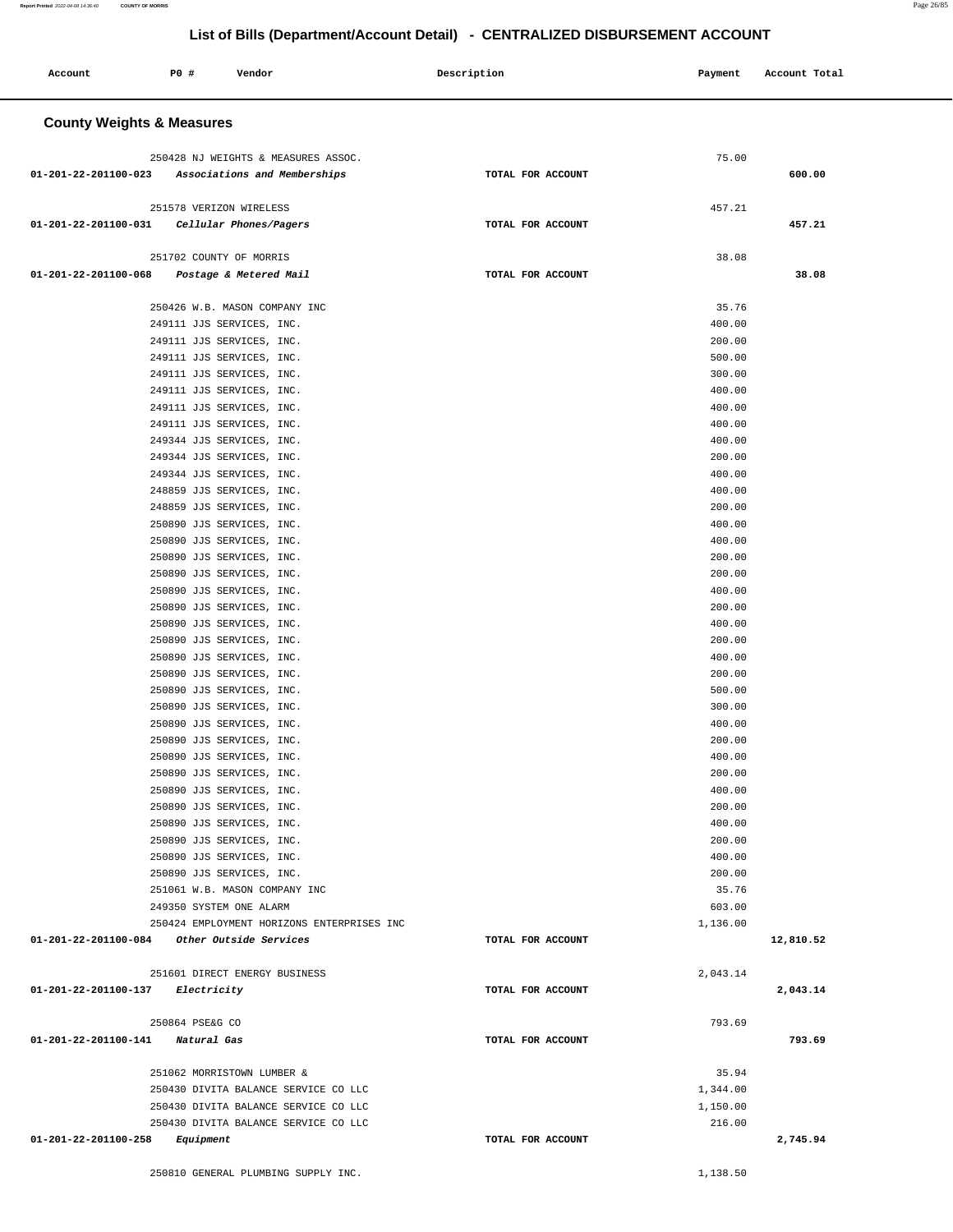| P0 #<br>Account                      | Vendor                           | Description       | Payment  | Account Total |  |  |
|--------------------------------------|----------------------------------|-------------------|----------|---------------|--|--|
| <b>County Weights &amp; Measures</b> |                                  |                   |          |               |  |  |
| 01-201-22-201100-262                 | Machinery Repairs & Parts        | TOTAL FOR ACCOUNT |          | 1,138.50      |  |  |
| 248859 JJS SERVICES, INC.            |                                  |                   | 400.00   |               |  |  |
| 248859 JJS SERVICES, INC.            |                                  |                   | 200.00   |               |  |  |
| 01-203-22-201100-084                 | (2021) Other Outside Services    | TOTAL FOR ACCOUNT |          | 600.00        |  |  |
| 250047 GRAINGER                      |                                  |                   | 1,750.51 |               |  |  |
| 250047 GRAINGER                      |                                  | $-139.04$         |          |               |  |  |
| 01-203-22-201100-262                 | (2021) Machinery Repairs & Parts | TOTAL FOR ACCOUNT |          | 1,611.47      |  |  |
|                                      |                                  |                   |          | ------------  |  |  |
| TOTAL for County Weights & Measures  |                                  |                   |          | 22,838.55     |  |  |

### **Employee Group Insurance**

| 250156 CHLIC         |                                         |                   | 1,933,897.45   |              |
|----------------------|-----------------------------------------|-------------------|----------------|--------------|
|                      | 250156 CHLIC                            |                   | $-13,641.78$   |              |
|                      | 250156 CHLIC                            |                   | 2,100,249.95   |              |
|                      | 250156 CHLIC                            |                   | $-2,013.07$    |              |
|                      | 250159 DELTA DENTAL OF NEW JERSEY, INC. |                   | 13,635.98      |              |
|                      | 250159 DELTA DENTAL OF NEW JERSEY, INC. |                   | 163.95         |              |
|                      | 250159 DELTA DENTAL OF NEW JERSEY, INC. |                   | 5,888.40       |              |
|                      | 250159 DELTA DENTAL OF NEW JERSEY, INC. |                   | 118.24         |              |
|                      | 250159 DELTA DENTAL OF NEW JERSEY, INC. |                   | 222.46         |              |
|                      | 250158 FLAGSHIP HEALTH SYSTEMS, INC.    |                   | 2,158.00       |              |
|                      | 250158 FLAGSHIP HEALTH SYSTEMS, INC.    |                   | 33.20          |              |
|                      | 250034 DELTA DENTAL INSURANCE COMPANY   |                   | 13,488.06      |              |
|                      | 250034 DELTA DENTAL INSURANCE COMPANY   |                   | 362.39         |              |
|                      | 250034 DELTA DENTAL INSURANCE COMPANY   |                   | 137.54         |              |
|                      | 250660 PAYFLEX SYSTEMS USA, INC.        |                   | 483.55         |              |
|                      | 250660 PAYFLEX SYSTEMS USA, INC.        |                   | 915.60         |              |
|                      | 250660 PAYFLEX SYSTEMS USA, INC.        |                   | 150.00         |              |
|                      | 251295 DELTA DENTAL INSURANCE COMPANY   |                   | 13,300.30      |              |
|                      | 251295 DELTA DENTAL INSURANCE COMPANY   |                   | 362.39         |              |
|                      | 251295 DELTA DENTAL INSURANCE COMPANY   |                   | 231.76         |              |
|                      | 251296 DELTA DENTAL OF NEW JERSEY, INC. |                   | 13, 225.41     |              |
|                      | 251296 DELTA DENTAL OF NEW JERSEY, INC. |                   | 354.63         |              |
|                      | 251296 DELTA DENTAL OF NEW JERSEY, INC. |                   | 5,770.16       |              |
|                      | 251296 DELTA DENTAL OF NEW JERSEY, INC. |                   | 118.24         |              |
|                      | 251296 DELTA DENTAL OF NEW JERSEY, INC. |                   | 222.46         |              |
|                      | 251296 DELTA DENTAL OF NEW JERSEY, INC. |                   | 29.56          |              |
|                      | 251297 FLAGSHIP HEALTH SYSTEMS, INC.    |                   | 2,124.80       |              |
|                      | 251298 CHLIC                            |                   | 1,920,486.19   |              |
|                      | 251298 CHLIC                            |                   | $-2,631.23$    |              |
|                      | 251298 CHLIC                            |                   | 2, 282, 153.53 |              |
|                      | 251298 CHLIC                            |                   | $-9,022.68$    |              |
|                      | 251529 BROWN & BROWN METRO, INC.        |                   | 7,083.33       |              |
| 01-201-23-220100-090 | Employee Group Insurance Expenditures   | TOTAL FOR ACCOUNT |                | 8,290,058.77 |
|                      | 247901 CAROLYN O'GRADY                  |                   | 891.00         |              |
|                      | 250151 EDWARD SKARESKI                  |                   | 2,494.80       |              |
|                      | 248348 FAY TEIXEIRA                     |                   | 891.00         |              |
|                      | 247427 GORDON BREEDING JR               |                   | 672.00         |              |
|                      | 248351 llA TALWAR                       |                   | 891.00         |              |
|                      | 250238 JOHN ENRIGHT                     |                   | 1,756.20       |              |
|                      | 247367 JOYCELENE ADAMS                  |                   | 629.40         |              |
|                      | 247819 JOSE MARTINEZ                    |                   | 629.40         |              |
|                      | 248349 JUNE TAYLOR                      |                   | 867.60         |              |
|                      | 248337 MARY ELAINE TODD                 |                   | 867.60         |              |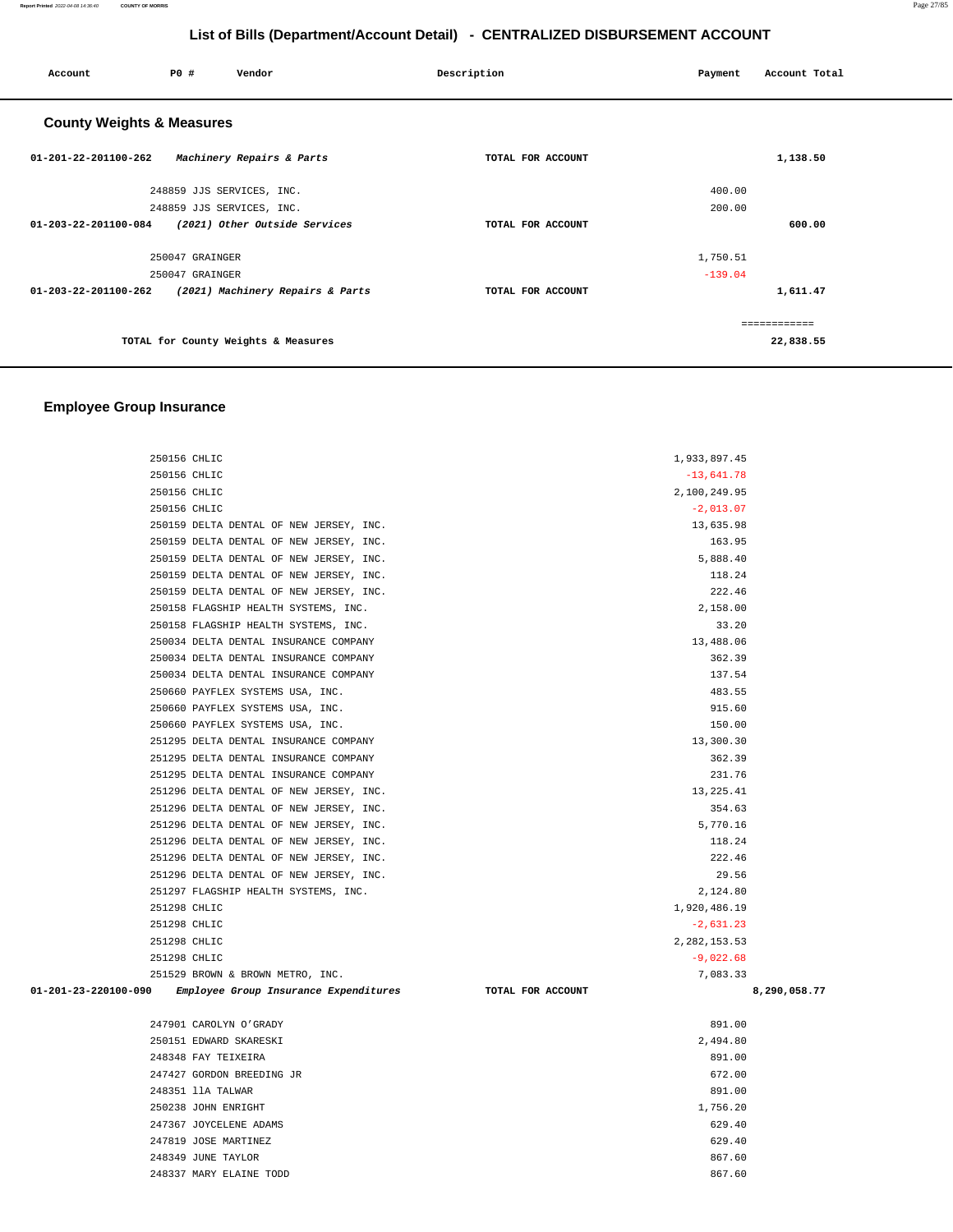| Account                         | PO# | Vendor | Description | Payment | Account Total |
|---------------------------------|-----|--------|-------------|---------|---------------|
| <b>Employee Group Insurance</b> |     |        |             |         |               |

| 01-203-23-220100-090 | (2021) Employee Group Insurance Expenditures<br>TOTAL FOR ACCOUNT |          | 50,264.90 |
|----------------------|-------------------------------------------------------------------|----------|-----------|
|                      | 247618 PHILIP GALATI                                              | 629.40   |           |
|                      | 247565 EVADNE ELLIOTT                                             | 891.00   |           |
|                      | 247605 AMPARO FRANCO                                              | 629.40   |           |
|                      | 250912 JUDITH MERCERON                                            | 1,002.00 |           |
|                      | 250930 LAURA TSENG                                                | 2,683.10 |           |
|                      | 248363 ROBERTA STRATER                                            | 4,641.60 |           |
|                      | 247997 ELBA RUIZ                                                  | 1,828.80 |           |
|                      | 247435 VERNON BROWN                                               | 1,828.80 |           |
|                      | 247426 MARGARET BREE                                              | 1,152.60 |           |
|                      | 247480 TILLIE CHOLLETTE                                           | 891.00   |           |
|                      | 247761 JOYCE KUSCHKE                                              | 629.40   |           |
|                      | 247919 JOAN PEANO                                                 | 629.40   |           |
|                      | 248285 PRINCESS THOMAS                                            | 1,782.00 |           |
|                      | 248264 FRANK SORIANO                                              | 867.60   |           |
|                      | 250154 GREATLAND CORPORATION                                      | 3,300.00 |           |
|                      | 250154 GREATLAND CORPORATION                                      | 99.00    |           |
|                      | 247385 CARMEN N. AYALA                                            | 891.00   |           |
|                      | 248333 SALVATORE TOTO                                             | 891.00   |           |
|                      | 247820 LEONILA MARULANDA                                          | 1,735.20 |           |
|                      | 247874 MANJU MUKERJEE                                             | 629.40   |           |
|                      | 247813 MARIE MAGLOIRE                                             | 1,782.00 |           |
|                      | 248324 WILLIAM TROWBRIDGE                                         | 891.00   |           |
|                      | 248323 CYNTHIA TROWBRIDGE                                         | 867.60   |           |
|                      | 248291 JOHN WALSH                                                 | 1,258.80 |           |
|                      | 239014 ROBERT LIST                                                | 804.00   |           |
|                      | 247785 ROBERT LIST                                                | 804.00   |           |
|                      | 247721 JOHN JUSULAVAGE                                            | 629.40   |           |
|                      | 248335 SUSAN TOMCHUK                                              | 1,442.40 |           |
|                      | 247715 PENNY JONES                                                | 891.00   |           |
|                      | 247504 PATRICIA COZZARELLI                                        | 2,673.00 |           |

**TOTAL for Employee Group Insurance 8,340,323.67**

============

### **Office of Emergency Management**

| 250995 VERIZON WIRELESS                             |                   | 80.04     |        |
|-----------------------------------------------------|-------------------|-----------|--------|
| 251578 VERIZON WIRELESS                             |                   | 388.37    |        |
| 01-201-25-252100-031 Cellular Phones/Pagers         | TOTAL FOR ACCOUNT |           | 468.41 |
|                                                     |                   |           |        |
| 251105 W.B. MASON COMPANY INC                       |                   | 94.33     |        |
| 251105 W.B. MASON COMPANY INC                       |                   | 79.20     |        |
| 251105 W.B. MASON COMPANY INC                       |                   | 27.62     |        |
| 251105 W.B. MASON COMPANY INC                       |                   | 226.34    |        |
| 251394 QUENCH USA, INC.                             |                   | 54.38     |        |
| $01-201-25-252100-058$ Office Supplies & Stationery | TOTAL FOR ACCOUNT |           | 481.87 |
|                                                     |                   |           |        |
| 250576 OPTIMUM                                      |                   | 433.34    |        |
| 250724 THE BAGELRY INC.                             |                   | 161.98    |        |
| 250993 SYSTEM ONE ALARM                             |                   | 330.00    |        |
| 250993 SYSTEM ONE ALARM                             |                   | 72.00     |        |
| 250993 SYSTEM ONE ALARM                             |                   | 35.00     |        |
| 250577 OPTIMUM                                      |                   | 153.09    |        |
| 250969 BAY HEAD INVESTMENTS INC                     |                   | 1.00      |        |
| 250969 BAY HEAD INVESTMENTS INC                     |                   | 1.00      |        |
| 251562 THE 200 CLUB OF MORRIS COUNTY                |                   | 950.00    |        |
| 250734 PACKETALK                                    |                   | 22,198.85 |        |
| 251496 JEFFREY PAUL                                 |                   | 119.40    |        |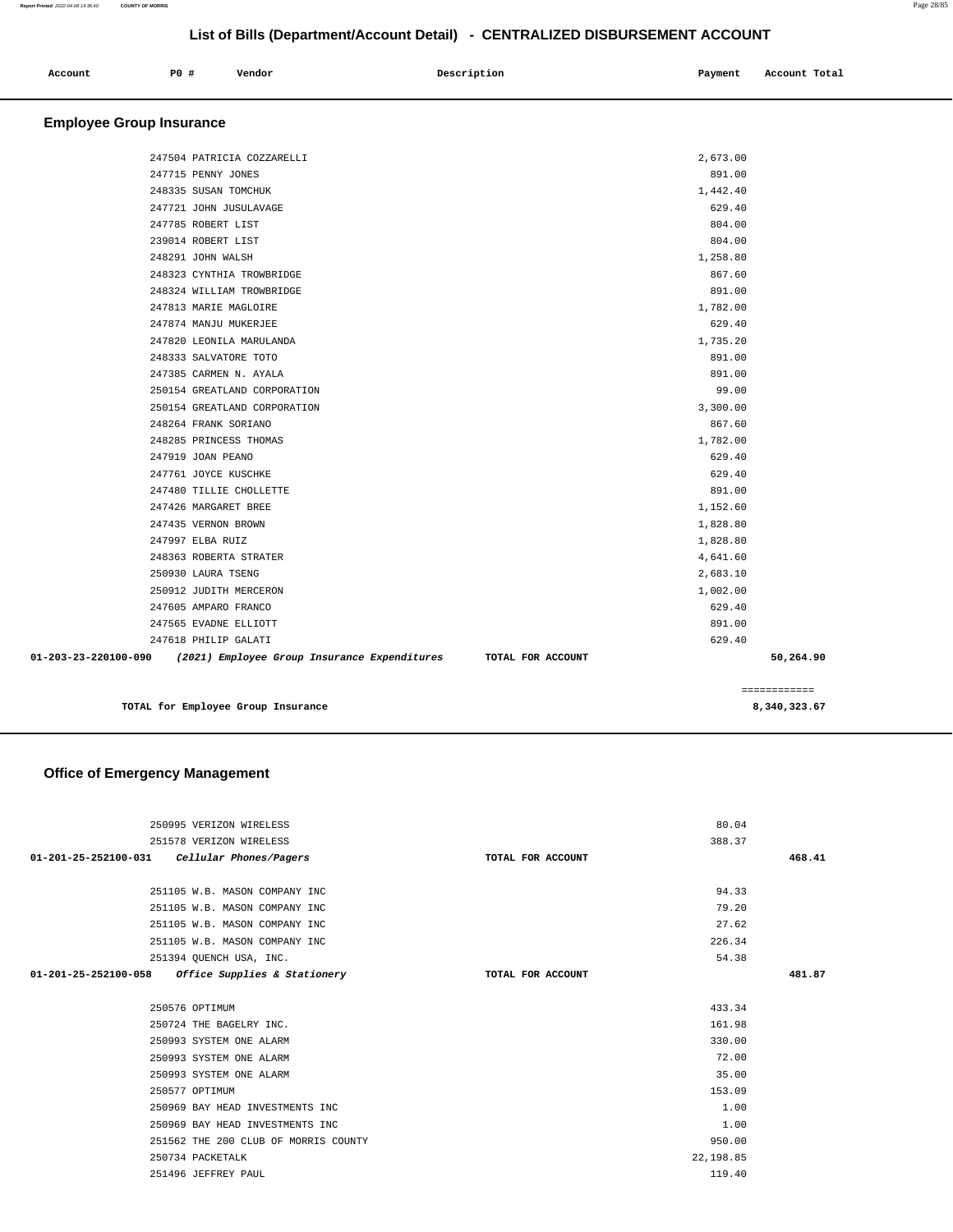| Account                               | P0 #                                       | Vendor                                                          | Description |                   | Payment          | Account Total |
|---------------------------------------|--------------------------------------------|-----------------------------------------------------------------|-------------|-------------------|------------------|---------------|
|                                       |                                            |                                                                 |             |                   |                  |               |
| <b>Office of Emergency Management</b> |                                            |                                                                 |             |                   |                  |               |
|                                       | 251496 JEFFREY PAUL                        |                                                                 |             |                   | 135.96           |               |
|                                       | 251496 JEFFREY PAUL                        |                                                                 |             |                   | 74.39            |               |
|                                       | 251496 JEFFREY PAUL                        |                                                                 |             |                   | 69.25            |               |
|                                       | 251496 JEFFREY PAUL                        |                                                                 |             |                   | 178.44           |               |
|                                       | 251496 JEFFREY PAUL                        |                                                                 |             |                   | 87.41            |               |
|                                       | 251496 JEFFREY PAUL                        |                                                                 |             |                   | 19.18            |               |
|                                       | 251496 JEFFREY PAUL<br>251496 JEFFREY PAUL |                                                                 |             |                   | 25.56<br>45.49   |               |
|                                       | 251496 JEFFREY PAUL                        |                                                                 |             |                   | 22.23            |               |
|                                       | 251363 DIRECT TV INC                       |                                                                 |             |                   | 185.51           |               |
| 01-201-25-252100-059                  |                                            | Other General Expenses                                          |             | TOTAL FOR ACCOUNT |                  | 25,299.08     |
|                                       | 251211 FEDEX                               |                                                                 |             |                   | 53.28            |               |
|                                       |                                            | 251702 COUNTY OF MORRIS                                         |             |                   | 2.12             |               |
| $01 - 201 - 25 - 252100 - 068$        |                                            | Postage & Metered Mail                                          |             | TOTAL FOR ACCOUNT |                  | 55.40         |
|                                       |                                            |                                                                 |             |                   |                  |               |
|                                       |                                            | 250675 FIRST PRIORITY EMERGENCY                                 |             |                   | 280.00<br>175.00 |               |
|                                       |                                            | 250675 FIRST PRIORITY EMERGENCY<br>249935 V.E. RALPH & SON INC. |             |                   | 2,993.48         |               |
|                                       | 251526 TABB INC                            |                                                                 |             |                   | 47.00            |               |
|                                       | 251526 TABB INC                            |                                                                 |             |                   | 47.00            |               |
|                                       | 251526 TABB INC                            |                                                                 |             |                   | 47.00            |               |
|                                       | 251526 TABB INC                            |                                                                 |             |                   | 47.00            |               |
|                                       | 251526 TABB INC                            |                                                                 |             |                   | 47.00            |               |
|                                       | 251526 TABB INC                            |                                                                 |             |                   | 47.00            |               |
|                                       | 251526 TABB INC                            |                                                                 |             |                   | 47.00            |               |
|                                       | 251526 TABB INC                            |                                                                 |             |                   | 47.00            |               |
| 01-201-25-252100-090                  |                                            | Program Expenditures                                            |             | TOTAL FOR ACCOUNT |                  | 3,824.48      |
|                                       |                                            | 250549 VOIANCE LANGUAGE SERVICES, LLC                           |             |                   | 25.00            |               |
|                                       |                                            | 251565 PREMIER GLOBAL SERVICES                                  |             |                   | 25.63            |               |
| 01-201-25-252100-146                  | Telephone                                  |                                                                 |             | TOTAL FOR ACCOUNT |                  | 50.63         |
|                                       |                                            | 244433 TURN OUT UNIFORMS, INC.                                  |             |                   | 1,382.25         |               |
|                                       |                                            | 244433 TURN OUT UNIFORMS, INC.                                  |             |                   | 157.63           |               |
|                                       |                                            | 244433 TURN OUT UNIFORMS, INC.                                  |             |                   | 262.47           |               |
|                                       |                                            | 244433 TURN OUT UNIFORMS, INC.                                  |             |                   | 110.69           |               |
|                                       |                                            | 244433 TURN OUT UNIFORMS, INC.                                  |             |                   | 145.88           |               |
|                                       |                                            | 251467 FASTER URGENT CARE LLC<br>251467 FASTER URGENT CARE LLC  |             |                   | 315.00<br>357.00 |               |
|                                       | 242758 OFS                                 |                                                                 |             |                   | 1,316.13         |               |
|                                       | 242758 OFS                                 |                                                                 |             |                   | 1,079.58         |               |
|                                       | 242758 OFS                                 |                                                                 |             |                   | 2,143.77         |               |
|                                       | 242758 OFS                                 |                                                                 |             |                   | 2,069.10         |               |
|                                       | 242758 OFS                                 |                                                                 |             |                   | 1,532.73         |               |
|                                       | 242758 OFS                                 |                                                                 |             |                   | 306.66           |               |
|                                       | 242758 OFS                                 |                                                                 |             |                   | 571.14           |               |
|                                       | 242758 OFS                                 |                                                                 |             |                   | 1,478.58         |               |
|                                       | 242758 OFS                                 |                                                                 |             |                   | 1,872.45         |               |
| 01-203-25-252100-059                  |                                            | (2021) Other General Expenses                                   |             | TOTAL FOR ACCOUNT |                  | 15,101.06     |
|                                       |                                            | 244431 TURN OUT UNIFORMS, INC.                                  |             |                   | 556.50           |               |
|                                       |                                            | 244431 TURN OUT UNIFORMS, INC.                                  |             |                   | 1,033.50         |               |
|                                       |                                            | 241933 V.E. RALPH & SON INC.                                    |             |                   | 44.00            |               |
|                                       |                                            | 251362 V.E. RALPH & SON INC.                                    |             |                   | 1,132.80         |               |
|                                       |                                            | 251362 V.E. RALPH & SON INC.                                    |             |                   | 96.00            |               |
| 01-203-25-252100-090                  |                                            | 243974 V.E. RALPH & SON INC.<br>(2021) Program Expenditures     |             | TOTAL FOR ACCOUNT | 2,007.28         | 4,870.08      |
|                                       |                                            |                                                                 |             |                   |                  |               |

**TOTAL for Office of Emergency Management 50,151.01** 

============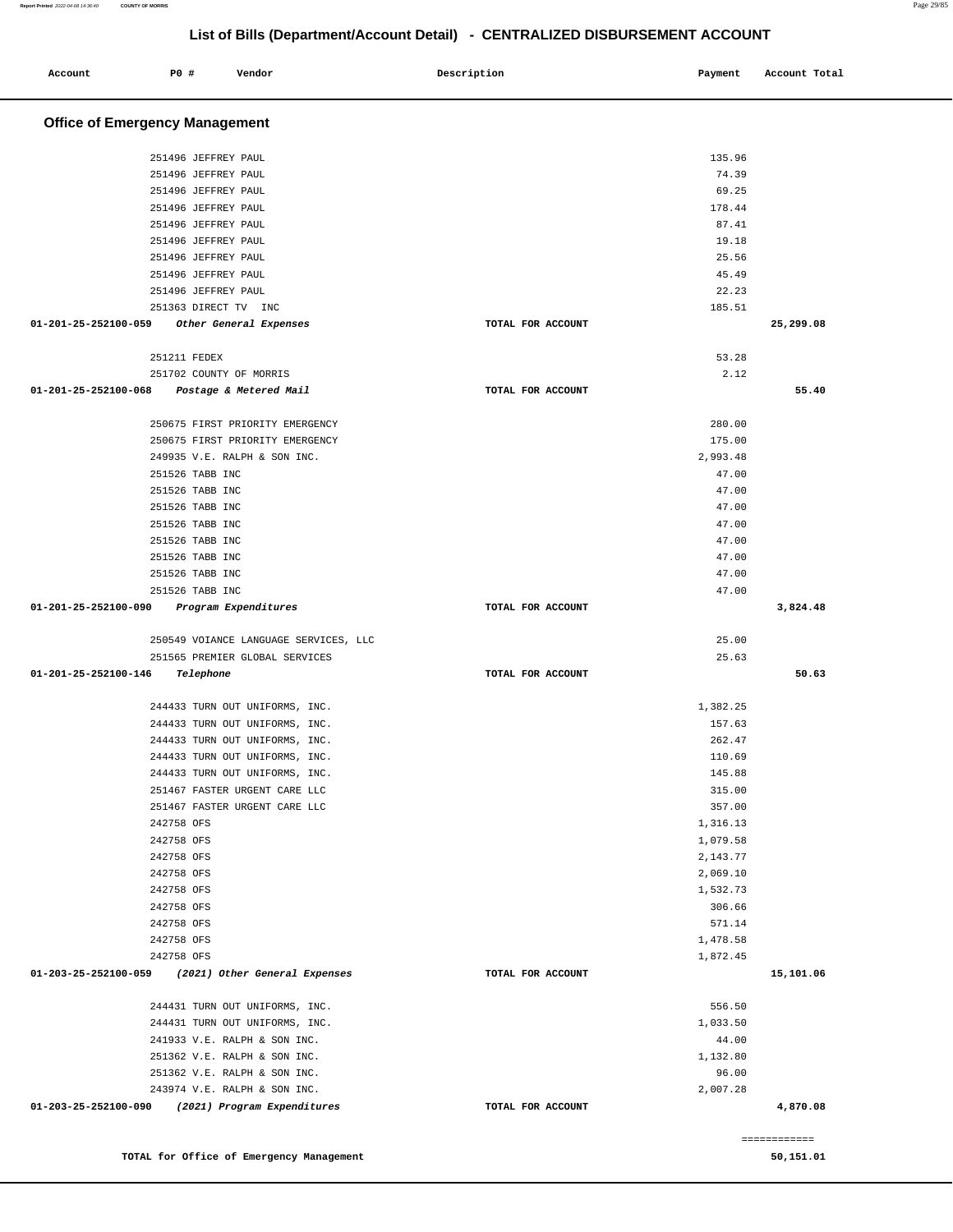| Account<br>. | <b>PO #</b><br>__ | Vendor | Description | Payment | Account Total |
|--------------|-------------------|--------|-------------|---------|---------------|
|              |                   |        |             |         |               |

#### **Communications Center**

| 250687 APCO INTERNATIONAL, INC.                      |                   | 96.00    |              |
|------------------------------------------------------|-------------------|----------|--------------|
| 251058 JOHNATHAN ROMEO                               |                   | 142.00   |              |
| 01-201-25-252105-023 Associations and Memberships    | TOTAL FOR ACCOUNT |          | 238.00       |
| 250542 NENA                                          |                   | 139.00   |              |
| 250542 NENA                                          |                   | 199.00   |              |
| 250867 LIFESAVERS INC                                |                   | 26.00    |              |
| 251115 APCO INTERNATIONAL, INC.                      |                   | 289.00   |              |
| 251054 LIFESAVERS INC                                |                   | 255.00   |              |
| 251053 NENA                                          |                   | 139.00   |              |
| 251053 NENA                                          |                   | 139.00   |              |
| 251053 NENA                                          |                   | 139.00   |              |
| 251475 APCO INTERNATIONAL, INC.                      |                   | 995.00   |              |
| 251476 APCO INTERNATIONAL, INC.                      |                   | 578.00   |              |
| 251476 APCO INTERNATIONAL, INC.                      |                   | 314.00   |              |
| 251404 LIFESAVERS INC                                |                   | 6.50     |              |
| 251407 NENA                                          |                   | 139.00   |              |
| $01-201-25-252105-039$ Education Schools & Training  | TOTAL FOR ACCOUNT |          | 3,357.50     |
|                                                      |                   |          |              |
| 250541 BASE POWER SERVICES                           |                   | 600.00   |              |
| 251214 BASE POWER SERVICES                           |                   | 5,650,00 |              |
| 01-201-25-252105-044 Equipment Service Agreements    | TOTAL FOR ACCOUNT |          | 6,250.00     |
| 250873 VILLAGE SUPER MARKET, INC.                    |                   | 445.31   |              |
| 250873 VILLAGE SUPER MARKET, INC.                    |                   | 442.82   |              |
| 251469 QUENCH USA, INC.                              |                   | 108.90   |              |
| 01-201-25-252105-058 Office Supplies & Stationery    | TOTAL FOR ACCOUNT |          | 997.03       |
|                                                      |                   |          |              |
| 250866 FEDEX                                         | TOTAL FOR ACCOUNT | 37.63    | 37.63        |
| 01-201-25-252105-068 Postage & Metered Mail          |                   |          |              |
| 250686 POWERDMS, INC.                                |                   | 2,000.00 |              |
| 250686 POWERDMS, INC.                                |                   | 5,789.38 |              |
| 01-201-25-252105-078 Software Maintenance            | TOTAL FOR ACCOUNT |          | 7,789.38     |
| 251470 AMERICAN TOWER CORPORATION                    |                   | 3,252.86 |              |
| 01-201-25-252105-131  County Wide Radio System       | TOTAL FOR ACCOUNT |          | 3,252.86     |
|                                                      |                   |          |              |
| 250691 JERSEY CENTRAL POWER & LIGHT                  |                   | 3,429.60 |              |
| 250691 JERSEY CENTRAL POWER & LIGHT                  |                   | 16.39    |              |
| 250691 JERSEY CENTRAL POWER & LIGHT                  |                   | 2,959.63 |              |
| 250875 JERSEY CENTRAL POWER & LIGHT                  |                   | 683.89   |              |
| 250875 JERSEY CENTRAL POWER & LIGHT                  |                   | 508.08   |              |
| 251472 BOROUGH OF BUTLER                             |                   | 477.38   |              |
| 251213 JERSEY CENTRAL POWER & LIGHT                  |                   | 688.26   |              |
| 251213 JERSEY CENTRAL POWER & LIGHT                  |                   | 1,143.28 |              |
| 251471 JERSEY CENTRAL POWER & LIGHT                  |                   | 610.00   |              |
| 251471 JERSEY CENTRAL POWER & LIGHT                  |                   | 4.09     |              |
| 251471 JERSEY CENTRAL POWER & LIGHT                  |                   | 850.18   |              |
| 01-201-25-252105-137 Electricity                     | TOTAL FOR ACCOUNT |          | 11,370.78    |
| 250717 MOTOROLA SOLUTIONS INC                        |                   | 158.75   |              |
| 250717 MOTOROLA SOLUTIONS INC                        |                   | 141.20   |              |
| 250717 MOTOROLA SOLUTIONS INC                        |                   | 60.00    |              |
| 01-203-25-252105-131 (2021) County Wide Radio System | TOTAL FOR ACCOUNT |          | 359.95       |
|                                                      |                   |          | ============ |
| TOTAL for Communications Center                      |                   |          | 33,653.13    |

**Report Printed** 2022-04-08 14:36:40 **COUNTY OF MORRIS** Page 30/85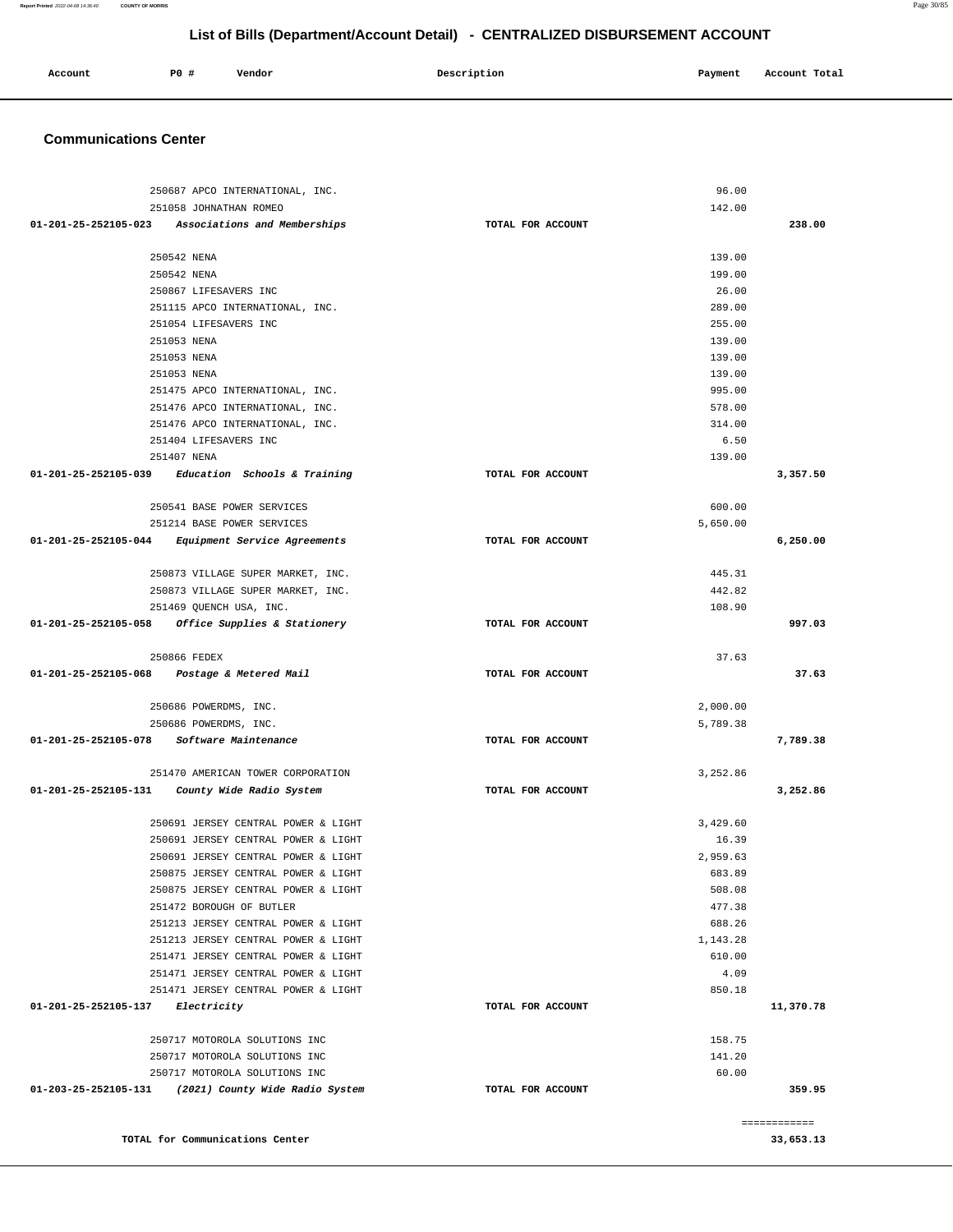| Account | PO# | Vendor | Description | Payment | Account Total |
|---------|-----|--------|-------------|---------|---------------|
|         |     |        |             |         |               |
|         |     |        |             |         |               |

# **County Medical Examiner Office**

| 3,000.00     |
|--------------|
|              |
|              |
| 50.00        |
|              |
|              |
|              |
|              |
| 10,016.00    |
|              |
|              |
| 19.60        |
|              |
|              |
|              |
| 8,314.00     |
|              |
| ============ |
| 21,399.60    |
|              |

# **County Sheriff's Department**

| 250948 MARK SPITZER                                  |                   | 50.00     |           |
|------------------------------------------------------|-------------------|-----------|-----------|
| 01-201-25-270100-023 Associations and Memberships    | TOTAL FOR ACCOUNT |           | 50.00     |
| 250523 CANINE TACTICAL OPERATIONS                    |                   | 625.00    |           |
| 250523 CANINE TACTICAL OPERATIONS                    |                   | 625.00    |           |
| 250634 VAN METER & ASSOCIATES INC.                   |                   | 170.00    |           |
| 250800 NEW JERSEY WOMEN IN LAW ENFORCEMENT           |                   | 125.00    |           |
| 250800 NEW JERSEY WOMEN IN LAW ENFORCEMENT           |                   | 125.00    |           |
| 250800 NEW JERSEY WOMEN IN LAW ENFORCEMENT           |                   | 125.00    |           |
| 250800 NEW JERSEY WOMEN IN LAW ENFORCEMENT           |                   | 125.00    |           |
| 250800 NEW JERSEY WOMEN IN LAW ENFORCEMENT           |                   | 125.00    |           |
| 250800 NEW JERSEY WOMEN IN LAW ENFORCEMENT           |                   | 125.00    |           |
| 250800 NEW JERSEY WOMEN IN LAW ENFORCEMENT           |                   | 125.00    |           |
| 250800 NEW JERSEY WOMEN IN LAW ENFORCEMENT           |                   | 125.00    |           |
| 250800 NEW JERSEY WOMEN IN LAW ENFORCEMENT           |                   | 125.00    |           |
| 250800 NEW JERSEY WOMEN IN LAW ENFORCEMENT           |                   | 125.00    |           |
| 250800 NEW JERSEY WOMEN IN LAW ENFORCEMENT           |                   | 125.00    |           |
| 250778 M C POLICE CHIEF'S ASSOCIATION                |                   | 150.00    |           |
| 250760 VERBAL JUDO INSTITUTE, INC.                   |                   | 100.00    |           |
| 251519 MORRIS COUNTY CHAMBER OF                      |                   | 145.00    |           |
| 251457 M C POLICE CHIEF'S ASSOCIATION                |                   | 150.00    |           |
| $01-201-25-270100-039$ Education Schools & Training  | TOTAL FOR ACCOUNT |           | 3,340.00  |
| 249616 IDEMIA IDENTITY & SECURITY USA LLC            |                   | 10,668.00 |           |
| 249616 IDEMIA IDENTITY & SECURITY USA LLC            |                   | 220.00    |           |
| 01-201-25-270100-044<br>Equipment Service Agreements | TOTAL FOR ACCOUNT |           | 10,888.00 |
| 250698 MORRISTOWN CAR WASH                           |                   | 4,000.00  |           |
| 250973 VERIZON CONNECT NWF INC.                      |                   | 223.47    |           |
| 250973 VERIZON CONNECT NWF INC.                      |                   | 223.47    |           |
| 251220 U-LINE SHIPPING SUPPLY                        |                   | 57.60     |           |
| 251220 U-LINE SHIPPING SUPPLY                        |                   | 16.09     |           |
| 251390 SANCHEZ ENGRAVING LLC                         |                   | 94.00     |           |
|                                                      |                   |           |           |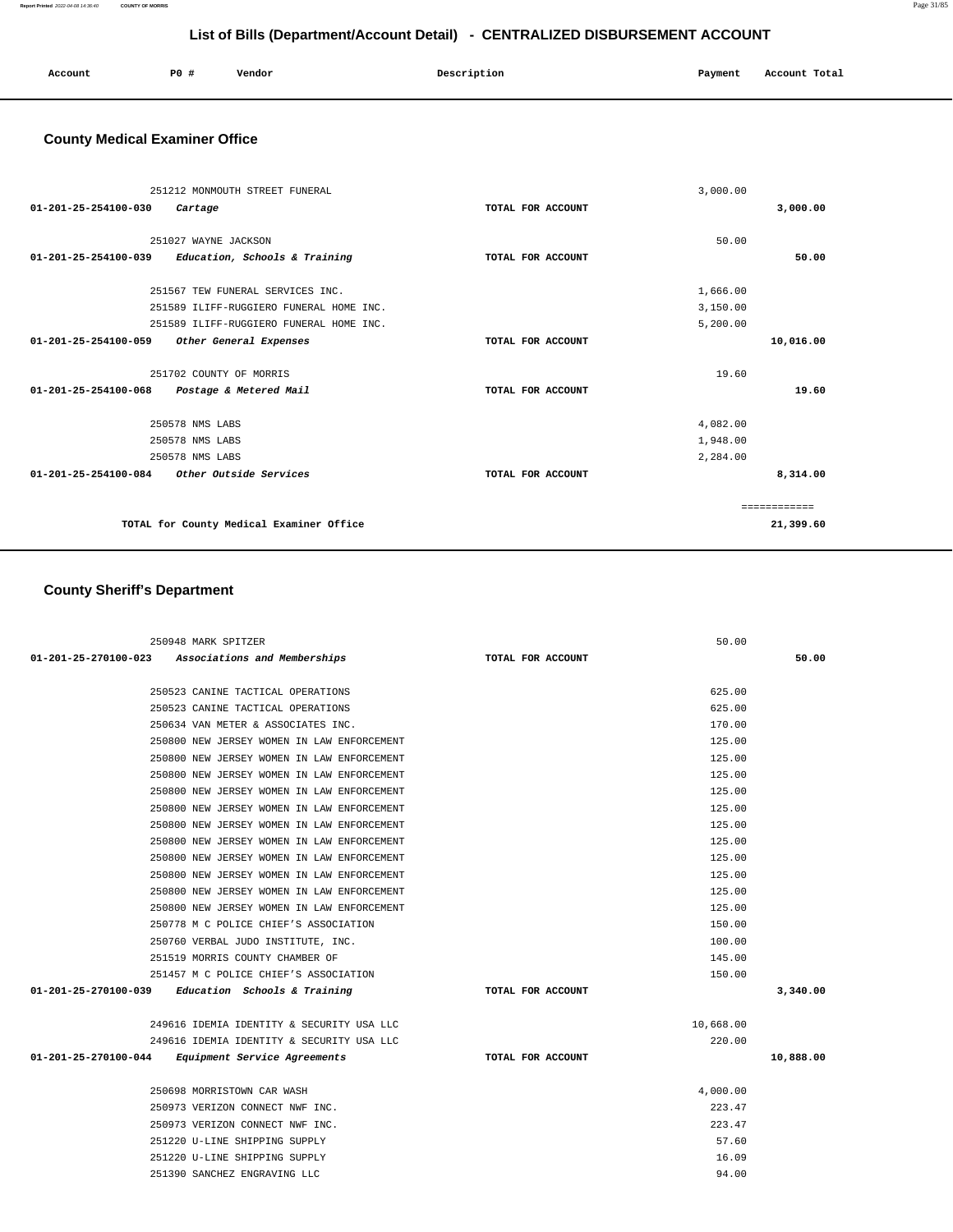| Account                            | P0 #                    | Vendor                                                         | Description       | Payment        | Account Total |  |
|------------------------------------|-------------------------|----------------------------------------------------------------|-------------------|----------------|---------------|--|
| <b>County Sheriff's Department</b> |                         |                                                                |                   |                |               |  |
|                                    |                         | 251390 SANCHEZ ENGRAVING LLC                                   |                   | 94.00          |               |  |
|                                    |                         | 251390 SANCHEZ ENGRAVING LLC                                   |                   | 94.00          |               |  |
|                                    |                         | 251390 SANCHEZ ENGRAVING LLC                                   |                   | 94.00          |               |  |
|                                    |                         | 251390 SANCHEZ ENGRAVING LLC                                   |                   | 94.00          |               |  |
| 01-201-25-270100-059               |                         | Other General Expenses                                         | TOTAL FOR ACCOUNT |                | 4,990.63      |  |
|                                    | 251702 COUNTY OF MORRIS |                                                                |                   | 290.60         |               |  |
| 01-201-25-270100-068               |                         | Postage & Metered Mail                                         | TOTAL FOR ACCOUNT |                | 290.60        |  |
|                                    |                         |                                                                |                   |                |               |  |
|                                    |                         | 250406 CASTLE PRINTING CO.                                     |                   | 35.00          |               |  |
|                                    |                         | 251522 CASTLE PRINTING CO.                                     |                   | 100.00         |               |  |
| 01-201-25-270100-069               | Printing                |                                                                | TOTAL FOR ACCOUNT |                | 135.00        |  |
|                                    |                         | 249402 NORTHEAST COMMUNICATIONS, INC.                          |                   | 89.94          |               |  |
|                                    |                         | 249402 NORTHEAST COMMUNICATIONS, INC.                          |                   | 25.00          |               |  |
|                                    |                         | 249402 NORTHEAST COMMUNICATIONS, INC.                          |                   | 99.06          |               |  |
| 01-201-25-270100-072               | <i>Radio Repairs</i>    |                                                                | TOTAL FOR ACCOUNT |                | 214.00        |  |
|                                    |                         | 250282 INVESTIGATIVE FORENSICS CONSULTING                      |                   | 855.00         |               |  |
|                                    |                         | 250628 INVESTIGATIVE FORENSICS CONSULTING                      |                   | 798.00         |               |  |
|                                    |                         | 250975 INVESTIGATIVE FORENSICS CONSULTING                      |                   | 608.00         |               |  |
|                                    |                         | 251520 INVESTIGATIVE FORENSICS CONSULTING                      |                   | 760.00         |               |  |
| 01-201-25-270100-084               |                         | Other Outside Services                                         | TOTAL FOR ACCOUNT |                | 3,021.00      |  |
|                                    |                         | 249896 W.B. MASON COMPANY INC                                  |                   | 36.49          |               |  |
|                                    |                         | 249787 W.B. MASON COMPANY INC                                  |                   | 54.12          |               |  |
|                                    |                         | 249787 W.B. MASON COMPANY INC                                  |                   | 19.90          |               |  |
|                                    |                         | 249787 W.B. MASON COMPANY INC                                  |                   | 217.59         |               |  |
|                                    |                         | 249787 W.B. MASON COMPANY INC                                  |                   | 188.17         |               |  |
|                                    |                         | 249787 W.B. MASON COMPANY INC<br>248817 W.B. MASON COMPANY INC |                   | 92.99<br>12.92 |               |  |
|                                    |                         | 248817 W.B. MASON COMPANY INC                                  |                   | 11.09          |               |  |
|                                    |                         | 248817 W.B. MASON COMPANY INC                                  |                   | 10.10          |               |  |
|                                    |                         | 248817 W.B. MASON COMPANY INC                                  |                   | 38.97          |               |  |
|                                    |                         | 248817 W.B. MASON COMPANY INC                                  |                   | 33.54          |               |  |
|                                    |                         | 248817 W.B. MASON COMPANY INC                                  |                   | 48.90          |               |  |
|                                    |                         | 248817 W.B. MASON COMPANY INC<br>248817 W.B. MASON COMPANY INC |                   | 9.71<br>6.98   |               |  |
|                                    |                         | 248817 W.B. MASON COMPANY INC                                  |                   | 14.30          |               |  |
|                                    |                         | 248817 W.B. MASON COMPANY INC                                  |                   | 7.14           |               |  |
|                                    |                         | 248817 W.B. MASON COMPANY INC                                  |                   | 37.70          |               |  |
|                                    |                         | 248817 W.B. MASON COMPANY INC                                  |                   | 303.60         |               |  |
|                                    |                         | 248817 W.B. MASON COMPANY INC                                  |                   | 46.48          |               |  |
|                                    |                         | 248817 W.B. MASON COMPANY INC<br>248817 W.B. MASON COMPANY INC |                   | 39.92<br>4.10  |               |  |
|                                    |                         | 248817 W.B. MASON COMPANY INC                                  |                   | 18.23          |               |  |
|                                    |                         | 248817 W.B. MASON COMPANY INC                                  |                   | 19.32          |               |  |
|                                    |                         | 248817 W.B. MASON COMPANY INC                                  |                   | 23.00          |               |  |
|                                    |                         | 248817 W.B. MASON COMPANY INC                                  |                   | 139.28         |               |  |
|                                    |                         | 248817 W.B. MASON COMPANY INC                                  |                   | 30.02          |               |  |
|                                    |                         | 248817 W.B. MASON COMPANY INC<br>248817 W.B. MASON COMPANY INC |                   | 35.16<br>3.58  |               |  |
|                                    |                         | 248817 W.B. MASON COMPANY INC                                  |                   | 6.58           |               |  |
|                                    |                         | 248817 W.B. MASON COMPANY INC                                  |                   | 8.90           |               |  |
|                                    |                         | 248817 W.B. MASON COMPANY INC                                  |                   | 3.75           |               |  |
|                                    |                         | 248817 W.B. MASON COMPANY INC                                  |                   | 3.75           |               |  |
|                                    |                         | 248817 W.B. MASON COMPANY INC                                  |                   | 1.89           |               |  |
|                                    |                         | 248817 W.B. MASON COMPANY INC<br>248817 W.B. MASON COMPANY INC |                   | 1.89<br>30.50  |               |  |
|                                    |                         | 248817 W.B. MASON COMPANY INC                                  |                   | 50.70          |               |  |
|                                    |                         | 248817 W.B. MASON COMPANY INC                                  |                   | 8.76           |               |  |
|                                    |                         | 248817 W.B. MASON COMPANY INC                                  |                   | 38.52          |               |  |
|                                    |                         |                                                                |                   |                |               |  |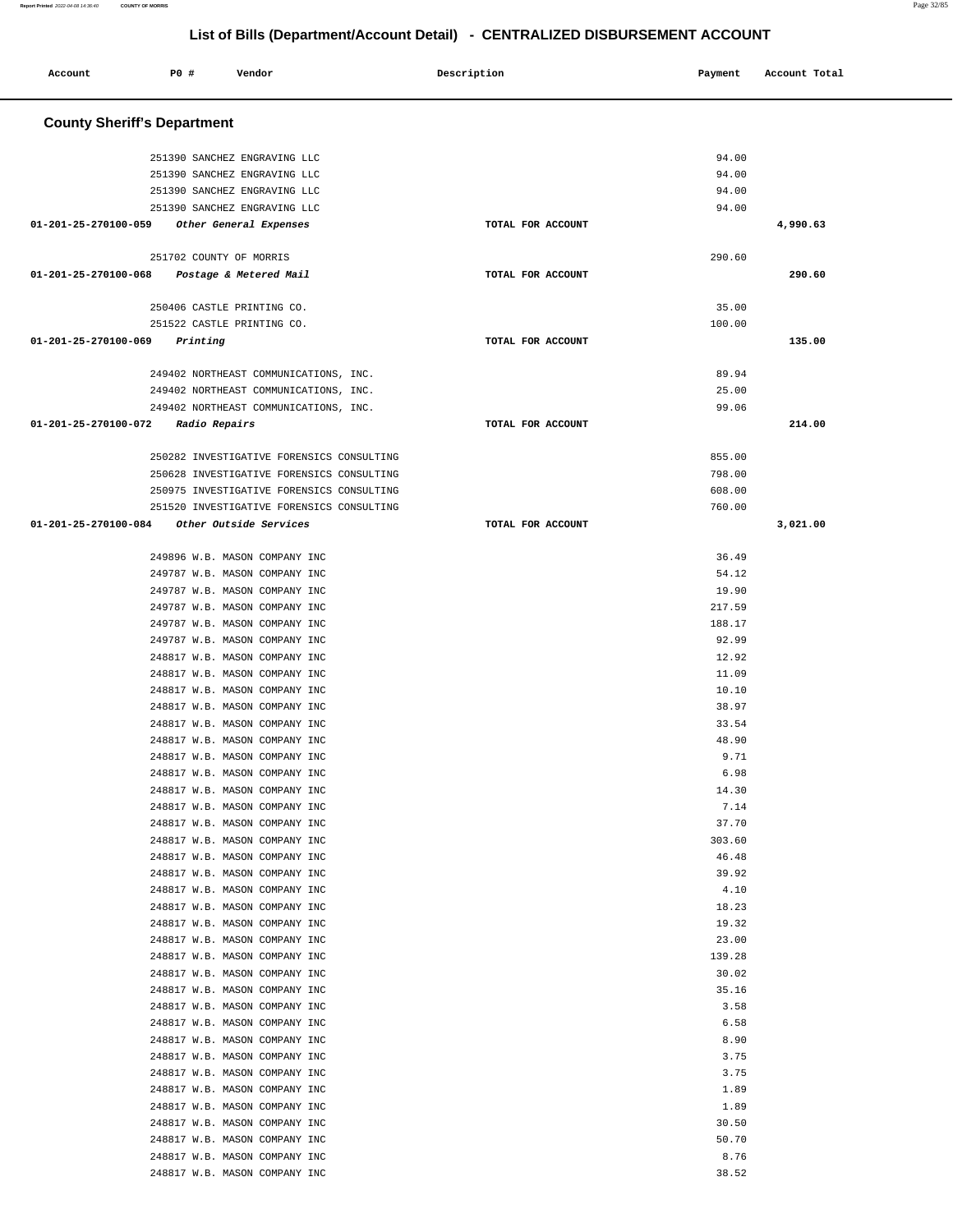| Account | PO# | Vendor | Description | Payment | Account Total |
|---------|-----|--------|-------------|---------|---------------|
|         |     |        |             |         |               |

### **County Sheriff's Department**

| 01-201-25-270100-095 |                                                                | Other Administrative Supplies |  |  | TOTAL FOR ACCOUNT |                | 4,861.28 |
|----------------------|----------------------------------------------------------------|-------------------------------|--|--|-------------------|----------------|----------|
|                      | 246376 W.B. MASON COMPANY INC                                  |                               |  |  |                   | 36.49          |          |
|                      | 246376 W.B. MASON COMPANY INC                                  |                               |  |  |                   | $-36.49$       |          |
|                      | 246376 W.B. MASON COMPANY INC                                  |                               |  |  |                   | 912.25         |          |
|                      | 246376 W.B. MASON COMPANY INC                                  |                               |  |  |                   | 12.36          |          |
|                      | 246376 W.B. MASON COMPANY INC                                  |                               |  |  |                   | 104.80         |          |
|                      | 246376 W.B. MASON COMPANY INC<br>246376 W.B. MASON COMPANY INC |                               |  |  |                   | 6.03<br>313.98 |          |
|                      | 246376 W.B. MASON COMPANY INC                                  |                               |  |  |                   | 14.44          |          |
|                      | 246376 W.B. MASON COMPANY INC                                  |                               |  |  |                   | 19.86          |          |
|                      | 246376 W.B. MASON COMPANY INC                                  |                               |  |  |                   | 3.98           |          |
|                      | 246376 W.B. MASON COMPANY INC                                  |                               |  |  |                   | 19.85          |          |
|                      | 246376 W.B. MASON COMPANY INC                                  |                               |  |  |                   | 14.56          |          |
|                      | 246376 W.B. MASON COMPANY INC                                  |                               |  |  |                   | 0.64           |          |
|                      | 246376 W.B. MASON COMPANY INC                                  |                               |  |  |                   | 0.64           |          |
|                      | 246376 W.B. MASON COMPANY INC                                  |                               |  |  |                   | 1.37           |          |
|                      | 246376 W.B. MASON COMPANY INC                                  |                               |  |  |                   | 32.50          |          |
|                      | 246376 W.B. MASON COMPANY INC                                  |                               |  |  |                   | 5.64           |          |
|                      | 246376 W.B. MASON COMPANY INC<br>246376 W.B. MASON COMPANY INC |                               |  |  |                   | 17.76<br>20.96 |          |
|                      | 246376 W.B. MASON COMPANY INC                                  |                               |  |  |                   | 4.36           |          |
|                      | 246376 W.B. MASON COMPANY INC                                  |                               |  |  |                   | 40.81          |          |
|                      | 246376 W.B. MASON COMPANY INC                                  |                               |  |  |                   | 23.80          |          |
|                      | 246376 W.B. MASON COMPANY INC                                  |                               |  |  |                   | 19.42          |          |
|                      | 246376 W.B. MASON COMPANY INC                                  |                               |  |  |                   | 14.95          |          |
|                      | 246376 W.B. MASON COMPANY INC                                  |                               |  |  |                   | 34.86          |          |
|                      | 246376 W.B. MASON COMPANY INC                                  |                               |  |  |                   | 7.37           |          |
|                      | 246376 W.B. MASON COMPANY INC                                  |                               |  |  |                   | 63.92          |          |
|                      | 246376 W.B. MASON COMPANY INC                                  |                               |  |  |                   | 1.20           |          |
|                      | 246376 W.B. MASON COMPANY INC                                  |                               |  |  |                   | 3.06           |          |
|                      | 246376 W.B. MASON COMPANY INC                                  |                               |  |  |                   | 2.70           |          |
|                      | 246376 W.B. MASON COMPANY INC                                  |                               |  |  |                   | 10.08          |          |
|                      | 246376 W.B. MASON COMPANY INC                                  |                               |  |  |                   | 23.58          |          |
|                      | 246376 W.B. MASON COMPANY INC<br>246376 W.B. MASON COMPANY INC |                               |  |  |                   | 81.06<br>33.36 |          |
|                      | 246376 W.B. MASON COMPANY INC                                  |                               |  |  |                   | 6.84           |          |
|                      | 246376 W.B. MASON COMPANY INC                                  |                               |  |  |                   | 18.78          |          |
|                      | 246376 W.B. MASON COMPANY INC                                  |                               |  |  |                   | 31.71          |          |
|                      | 246376 W.B. MASON COMPANY INC                                  |                               |  |  |                   | 15.44          |          |
|                      | 246376 W.B. MASON COMPANY INC                                  |                               |  |  |                   | 4.10           |          |
|                      | 246376 W.B. MASON COMPANY INC                                  |                               |  |  |                   | 12.30          |          |
|                      | 246376 W.B. MASON COMPANY INC                                  |                               |  |  |                   | 5.82           |          |
|                      | 246376 W.B. MASON COMPANY INC                                  |                               |  |  |                   | 5.82           |          |
|                      | 246376 W.B. MASON COMPANY INC                                  |                               |  |  |                   | 16.40          |          |
|                      | 246376 W.B. MASON COMPANY INC                                  |                               |  |  |                   | 57.78          |          |
|                      | 246376 W.B. MASON COMPANY INC                                  |                               |  |  |                   | 13.10          |          |
|                      | 246376 W.B. MASON COMPANY INC                                  |                               |  |  |                   | 136.50         |          |
|                      | 246376 W.B. MASON COMPANY INC                                  |                               |  |  |                   | 5.05<br>99.40  |          |
|                      | 246376 W.B. MASON COMPANY INC                                  |                               |  |  |                   |                |          |
|                      | 246376 W.B. MASON COMPANY INC<br>246376 W.B. MASON COMPANY INC |                               |  |  |                   | 5.00<br>10.20  |          |
|                      | 248817 W.B. MASON COMPANY INC                                  |                               |  |  |                   | 0.51           |          |
|                      | 248817 W.B. MASON COMPANY INC                                  |                               |  |  |                   | 9.05           |          |
|                      | 248817 W.B. MASON COMPANY INC                                  |                               |  |  |                   | 3.54           |          |
|                      | 248817 W.B. MASON COMPANY INC                                  |                               |  |  |                   | 5.17           |          |
|                      | 248817 W.B. MASON COMPANY INC                                  |                               |  |  |                   | 19.28          |          |
|                      | 248817 W.B. MASON COMPANY INC                                  |                               |  |  |                   | 50.96          |          |
|                      | 248817 W.B. MASON COMPANY INC                                  |                               |  |  |                   | 749.70         |          |
|                      | 248817 W.B. MASON COMPANY INC                                  |                               |  |  |                   | 5.84           |          |
|                      | 248817 W.B. MASON COMPANY INC                                  |                               |  |  |                   | 48.30          |          |
|                      |                                                                |                               |  |  |                   |                |          |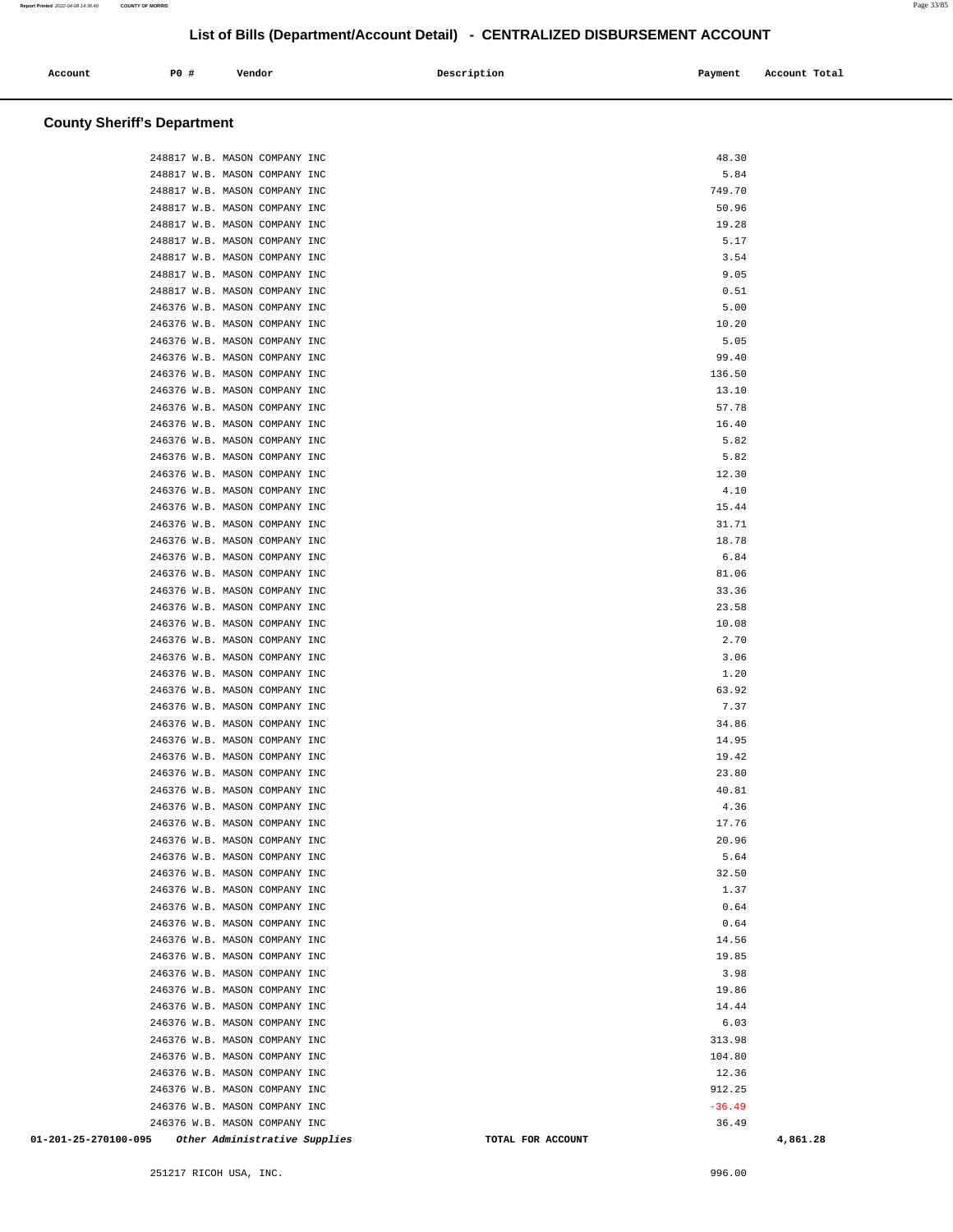| Account              | <b>PO #</b> | Vendor | Description | Payment | Account Total |
|----------------------|-------------|--------|-------------|---------|---------------|
| __________<br>$\sim$ |             |        |             |         |               |

# **County Sheriff's Department**

| 251217 RICOH USA, INC.                                         |                   | 305.76         |          |
|----------------------------------------------------------------|-------------------|----------------|----------|
| 01-201-25-270100-164 Office Machines - Rental                  | TOTAL FOR ACCOUNT |                | 1,301.76 |
|                                                                |                   |                |          |
| 250949 LEE M MONDAY, PHD                                       |                   | 425.00         |          |
| 01-201-25-270100-198 Psychiatric Services                      | TOTAL FOR ACCOUNT |                | 425.00   |
|                                                                |                   |                |          |
| 246695 TURN OUT UNIFORMS, INC.                                 |                   | 504.98         |          |
| 248559 TURN OUT UNIFORMS, INC.                                 |                   | 65.00          |          |
| 248559 TURN OUT UNIFORMS, INC.                                 |                   | 30.00          |          |
| 247066 GALLS, LLC                                              |                   | 140.00         |          |
| 247066 GALLS, LLC                                              |                   | 15.99          |          |
| 248816 GALLS, LLC                                              |                   | 275.66         |          |
| 249756 GALLS, LLC                                              |                   | 221.00         |          |
| 250417 FIT-RITE UNIFORM CO., INC.                              |                   | 12.00          |          |
| 245497 GALLS, LLC                                              |                   | 82.81          |          |
| 245497 GALLS, LLC                                              |                   | 75.93          |          |
| 250643 INTAPOL INDUSTRIES, INC.                                |                   | 1,374.89       |          |
| 250763 GALLS, LLC                                              |                   | 169.96         |          |
| 246720 TURN OUT UNIFORMS, INC.                                 |                   | 179.00         |          |
| 249260 TURN OUT UNIFORMS, INC.                                 |                   | 113.00         |          |
| 251216 TURN OUT UNIFORMS, INC.                                 |                   | 50.00          |          |
| 01-201-25-270100-202 Uniform And Accessories                   | TOTAL FOR ACCOUNT |                | 3,310.22 |
|                                                                |                   |                |          |
| 250694 GRAINGER                                                |                   | 394.65         |          |
| 01-201-25-270100-246  Tools - Others                           | TOTAL FOR ACCOUNT |                | 394.65   |
|                                                                |                   |                |          |
| 246639 FIRST PRIORITY EMERGENCY                                |                   | 600.00         |          |
| 246639 FIRST PRIORITY EMERGENCY                                |                   | 600.00         |          |
| 246653 FIRST PRIORITY EMERGENCY                                |                   | 225.00         |          |
| 246653 FIRST PRIORITY EMERGENCY                                |                   | 1,778.00       |          |
| 01-201-25-270100-291    Vehicle Repairs                        | TOTAL FOR ACCOUNT |                | 3,203.00 |
|                                                                |                   |                |          |
| 250931 PHILIP MASI                                             |                   | 3,232.00       |          |
| 250931 PHILIP MASI                                             |                   | 56.63          |          |
| 01-203-25-270100-039 (2021) Education Schools & Training       | TOTAL FOR ACCOUNT |                | 3,288.63 |
|                                                                |                   |                |          |
| 250650 W.B. MASON COMPANY INC                                  |                   | 0.95           |          |
| 250650 W.B. MASON COMPANY INC<br>250650 W.B. MASON COMPANY INC |                   | 0.95           |          |
|                                                                |                   | 0.95           |          |
| 250650 W.B. MASON COMPANY INC                                  |                   | 0.95<br>1.90   |          |
| 250650 W.B. MASON COMPANY INC<br>250650 W.B. MASON COMPANY INC |                   | 0.95           |          |
| 250650 W.B. MASON COMPANY INC                                  |                   | 0.95           |          |
| 250650 W.B. MASON COMPANY INC                                  |                   | 0.95           |          |
| 250650 W.B. MASON COMPANY INC                                  |                   | 0.95           |          |
|                                                                |                   |                |          |
|                                                                |                   |                |          |
| 250650 W.B. MASON COMPANY INC                                  |                   | 0.95           |          |
| 250661 W.B. MASON COMPANY INC                                  |                   | 53.64          |          |
| 250661 W.B. MASON COMPANY INC                                  |                   | 53.64          |          |
| 250661 W.B. MASON COMPANY INC                                  |                   | 53.64          |          |
| 250661 W.B. MASON COMPANY INC<br>250661 W.B. MASON COMPANY INC |                   | 53.64<br>44.70 |          |
| 250661 W.B. MASON COMPANY INC                                  |                   | 53.64          |          |
| 250661 W.B. MASON COMPANY INC                                  |                   | 53.64          |          |
| 250661 W.B. MASON COMPANY INC                                  |                   | 53.64          |          |
| 250801 STATE TOXICOLOGY LABORATORY                             |                   | 45.00          |          |
| 01-203-25-270100-059 (2021) Other General Expenses             | TOTAL FOR ACCOUNT |                | 475.63   |
|                                                                |                   |                |          |
| 246326 W.B. MASON COMPANY INC                                  |                   | 225.76         |          |
| 246326 W.B. MASON COMPANY INC                                  |                   | 387.06         |          |
| 246326 W.B. MASON COMPANY INC                                  |                   | 387.06         |          |
| 246326 W.B. MASON COMPANY INC                                  |                   | 218.40         |          |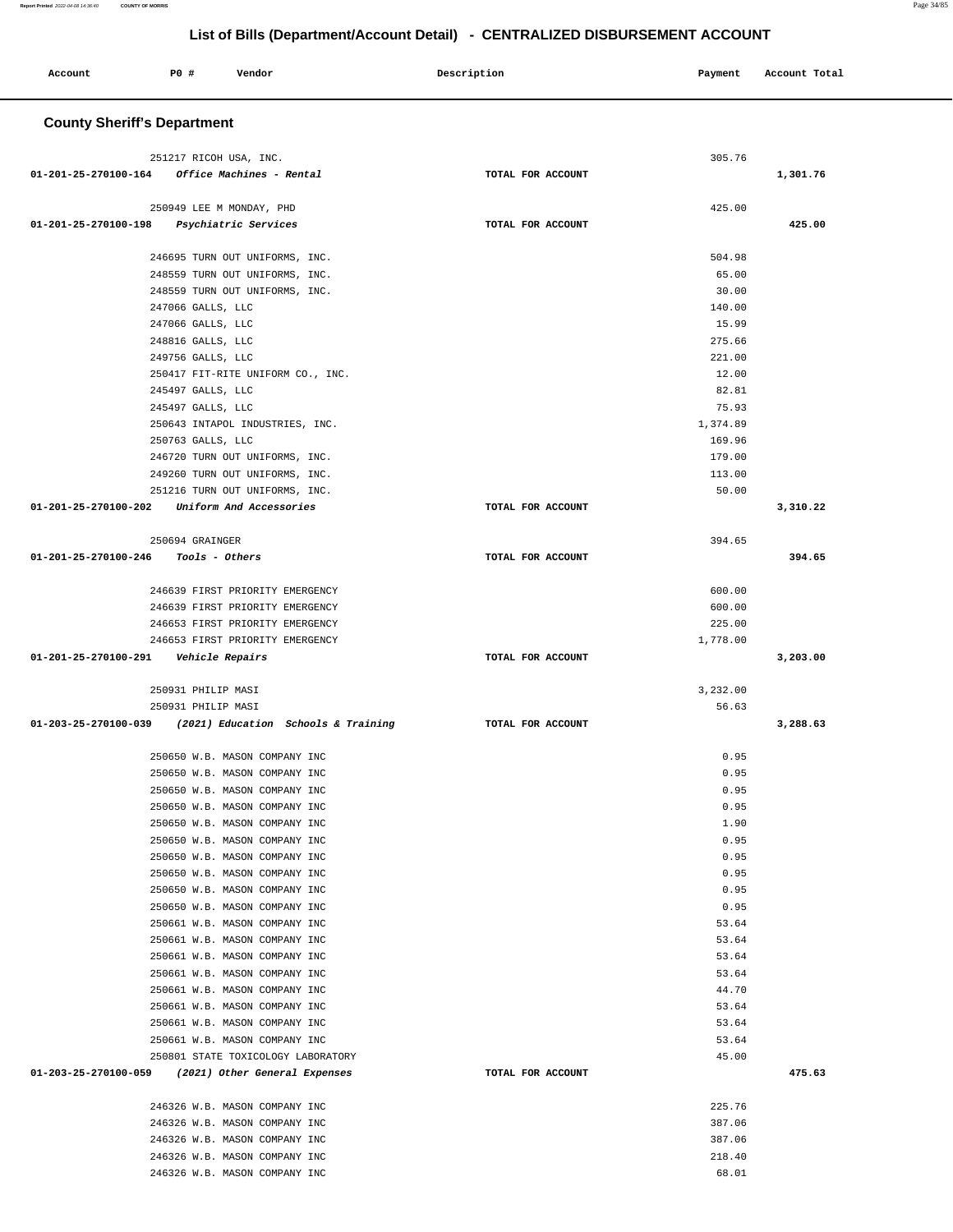۳

| Account                                             | P0 #                                   | Vendor                          |                                      | Description       | Payment        | Account Total |
|-----------------------------------------------------|----------------------------------------|---------------------------------|--------------------------------------|-------------------|----------------|---------------|
| <b>County Sheriff's Department</b>                  |                                        |                                 |                                      |                   |                |               |
|                                                     |                                        |                                 |                                      |                   |                |               |
|                                                     |                                        | 246326 W.B. MASON COMPANY INC   |                                      |                   | 491.25         |               |
|                                                     |                                        | 246326 W.B. MASON COMPANY INC   |                                      |                   | 580.59         |               |
|                                                     |                                        | 246326 W.B. MASON COMPANY INC   |                                      |                   | 38.08          |               |
| 01-203-25-270100-095                                |                                        | 246326 W.B. MASON COMPANY INC   | (2021) Other Administrative Supplies | TOTAL FOR ACCOUNT | 514.90         | 2,911.11      |
|                                                     |                                        |                                 |                                      |                   |                |               |
|                                                     |                                        | 245853 PVP COMMUNICATIONS INC   |                                      |                   | 2,187.00       |               |
|                                                     |                                        | 245853 PVP COMMUNICATIONS INC   |                                      |                   | 1,916.00       |               |
|                                                     |                                        | 245853 PVP COMMUNICATIONS INC   |                                      |                   | 120.00         |               |
| 01-203-25-270100-161                                |                                        | (2021) Communications Equipment |                                      | TOTAL FOR ACCOUNT |                | 4,223.00      |
|                                                     |                                        |                                 |                                      |                   |                |               |
| 01-203-25-270100-164                                | 251477 RICOH USA, INC.                 | (2021) Office Machines - Rental |                                      | TOTAL FOR ACCOUNT | 1,502.01       | 1,502.01      |
|                                                     |                                        |                                 |                                      |                   |                |               |
|                                                     |                                        | 245781 TURN OUT UNIFORMS, INC.  |                                      |                   | 444.00         |               |
|                                                     |                                        | 245781 TURN OUT UNIFORMS, INC.  |                                      |                   | 90.00          |               |
|                                                     |                                        | 245856 TURN OUT UNIFORMS, INC.  |                                      |                   | 5,180.00       |               |
|                                                     |                                        | 245856 TURN OUT UNIFORMS, INC.  |                                      |                   | 1,890.00       |               |
|                                                     |                                        | 245856 TURN OUT UNIFORMS, INC.  |                                      |                   | 490.00         |               |
|                                                     | 245711 GALLS, LLC                      |                                 |                                      |                   | 14.00          |               |
|                                                     | 245711 GALLS, LLC                      |                                 |                                      |                   | 63.00          |               |
|                                                     | 245711 GALLS, LLC                      |                                 |                                      |                   | 92.35          |               |
|                                                     | 245711 GALLS, LLC                      |                                 |                                      |                   | 103.70         |               |
|                                                     | 245711 GALLS, LLC                      |                                 |                                      |                   | 5.00           |               |
|                                                     | 245711 GALLS, LLC                      |                                 |                                      |                   | 12.75          |               |
|                                                     | 245711 GALLS, LLC                      |                                 |                                      |                   | 32.95          |               |
|                                                     | 245711 GALLS, LLC                      |                                 |                                      |                   | 48.00          |               |
|                                                     | 245711 GALLS, LLC                      |                                 |                                      |                   | 26.50          |               |
|                                                     | 245711 GALLS, LLC                      |                                 |                                      |                   | 64.78          |               |
|                                                     | 245711 GALLS, LLC                      |                                 |                                      |                   | 156.45         |               |
|                                                     | 245711 GALLS, LLC                      |                                 |                                      |                   | 31.59          |               |
|                                                     | 245711 GALLS, LLC<br>245711 GALLS, LLC |                                 |                                      |                   | 19.95<br>24.86 |               |
|                                                     | 245711 GALLS, LLC                      |                                 |                                      |                   | 23.37          |               |
|                                                     | 245711 GALLS, LLC                      |                                 |                                      |                   | 115.50         |               |
|                                                     | 245711 GALLS, LLC                      |                                 |                                      |                   | 3.15           |               |
|                                                     | 245711 GALLS, LLC                      |                                 |                                      |                   | 32.30          |               |
|                                                     | 245711 GALLS, LLC                      |                                 |                                      |                   | 125.68         |               |
|                                                     | 245711 GALLS, LLC                      |                                 |                                      |                   | 9.40           |               |
|                                                     | 245711 GALLS, LLC                      |                                 |                                      |                   | 30.00          |               |
|                                                     | 245711 GALLS, LLC                      |                                 |                                      |                   | 30.77          |               |
|                                                     | 245711 GALLS, LLC                      |                                 |                                      |                   | 28.82          |               |
|                                                     | 245711 GALLS, LLC                      |                                 |                                      |                   | 96.93          |               |
|                                                     | 243096 GALLS, LLC                      |                                 |                                      |                   | 37.74          |               |
|                                                     | 243096 GALLS, LLC                      |                                 |                                      |                   | 87.55          |               |
|                                                     | 243096 GALLS, LLC                      |                                 |                                      |                   | 21.25          |               |
|                                                     | 243096 GALLS, LLC                      |                                 |                                      |                   | 335.84         |               |
|                                                     | 243096 GALLS, LLC                      |                                 |                                      |                   | 48.00          |               |
|                                                     | 243096 GALLS, LLC                      |                                 |                                      |                   | 24.50          |               |
|                                                     | 243096 GALLS, LLC                      |                                 |                                      |                   | 60.00          |               |
|                                                     | 243096 GALLS, LLC                      |                                 |                                      |                   | 22.95<br>39.00 |               |
|                                                     | 243096 GALLS, LLC<br>243096 GALLS, LLC |                                 |                                      |                   | 206.46         |               |
|                                                     | 243096 GALLS, LLC                      |                                 |                                      |                   | 172.00         |               |
|                                                     | 243096 GALLS, LLC                      |                                 |                                      |                   | 29.00          |               |
|                                                     |                                        | 245868 TURN OUT UNIFORMS, INC.  |                                      |                   | 65.00          |               |
|                                                     |                                        | 245868 TURN OUT UNIFORMS, INC.  |                                      |                   | 99.99          |               |
|                                                     |                                        | 245868 TURN OUT UNIFORMS, INC.  |                                      |                   | 13.01          |               |
|                                                     |                                        | 245868 TURN OUT UNIFORMS, INC.  |                                      |                   | 82.00          |               |
|                                                     |                                        | 250643 INTAPOL INDUSTRIES, INC. |                                      |                   | 71.49          |               |
|                                                     | 249814 GALLS, LLC                      |                                 |                                      |                   | 17.85          |               |
| 01-203-25-270100-202 (2021) Uniform And Accessories |                                        |                                 |                                      | TOTAL FOR ACCOUNT |                | 10,719.43     |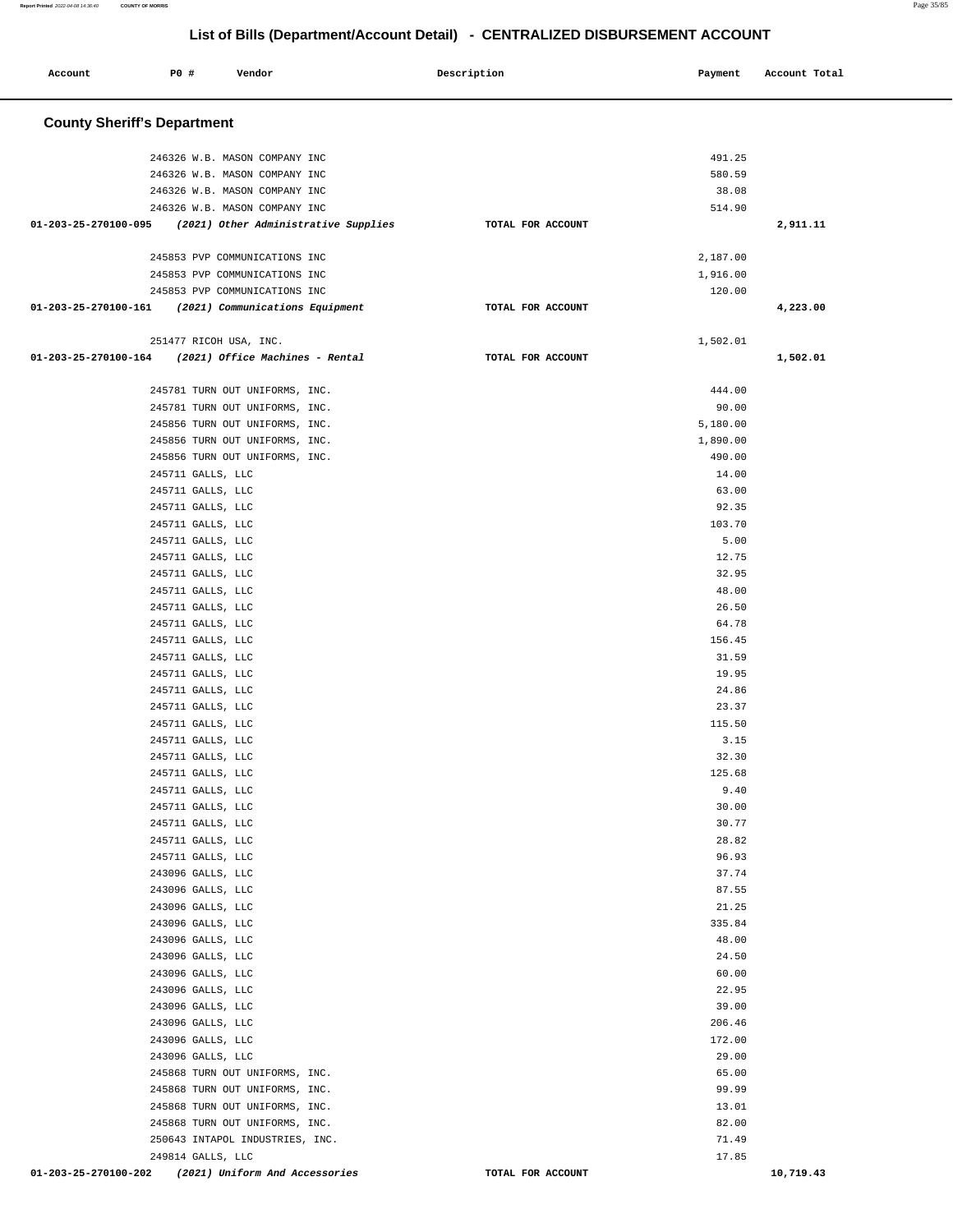**Report Printed** 2022-04-08 14:36:40 **COUNTY OF MORRIS** Page 36/85

320.00

# **List of Bills (Department/Account Detail) - CENTRALIZED DISBURSEMENT ACCOUNT**

| Account                            | PO# | Vendor                                | Description | Account Total<br>Payment  |
|------------------------------------|-----|---------------------------------------|-------------|---------------------------|
| <b>County Sheriff's Department</b> |     |                                       |             |                           |
|                                    |     | TOTAL for County Sheriff's Department |             | ============<br>59,544.95 |

#### **County Prosecutor's Office**

|                      | 250720 ALEXIS RACHEL                                                   |                   | 369.40   |          |
|----------------------|------------------------------------------------------------------------|-------------------|----------|----------|
|                      | 250709 JAIME SHANAPHY                                                  |                   | 86.00    |          |
|                      | 01-201-25-275100-016 Outside Salaries & Wages                          | TOTAL FOR ACCOUNT |          | 455.40   |
|                      |                                                                        |                   |          |          |
|                      | 248571 NJ ASSOC OF VICTIM WITNESS                                      |                   | 350.00   |          |
|                      | 01-201-25-275100-023 Associations and Memberships                      | TOTAL FOR ACCOUNT |          | 350.00   |
|                      | 250726 LUIS GONCALVES                                                  |                   | 235.14   |          |
|                      | 250699 NJ CRIMINAL INTERDICTION LLC                                    |                   | 225.00   |          |
|                      | $01-201-25-275100-039$ Education Schools & Training                    | TOTAL FOR ACCOUNT |          | 460.14   |
|                      |                                                                        |                   |          |          |
|                      | 249514 IDEMIA IDENTITY & SECURITY USA LLC                              |                   | 3,930.57 |          |
|                      | 01-201-25-275100-044 Equipment Service Agreements                      | TOTAL FOR ACCOUNT |          | 3,930.57 |
|                      | 249742 SANCHEZ ENGRAVING LLC                                           |                   | 166.00   |          |
|                      | 249343 W.B. MASON COMPANY INC                                          |                   | 1,219.02 |          |
|                      | 249994 W.B. MASON COMPANY INC                                          |                   | 372.48   |          |
|                      | 250552 COFFEE LOVERS COFFEE SERVICE                                    |                   | 485.00   |          |
|                      | 251623 ROBERT J. CARROLL                                               |                   | 90.32    |          |
|                      | 01-201-25-275100-058 Office Supplies & Stationery                      | TOTAL FOR ACCOUNT |          | 2,332.82 |
|                      |                                                                        |                   |          |          |
|                      | 250543 FEDEX                                                           |                   | 95.86    |          |
|                      | 250547 FEDEX                                                           |                   | 32.18    |          |
|                      | 251118 FEDEX                                                           |                   | 159.66   |          |
|                      | 251702 COUNTY OF MORRIS<br>01-201-25-275100-068 Postage & Metered Mail | TOTAL FOR ACCOUNT | 948.13   | 1,235.83 |
|                      |                                                                        |                   |          |          |
|                      | 250506 M.C. PROSECUTOR'S EMERGENT                                      |                   | 1,558.70 |          |
| 01-201-25-275100-079 | Special Projects                                                       | TOTAL FOR ACCOUNT |          | 1,558.70 |
|                      | 250113 RED DOOR LEGAL SERVICES                                         |                   | 768.75   |          |
|                      | 250113 RED DOOR LEGAL SERVICES                                         |                   | 812.00   |          |
|                      | 250113 RED DOOR LEGAL SERVICES                                         |                   | 1,000.50 |          |
|                      | 250113 RED DOOR LEGAL SERVICES                                         |                   | 601.75   |          |
|                      | 250113 RED DOOR LEGAL SERVICES                                         |                   | 398.75   |          |
|                      | 250076 ACCURATE TRANSCRIPTIONS, LLC                                    |                   | 1,010.88 |          |
| 01-201-25-275100-081 | Transcripts                                                            | TOTAL FOR ACCOUNT |          | 4,592.63 |
|                      | 250545 JOSEPH ELLIS                                                    |                   | 235.14   |          |
| 01-201-25-275100-082 | Travel Expense                                                         | TOTAL FOR ACCOUNT |          | 235.14   |
|                      |                                                                        |                   |          |          |
|                      | 251052 LAJUAN TUCKER                                                   |                   | 204.00   |          |
|                      | 251623 ROBERT J. CARROLL                                               |                   | 188.75   |          |
| 01-201-25-275100-088 | Meeting Exp Advisory Board Etc                                         | TOTAL FOR ACCOUNT |          | 392.75   |
|                      | 250525 EQUIFAX INFORMATIO SVCS LLC                                     |                   | 41.13    |          |
|                      | 250553 OPTIMUM                                                         |                   | 236.18   |          |
|                      | 250553 OPTIMUM                                                         |                   | 298.91   |          |
|                      | 250703 OPTIMUM                                                         |                   | 211.80   |          |
|                      | 250703 OPTIMUM                                                         |                   | 145.13   |          |
|                      | 250703 OPTIMUM                                                         |                   | 162.06   |          |
|                      | 250550 GUARDIAN ALLIANCE TECHNOLOGIES, INC                             |                   | 160.00   |          |

250550 GUARDIAN ALLIANCE TECHNOLOGIES, INC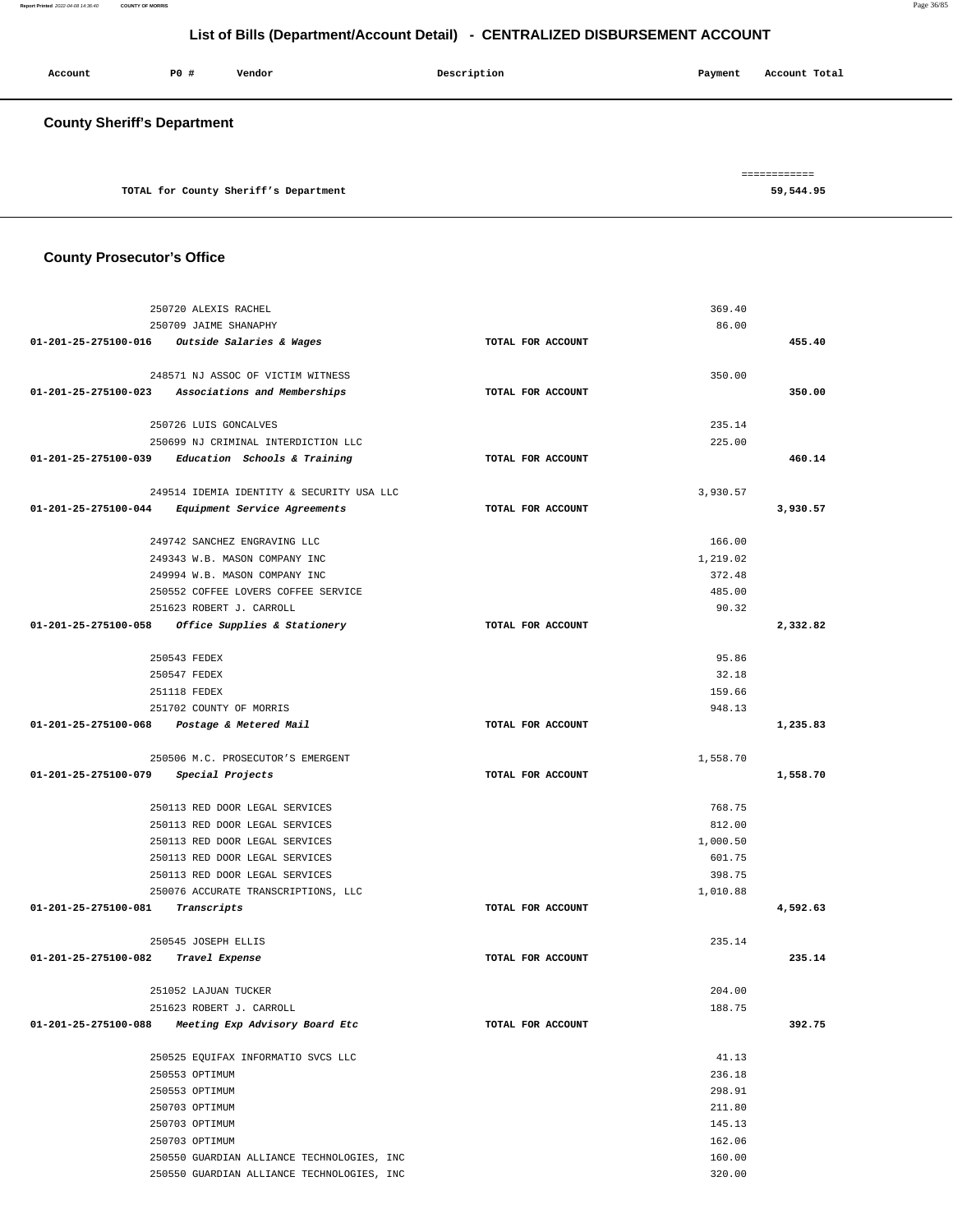#### 250604 DELTA-T GROUP NORTH JERSEY, INC. 251036 DELTA-T GROUP NORTH JERSEY, INC. 251036 DELTA-T GROUP NORTH JERSEY, INC. 251037 PREFERRED HOME HEALTH CARE 251082 DELTA-T GROUP NORTH JERSEY, INC. 251082 DELTA-T GROUP NORTH JERSEY, INC. 251039 PREFERRED HOME HEALTH CARE **01-201-25-280100-011 Salaries & Wages-Full Time TOTAL FOR ACCOUNT**  3,087.50 1,085.75 1,911.25 3,744.00 752.50 1,430.00 1,872.00 **29,480.25** 249090 GANN LAW BOOKS 249090 GANN LAW BOOKS **01-201-25-280100-028 Books & Periodicals TOTAL FOR ACCOUNT**  188.00 9.50 **197.50** 250472 VERIZON WIRELESS **01-201-25-280100-031 Cellular Phones/Pagers TOTAL FOR ACCOUNT**  450.86 **450.86** 250190 VERBAL JUDO INSTITUTE, INC. 100.00 250188 ATLANTIC TRAINING CENTER 190.00 250166 ATLANTIC TRAINING CENTER 80.00

2,585.50 5,596.50 5,596.50 1,818.75

#### **County Jail**

250490 DELTA-T GROUP NORTH JERSEY, INC. 250489 PREFERRED HOME HEALTH CARE 250489 PREFERRED HOME HEALTH CARE 250604 DELTA-T GROUP NORTH JERSEY, INC.

| Account                           | PO# |                | Vendor                                     | Description |                   | Payment  | Account Total |
|-----------------------------------|-----|----------------|--------------------------------------------|-------------|-------------------|----------|---------------|
| <b>County Prosecutor's Office</b> |     |                |                                            |             |                   |          |               |
|                                   |     |                | 250550 GUARDIAN ALLIANCE TECHNOLOGIES, INC |             |                   | 40.00    |               |
|                                   |     | 249980 SIRCHIE |                                            |             |                   | 223.00   |               |
|                                   |     | 249980 SIRCHIE |                                            |             |                   | 168.00   |               |
|                                   |     | 249980 SIRCHIE |                                            |             |                   | 30.24    |               |
|                                   |     |                | 251272 AMANDA HOLLOWAY                     |             |                   | 99.00    |               |
|                                   |     |                | 250526 BUNKY'S HEAVY TOWING, LLC           |             |                   | 134.50   |               |
| $01 - 201 - 25 - 275100 - 118$    |     |                | Investigation Expense                      |             | TOTAL FOR ACCOUNT |          | 2,269.95      |
|                                   |     |                | 250793 MORRISTOWN INN                      |             |                   | 456.00   |               |
|                                   |     |                | 250793 MORRISTOWN INN                      |             |                   | 456.00   |               |
| 01-201-25-275100-121              |     |                | Witness Fees And Mileage                   |             | TOTAL FOR ACCOUNT |          | 912.00        |
|                                   |     |                | 250073 MEDIA SUPPLY, INC.                  |             |                   | 3,521.00 |               |
| 01-201-25-275100-126              |     |                | Court Expenses-Extradition                 |             | TOTAL FOR ACCOUNT |          | 3,521.00      |
|                                   |     |                | 251051 W.B. MASON COMPANY INC              |             |                   | 268.20   |               |
|                                   |     |                | 251051 W.B. MASON COMPANY INC              |             |                   | 0.95     |               |
| $01 - 201 - 25 - 275100 - 147$    |     | Water          |                                            |             | TOTAL FOR ACCOUNT |          | 269.15        |
|                                   |     |                | 249758 STATE TOXICOLOGY LABORATORY         |             |                   | 225.00   |               |
|                                   |     |                | 250794 INSTITUTE FOR FORENSIC PSYCHOLOGY   |             |                   | 525.00   |               |
| 01-201-25-275100-189              |     | Medical        |                                            |             | TOTAL FOR ACCOUNT |          | 750.00        |
|                                   |     |                | 248445 FLEMINGTON DEPT STORE INC           |             |                   | 142.50   |               |
|                                   |     |                | 248445 FLEMINGTON DEPT STORE INC.          |             |                   | 134.00   |               |
| 01-201-25-275100-202              |     |                | Uniform And Accessories                    |             | TOTAL FOR ACCOUNT |          | 276.50        |
|                                   |     |                | 233620 FLEMINGTON DEPT STORE INC           |             |                   | 250.00   |               |
|                                   |     |                | 233620 FLEMINGTON DEPT STORE INC           |             |                   | 114.00   |               |
| 01-203-25-275100-202              |     |                | (2021) Uniform And Accessories             |             | TOTAL FOR ACCOUNT |          | 364.00        |
|                                   |     |                |                                            |             |                   |          | ============  |
|                                   |     |                | TOTAL for County Prosecutor's Office       |             |                   |          | 23,906.58     |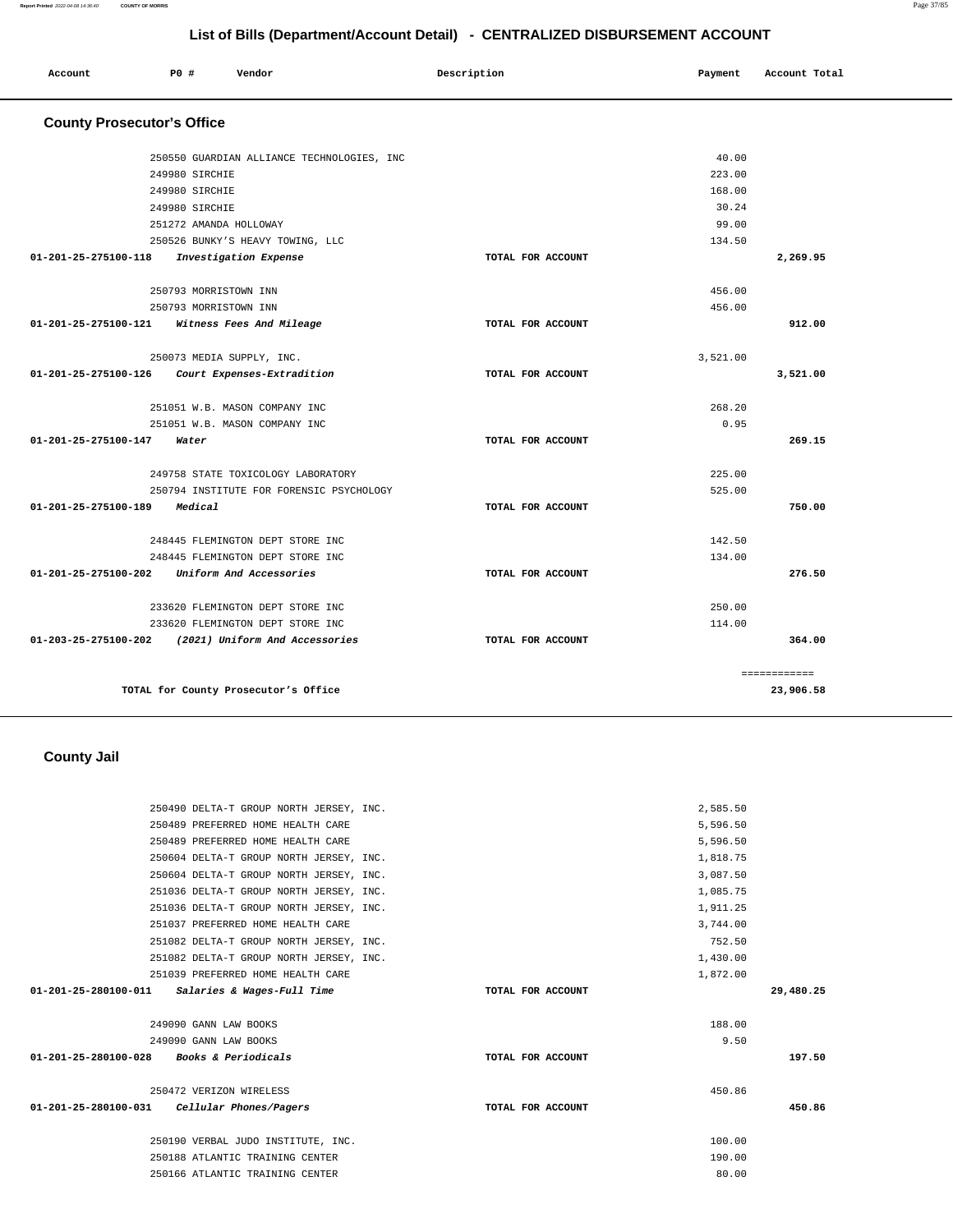| Account                        | P0 #                    | Vendor                                                                | Description       | Payment             | Account Total |
|--------------------------------|-------------------------|-----------------------------------------------------------------------|-------------------|---------------------|---------------|
| <b>County Jail</b>             |                         |                                                                       |                   |                     |               |
|                                |                         | 250421 KENNETH PALMISANO                                              |                   | 99.00               |               |
|                                |                         | 250165 PASSAIC COUNTY POLICE ACADEMY                                  |                   | 1,335.00            |               |
|                                |                         | 249016 MID-ATLANTIC REGIONAL GANG                                     |                   | 525.00              |               |
| 01-201-25-280100-039           |                         | Education Schools & Training                                          | TOTAL FOR ACCOUNT |                     | 2,329.00      |
|                                |                         |                                                                       |                   |                     |               |
|                                |                         | 250103 W.B. MASON COMPANY INC                                         |                   | 1,053.21            |               |
| 01-201-25-280100-058           |                         | 250195 COFFEE LOVERS COFFEE SERVICE<br>Office Supplies & Stationery   | TOTAL FOR ACCOUNT | 339.60              | 1,392.81      |
|                                |                         |                                                                       |                   |                     |               |
|                                |                         | 250161 FITNESS SUPERSTORE, LLC                                        |                   | 599.00              |               |
|                                | 250186 LEXIS NEXIS      |                                                                       |                   | 58.00               |               |
|                                |                         | 250185 LANGUAGE LINE SERVICES                                         |                   | 354.70              |               |
|                                | 250191 RTSP, LLC        |                                                                       |                   | 550.00              |               |
|                                | 251132 EDWIN SANTANA    |                                                                       |                   | 164.15              |               |
| 01-201-25-280100-059           |                         | Other General Expenses                                                | TOTAL FOR ACCOUNT |                     | 1,725.85      |
|                                | 251702 COUNTY OF MORRIS |                                                                       |                   | 68.65               |               |
| $01 - 201 - 25 - 280100 - 068$ |                         | Postage & Metered Mail                                                | TOTAL FOR ACCOUNT |                     | 68.65         |
|                                |                         |                                                                       |                   | 500.00              |               |
|                                |                         | 250193 MAGIC OF MARCO PROMOTIONS LLC<br>250488 SLADE INDUSTRIES, INC. |                   | 1,848.00            |               |
| 01-201-25-280100-084           |                         | Other Outside Services                                                | TOTAL FOR ACCOUNT |                     | 2,348.00      |
|                                |                         |                                                                       |                   |                     |               |
|                                |                         | 250164 CY DRAKE LOCKSMITHS, INC.                                      |                   | 7.50                |               |
| 01-201-25-280100-128           |                         | Security Equipment                                                    | TOTAL FOR ACCOUNT |                     | 7.50          |
|                                |                         | 249613 MOTOROLA SOLUTIONS INC                                         |                   | 2,064.24            |               |
| 01-201-25-280100-161           |                         | Communications Equipment                                              | TOTAL FOR ACCOUNT |                     | 2,064.24      |
|                                |                         |                                                                       |                   |                     |               |
|                                |                         | 250098 ARAMARK DALLAS LOCKBOX                                         |                   | 13,560.19           |               |
|                                |                         | 250098 ARAMARK DALLAS LOCKBOX                                         |                   | 75.00               |               |
|                                |                         | 250098 ARAMARK DALLAS LOCKBOX<br>250098 ARAMARK DALLAS LOCKBOX        |                   | 199.80<br>199.80    |               |
|                                |                         | 250160 ARAMARK DALLAS LOCKBOX                                         |                   | 13,640.61           |               |
|                                |                         | 250160 ARAMARK DALLAS LOCKBOX                                         |                   | 150.00              |               |
|                                |                         | 250160 ARAMARK DALLAS LOCKBOX                                         |                   | 120.00              |               |
|                                |                         | 250160 ARAMARK DALLAS LOCKBOX                                         |                   | 199.80              |               |
|                                |                         | 250474 ARAMARK DALLAS LOCKBOX                                         |                   | 13,697.79           |               |
|                                |                         | 250474 ARAMARK DALLAS LOCKBOX                                         |                   | 30.00               |               |
|                                |                         | 250474 ARAMARK DALLAS LOCKBOX                                         |                   | 312.50              |               |
|                                |                         | 250474 ARAMARK DALLAS LOCKBOX                                         |                   | 839.40              |               |
|                                |                         | 251283 ARAMARK DALLAS LOCKBOX<br>251283 ARAMARK DALLAS LOCKBOX        |                   | 14,033.18<br>199.80 |               |
|                                |                         | 251283 ARAMARK DALLAS LOCKBOX                                         |                   | 140.00              |               |
|                                |                         | 251069 ARAMARK DALLAS LOCKBOX                                         |                   | 14,051.62           |               |
|                                |                         | 251069 ARAMARK DALLAS LOCKBOX                                         |                   | 199.80              |               |
|                                |                         | 251069 ARAMARK DALLAS LOCKBOX                                         |                   | 199.80              |               |
| 01-201-25-280100-185           | Food                    |                                                                       | TOTAL FOR ACCOUNT |                     | 71,849.09     |
|                                |                         | 249049 DENTRUST DENTAL INC.                                           |                   | 4,140.00            |               |
|                                |                         | 250232 HOME BASE PHYSICAL THERAPY, LLC                                |                   | 1,725.00            |               |
|                                | 249461 MOBILEX USA      |                                                                       |                   | 252.00              |               |
|                                | 249461 MOBILEX USA      |                                                                       |                   | 1,271.80            |               |
|                                |                         | 250201 VINCENT D CARRINGTON                                           |                   | 500.00              |               |
|                                |                         | 251067 BIO-REFERENCE LABORATORIES, INC.                               |                   | 2,687.72            |               |
|                                |                         | 251066 DENTRUST DENTAL INC.                                           |                   | 3,786.00            |               |
| 01-201-25-280100-189           | Medical                 |                                                                       | TOTAL FOR ACCOUNT |                     | 14,362.52     |
|                                |                         | 250288 TURN OUT UNIFORMS, INC.                                        |                   | 68.00               |               |
|                                |                         | 250288 TURN OUT UNIFORMS, INC.                                        |                   | 12.00               |               |
|                                |                         | 250288 TURN OUT UNIFORMS, INC.                                        |                   | 20.00               |               |
|                                |                         | 250288 TURN OUT UNIFORMS, INC.                                        |                   | 703.93              |               |

**Report Printed** 2022-04-08 14:36:40 **COUNTY OF MORRIS** Page 38/85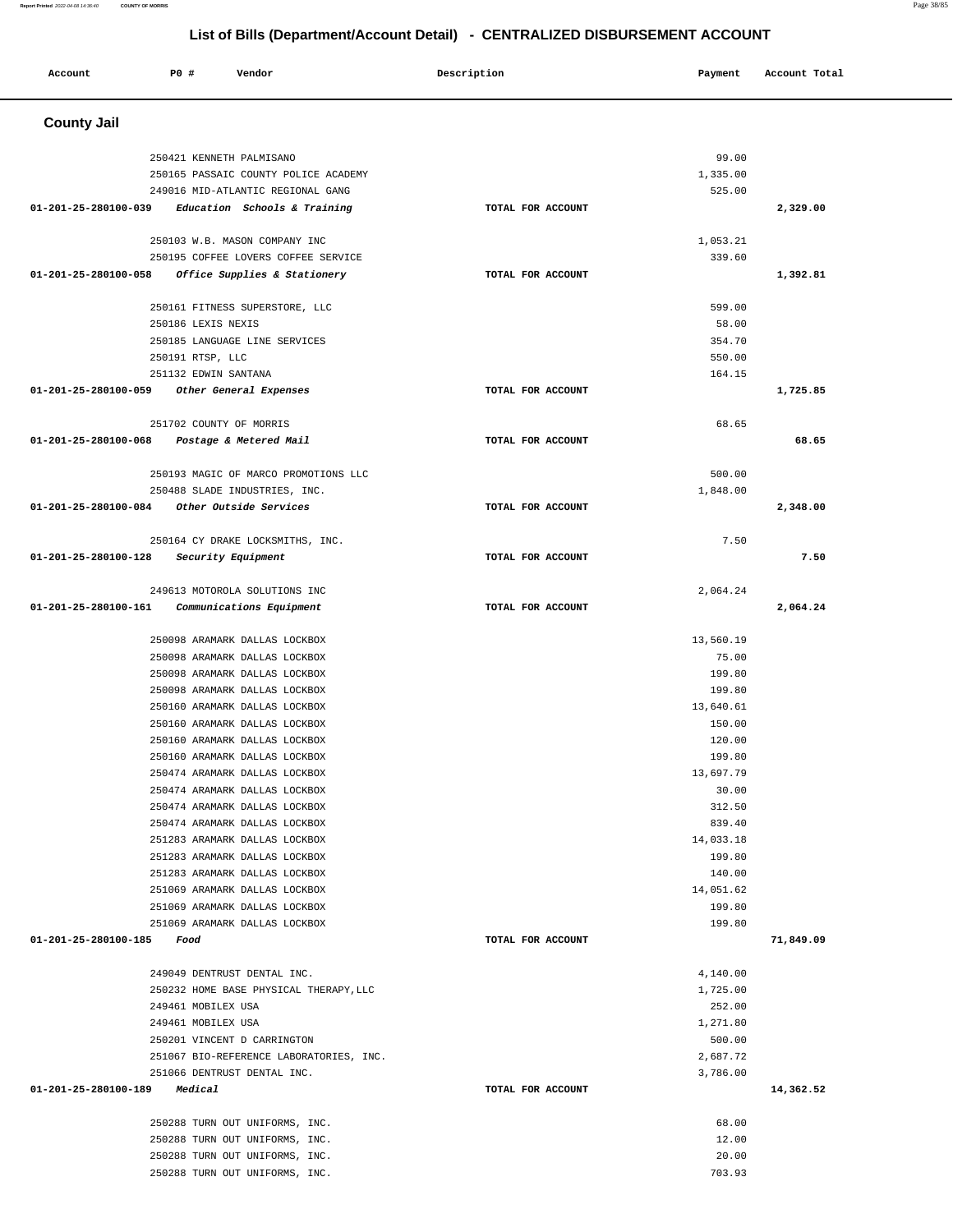| <b>County Jail</b>                                               |                               |              |
|------------------------------------------------------------------|-------------------------------|--------------|
| 250288 TURN OUT UNIFORMS, INC.                                   | 65.00                         |              |
| 250288 TURN OUT UNIFORMS, INC.                                   | 195.97                        |              |
| 250288 TURN OUT UNIFORMS, INC.                                   | 113.00                        |              |
| 250288 TURN OUT UNIFORMS, INC.                                   | 378.97                        |              |
| 250288 TURN OUT UNIFORMS, INC.                                   | 110.00                        |              |
| 250288 TURN OUT UNIFORMS, INC.                                   | 563.48                        |              |
| 250288 TURN OUT UNIFORMS, INC.                                   | 201.95                        |              |
| 250288 TURN OUT UNIFORMS, INC.                                   | 108.00                        |              |
| 250288 TURN OUT UNIFORMS, INC.                                   | 413.97                        |              |
| 250288 TURN OUT UNIFORMS, INC.                                   | 61.00                         |              |
| 250288 TURN OUT UNIFORMS, INC.                                   | 424.49                        |              |
| 250288 TURN OUT UNIFORMS, INC.                                   | 80.00                         |              |
| 250288 TURN OUT UNIFORMS, INC.                                   | 845.00                        |              |
| 250288 TURN OUT UNIFORMS, INC.                                   | 130.00<br>964.00              |              |
| 250288 TURN OUT UNIFORMS, INC.<br>250288 TURN OUT UNIFORMS, INC. | 99.99                         |              |
| 250288 TURN OUT UNIFORMS, INC.                                   | 59.99                         |              |
| 250288 TURN OUT UNIFORMS, INC.                                   | 108.00                        |              |
| 250288 TURN OUT UNIFORMS, INC.                                   | 77.00                         |              |
| 250288 TURN OUT UNIFORMS, INC.                                   | 60.00                         |              |
| 250288 TURN OUT UNIFORMS, INC.                                   | 60.00                         |              |
| 250288 TURN OUT UNIFORMS, INC.                                   | 325.98                        |              |
| 250288 TURN OUT UNIFORMS, INC.                                   | 64.99                         |              |
| 250288 TURN OUT UNIFORMS, INC.                                   | 279.99                        |              |
| 250288 TURN OUT UNIFORMS, INC.                                   | 80.97                         |              |
| 01-201-25-280100-202<br>Uniform And Accessories                  | TOTAL FOR ACCOUNT             | 6,675.67     |
| 249012 GRAINGER                                                  | 413.49                        |              |
| 249610 COOPER ELECTRIC SUPPLY CO.                                | 91.72                         |              |
| 250162 MORRISTOWN LUMBER &                                       | 113.56                        |              |
| 250162 MORRISTOWN LUMBER &                                       | 89.95                         |              |
| 01-201-25-280100-249<br>Bldg Maintenance Supplies                | TOTAL FOR ACCOUNT             | 708.72       |
|                                                                  |                               |              |
| 250498 THE HOME DEPOT PRO<br>251137 THE HOME DEPOT PRO           | 1,112.50                      |              |
| 01-201-25-280100-252<br>Janitorial Supplies                      | 1,995.00<br>TOTAL FOR ACCOUNT | 3,107.50     |
|                                                                  |                               |              |
| 248464 DELL MARKETING L.P.                                       | 4.674.45                      |              |
| 01-203-25-280100-128<br>(2021) Security Equipment                | TOTAL FOR ACCOUNT             | 4,674.45     |
| 249719 HOME BASE PHYSICAL THERAPY, LLC                           | 8,187.50                      |              |
| 249719 HOME BASE PHYSICAL THERAPY, LLC                           | 2,275.00                      |              |
| 250080 RANDOLPH DERMATOLOGY                                      | 343.00                        |              |
| 250096 THE NEUROSCIENCE CENTER OF                                | 662.20                        |              |
| 250099 IAN H KADEN, MD                                           | 310.00                        |              |
| 250100 MCKESSON MEDICAL SURGICAL                                 | 5.60                          |              |
| 243313 MOBILEX USA                                               | 476.00                        |              |
| 01-203-25-280100-189<br>(2021) Medical                           | TOTAL FOR ACCOUNT             | 12,259.30    |
| 249716 WORK N WEAR STORE                                         | 150.00                        |              |
| 249716 WORK N WEAR STORE                                         | 150.00                        |              |
| 249716 WORK N WEAR STORE                                         | 225.00                        |              |
| 01-203-25-280100-202 (2021) Uniform And Accessories              | TOTAL FOR ACCOUNT             | 525.00       |
|                                                                  |                               |              |
|                                                                  |                               | ============ |
| TOTAL for County Jail                                            |                               | 154,226.91   |

Account 20 **P** Pomdor Payment Recount Potal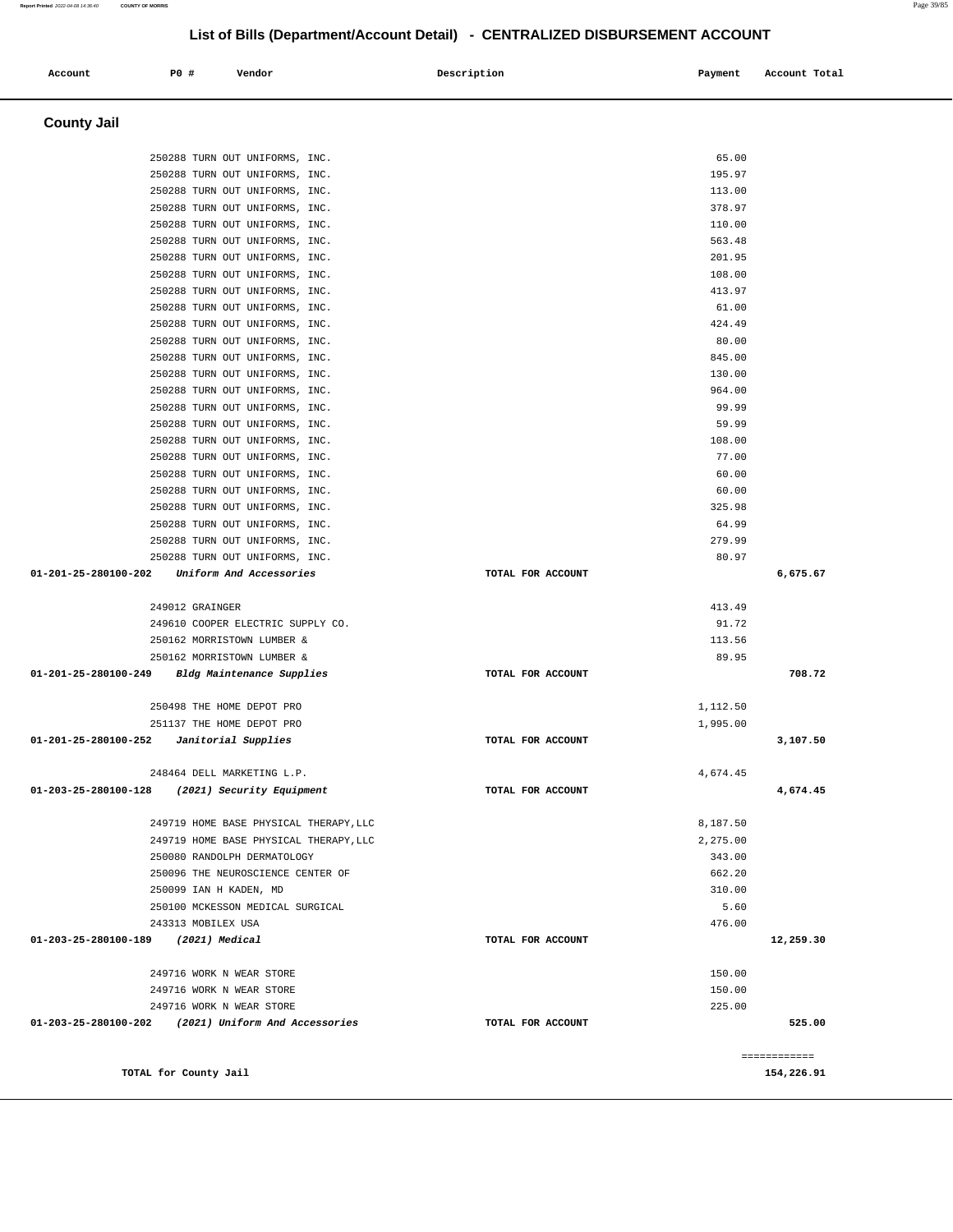| <b>County Youth Detention Facilit</b>            |                   |          |              |
|--------------------------------------------------|-------------------|----------|--------------|
|                                                  |                   |          |              |
| 250344 CHARM-TEX , INC.                          |                   | 47.70    |              |
| 250344 CHARM-TEX, INC.                           |                   | 38.16    |              |
| 250344 CHARM-TEX, INC.                           |                   | 38.16    |              |
| 01-201-25-281100-059<br>Other General Expenses   | TOTAL FOR ACCOUNT |          | 124.02       |
| 250607 BI INC.                                   |                   | 75.00    |              |
| <i>Outside Detention</i><br>01-201-25-281100-061 | TOTAL FOR ACCOUNT |          | 75.00        |
| 251702 COUNTY OF MORRIS                          |                   | 15.57    |              |
| 01-201-25-281100-068<br>Postage & Metered Mail   | TOTAL FOR ACCOUNT |          | 15.57        |
| 250684 KENNETH WILLIAMS                          |                   | 35.52    |              |
| 250684 KENNETH WILLIAMS                          |                   | 132.37   |              |
| 01-201-25-281100-082<br>Travel Expense           | TOTAL FOR ACCOUNT |          | 167.89       |
| 250309 NU-WAY CONCESSIONAIRES INC                |                   | 4,102.20 |              |
| 250309 NU-WAY CONCESSIONAIRES INC                |                   | 432.52   |              |
| 250309 NU-WAY CONCESSIONAIRES INC                |                   | 390.14   |              |
| 250309 NU-WAY CONCESSIONAIRES INC                |                   | 257.35   |              |
| 250309 NU-WAY CONCESSIONAIRES INC                |                   | 855.09   |              |
| 250504 W.B. MASON COMPANY INC                    |                   | 0.95     |              |
| 250504 W.B. MASON COMPANY INC                    |                   | 49.17    |              |
| 250504 W.B. MASON COMPANY INC                    |                   | 49.17    |              |
| 250504 W.B. MASON COMPANY INC                    |                   | $-49.17$ |              |
| 01-201-25-281100-185<br>Food                     | TOTAL FOR ACCOUNT |          | 6,087.42     |
| 250345 LTC SCRIPTS INC.                          |                   | 125.41   |              |
| 250419 HENRY SCHEIN INC                          |                   | 79.11    |              |
| 250419 HENRY SCHEIN INC                          |                   | 9.48     |              |
| 250951 HENRY SCHEIN INC                          |                   | 8.79     |              |
| 250418 BOB BARKER COMPANY                        |                   | 76.59    |              |
| 250418 BOB BARKER COMPANY                        |                   | 193.00   |              |
| 250789 INSTITUTE FOR FORENSIC PSYCHOLOGY         |                   | 850.00   |              |
| 01-201-25-281100-189<br>Medical                  | TOTAL FOR ACCOUNT |          | 1,342.38     |
| 250608 BOB BARKER COMPANY                        |                   | 61.20    |              |
| 250418 BOB BARKER COMPANY                        |                   | 45.90    |              |
| 250418 BOB BARKER COMPANY                        |                   | 45.90    |              |
| 250418 BOB BARKER COMPANY                        |                   | 26.99    |              |
| 250651 BOB BARKER COMPANY                        |                   | 149.95   |              |
| 01-201-25-281100-202<br>Uniform And Accessories  | TOTAL FOR ACCOUNT |          | 329.94       |
| 249879 BOB BARKER COMPANY                        |                   | 246.52   |              |
| 249879 BOB BARKER COMPANY                        |                   | 136.31   |              |
| 249879 BOB BARKER COMPANY                        |                   | 228.95   |              |
| 250343 W.B. MASON COMPANY INC                    |                   | 77.36    |              |
| 250343 W.B. MASON COMPANY INC                    |                   | 32.40    |              |
| 250343 W.B. MASON COMPANY INC                    |                   | 15.81    |              |
| 250343 W.B. MASON COMPANY INC                    |                   | 52.74    |              |
| 01-201-25-281100-252<br>Janitorial Supplies      | TOTAL FOR ACCOUNT |          | 790.09       |
| 250501 W.B. MASON COMPANY INC                    |                   | 0.95     |              |
| 250501 W.B. MASON COMPANY INC                    |                   | 49.17    |              |
| 01-203-25-281100-185<br>(2021) Food              | TOTAL FOR ACCOUNT |          | 50.12        |
|                                                  |                   |          | ============ |
| TOTAL for County Youth Detention Facilit         |                   |          | 8,982.43     |

 **Account P0 # Vendor Description Payment Account Total**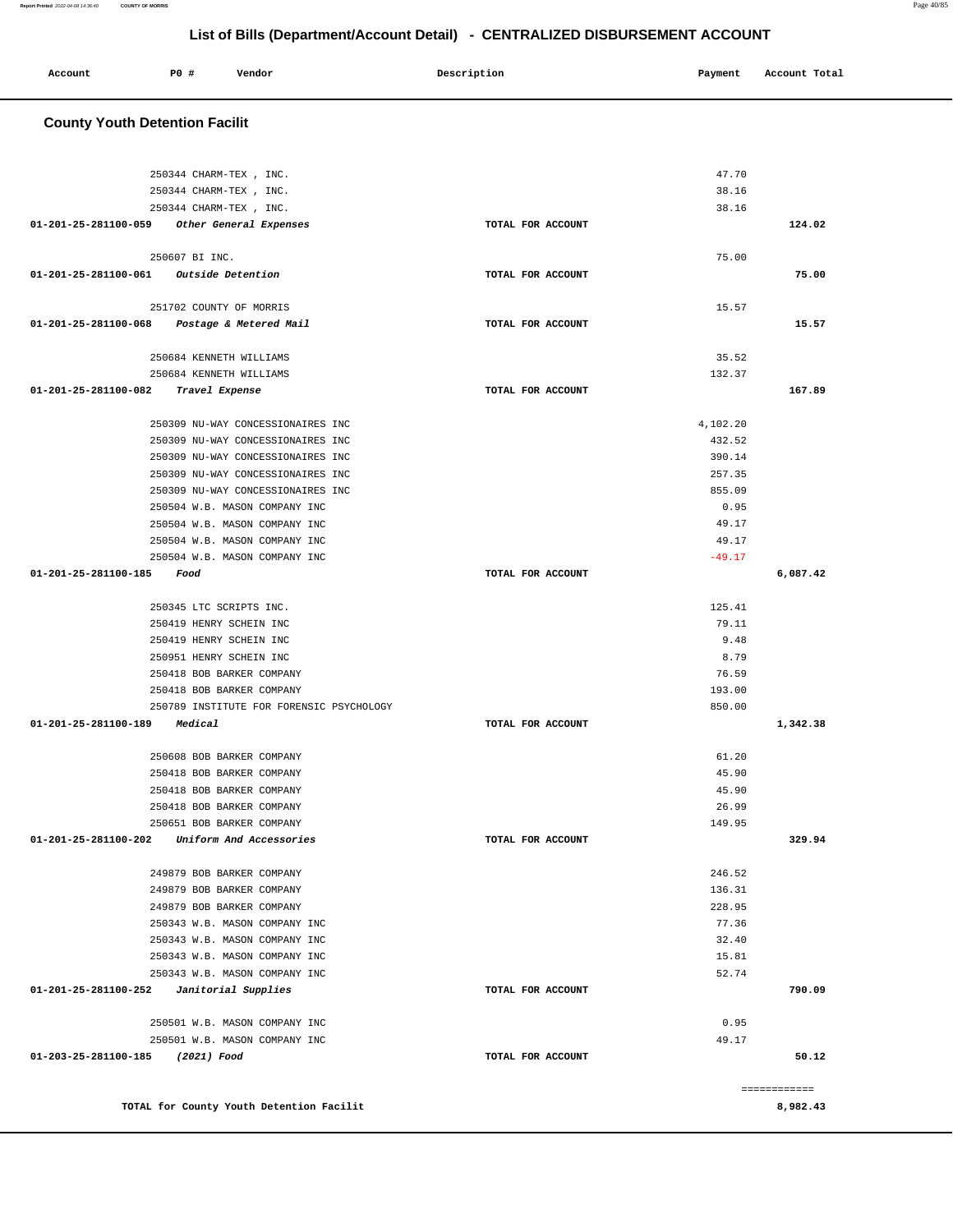| Account | P0 # | Vendor | Description | Payment | Account Total |
|---------|------|--------|-------------|---------|---------------|
|         |      |        |             |         |               |

# **Road Repairs**

| 250907 DEER CARCASS REMOVAL SERVICE, LLC                                           |                   | 1,824.00         |          |
|------------------------------------------------------------------------------------|-------------------|------------------|----------|
| 01-201-26-290100-036 Contracted Services                                           | TOTAL FOR ACCOUNT |                  | 1,824.00 |
|                                                                                    |                   |                  |          |
| 250092 W.B. MASON COMPANY INC<br>01-201-26-290100-058 Office Supplies & Stationery | TOTAL FOR ACCOUNT | 72.98            | 72.98    |
|                                                                                    |                   |                  |          |
| 251702 COUNTY OF MORRIS                                                            |                   | 0.53             |          |
| 01-201-26-290100-068 Postage & Metered Mail                                        | TOTAL FOR ACCOUNT |                  | 0.53     |
| 250705 JERSEY CENTRAL POWER & LIGHT                                                |                   | 64.76            |          |
| 250515 BOROUGH OF BUTLER                                                           |                   | 63.89            |          |
| 250515 BOROUGH OF BUTLER                                                           |                   | 66.02            |          |
| 250515 BOROUGH OF BUTLER                                                           |                   | 48.71            |          |
| 250831 JERSEY CENTRAL POWER & LIGHT                                                |                   | 25.06            |          |
| 250929 JERSEY CENTRAL POWER & LIGHT                                                |                   | 634.58           |          |
| 250928 JERSEY CENTRAL POWER & LIGHT                                                |                   | 31.33            |          |
| 250927 JERSEY CENTRAL POWER & LIGHT                                                |                   | 340.57           |          |
| 251196 JERSEY CENTRAL POWER & LIGHT                                                |                   | 40.48            |          |
| 251310 JERSEY CENTRAL POWER & LIGHT                                                |                   | 19.43            |          |
| 251311 JERSEY CENTRAL POWER & LIGHT<br>251412 JERSEY CENTRAL POWER & LIGHT         |                   | 126.16<br>53.98  |          |
| 01-201-26-290100-137 Electricity                                                   | TOTAL FOR ACCOUNT |                  | 1,514.97 |
|                                                                                    |                   |                  |          |
| 250263 BUDD LAKE DINER                                                             |                   | 90.00            |          |
| 250263 BUDD LAKE DINER                                                             |                   | 13.50            |          |
| 250204 SUSSEX MARKET                                                               |                   | 780.00           |          |
| 250204 SUSSEX MARKET                                                               |                   | 117.00           |          |
| 01-201-26-290100-188<br>Meals                                                      | TOTAL FOR ACCOUNT |                  | 1,000.50 |
| 251403 ERNEST GRUBE                                                                |                   | 90.00            |          |
| 01-201-26-290100-207 Uniform & Clothing Allowance                                  | TOTAL FOR ACCOUNT |                  | 90.00    |
|                                                                                    |                   |                  |          |
|                                                                                    |                   |                  |          |
| 250719 TILCON NEW YORK INC.                                                        |                   | 135.74           |          |
| 250719 TILCON NEW YORK INC.                                                        |                   | 136.63           |          |
| 250719 TILCON NEW YORK INC.                                                        |                   | 179.49           |          |
| 250719 TILCON NEW YORK INC.                                                        |                   | 179.49           |          |
| 250719 TILCON NEW YORK INC.                                                        |                   | 91.98            |          |
| 250719 TILCON NEW YORK INC.<br>250719 TILCON NEW YORK INC.                         |                   | 131.27<br>175.92 |          |
| 250719 TILCON NEW YORK INC.                                                        |                   | 177.71           |          |
| 250719 TILCON NEW YORK INC.                                                        |                   | 177.71           |          |
| 250719 TILCON NEW YORK INC.                                                        |                   | 132.16           |          |
| 250719 TILCON NEW YORK INC.                                                        |                   | 178.60           |          |
| 250719 TILCON NEW YORK INC.                                                        |                   | 44.65            |          |
| 250719 TILCON NEW YORK INC.                                                        |                   | 178.60           |          |
| 250719 TILCON NEW YORK INC.                                                        |                   | 88.41            |          |
| 250719 TILCON NEW YORK INC.                                                        |                   | 90.19            |          |
| 250719 TILCON NEW YORK INC.                                                        |                   | 133.06           |          |
| 250719 TILCON NEW YORK INC.                                                        |                   | 141.17           |          |
| 250719 TILCON NEW YORK INC.<br>250719 TILCON NEW YORK INC.                         |                   | 145.00<br>177.71 |          |
| 250719 TILCON NEW YORK INC.                                                        |                   | 145.00           |          |
| 250719 TILCON NEW YORK INC.                                                        |                   | 25.95            |          |
| 250719 TILCON NEW YORK INC.                                                        |                   | 73.07            |          |
| 250719 TILCON NEW YORK INC.                                                        |                   | 6.79             |          |
| 251094 TILCON NEW YORK INC.                                                        |                   | 88.41            |          |
| 251094 TILCON NEW YORK INC.                                                        |                   | 89.30            |          |
| 251094 TILCON NEW YORK INC.                                                        |                   | 177.71           |          |
| 251094 TILCON NEW YORK INC.                                                        |                   | 88.41            |          |
| 251094 TILCON NEW YORK INC.<br>251094 TILCON NEW YORK INC.                         |                   | 133.06<br>89.30  |          |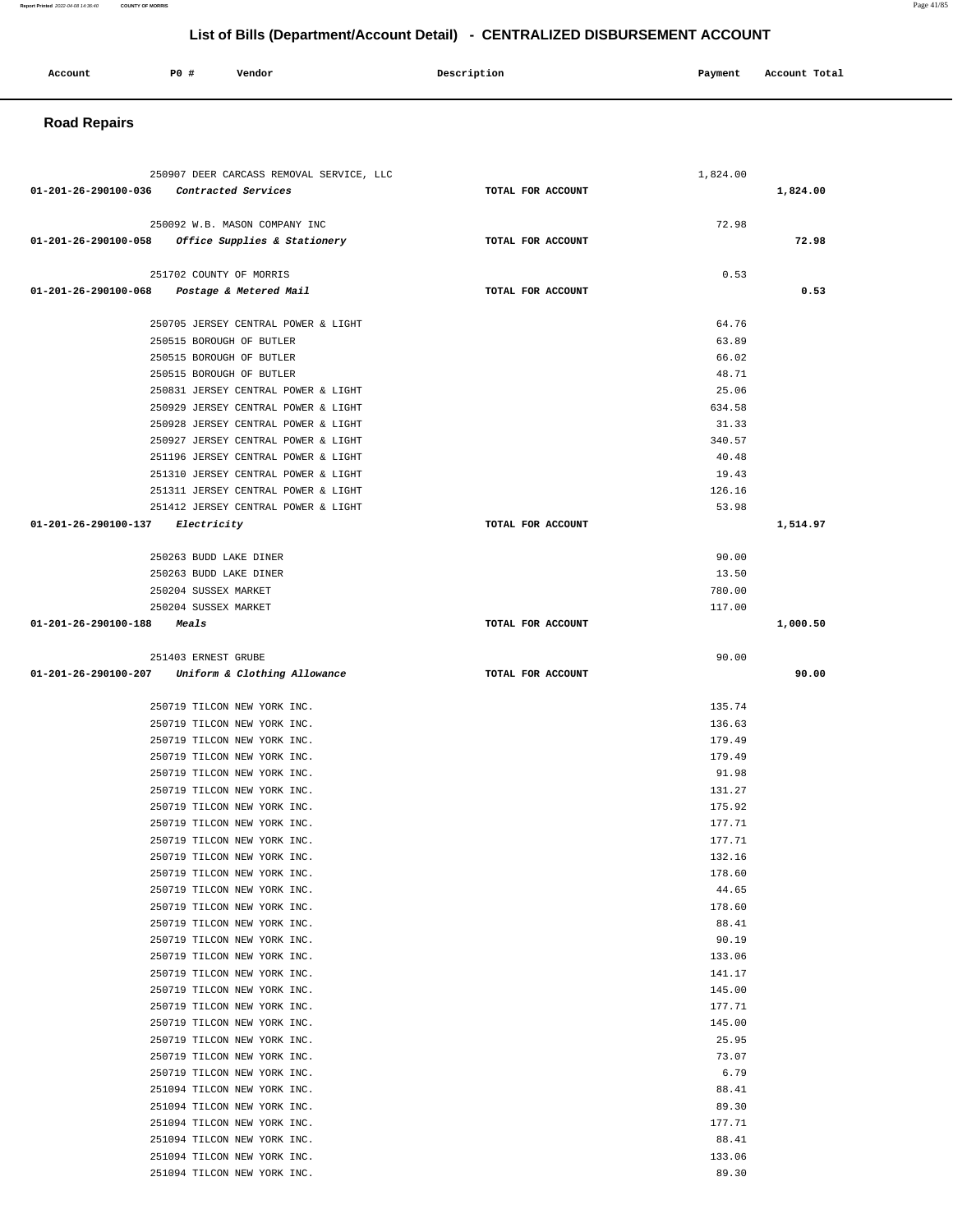| Account                        | <b>PO #</b>                                          | Vendor                                                     | Description       | Payment               | Account Total |
|--------------------------------|------------------------------------------------------|------------------------------------------------------------|-------------------|-----------------------|---------------|
| <b>Road Repairs</b>            |                                                      |                                                            |                   |                       |               |
|                                |                                                      |                                                            |                   |                       |               |
|                                |                                                      | 251094 TILCON NEW YORK INC.<br>251094 TILCON NEW YORK INC. |                   | 88.41<br>145.00       |               |
|                                |                                                      | 251094 TILCON NEW YORK INC.                                |                   | 14.61                 |               |
|                                |                                                      | 251094 TILCON NEW YORK INC.                                |                   | 16.40                 |               |
| $01 - 201 - 26 - 290100 - 222$ |                                                      | Bituminous Concrete                                        | TOTAL FOR ACCOUNT |                       | 3,876.91      |
|                                |                                                      | 249858 HOIMARK & LEMBO PAVING, LLC                         |                   | 4,042.50              |               |
|                                |                                                      | 249858 HOIMARK & LEMBO PAVING, LLC                         |                   | 4,207.50              |               |
|                                |                                                      | 249858 HOIMARK & LEMBO PAVING, LLC                         |                   | 7,952.67              |               |
|                                | 249857 SALMON BROS. INC.                             |                                                            |                   | 6,022.50              |               |
|                                | 249857 SALMON BROS. INC.<br>249857 SALMON BROS. INC. |                                                            |                   | 4,950.00<br>4,950.00  |               |
|                                | 250203 TREE KING INC                                 |                                                            |                   | 6,435.00              |               |
|                                | 250203 TREE KING INC                                 |                                                            |                   | 3, 176. 25            |               |
|                                |                                                      | 250450 PEQUANNOCK TOWNSHIP                                 |                   | 600.00                |               |
|                                | 250511 JJS SERVICES, INC.                            |                                                            |                   | 41,064.00             |               |
|                                | 250513 SALMON BROS. INC.                             |                                                            |                   | 5,292.50              |               |
|                                | 250513 SALMON BROS. INC.                             |                                                            |                   | 4,350.00              |               |
|                                | 250513 SALMON BROS. INC.                             |                                                            |                   | 4,350.00              |               |
|                                | 250640 SALMON BROS. INC.<br>250640 SALMON BROS. INC. |                                                            |                   | 4,197.50<br>3,450.00  |               |
|                                | 250640 SALMON BROS. INC.                             |                                                            |                   | 3,450.00              |               |
|                                |                                                      | 250830 YUKON SERVICES, LLC                                 |                   | 3,625.00              |               |
|                                |                                                      | 250830 YUKON SERVICES, LLC                                 |                   | 4,350.00              |               |
|                                |                                                      | 250830 YUKON SERVICES, LLC                                 |                   | 2,875.00              |               |
|                                |                                                      | 250830 YUKON SERVICES, LLC                                 |                   | 3,450.00              |               |
|                                | 251093 TREE KING INC                                 |                                                            |                   | 5,655.00              |               |
|                                | 251093 TREE KING INC                                 |                                                            |                   | 2,791.25              |               |
|                                | 251093 TREE KING INC<br>251093 TREE KING INC         |                                                            |                   | 4,485.00<br>2, 213.75 |               |
|                                |                                                      | 251097 HOIMARK & LEMBO PAVING, LLC                         |                   | 3,552.50              |               |
|                                |                                                      | 251097 HOIMARK & LEMBO PAVING, LLC                         |                   | 3,697.50              |               |
|                                |                                                      | 251097 HOIMARK & LEMBO PAVING, LLC                         |                   | 6,988.71              |               |
|                                |                                                      | 251097 HOIMARK & LEMBO PAVING, LLC                         |                   | 2,817.50              |               |
|                                |                                                      | 251097 HOIMARK & LEMBO PAVING, LLC                         |                   | 2,932.50              |               |
|                                |                                                      | 251097 HOIMARK & LEMBO PAVING, LLC                         |                   | 5,542.77              |               |
| 01-201-26-290100-228           |                                                      | Contracted Snow/Ice Removal                                | TOTAL FOR ACCOUNT |                       | 163,466.90    |
|                                | 250478 MORTON SALT, INC.                             |                                                            |                   | 1,269.85              |               |
|                                | 250478 MORTON SALT, INC.                             |                                                            |                   | 11,818.23             |               |
|                                | 250478 MORTON SALT, INC.                             |                                                            |                   | 7,625.16              |               |
|                                | 250478 MORTON SALT, INC.<br>250477 MORTON SALT, INC. |                                                            |                   | 6,707.60<br>39,170.10 |               |
|                                | 250477 MORTON SALT, INC.                             |                                                            |                   | 23,542.79             |               |
|                                | 250477 MORTON SALT, INC.                             |                                                            |                   | 1,308.53              |               |
|                                | 250477 MORTON SALT, INC.                             |                                                            |                   | 5,063.56              |               |
|                                | 250477 MORTON SALT, INC.                             |                                                            |                   | 24,699.86             |               |
|                                | 250477 MORTON SALT, INC.                             |                                                            |                   | 16,615.23             |               |
|                                | 250477 MORTON SALT, INC.                             |                                                            |                   | 1,329.96              |               |
|                                | 250477 MORTON SALT, INC.                             |                                                            |                   | 8,699.29              |               |
|                                | 250477 MORTON SALT, INC.<br>250477 MORTON SALT, INC. |                                                            |                   | 8,035.24<br>6,308.71  |               |
|                                | 250477 MORTON SALT, INC.                             |                                                            |                   | 8,092.09              |               |
|                                | 250477 MORTON SALT, INC.                             |                                                            |                   | 4,943.79              |               |
|                                | 250477 MORTON SALT, INC.                             |                                                            |                   | 12,773.06             |               |
|                                | 250477 MORTON SALT, INC.                             |                                                            |                   | 24,573.11             |               |
|                                | 250477 MORTON SALT, INC.                             |                                                            |                   | 12,068.47             |               |
|                                | 250477 MORTON SALT, INC.                             |                                                            |                   | 1,307.60              |               |
|                                | 250477 MORTON SALT, INC.                             |                                                            |                   | 6,835.29              |               |
|                                | 250477 MORTON SALT, INC.<br>250477 MORTON SALT, INC. |                                                            |                   | 6,688.03<br>6,655.41  |               |
|                                | 250477 MORTON SALT, INC.                             |                                                            |                   | 1,385.42              |               |
|                                |                                                      |                                                            |                   |                       |               |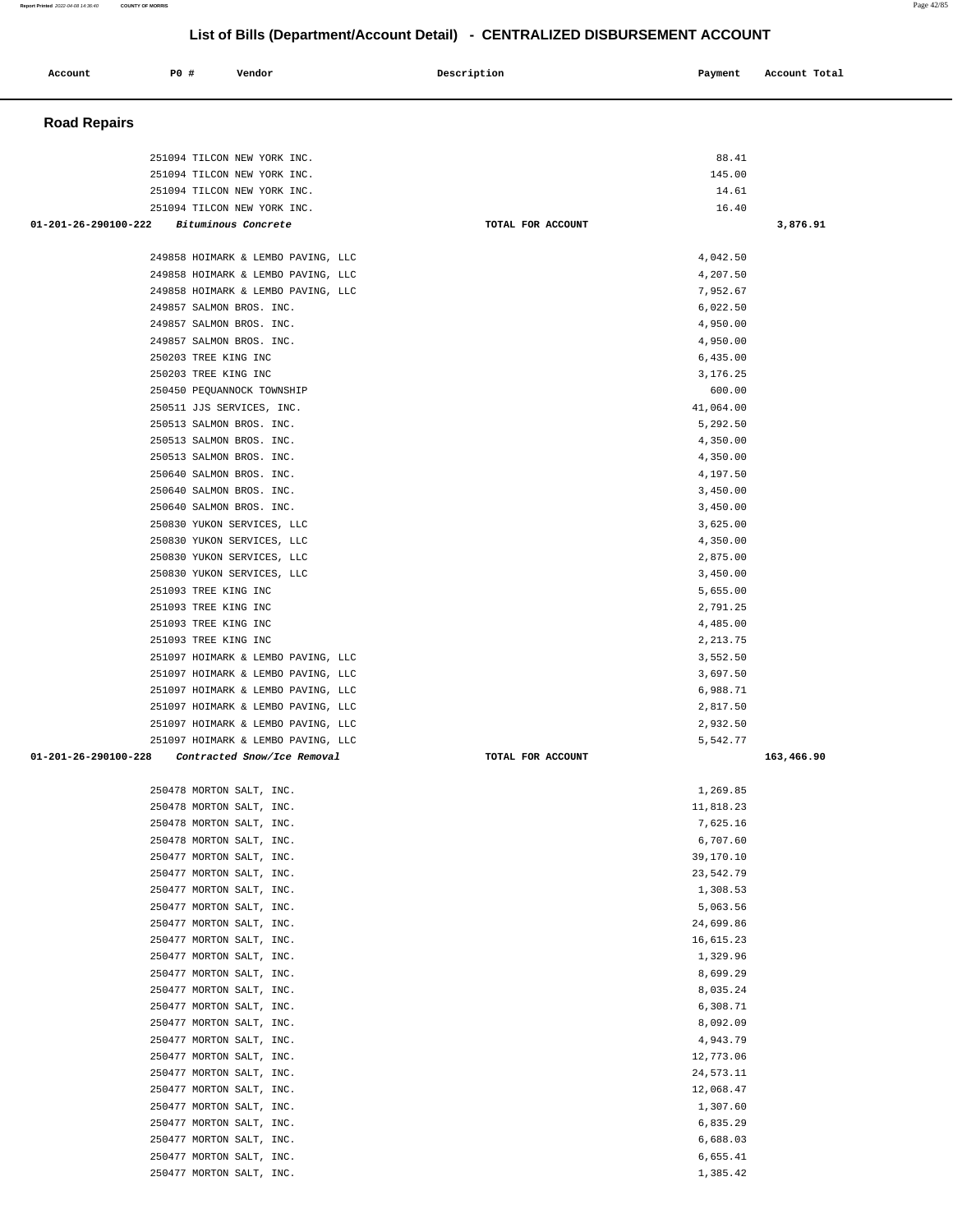# **01-201-26-292100-246 Tools - Others TOTAL FOR ACCOUNT**

250299 J&D SALES AND SERVICE 250299 J&D SALES AND SERVICE 250299 J&D SALES AND SERVICE

195.00 117.00 83.50

**395.50** 

#### **Bridges and Culverts**

| 250294 MORTON SALT, INC.                          |                   | 10,914.19 |              |
|---------------------------------------------------|-------------------|-----------|--------------|
| 250294 MORTON SALT, INC.                          |                   | 15,632.44 |              |
| 250294 MORTON SALT, INC.                          |                   | 5,262.07  |              |
| 250294 MORTON SALT, INC.                          |                   | 2,771.30  |              |
| 250294 MORTON SALT, INC.                          |                   | 4,837.55  |              |
| 250294 MORTON SALT, INC.                          |                   | 14,867.73 |              |
| 250294 MORTON SALT, INC.                          |                   | 7,717.89  |              |
| 250294 MORTON SALT, INC.                          |                   | 5,091.05  |              |
| 250294 MORTON SALT, INC.                          |                   | 5,586.41  |              |
| 250294 MORTON SALT, INC.                          |                   | 3,940.50  |              |
| 250294 MORTON SALT, INC.                          |                   | 18,077.07 |              |
| 250296 MORTON SALT, INC.                          |                   | 5,199.63  |              |
| 250296 MORTON SALT, INC.                          |                   | 7.624.69  |              |
| $01-201-26-290100-242$ Snow Removal & Ice Control | TOTAL FOR ACCOUNT |           | 515,123.88   |
| 250934 COUNTY CONCRETE CORP.                      |                   | 197.22    |              |
| $01 - 201 - 26 - 290100 - 244$<br>Stone           | TOTAL FOR ACCOUNT |           | 197.22       |
| 250300 KENVIL POWER EOUIPMENT, INC.               |                   | 73.98     |              |
| 249863 POWER PLACE INC                            |                   | 358.02    |              |
| 250449 MORRISTOWN LUMBER &                        |                   | 6.99      |              |
| 250449 MORRISTOWN LUMBER &                        |                   | 7.99      |              |
| 250449 MORRISTOWN LUMBER &                        |                   | 2.99      |              |
| 250449 MORRISTOWN LUMBER &                        |                   | 92.98     |              |
| 249864 GRAINGER                                   |                   | 540.82    |              |
| 250202 SHEAFFER SUPPLY INC.                       |                   | 2.40      |              |
| 250202 SHEAFFER SUPPLY INC.                       |                   | 0.90      |              |
| 250202 SHEAFFER SUPPLY INC.                       |                   | 4.99      |              |
| 250202 SHEAFFER SUPPLY INC.                       |                   | 0.90      |              |
| 251063 KENVIL POWER EOUIPMENT, INC.               |                   | 30.99     |              |
| 01-201-26-290100-246<br>Tools - Others            | TOTAL FOR ACCOUNT |           | 1,123.95     |
| 251088 GEN-EL SAFETY & INDUSTRIAL                 |                   | 341.00    |              |
| 251088 GEN-EL SAFETY & INDUSTRIAL                 |                   | 341.00    |              |
| 251088 GEN-EL SAFETY & INDUSTRIAL                 |                   | 341.00    |              |
| 251088 GEN-EL SAFETY & INDUSTRIAL                 |                   | 341.00    |              |
| 01-201-26-290100-266 Safety Items                 | TOTAL FOR ACCOUNT |           | 1,364.00     |
|                                                   |                   |           | ============ |
| TOTAL for Road Repairs                            |                   |           | 689,655.84   |

| Account             | P0 # |                 | Vendor                              | Description       | Payment     | Account Total |
|---------------------|------|-----------------|-------------------------------------|-------------------|-------------|---------------|
|                     |      |                 |                                     |                   |             |               |
| <b>Road Repairs</b> |      |                 |                                     |                   |             |               |
|                     |      |                 |                                     |                   |             |               |
|                     |      |                 | 250477 MORTON SALT, INC.            |                   | 18, 334. 77 |               |
|                     |      |                 | 250477 MORTON SALT, INC.            |                   | 9,121.95    |               |
|                     |      |                 | 250477 MORTON SALT, INC.            |                   | 5,347.82    |               |
|                     |      |                 | 250477 MORTON SALT, INC.            |                   | 2,831.88    |               |
|                     |      |                 | 250477 MORTON SALT, INC.            |                   | 15,934.40   |               |
|                     |      |                 | 250477 MORTON SALT, INC.            |                   | 5,444.28    |               |
|                     |      |                 | 250477 MORTON SALT, INC.            |                   | 30,290.47   |               |
|                     |      |                 | 250295 MORTON SALT, INC.            |                   | 34,541.78   |               |
|                     |      |                 | 250295 MORTON SALT, INC.            |                   | 12,734.85   |               |
|                     |      |                 | 250295 MORTON SALT, INC.            |                   | 1,246.55    |               |
|                     |      |                 | 250294 MORTON SALT, INC.            |                   | 2,706.06    |               |
|                     |      |                 | 250294 MORTON SALT, INC.            |                   | 21,550.17   |               |
|                     |      |                 | 250294 MORTON SALT, INC.            |                   | 10,914.19   |               |
|                     |      |                 | 250294 MORTON SALT, INC.            |                   | 15,632.44   |               |
|                     |      |                 | 250294 MORTON SALT, INC.            |                   | 5,262.07    |               |
|                     |      |                 | 250294 MORTON SALT, INC.            |                   | 2,771.30    |               |
|                     |      |                 | 250294 MORTON SALT, INC.            |                   | 4,837.55    |               |
|                     |      |                 | 250294 MORTON SALT, INC.            |                   | 14,867.73   |               |
|                     |      |                 | 250294 MORTON SALT, INC.            |                   | 7,717.89    |               |
|                     |      |                 | 250294 MORTON SALT, INC.            |                   | 5,091.05    |               |
|                     |      |                 | 250294 MORTON SALT, INC.            |                   | 5,586.41    |               |
|                     |      |                 | 250294 MORTON SALT, INC.            |                   | 3,940.50    |               |
|                     |      |                 | 250294 MORTON SALT, INC.            |                   | 18,077.07   |               |
|                     |      |                 | 250296 MORTON SALT, INC.            |                   | 5,199.63    |               |
|                     |      |                 | 250296 MORTON SALT, INC.            |                   | 7,624.69    |               |
| 1-201-26-290100-242 |      |                 | Snow Removal & Ice Control          | TOTAL FOR ACCOUNT |             | 515,123.88    |
|                     |      |                 | 250934 COUNTY CONCRETE CORP.        |                   | 197.22      |               |
| 1-201-26-290100-244 |      | Stone           |                                     | TOTAL FOR ACCOUNT |             | 197.22        |
|                     |      |                 | 250300 KENVIL POWER EQUIPMENT, INC. |                   | 73.98       |               |
|                     |      |                 | 249863 POWER PLACE INC              |                   | 358.02      |               |
|                     |      |                 | 250449 MORRISTOWN LUMBER &          |                   | 6.99        |               |
|                     |      |                 | 250449 MORRISTOWN LUMBER &          |                   | 7.99        |               |
|                     |      |                 | 250449 MORRISTOWN LUMBER &          |                   | 2.99        |               |
|                     |      |                 | 250449 MORRISTOWN LUMBER &          |                   | 92.98       |               |
|                     |      | 249864 GRAINGER |                                     |                   | 540.82      |               |
|                     |      |                 | 250202 SHEAFFER SUPPLY INC.         |                   | 2.40        |               |
|                     |      |                 | 250202 SHEAFFER SUPPLY INC.         |                   | 0.90        |               |
|                     |      |                 | 250202 SHEAFFER SUPPLY INC.         |                   | 4.99        |               |
|                     |      |                 | 250202 SHEAFFER SUPPLY INC.         |                   | 0.90        |               |
|                     |      |                 | 251063 KENVIL POWER EQUIPMENT, INC. |                   | 30.99       |               |
| 1-201-26-290100-246 |      | Tools - Others  |                                     | TOTAL FOR ACCOUNT |             | 1,123.95      |
|                     |      |                 | 251088 GEN-EL SAFETY & INDUSTRIAL   |                   | 341.00      |               |
|                     |      |                 |                                     |                   |             |               |

**List of Bills (Department/Account Detail) - CENTRALIZED DISBURSEMENT ACCOUNT**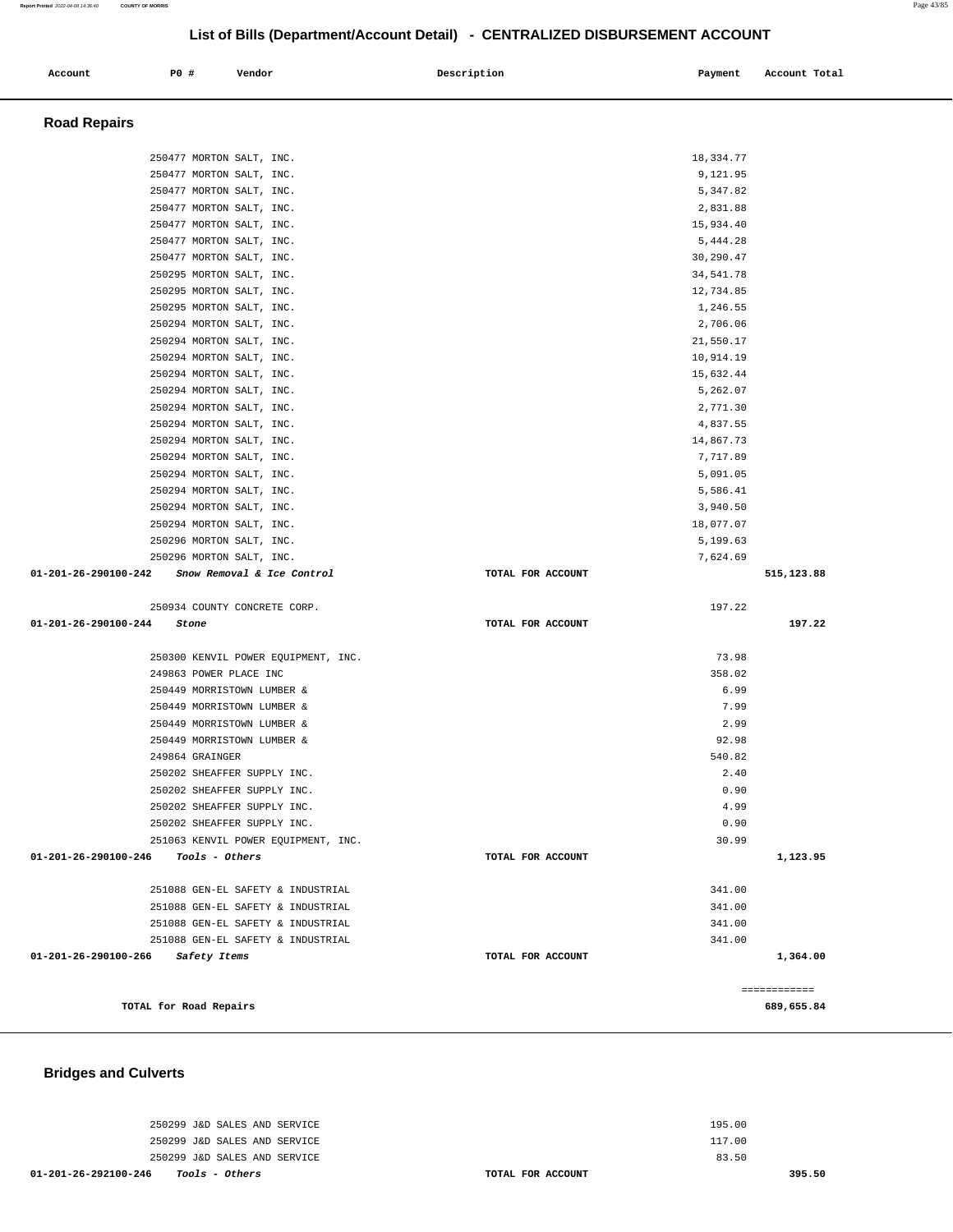#### **Report Printed** 2022-04-08 14:36:40 **COUNTY OF MORRIS** Page 44/85

# **List of Bills (Department/Account Detail) - CENTRALIZED DISBURSEMENT ACCOUNT**

| Account                     | PO#                                        | Vendor                                                                     | Description       | Payment          | Account Total            |  |  |
|-----------------------------|--------------------------------------------|----------------------------------------------------------------------------|-------------------|------------------|--------------------------|--|--|
| <b>Bridges and Culverts</b> |                                            |                                                                            |                   |                  |                          |  |  |
| 01-201-26-292100-259        | 251405 RICOH USA, INC.<br>Equipment Rental |                                                                            | TOTAL FOR ACCOUNT | 336.13           | 336.13                   |  |  |
|                             |                                            | 250298 KENVIL POWER EQUIPMENT, INC.<br>250298 KENVIL POWER EQUIPMENT, INC. |                   | 9.00<br>5.95     |                          |  |  |
| 01-203-26-292100-246        |                                            | $(2021)$ Tools - Others                                                    | TOTAL FOR ACCOUNT |                  | 14.95                    |  |  |
|                             | 243162 HILTI INC.<br>245415 HILTI INC.     |                                                                            |                   | 188.00<br>235.00 |                          |  |  |
| 01-203-26-292100-259        |                                            | (2021) Equipment Rental                                                    | TOTAL FOR ACCOUNT |                  | 423.00                   |  |  |
|                             | TOTAL for Bridges and Culverts             |                                                                            |                   |                  | ============<br>1,169.58 |  |  |

#### **Shade Tree Commission**

|                      | 250671 NJ SHADE TREE FEDERATION                      |                   | 95.00    |              |
|----------------------|------------------------------------------------------|-------------------|----------|--------------|
|                      | $01-201-26-300100-039$ Education, Schools & Training | TOTAL FOR ACCOUNT |          | 95.00        |
|                      |                                                      |                   |          |              |
|                      | 249562 W.B. MASON COMPANY INC                        |                   | 15.85    |              |
|                      | 249562 W.B. MASON COMPANY INC                        |                   | 7.49     |              |
|                      | 249562 W.B. MASON COMPANY INC                        |                   | 11.78    |              |
|                      | 249562 W.B. MASON COMPANY INC                        |                   | 29.99    |              |
|                      | 249562 W.B. MASON COMPANY INC                        |                   | 9.08     |              |
|                      | 249562 W.B. MASON COMPANY INC                        |                   | 9.56     |              |
|                      | 249562 W.B. MASON COMPANY INC                        |                   | 49.98    |              |
|                      | 249562 W.B. MASON COMPANY INC                        |                   | $-63.12$ |              |
|                      | 250667 W.B. MASON COMPANY INC                        |                   | 0.95     |              |
|                      | 250673 W.B. MASON COMPANY INC                        |                   | 12.28    |              |
| 01-201-26-300100-058 | Office Supplies & Stationery                         | TOTAL FOR ACCOUNT |          | 83.84        |
|                      | 249371 FLEMINGTON DEPT STORE INC                     |                   | 150.00   |              |
|                      | 250459 SCOTT CRAWFORD                                |                   | 76.50    |              |
|                      | 01-201-26-300100-207 Uniform & Clothing Allowance    | TOTAL FOR ACCOUNT |          | 226.50       |
|                      | 250308 POWER PLACE INC                               |                   | 46.64    |              |
|                      | 250308 POWER PLACE INC                               |                   | 46.64    |              |
|                      | 250308 POWER PLACE INC                               |                   | 46.64    |              |
|                      | $01-201-26-300100-262$ Machinery Repairs & Parts     | TOTAL FOR ACCOUNT |          | 139.92       |
|                      |                                                      |                   |          | ============ |
|                      | TOTAL for Shade Tree Commission                      |                   |          | 545.26       |

# **Buildings & Grounds**

| 250732 WILLIAM F. BARNISH<br>250736 WILLIAM F. BARNISH |                   | 2,938.92<br>9,430.21 |           |
|--------------------------------------------------------|-------------------|----------------------|-----------|
| Building Rental<br>01-201-26-310100-029                | TOTAL FOR ACCOUNT |                      | 12,369.13 |
|                                                        |                   |                      |           |
| 250563 DOCUSAFE, LLC                                   |                   | 4,286.50             |           |
| 250859 VERNAY MOVING INC                               |                   | 600.00               |           |
| 01-201-26-310100-030<br>Cartage                        | TOTAL FOR ACCOUNT |                      | 4,886.50  |
|                                                        |                   |                      |           |
| 250467 ASSOCIATED WATER CONDITIONERS INC               |                   | 389.00               |           |
| 250027 MAGIC TOUCH CONSTRUCTION CO., INC.              |                   | 576.08               |           |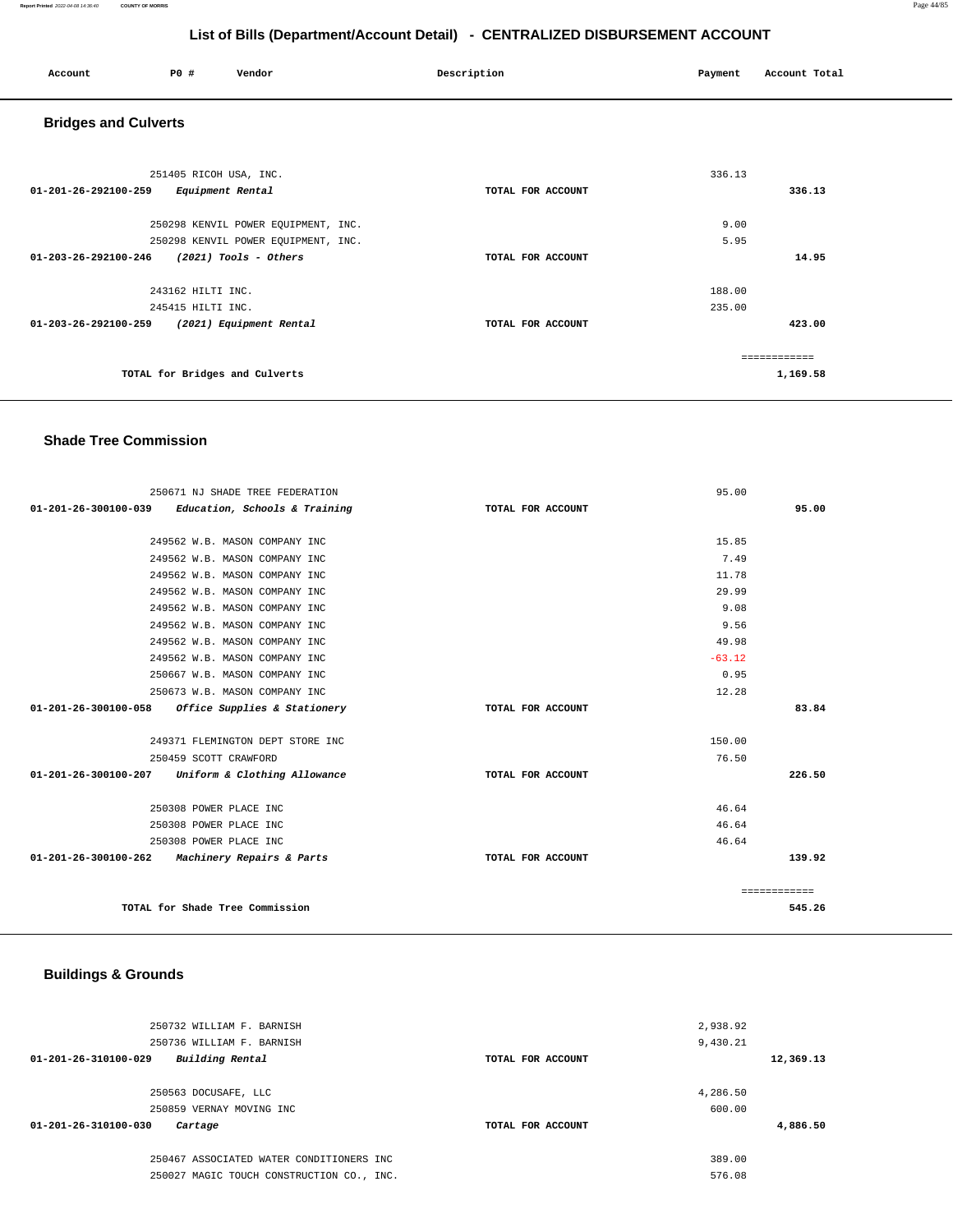| <b>PO #</b><br>Account<br>Vendor                                 | Description       | Payment              | Account Total |
|------------------------------------------------------------------|-------------------|----------------------|---------------|
|                                                                  |                   |                      |               |
| <b>Buildings &amp; Grounds</b>                                   |                   |                      |               |
| 250380 SCIENTIFIC BOILER WATER                                   |                   | 2,397.00             |               |
| 250381 TBS CONTROLS LLC                                          |                   | 3,186.00             |               |
| 250387 MAGIC TOUCH CONSTRUCTION CO., INC.                        |                   | 4,086.16             |               |
| 250387 MAGIC TOUCH CONSTRUCTION CO., INC.                        |                   | 1,083.57             |               |
| 250387 MAGIC TOUCH CONSTRUCTION CO., INC.                        |                   | 384.04               |               |
| 250860 TBS CONTROLS LLC                                          |                   | 1,060.95             |               |
| 251125 UNITEMP INC.<br>250996 MAGIC TOUCH CONSTRUCTION CO., INC. |                   | 1,080.00<br>2,477.57 |               |
| 250996 MAGIC TOUCH CONSTRUCTION CO., INC.                        |                   | 1,742.62             |               |
| 251304 MAGIC TOUCH CONSTRUCTION CO., INC.                        |                   | 1,216.97             |               |
| 251304 MAGIC TOUCH CONSTRUCTION CO., INC.                        |                   | 2,040.61             |               |
| 251206 C. DOUGHERTY & CO. INC.                                   |                   | 500.00               |               |
| 01-201-26-310100-044<br>Equipment Service Agreements             | TOTAL FOR ACCOUNT |                      | 22,220.57     |
| 250861 GRAINGER                                                  |                   | 356.84               |               |
| 01-201-26-310100-058<br>Office Supplies & Stationery             | TOTAL FOR ACCOUNT |                      | 356.84        |
| 250565 LAZ PARKING                                               |                   | 2,280.96             |               |
| 250764 MORRISTOWN PARKING AUTHORITY                              |                   | 150.00               |               |
| 251121 MORRISTOWN PARKING AUTHORITY                              |                   | 6,132.00             |               |
| $01 - 201 - 26 - 310100 - 062$<br>Parking Lot Rental             | TOTAL FOR ACCOUNT |                      | 8,562.96      |
| 250388 FLOORMAT MANAGEMENT, INC.                                 |                   | 97.20                |               |
| 250503 R.S. KNAPP CO INC                                         |                   | 43.50                |               |
| 250436 TREASURER-STATE OF NEW JERSEY                             |                   | 182.00               |               |
| 250781 CONSOLIDATED ENVIRONMENTAL INC                            |                   | 5,800.00             |               |
| 250779 CONSOLIDATED ENVIRONMENTAL INC                            |                   | 4,700.00             |               |
| 251204 TOWN OF MORRISTOWN                                        |                   | 2,344.00             |               |
| 251204 TOWN OF MORRISTOWN                                        |                   | 1,206.00             |               |
| 251204 TOWN OF MORRISTOWN<br>251204 TOWN OF MORRISTOWN           |                   | 476.00<br>576.00     |               |
| $01 - 201 - 26 - 310100 - 084$<br>Other Outside Services         | TOTAL FOR ACCOUNT |                      | 15,424.70     |
|                                                                  |                   | 0.95                 |               |
| 250487 W.B. MASON COMPANY INC<br>250487 W.B. MASON COMPANY INC   |                   | 0.95                 |               |
| 250487 W.B. MASON COMPANY INC                                    |                   | 0.95                 |               |
| 250487 W.B. MASON COMPANY INC                                    |                   | 0.95                 |               |
| 250487 W.B. MASON COMPANY INC                                    |                   | 0.95                 |               |
| 250487 W.B. MASON COMPANY INC                                    |                   | 0.95                 |               |
| 250487 W.B. MASON COMPANY INC                                    |                   | 0.95                 |               |
| 250487 W.B. MASON COMPANY INC                                    |                   | 0.95                 |               |
| 250487 W.B. MASON COMPANY INC                                    |                   | 0.95                 |               |
| 250487 W.B. MASON COMPANY INC                                    |                   | 0.95                 |               |
| 250487 W.B. MASON COMPANY INC<br>250487 W.B. MASON COMPANY INC   |                   | 22.35<br>67.05       |               |
| 250487 W.B. MASON COMPANY INC                                    |                   | 17.88                |               |
| 250487 W.B. MASON COMPANY INC                                    |                   | 44.70                |               |
| 250487 W.B. MASON COMPANY INC                                    |                   | 8.94                 |               |
| 250487 W.B. MASON COMPANY INC                                    |                   | $-35.76$             |               |
| 01-201-26-310100-095<br>Other Administrative Supplies            | TOTAL FOR ACCOUNT |                      | 134.66        |
| 250855 GATES FLAG & BANNER, CO. INC.                             |                   | 1,089.14             |               |
| 250861 GRAINGER                                                  |                   | 1.63                 |               |
| 250861 GRAINGER                                                  |                   | 1.63                 |               |
| 250861 GRAINGER                                                  |                   | 263.34               |               |
| 251124 SIGN A RAMA LEDGEWOOD                                     |                   | 1,248.25             |               |
| 250672 MORRIS COUNTY ENGRAVING LLC                               |                   | 75.00                |               |
| 01-201-26-310100-098<br>Other Operating&Repair Supply            | TOTAL FOR ACCOUNT |                      | 2,678.99      |
| 250385 MORRIS COUNTY MUNICIPAL                                   |                   | 178.35               |               |
| 250653 MORRIS COUNTY MUNICIPAL                                   |                   | 206.02               |               |
| 01-201-26-310100-143 Rubbish & Trash Removal                     | TOTAL FOR ACCOUNT |                      | 384.37        |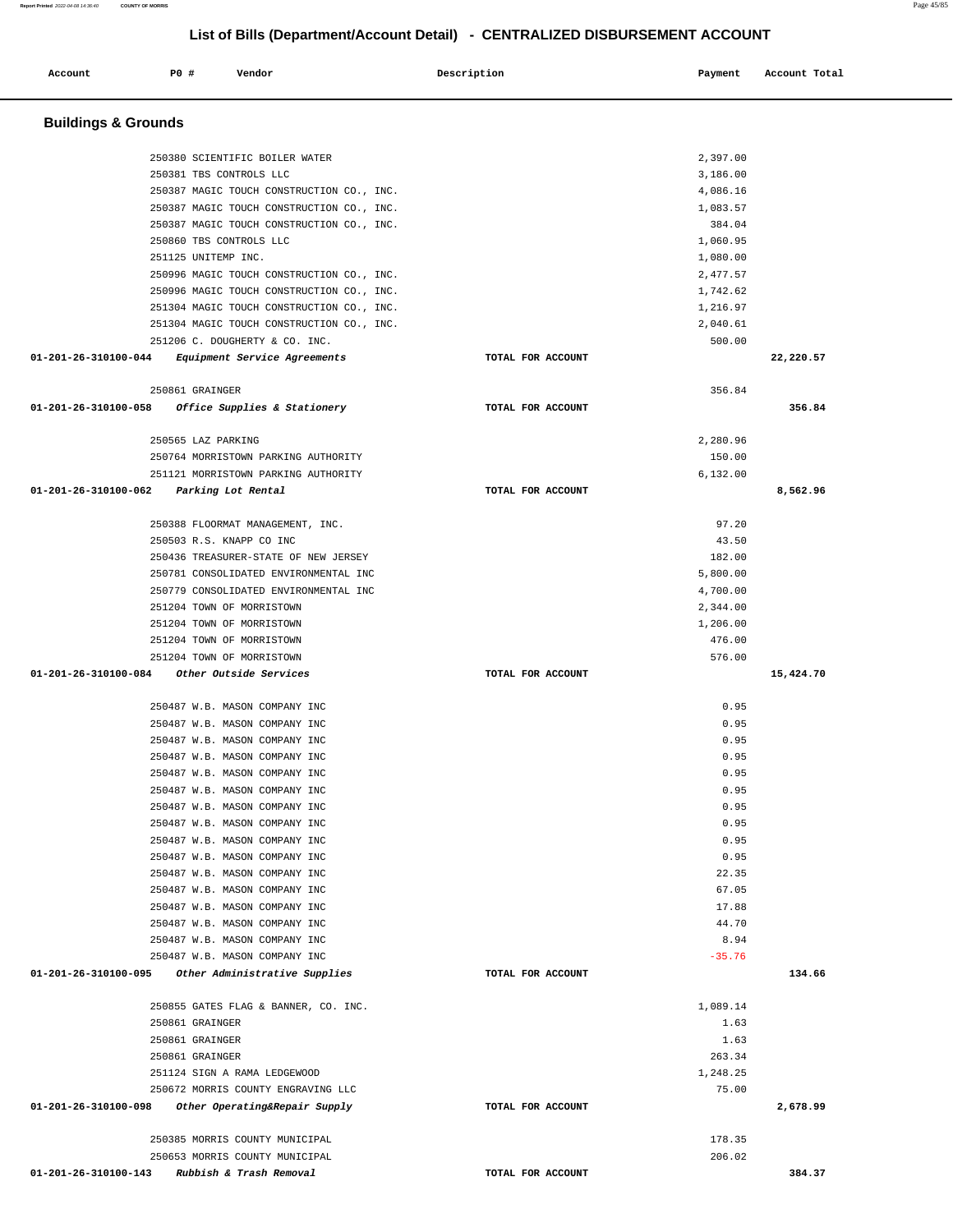**Buildings & Grounds** 

| 250557 FASTENAL COMPANY                             |                   | 112.28    |           |
|-----------------------------------------------------|-------------------|-----------|-----------|
| 250955 JOHANNA HIDALGO                              |                   | 39.00     |           |
| 250856 WORK N WEAR STORE                            |                   | 450.00    |           |
| 250856 WORK N WEAR STORE                            |                   | 295.00    |           |
| 251294 ALICE DECHAVEZ                               |                   | 90.00     |           |
| $01-201-26-310100-207$ Uniform & Clothing Allowance | TOTAL FOR ACCOUNT |           | 986.28    |
|                                                     |                   |           |           |
| 250989 WHITE IRON LLC                               |                   | 400.00    |           |
| 01-201-26-310100-223 Building Repairs               | TOTAL FOR ACCOUNT |           | 400.00    |
|                                                     |                   |           |           |
| 250341 RICCIARDI BROTHERS, INC                      |                   | 137.94    |           |
| 250341 RICCIARDI BROTHERS, INC                      |                   | 440.66    |           |
| 250341 RICCIARDI BROTHERS, INC                      |                   | 111.60    |           |
| 250767 RICCIARDI BROTHERS, INC                      |                   | 55.99     |           |
| 250767 RICCIARDI BROTHERS, INC                      |                   | 103.49    |           |
| 250767 RICCIARDI BROTHERS, INC                      |                   | 54.99     |           |
| 250767 RICCIARDI BROTHERS, INC                      |                   | 81.05     |           |
| $01 - 201 - 26 - 310100 - 234$ Paint                | TOTAL FOR ACCOUNT |           | 985.72    |
| 250562 GRAINGER                                     |                   | 431.02    |           |
| 250562 GRAINGER                                     |                   | 819.60    |           |
| 251409 GRAINGER                                     |                   | 26.26     |           |
| 251203 GENERAL PLUMBING SUPPLY INC.                 |                   | 60.38     |           |
| 251203 GENERAL PLUMBING SUPPLY INC.                 |                   | 42.81     |           |
|                                                     | TOTAL FOR ACCOUNT |           |           |
| $01-201-26-310100-235$ Pipes - Others               |                   |           | 1,380.07  |
| 250562 GRAINGER                                     |                   | 476.02    |           |
| 250562 GRAINGER                                     |                   | 534.34    |           |
| 250861 GRAINGER                                     |                   | 47.81     |           |
| 01-201-26-310100-239 Small Tools                    | TOTAL FOR ACCOUNT |           | 1,058.17  |
|                                                     |                   |           |           |
| 250557 FASTENAL COMPANY                             |                   | 2,149.55  |           |
| 250562 GRAINGER                                     |                   | 652.64    |           |
| 250562 GRAINGER                                     |                   | 184.26    |           |
| 250340 MORRISTOWN LUMBER &                          |                   | 31.99     |           |
| 250861 GRAINGER                                     |                   | 147.74    |           |
| 250861 GRAINGER                                     |                   | 248.08    |           |
| 250861 GRAINGER                                     |                   | 2,418.54  |           |
| 250861 GRAINGER                                     |                   | 308.20    |           |
| 250861 GRAINGER                                     |                   | $-308.20$ |           |
| 250982 KUIKEN BROTHERS CO. INC.                     |                   | 368.00    |           |
| 250982 KUIKEN BROTHERS CO. INC.                     |                   | 21.77     |           |
| 251122 HOME DEPOT CREDIT SERVICES                   |                   | 194.22    |           |
| 251122 HOME DEPOT CREDIT SERVICES                   |                   | 922.16    |           |
| 251122 HOME DEPOT CREDIT SERVICES                   |                   | 131.00    |           |
| 251122 HOME DEPOT CREDIT SERVICES                   |                   | 335.40    |           |
| 251122 HOME DEPOT CREDIT SERVICES                   |                   | 681.26    |           |
| 251300 MORRISTOWN LUMBER &                          |                   | 219.52    |           |
| 251409 GRAINGER                                     |                   | 213.84    |           |
| 251409 GRAINGER                                     |                   | 80.90     |           |
| 251409 GRAINGER                                     |                   | 585.49    |           |
| 251409 GRAINGER                                     |                   | 158.00    |           |
| 251409 GRAINGER                                     |                   | 1,311.41  |           |
| 251409 GRAINGER                                     |                   | 530.07    |           |
| 251409 GRAINGER                                     |                   | 984.15    |           |
| 251409 GRAINGER                                     |                   | $-984.15$ |           |
| 251422 CONTINENTAL TRADING & HARDWARE, INC.         |                   | 392.00    |           |
| 251422 CONTINENTAL TRADING & HARDWARE, INC.         |                   | 110.00    |           |
| 01-201-26-310100-249<br>Bldg Maintenance Supplies   | TOTAL FOR ACCOUNT |           | 12,087.84 |
|                                                     |                   |           |           |
| 250562 GRAINGER                                     |                   | 4,557.00  |           |

**Account** P0 # Vendor Payment Account Total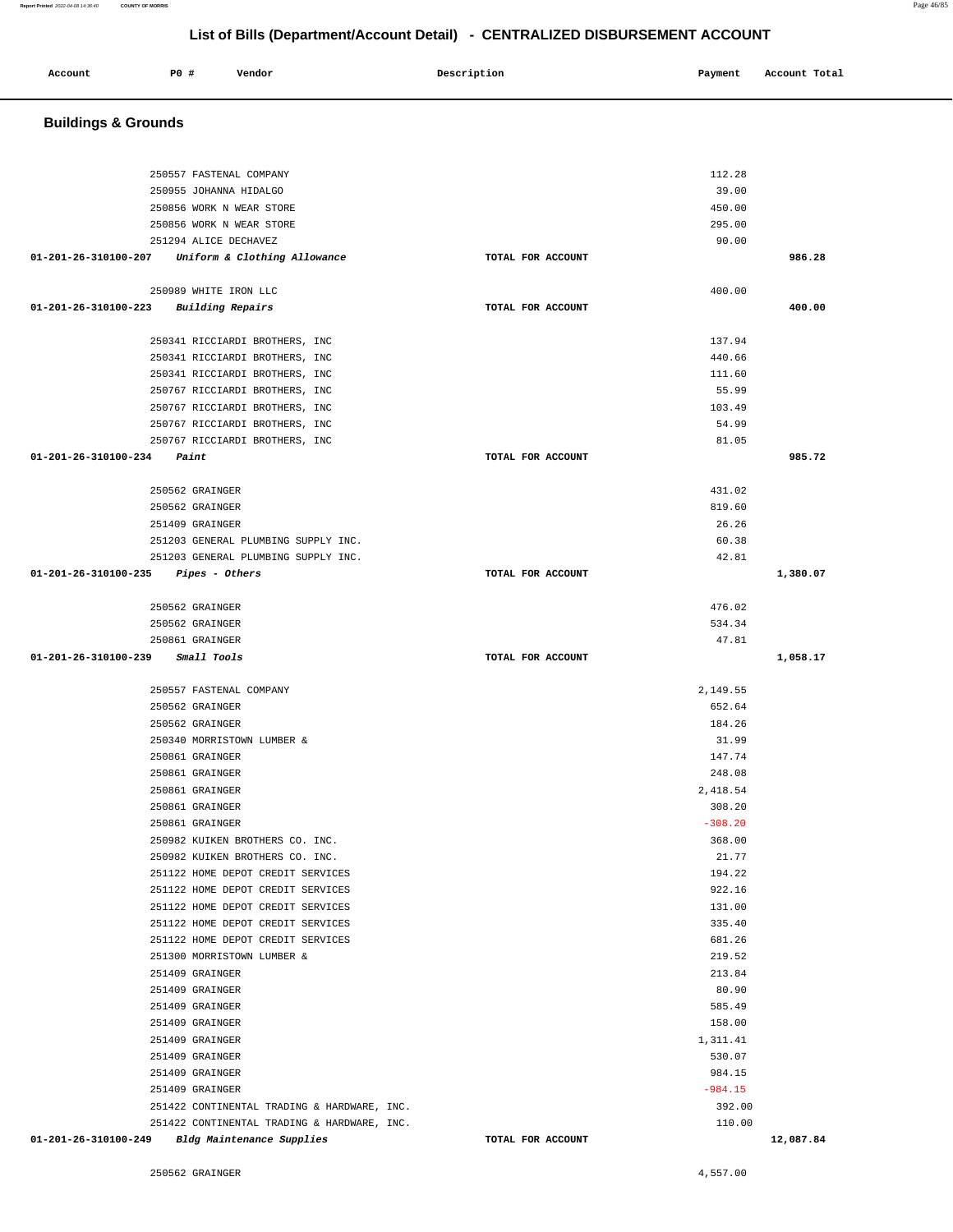**Report Printed** 2022-04-08 14:36:40 **COUNTY OF MORRIS** Page 47/85

# **List of Bills (Department/Account Detail) - CENTRALIZED DISBURSEMENT ACCOUNT**

| Account                         | P0 #                    | Vendor                                                               |  | Description       | Payment              | Account Total |
|---------------------------------|-------------------------|----------------------------------------------------------------------|--|-------------------|----------------------|---------------|
| <b>Buildings &amp; Grounds</b>  |                         |                                                                      |  |                   |                      |               |
| 01-201-26-310100-252            |                         | Janitorial Supplies                                                  |  | TOTAL FOR ACCOUNT |                      | 4,557.00      |
|                                 | 250992 GRAY SUPPLY CORP |                                                                      |  |                   | 1,220.00             |               |
| 01-201-26-310100-258            | Equipment               |                                                                      |  | TOTAL FOR ACCOUNT |                      | 1,220.00      |
|                                 |                         |                                                                      |  |                   |                      |               |
|                                 |                         | 250559 R & J CONTROL, INC.                                           |  |                   | 495.85               |               |
|                                 |                         | 250559 R & J CONTROL, INC.<br>250559 R & J CONTROL, INC.             |  |                   | 421.00<br>220.00     |               |
|                                 |                         | 250559 R & J CONTROL, INC.                                           |  |                   | 705.69               |               |
|                                 |                         | 250559 R & J CONTROL, INC.                                           |  |                   | 454.92               |               |
|                                 |                         | 250559 R & J CONTROL, INC.                                           |  |                   | 330.00               |               |
|                                 |                         | 251108 R & J CONTROL, INC.                                           |  |                   | 300.00               |               |
|                                 |                         | 251108 R & J CONTROL, INC.                                           |  |                   | 1,350.00             |               |
|                                 |                         | 251108 R & J CONTROL, INC.                                           |  |                   | 919.50               |               |
|                                 |                         | 251108 R & J CONTROL, INC.                                           |  |                   | 1,703.54             |               |
| $01 - 201 - 26 - 310100 - 262$  | 251313 FOLEY, INC.      |                                                                      |  |                   | 1,752.16             |               |
|                                 |                         | Machinery Repairs & Parts                                            |  | TOTAL FOR ACCOUNT |                      | 8,652.66      |
|                                 | 250562 GRAINGER         |                                                                      |  |                   | 807.92               |               |
|                                 | 250389 JOHNSTONE SUPPLY |                                                                      |  |                   | 600.29               |               |
|                                 | 250389 JOHNSTONE SUPPLY |                                                                      |  |                   | 1,583.02             |               |
|                                 | 250389 JOHNSTONE SUPPLY |                                                                      |  |                   | 254.58               |               |
|                                 |                         | 250379 MCCLOSKEY MECHANICAL INC.                                     |  |                   | 1,704.40             |               |
|                                 |                         | 250379 MCCLOSKEY MECHANICAL INC.                                     |  |                   | 2,459.47             |               |
|                                 |                         | 250379 MCCLOSKEY MECHANICAL INC.                                     |  |                   | 2,662.00             |               |
|                                 |                         | 250981 MCCLOSKEY MECHANICAL INC.                                     |  |                   | 920.14               |               |
|                                 |                         | 250981 MCCLOSKEY MECHANICAL INC.                                     |  |                   | 1,745.49             |               |
|                                 |                         | 250981 MCCLOSKEY MECHANICAL INC.                                     |  |                   | 1,695.80             |               |
|                                 |                         | 250981 MCCLOSKEY MECHANICAL INC.                                     |  |                   | 1,065.60             |               |
|                                 |                         | 250997 MCCLOSKEY MECHANICAL INC.<br>250997 MCCLOSKEY MECHANICAL INC. |  |                   | 398.16<br>710.40     |               |
|                                 |                         | 250997 MCCLOSKEY MECHANICAL INC.                                     |  |                   | 710.40               |               |
|                                 |                         | 250997 MCCLOSKEY MECHANICAL INC.                                     |  |                   | 621.60               |               |
|                                 |                         | 251306 MCCLOSKEY MECHANICAL INC.                                     |  |                   | 1,420.80             |               |
|                                 |                         | 251306 MCCLOSKEY MECHANICAL INC.                                     |  |                   | 1,504.97             |               |
|                                 |                         | 251306 MCCLOSKEY MECHANICAL INC.                                     |  |                   | 3,970.43             |               |
|                                 |                         | 251306 MCCLOSKEY MECHANICAL INC.                                     |  |                   | 4,478.10             |               |
|                                 |                         | 251306 MCCLOSKEY MECHANICAL INC.                                     |  |                   | 3,222.78             |               |
|                                 |                         | 251306 MCCLOSKEY MECHANICAL INC.                                     |  |                   | 2,582.41             |               |
|                                 |                         | 251306 MCCLOSKEY MECHANICAL INC.                                     |  |                   | 4,070.92             |               |
|                                 |                         | 251306 MCCLOSKEY MECHANICAL INC.                                     |  |                   | 355.20               |               |
|                                 |                         | 251306 MCCLOSKEY MECHANICAL INC.<br>251306 MCCLOSKEY MECHANICAL INC. |  |                   | 1,420.80<br>1,420.80 |               |
|                                 |                         | 251306 MCCLOSKEY MECHANICAL INC.                                     |  |                   | 3,622.03             |               |
|                                 |                         | 251306 MCCLOSKEY MECHANICAL INC.                                     |  |                   | 1,717.76             |               |
|                                 | 251410 JOHNSTONE SUPPLY |                                                                      |  |                   | 116.78               |               |
|                                 | 251410 JOHNSTONE SUPPLY |                                                                      |  |                   | 45.79                |               |
|                                 | 251410 JOHNSTONE SUPPLY |                                                                      |  |                   | 512.78               |               |
|                                 | 251410 JOHNSTONE SUPPLY |                                                                      |  |                   | 130.80               |               |
|                                 | 251410 JOHNSTONE SUPPLY |                                                                      |  |                   | 409.03               |               |
|                                 | 251410 JOHNSTONE SUPPLY |                                                                      |  |                   | 256.44               |               |
|                                 |                         | 251201 BINSKY SERVICE LLC                                            |  |                   | 805.00               |               |
| 01-201-26-310100-264 Heat & A/C |                         |                                                                      |  | TOTAL FOR ACCOUNT |                      | 50,002.89     |
|                                 |                         | 250342 COOPER ELECTRIC SUPPLY CO.                                    |  |                   | 743.78               |               |
|                                 |                         | 250342 COOPER ELECTRIC SUPPLY CO.                                    |  |                   | 2,133.36             |               |
|                                 |                         | 250342 COOPER ELECTRIC SUPPLY CO.                                    |  |                   | 392.35               |               |
|                                 |                         | 250854 COOPER ELECTRIC SUPPLY CO.                                    |  |                   | 310.06               |               |
|                                 |                         | 250854 COOPER ELECTRIC SUPPLY CO.                                    |  |                   | 391.83               |               |
|                                 |                         | 250854 COOPER ELECTRIC SUPPLY CO.                                    |  |                   | 505.07               |               |
|                                 |                         | 250854 COOPER ELECTRIC SUPPLY CO.                                    |  |                   | 82.32                |               |
|                                 |                         | 250854 COOPER ELECTRIC SUPPLY CO.                                    |  |                   | 92.82                |               |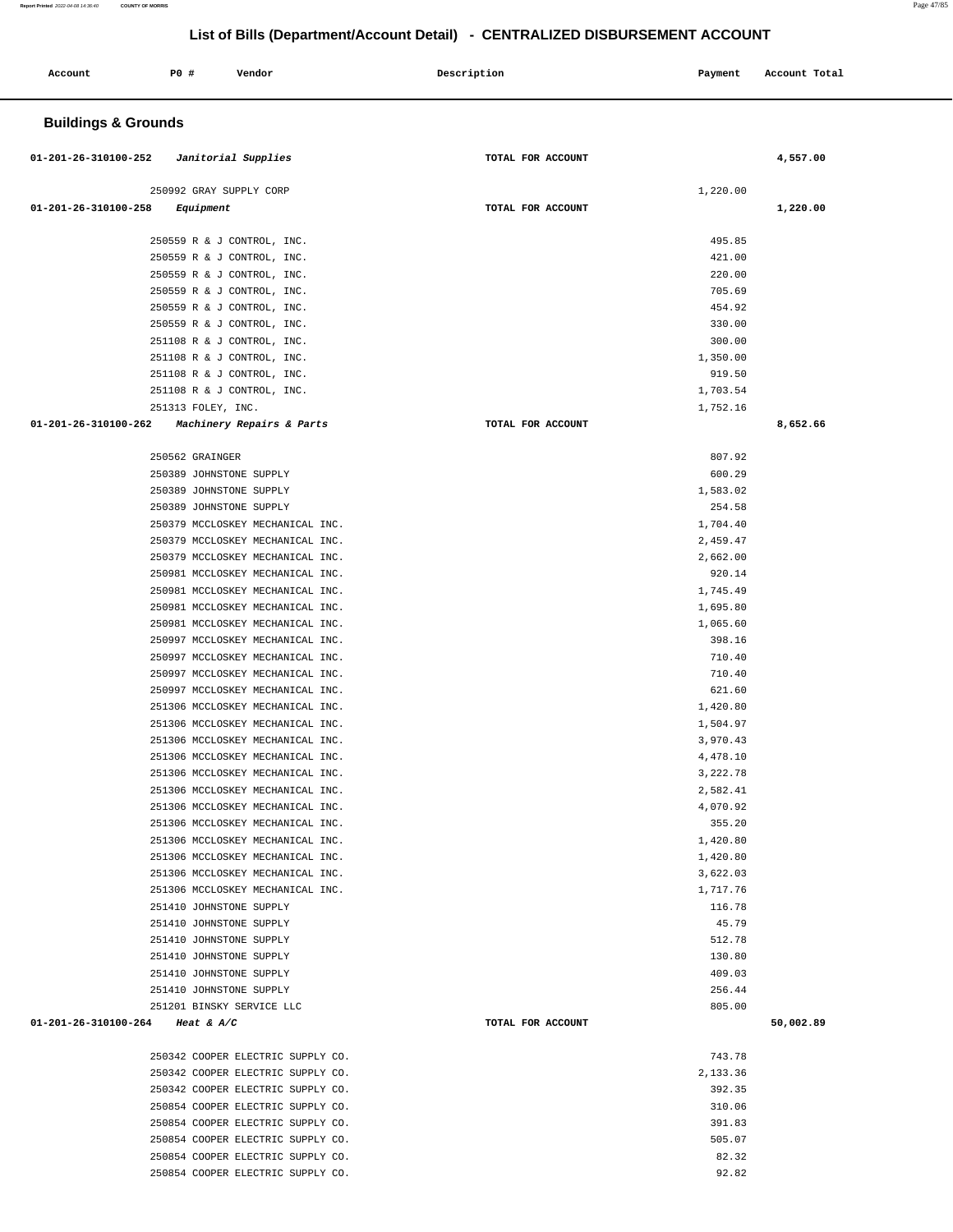#### **Report Printed** 2022-04-08 14:36:40 **COUNTY OF MORRIS** Page 48/85

# **List of Bills (Department/Account Detail) - CENTRALIZED DISBURSEMENT ACCOUNT**

| Account                        | PO#                           | Vendor                            | Description       | Payment | Account Total |
|--------------------------------|-------------------------------|-----------------------------------|-------------------|---------|---------------|
| <b>Buildings &amp; Grounds</b> |                               |                                   |                   |         |               |
|                                |                               | 250854 COOPER ELECTRIC SUPPLY CO. |                   | 363.56  |               |
|                                |                               | 250854 COOPER ELECTRIC SUPPLY CO. |                   | 12.34   |               |
|                                |                               | 251122 HOME DEPOT CREDIT SERVICES |                   | 120.90  |               |
|                                |                               | 251122 HOME DEPOT CREDIT SERVICES |                   | 499.10  |               |
| 01-201-26-310100-265           | Electrical                    |                                   | TOTAL FOR ACCOUNT |         | 5,647.49      |
|                                |                               | 250858 INFRARED SERVICES INC      |                   | 750.00  |               |
| 01-203-26-310100-084           |                               | (2021) Other Outside Services     | TOTAL FOR ACCOUNT |         | 750.00        |
|                                |                               | 250342 COOPER ELECTRIC SUPPLY CO. |                   | 103.41  |               |
| 01-203-26-310100-265           |                               | (2021) Electrical                 | TOTAL FOR ACCOUNT |         | 103.41        |
|                                |                               |                                   |                   |         | ============  |
|                                | TOTAL for Buildings & Grounds |                                   |                   |         | 154,850.25    |
|                                |                               |                                   |                   |         |               |

| 250621 PUBLIC WORKS ASSOC. OF NJ                  |                                     |                   | 75.00  |        |
|---------------------------------------------------|-------------------------------------|-------------------|--------|--------|
| 250621 PUBLIC WORKS ASSOC. OF NJ                  |                                     |                   | 45.00  |        |
| 01-201-26-315100-023 Associations and Memberships |                                     | TOTAL FOR ACCOUNT |        | 120.00 |
|                                                   |                                     |                   |        |        |
| 251033 W.B. MASON COMPANY INC                     |                                     |                   | 15.30  |        |
| 251033 W.B. MASON COMPANY INC                     |                                     |                   | 2.77   |        |
| 251033 W.B. MASON COMPANY INC                     |                                     |                   | 5.79   |        |
| 251033 W.B. MASON COMPANY INC                     |                                     |                   | 109.98 |        |
| 01-201-26-315100-058 Office Supplies & Stationery |                                     | TOTAL FOR ACCOUNT |        | 133.84 |
|                                                   |                                     |                   |        |        |
| 249809 JOSEPH GARTLAND INC                        |                                     |                   | 840.00 |        |
|                                                   | 249917 ONE SOURCE OF NEW JERSEY LLC |                   | 112.00 |        |
| 249898 GRAINGER                                   |                                     |                   | 32.67  |        |
|                                                   | 250375 ONE SOURCE OF NEW JERSEY LLC |                   | 559.83 |        |
| 250429 WURTH USA INC.                             |                                     |                   | 59.00  |        |
| 250429 WURTH USA INC.                             |                                     |                   | 352.28 |        |
| 250429 WURTH USA INC.                             |                                     |                   | 14.88  |        |
| 250149 WURTH USA INC.                             |                                     |                   | 69.75  |        |
| 250149 WURTH USA INC.                             |                                     |                   | 352.28 |        |
| 250031 GRAINGER                                   |                                     |                   | 14.52  |        |
| 250031 GRAINGER                                   |                                     |                   | 37.57  |        |
| 250279 GRAINGER                                   |                                     |                   | 9.60   |        |
| 250279 GRAINGER                                   |                                     |                   | 5.80   |        |
| 250620 OPTIMUM                                    |                                     |                   | 96.23  |        |
| 251044 Y-PERS INC                                 |                                     |                   | 395.00 |        |
| 250941 T. SLACK ENVIRONMENTAL                     |                                     |                   | 856.24 |        |
| 250941 T. SLACK ENVIRONMENTAL                     |                                     |                   | 687.22 |        |
| 250941 T. SLACK ENVIRONMENTAL                     |                                     |                   | 687.22 |        |
| 250942 T. SLACK ENVIRONMENTAL                     |                                     |                   | 184.00 |        |
| 250942 T. SLACK ENVIRONMENTAL                     |                                     |                   | 432.09 |        |
| 250942 T. SLACK ENVIRONMENTAL                     |                                     |                   | 19.12  |        |
| 250619 MCMASTER-CARR SUPPLY CO                    |                                     |                   | 82.52  |        |
| 250619 MCMASTER-CARR SUPPLY CO                    |                                     |                   | 10.58  |        |
| 250619 MCMASTER-CARR SUPPLY CO                    |                                     |                   | 5.96   |        |
| 250619 MCMASTER-CARR SUPPLY CO                    |                                     |                   | 8.62   |        |
| 250619 MCMASTER-CARR SUPPLY CO                    |                                     |                   | 8.33   |        |
| 250432 J & D SALES & SERVICE LLC                  |                                     |                   | 48.00  |        |
| 250432 J & D SALES & SERVICE LLC                  |                                     |                   | 75.00  |        |
| 250432 J & D SALES & SERVICE LLC                  |                                     |                   | 225.00 |        |
| 250431 J & D SALES & SERVICE LLC                  |                                     |                   | 62.50  |        |
| 250431 J & D SALES & SERVICE LLC                  |                                     |                   | 200.00 |        |
| 251071 T. SLACK ENVIRONMENTAL                     |                                     |                   | 92.00  |        |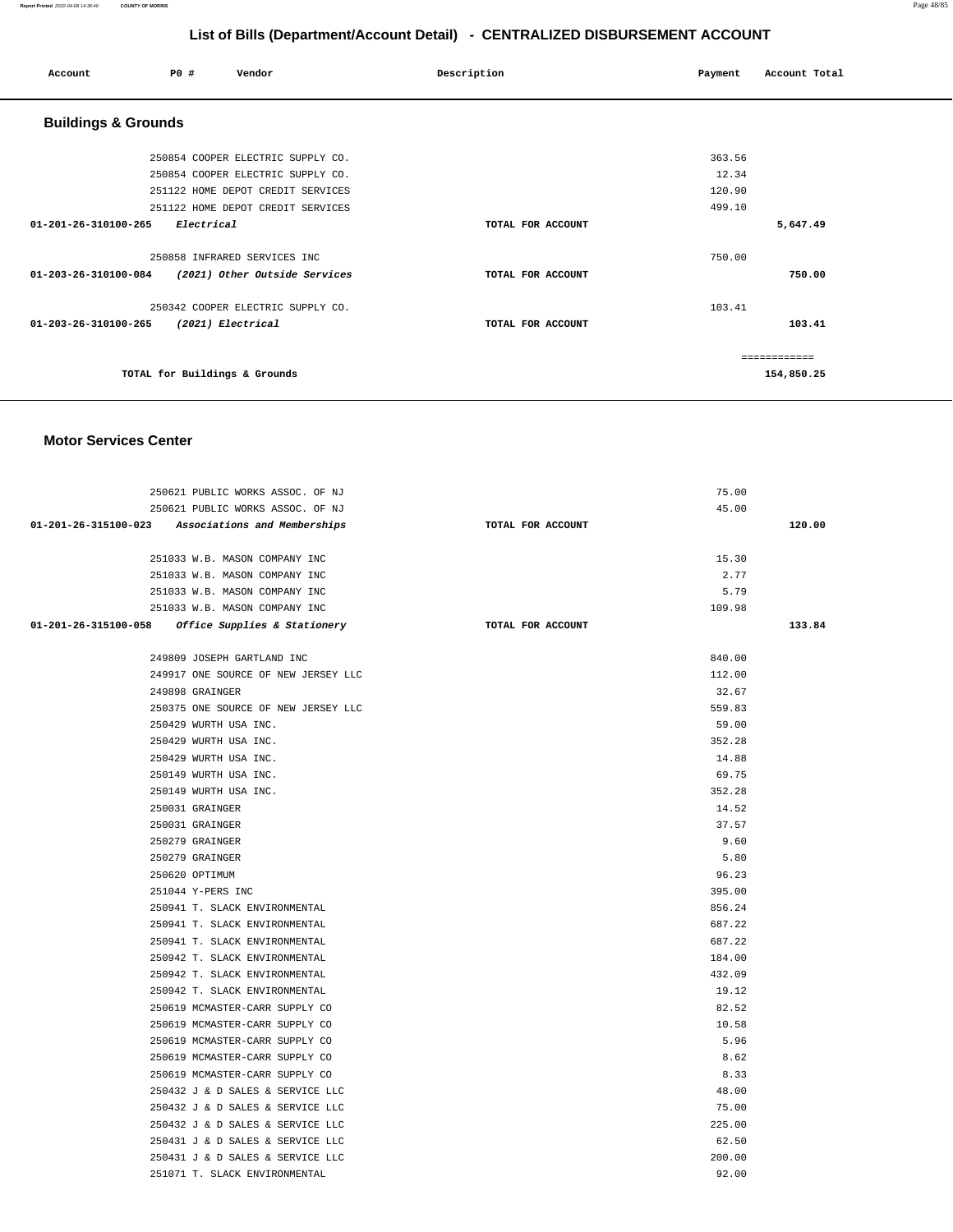| 251070 T. SLACK ENVIRONMENTAL                         |                   | 92.00    |
|-------------------------------------------------------|-------------------|----------|
| 251395 W.B. MASON COMPANY INC                         |                   | 11.99    |
| 01-201-26-315100-098<br>Other Operating&Repair Supply | TOTAL FOR ACCOUNT | 6,739.80 |
| 250131 AMERICAN WEAR INC.                             |                   | 237.94   |
| 250363 AMERICAN WEAR INC.                             |                   | 183.15   |
| 250947 AMERICAN WEAR INC.                             |                   | 237.94   |
| 251353 LUIS ROJAS                                     |                   | 74.98    |
| 251102 AMERICAN WEAR INC.                             |                   | 192.17   |
| 01-201-26-315100-207<br>Uniform & Clothing Allowance  | TOTAL FOR ACCOUNT | 926.18   |
| 250825 DAVID WEBER OIL COMPANY                        |                   | 1,118.88 |
| 250826 DAVID WEBER OIL COMPANY                        |                   | 1,018.94 |
| 250826 DAVID WEBER OIL COMPANY                        |                   | 575.96   |
| 250826 DAVID WEBER OIL COMPANY                        |                   | 50.00    |
| 250826 DAVID WEBER OIL COMPANY                        |                   | 200.00   |
| 251109 DAVID WEBER OIL COMPANY                        |                   | 235.48   |
| 01-201-26-315100-232<br>Lubricants & Anti Freeze      | TOTAL FOR ACCOUNT | 3,199.26 |
| 250370 CONTINENTAL TRADING & HARDWARE, INC.           |                   | 268.20   |
| 250370 CONTINENTAL TRADING & HARDWARE, INC.           |                   | 23.02    |
| 01-201-26-315100-233<br>Lumber                        | TOTAL FOR ACCOUNT | 291.22   |
| 250434 D & M AUTO BODY                                |                   | 1,843.75 |
| 250434 D & M AUTO BODY                                |                   | 1,627.04 |
| 250434 D & M AUTO BODY                                |                   | 1,424.50 |
| 250434 D & M AUTO BODY                                |                   | 304.50   |
| 250434 D & M AUTO BODY                                |                   | 45.00    |
| 01-201-26-315100-234<br>Paint                         | TOTAL FOR ACCOUNT | 5,244.79 |
| 250134 D&B AUTO SUPPLY                                |                   | 5.64     |
| 250134 D&B AUTO SUPPLY                                |                   | 6.79     |
| 249653 SNAP-ON INDUSTRIAL                             |                   | 76.88    |
| 250438 D&B AUTO SUPPLY                                |                   | 71.75    |
| 250438 D&B AUTO SUPPLY                                |                   | 6.45     |
| 249952 GRAINGER                                       |                   | 119.14   |
| 250938 D&B AUTO SUPPLY                                |                   | $-33.33$ |
| 250938 D&B AUTO SUPPLY                                |                   | 43.53    |
| 251029 D&B AUTO SUPPLY                                |                   | 18.36    |
| 01-201-26-315100-239<br><i>Small Tools</i>            | TOTAL FOR ACCOUNT | 315.21   |
| 249919 SMITH MOTOR CO., INC.                          |                   | 425.00   |
| 251046 TONY SANCHEZ LTD                               |                   | 231.30   |
| 251046 TONY SANCHEZ LTD                               |                   | 203.70   |
| 01-201-26-315100-241<br>Snow Plowing Parts            | TOTAL FOR ACCOUNT | 860.00   |
| 250440 BARNWELL HOUSE OF TIRES, INC.                  |                   | 647.72   |
| 250613 BARNWELL HOUSE OF TIRES, INC.                  |                   | 441.16   |
| 250364 BARNWELL HOUSE OF TIRES, INC.                  |                   | 464.24   |
| 250811 BARNWELL HOUSE OF TIRES, INC.                  |                   | 416.04   |
| 250433 INTER CITY TIRE                                |                   | 421.25   |
| 250433 INTER CITY TIRE                                |                   | 63.00    |
| 250946 BARNWELL HOUSE OF TIRES, INC.                  |                   | 665.72   |
| 250946 BARNWELL HOUSE OF TIRES, INC.                  |                   | 280.02   |
| 250945 BARNWELL HOUSE OF TIRES, INC.                  |                   | 296.92   |
| 01-201-26-315100-245<br>Tires                         | TOTAL FOR ACCOUNT | 3,696.07 |
| 251041 LINDE GAS & EQUIPMENT INC.                     |                   | 12.80    |
| 250374 LINDE GAS & EQUIPMENT INC.                     |                   | 413.66   |
| 01-201-26-315100-248<br>Welding-Oxygen-Acetylene Etc  | TOTAL FOR ACCOUNT | 426.46   |
|                                                       |                   |          |
| 249920 ACUITY SPECIALTY PRODUCTS, INC                 |                   | 139.88   |

 **Account P0 # Vendor Description Payment Account Total**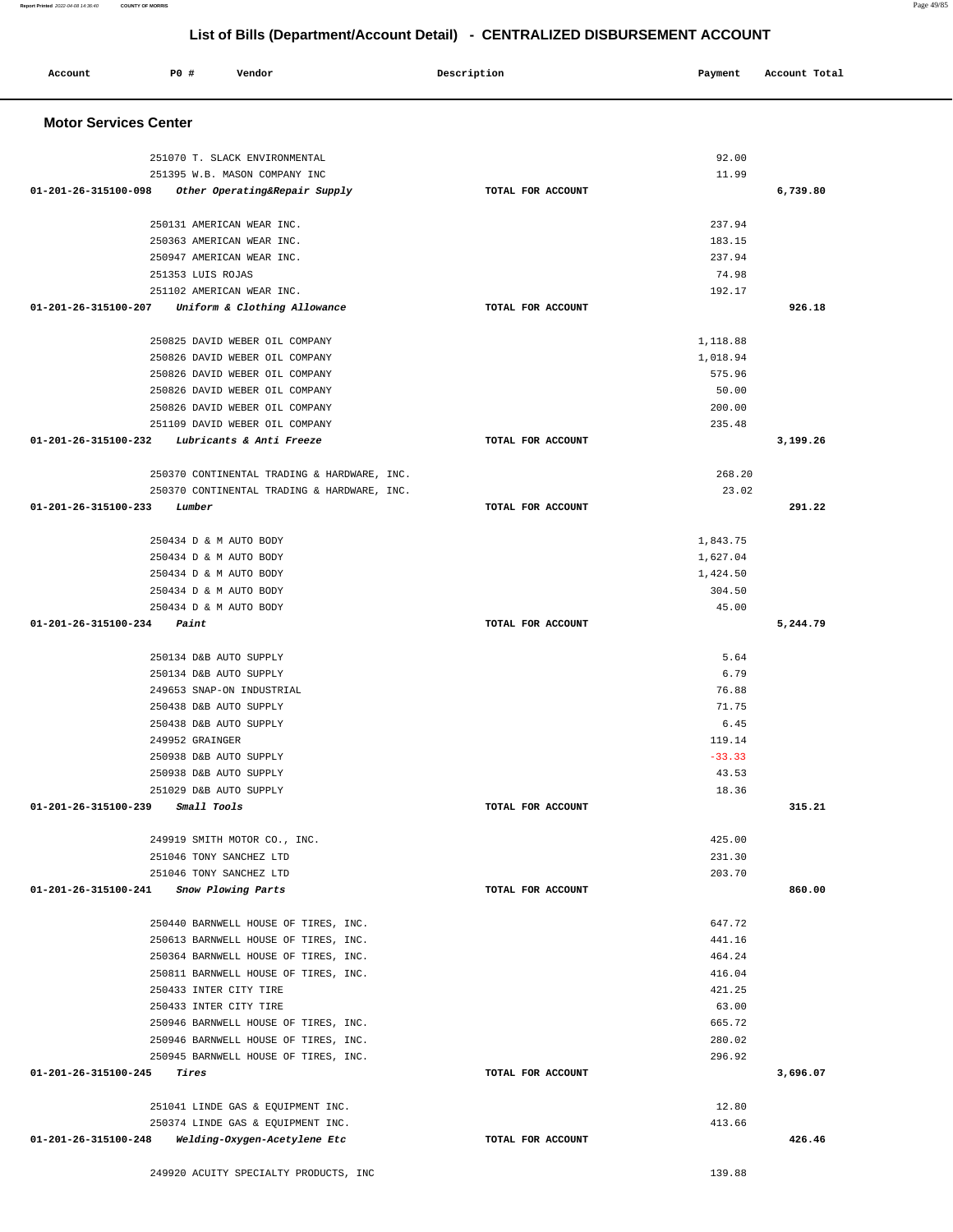| Account<br>. | PO# | Vendor | Description | Payment | Account Total<br>.<br>. |
|--------------|-----|--------|-------------|---------|-------------------------|
|              |     |        |             |         |                         |

|                                            | 249920 ACUITY SPECIALTY PRODUCTS, INC                    | 119.98            |        |
|--------------------------------------------|----------------------------------------------------------|-------------------|--------|
|                                            | 249920 ACUITY SPECIALTY PRODUCTS, INC                    | 39.99             |        |
| $01-201-26-315100-252$ Janitorial Supplies |                                                          | TOTAL FOR ACCOUNT | 299.85 |
|                                            |                                                          |                   |        |
|                                            | 249922 CAMPBELL SUPPLY COMPANY OF                        | $-135.00$         |        |
|                                            | 249922 CAMPBELL SUPPLY COMPANY OF                        | 658.50            |        |
|                                            | 250142 HOOVER TRUCK CENTERS INC                          | 221.56            |        |
|                                            | 250142 HOOVER TRUCK CENTERS INC                          | 211.20            |        |
|                                            | 250144 HOOVER TRUCK CENTERS INC                          | 496.65            |        |
|                                            | 250144 HOOVER TRUCK CENTERS INC                          | 51.62             |        |
|                                            | 250060 RAW INC                                           | 75.00             |        |
|                                            | 249649 SNAP-ON INDUSTRIAL                                | 161.55            |        |
|                                            | 250138 GRAY SUPPLY CORP                                  | 15.42             |        |
|                                            | 250137 GRAY SUPPLY CORP                                  | 85.46             |        |
|                                            | 249924 SMITH MOTOR CO., INC.                             | 266.50            |        |
|                                            | 250377 TRIUS, INC.                                       | 18.23             |        |
|                                            | 250377 TRIUS, INC.                                       | 92.02             |        |
|                                            | 250376 TRIUS, INC.                                       | 312.72            |        |
|                                            | 250376 TRIUS, INC.<br>250441 AMERICAN HOSE & HYDRAULICS  | 151.70<br>78.80   |        |
|                                            | 250437 DOVER BRAKE & CLUTCH CO INC                       | 412.14            |        |
|                                            | 250437 DOVER BRAKE & CLUTCH CO INC                       | 252.00            |        |
|                                            | 250437 DOVER BRAKE & CLUTCH CO INC                       | 1,200.00          |        |
|                                            | 250437 DOVER BRAKE & CLUTCH CO INC                       | 98.68             |        |
|                                            | 250437 DOVER BRAKE & CLUTCH CO INC                       | $-1, 200.00$      |        |
|                                            | 250360 DOVER BRAKE & CLUTCH CO INC                       | 110.86            |        |
|                                            | 250373 GRAY SUPPLY CORP                                  | 44.48             |        |
|                                            | 250373 GRAY SUPPLY CORP                                  | 33.39             |        |
|                                            | 250373 GRAY SUPPLY CORP                                  | 7.14              |        |
|                                            | 250373 GRAY SUPPLY CORP                                  | 121.45            |        |
|                                            | 250373 GRAY SUPPLY CORP                                  | 12.01             |        |
|                                            | 250373 GRAY SUPPLY CORP                                  | 3.16              |        |
|                                            | 250373 GRAY SUPPLY CORP                                  | 11.56             |        |
|                                            | 250373 GRAY SUPPLY CORP                                  | 18.47             |        |
|                                            | 250618 HOOVER TRUCK CENTERS INC                          | 75.50             |        |
|                                            | 250618 HOOVER TRUCK CENTERS INC                          | 6.19              |        |
|                                            | 250618 HOOVER TRUCK CENTERS INC                          | 191.03            |        |
|                                            | 250618 HOOVER TRUCK CENTERS INC                          | 87.86             |        |
|                                            | 250356 HOOVER TRUCK CENTERS INC                          | 131.18            |        |
|                                            | 251074 HOOVER TRUCK CENTERS INC                          | 69.51             |        |
|                                            | 250623 SMITH MOTOR CO., INC.                             | $-16.00$          |        |
|                                            | 250623 SMITH MOTOR CO., INC.                             | 191.10            |        |
|                                            | 250623 SMITH MOTOR CO., INC.                             | 361.00            |        |
|                                            | 250835 SHEAFFER SUPPLY, INC.                             | 57.39             |        |
|                                            | 247246 GPC-NAPA AUTO PARTS                               | 72.18             |        |
|                                            | 247246 GPC-NAPA AUTO PARTS                               | 42.91             |        |
|                                            | 247246 GPC-NAPA AUTO PARTS                               | 109.75            |        |
|                                            | 248484 GPC-NAPA AUTO PARTS                               | 27.12             |        |
|                                            | 248702 GPC-NAPA AUTO PARTS                               | 91.36             |        |
|                                            | 248702 GPC-NAPA AUTO PARTS                               | 368.36            |        |
|                                            | 249160 GPC-NAPA AUTO PARTS                               | $-51.35$          |        |
|                                            | 249160 GPC-NAPA AUTO PARTS                               | 594.33            |        |
|                                            | 249160 GPC-NAPA AUTO PARTS                               | 28.56             |        |
|                                            | 249657 GPC-NAPA AUTO PARTS                               | 27.70             |        |
|                                            | 249651 GPC-NAPA AUTO PARTS                               | 44.34             |        |
|                                            | 249651 GPC-NAPA AUTO PARTS                               | 2.94              |        |
|                                            | 249651 GPC-NAPA AUTO PARTS<br>249912 GPC-NAPA AUTO PARTS | $-2.94$<br>13.76  |        |
|                                            | 249911 GPC-NAPA AUTO PARTS                               | 9.74              |        |
|                                            | 249911 GPC-NAPA AUTO PARTS                               | 21.14             |        |
|                                            | 249911 GPC-NAPA AUTO PARTS                               | 19.90             |        |
|                                            | 250067 GPC-NAPA AUTO PARTS                               | 108.17            |        |
|                                            |                                                          |                   |        |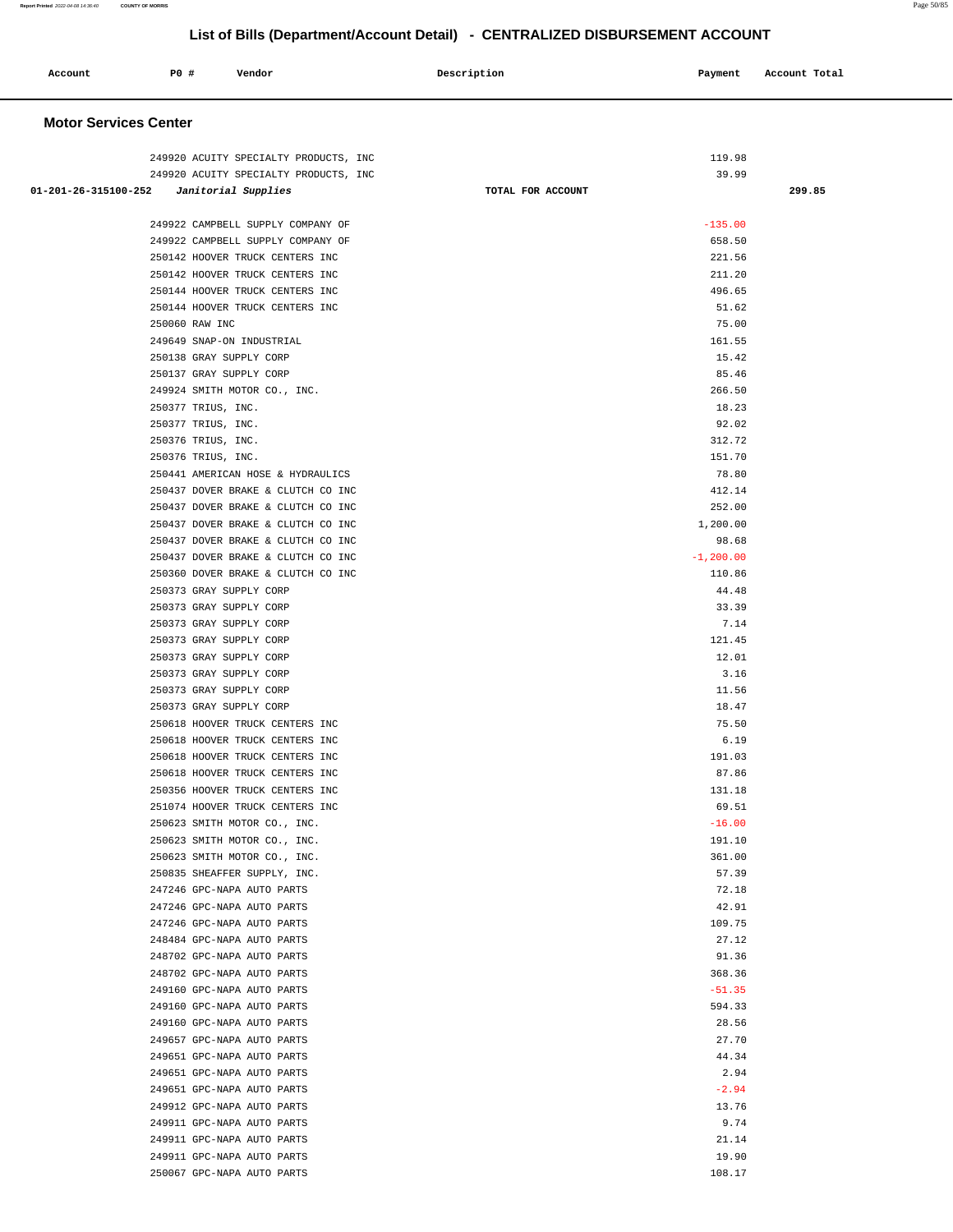| Account | <b>PO #</b> | Vendor | Description | Payment Account Total |
|---------|-------------|--------|-------------|-----------------------|
|         |             |        |             |                       |

| 250067 GPC-NAPA AUTO PARTS                     |                   | 18.00     |          |
|------------------------------------------------|-------------------|-----------|----------|
| 250067 GPC-NAPA AUTO PARTS                     |                   | 6.48      |          |
| 250067 GPC-NAPA AUTO PARTS                     |                   | 71.68     |          |
| 250067 GPC-NAPA AUTO PARTS                     |                   | 13.26     |          |
| 250349 GPC-NAPA AUTO PARTS                     |                   | 101.65    |          |
| 250348 GPC-NAPA AUTO PARTS                     |                   | 71.46     |          |
| 251042 SMITH TRACTOR & EQUIPMENT INC.          |                   | 58.27     |          |
| 250824 BUNKY'S HEAVY TOWING, LLC               |                   | 385.00    |          |
|                                                |                   |           |          |
| 250806 BEYER FORD                              |                   | 41.44     |          |
| 250614 BEYER FORD                              |                   | 54.10     |          |
| 250937 AT NORTHERN NEW JERSEY, LCC             |                   | 185.00    |          |
| 250937 AT NORTHERN NEW JERSEY, LCC             |                   | 18.96     |          |
| 251104 BEYER FORD                              |                   | $-295.00$ |          |
| 251104 BEYER FORD                              |                   | $-47.38$  |          |
| 251104 BEYER FORD                              |                   | 605.28    |          |
| 251398 HOOVER TRUCK CENTERS INC                |                   | 15.72     |          |
| 251028 ROBERT & SON, INC.                      |                   | 33.00     |          |
| 251076 ROBERT & SON, INC.                      |                   | 185.00    |          |
| 251080 SMITH TRACTOR & EQUIPMENT INC.          |                   | 329.68    |          |
| 251080 SMITH TRACTOR & EQUIPMENT INC.          |                   | 21.00     |          |
| 251080 SMITH TRACTOR & EQUIPMENT INC.          |                   | $-21.00$  |          |
| 251083 TRIUS, INC.                             |                   | 73.33     |          |
| 01-201-26-315100-261 Spare Parts for Equipment | TOTAL FOR ACCOUNT |           | 8,494.93 |
|                                                |                   |           |          |
| 250040 BUY WISE AUTO PARTS                     |                   | 294.94    |          |
| 250040 BUY WISE AUTO PARTS                     |                   | 31.08     |          |
| 250135 D&B AUTO SUPPLY                         |                   | $-36.00$  |          |
|                                                |                   |           |          |
| 250135 D&B AUTO SUPPLY                         |                   | 1,066.62  |          |
| 250136 D&B AUTO SUPPLY                         |                   | 71.90     |          |
| 250136 D&B AUTO SUPPLY                         |                   | 60.16     |          |
| 250133 BEYER FORD                              |                   | 154.53    |          |
| 250366 CY DRAKE LOCKSMITHS, INC.               |                   | 7.50      |          |
| 250366 CY DRAKE LOCKSMITHS, INC.               |                   | 14.85     |          |
| 250359 D&B AUTO SUPPLY                         |                   | 601.14    |          |
| 250359 D&B AUTO SUPPLY                         |                   | 254.24    |          |
| 250359 D&B AUTO SUPPLY                         |                   | 116.63    |          |
| 250371 D&B AUTO SUPPLY                         |                   | 2,557.03  |          |
| 250368 FLEMINGTON BUICK CHEVROLET              |                   | 23.40     |          |
| 250615 FLEMINGTON BUICK CHEVROLET              |                   | 44.00     |          |
| 250148 NIELSEN DODGE - C-J-R                   |                   | 44.81     |          |
| 250148 NIELSEN DODGE - C-J-R                   |                   | 142.14    |          |
| 250617 D&B AUTO SUPPLY                         |                   | $-116.23$ |          |
| 250617 D&B AUTO SUPPLY                         |                   | 1,478.49  |          |
| 250439 D&B AUTO SUPPLY                         |                   | 1,027.70  |          |
| 250439 D&B AUTO SUPPLY                         |                   | 611.43    |          |
| 250439 D&B AUTO SUPPLY                         |                   | 698.34    |          |
| 250358 BEYER FORD                              |                   | 240.22    |          |
| 250358 BEYER FORD                              |                   | 3.65      |          |
| 250358 BEYER FORD                              |                   | 170.43    |          |
| 250365 BEYER FORD                              |                   | 46.10     |          |
| 250365 BEYER FORD                              |                   | 68.58     |          |
| 250803 FLEMINGTON BUICK CHEVROLET              |                   | 6.47      |          |
|                                                |                   |           |          |
| 250943 D&B AUTO SUPPLY                         |                   | $-36.00$  |          |
| 250943 D&B AUTO SUPPLY                         |                   | $-34.57$  |          |
| 250943 D&B AUTO SUPPLY                         |                   | $-34.57$  |          |
| 250943 D&B AUTO SUPPLY                         |                   | $-61.73$  |          |
| 250943 D&B AUTO SUPPLY                         |                   | $-135.00$ |          |
| 250943 D&B AUTO SUPPLY                         |                   | 711.01    |          |
| 250814 D&B AUTO SUPPLY                         |                   | $-54.00$  |          |
| 250814 D&B AUTO SUPPLY                         |                   | 1,558.41  |          |
| 250832 D&B AUTO SUPPLY                         |                   | 17.60     |          |
| 250832 D&B AUTO SUPPLY                         |                   | 565.45    |          |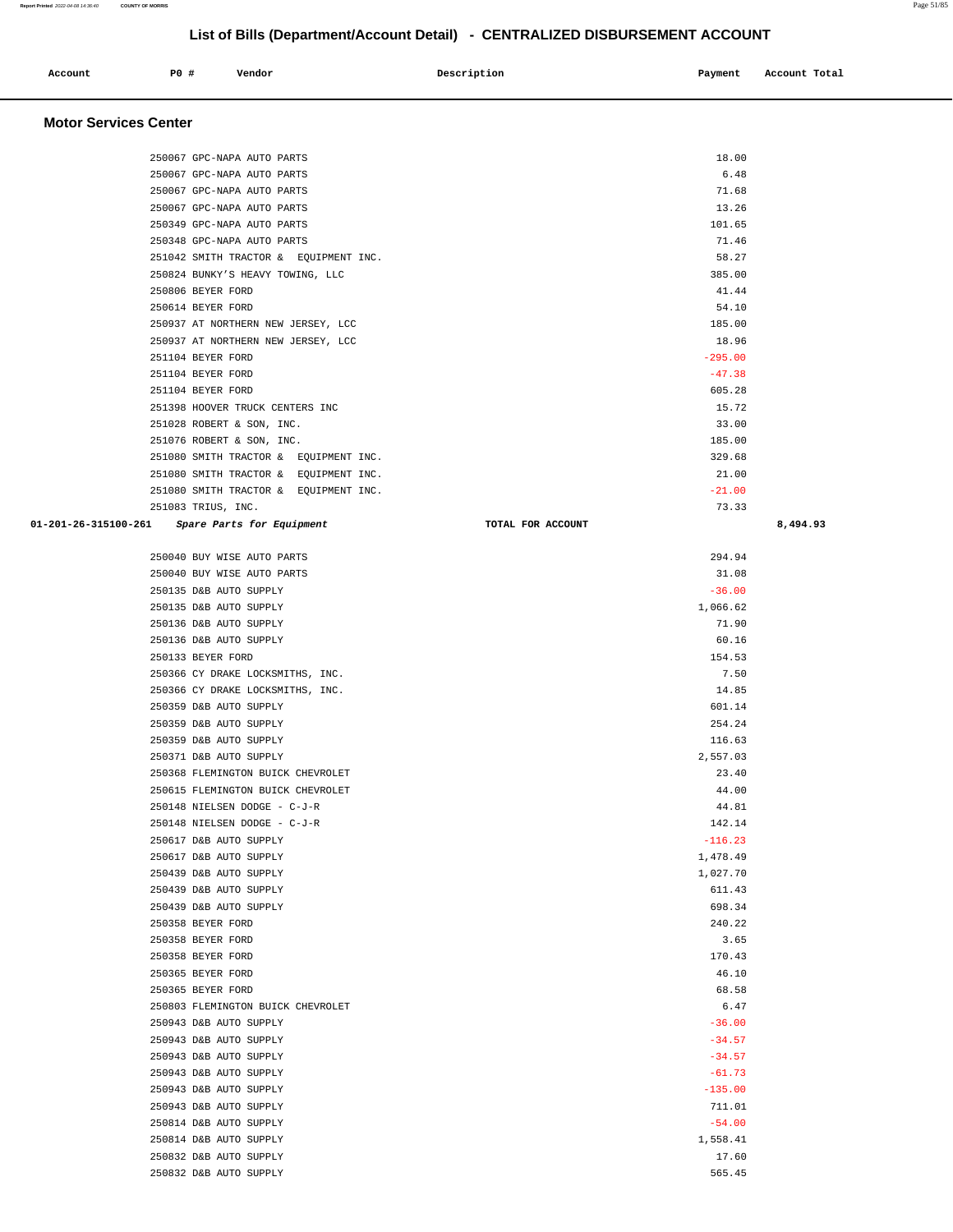| Account<br>. | P0 # | Vendor | Description | Payment | Account Total |
|--------------|------|--------|-------------|---------|---------------|
|              |      |        |             |         |               |

|                                         | 243131 T. SLACK ENVIRONMENTAL<br>243131 T. SLACK ENVIRONMENTAL |                   | 1,552.00<br>736.00   |           |
|-----------------------------------------|----------------------------------------------------------------|-------------------|----------------------|-----------|
|                                         |                                                                |                   |                      |           |
|                                         | 01-203-26-315100-058 (2021) Office Supplies & Stationery       | TOTAL FOR ACCOUNT |                      | 1,568.97  |
|                                         | 250372 EMEDCO                                                  |                   | 1,568.97             |           |
| 01-201-26-315100-291    Vehicle Repairs |                                                                | TOTAL FOR ACCOUNT |                      | 17,521.43 |
|                                         | 251348 D&B AUTO SUPPLY                                         |                   |                      |           |
|                                         | 251348 D&B AUTO SUPPLY                                         |                   | 165.72               |           |
|                                         |                                                                |                   | 185.08<br>$-93.82$   |           |
|                                         | 251488 D&B AUTO SUPPLY<br>251488 D&B AUTO SUPPLY               |                   | 33.33                |           |
|                                         | 251488 D&B AUTO SUPPLY                                         |                   | 59.17                |           |
|                                         | 251490 D&B AUTO SUPPLY                                         |                   | 83.94                |           |
|                                         | 251490 D&B AUTO SUPPLY                                         |                   | 129.92               |           |
|                                         | 251434 D&B AUTO SUPPLY                                         |                   | 168.22               |           |
|                                         | 251434 D&B AUTO SUPPLY                                         |                   | 17.60                |           |
|                                         | 251434 D&B AUTO SUPPLY                                         |                   | 54.08                |           |
|                                         | 251434 D&B AUTO SUPPLY                                         |                   | 50.38                |           |
|                                         | 251434 D&B AUTO SUPPLY                                         |                   | 21.86                |           |
|                                         | 251434 D&B AUTO SUPPLY                                         |                   | 43.68                |           |
|                                         | 251106 BEYER FORD                                              |                   | 169.40               |           |
|                                         | 251106 BEYER FORD                                              |                   | 51.33                |           |
|                                         | 250362 ABSOLUTE AUTO AND FLAT GLASS                            |                   | 216.75               |           |
|                                         | 250939 BEYER FORD<br>250939 BEYER FORD                         |                   | 16.74<br>16.74       |           |
|                                         | 250802 BEYER FORD                                              |                   | 27.60                |           |
|                                         | 250812 BEYER FORD                                              |                   | 16.74                |           |
|                                         | 250812 BEYER FORD                                              |                   | 47.38                |           |
|                                         | 250805 BEYER FORD                                              |                   | 8.18                 |           |
|                                         | 250805 BEYER FORD                                              |                   | 22.00                |           |
|                                         | 250823 BEYER FORD                                              |                   | 111.50               |           |
|                                         | 251110 D&B AUTO SUPPLY                                         |                   | 350.66               |           |
|                                         | 251110 D&B AUTO SUPPLY                                         |                   | 805.05               |           |
|                                         | 251110 D&B AUTO SUPPLY                                         |                   | 691.95               |           |
|                                         | 251110 D&B AUTO SUPPLY                                         |                   | 501.53               |           |
|                                         | 251110 D&B AUTO SUPPLY                                         |                   | $-171.91$            |           |
|                                         | 251110 D&B AUTO SUPPLY                                         |                   | 12.99<br>$-36.72$    |           |
|                                         | 250833 DELIVERY CONCEPTS INC<br>250833 DELIVERY CONCEPTS INC   |                   | 111.28               |           |
|                                         | 250833 DELIVERY CONCEPTS INC                                   |                   | 295.22               |           |
|                                         | 251111 FLEMINGTON BUICK CHEVROLET                              |                   | 189.74               |           |
|                                         | 249374 FLEMINGTON BUICK CHEVROLET                              |                   | 21.72                |           |
|                                         | 249374 FLEMINGTON BUICK CHEVROLET                              |                   | 82.79                |           |
|                                         | 250944 BUY WISE AUTO PARTS                                     |                   | 93.48                |           |
|                                         | 250944 BUY WISE AUTO PARTS                                     |                   | 39.84                |           |
|                                         | 250944 BUY WISE AUTO PARTS                                     |                   | 24.24                |           |
|                                         | 250944 BUY WISE AUTO PARTS                                     |                   | 12.12                |           |
|                                         | 250944 BUY WISE AUTO PARTS                                     |                   | 36.36                |           |
|                                         | 250944 BUY WISE AUTO PARTS<br>250944 BUY WISE AUTO PARTS       |                   | $-48.00$<br>$-32.00$ |           |
|                                         | 250944 BUY WISE AUTO PARTS                                     |                   | $-32.00$             |           |
|                                         | 250944 BUY WISE AUTO PARTS                                     |                   | $-32.00$             |           |
|                                         | 248486 GPC-NAPA AUTO PARTS                                     |                   | 36.05                |           |
|                                         | 248486 GPC-NAPA AUTO PARTS                                     |                   | 17.69                |           |
|                                         | 250378 SMITH MOTOR CO., INC.                                   |                   | 188.09               |           |
|                                         | 250832 D&B AUTO SUPPLY                                         |                   | 27.04                |           |
|                                         | 250832 D&B AUTO SUPPLY                                         |                   | 38.70                |           |
|                                         | 250832 D&B AUTO SUPPLY                                         |                   | 13.00                |           |
|                                         | 250832 D&B AUTO SUPPLY                                         |                   | 296.34               |           |
|                                         | 250832 D&B AUTO SUPPLY<br>250832 D&B AUTO SUPPLY               |                   | 9.82<br>39.09        |           |
|                                         | 250832 D&B AUTO SUPPLY                                         |                   | 135.00               |           |
|                                         |                                                                |                   |                      |           |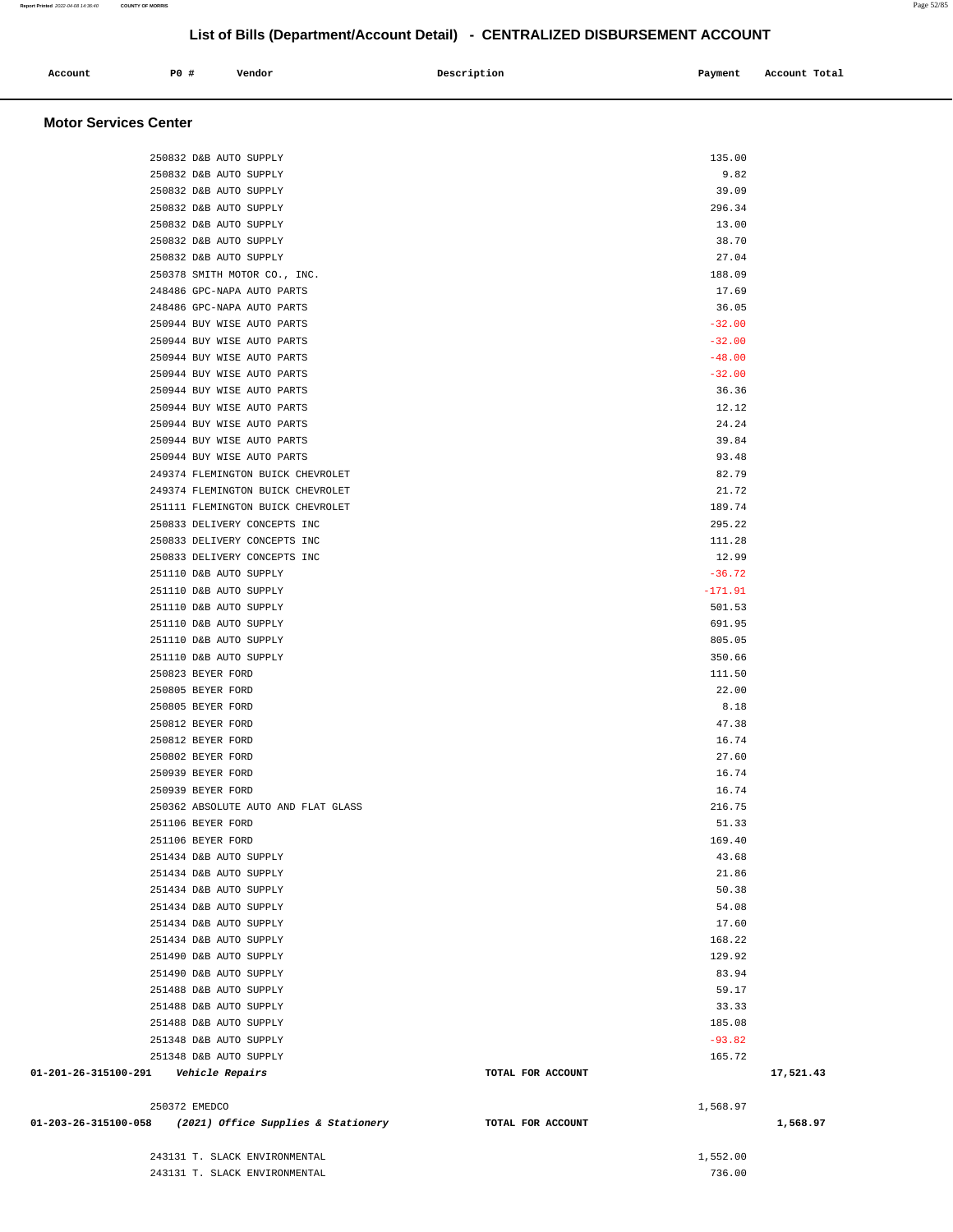| Account                      | P0 # | Vendor                                                         | Description |                   | Payment              | Account Total |
|------------------------------|------|----------------------------------------------------------------|-------------|-------------------|----------------------|---------------|
| <b>Motor Services Center</b> |      |                                                                |             |                   |                      |               |
|                              |      |                                                                |             |                   |                      |               |
|                              |      | 243131 T. SLACK ENVIRONMENTAL                                  |             |                   | 11,302.00            |               |
|                              |      | 243130 T. SLACK ENVIRONMENTAL<br>243130 T. SLACK ENVIRONMENTAL |             |                   | 3,104.00<br>1,472.00 |               |
|                              |      | 243130 T. SLACK ENVIRONMENTAL                                  |             |                   | 22,604.00            |               |
| 01-203-26-315100-098         |      | (2021) Other Operating&Repair Supply                           |             | TOTAL FOR ACCOUNT |                      | 40,770.00     |
|                              |      |                                                                |             |                   |                      |               |
|                              |      | 247059 SNAP-ON INDUSTRIAL                                      |             |                   | 15,172.08            |               |
|                              |      | 247059 SNAP-ON INDUSTRIAL                                      |             |                   | 465.00               |               |
|                              |      | 247049 SNAP-ON INDUSTRIAL                                      |             |                   | 19,295.41            |               |
|                              |      | 246899 GPC-NAPA AUTO PARTS                                     |             |                   | 140.02               |               |
| 01-203-26-315100-246         |      | $(2021)$ Tools - Others                                        |             | TOTAL FOR ACCOUNT |                      | 35,072.51     |
|                              |      | 244968 GPC-NAPA AUTO PARTS                                     |             |                   | 24.50                |               |
|                              |      | 245073 GPC-NAPA AUTO PARTS                                     |             |                   | 112.50               |               |
|                              |      | 245073 GPC-NAPA AUTO PARTS                                     |             |                   | 111.25               |               |
|                              |      | 245073 GPC-NAPA AUTO PARTS                                     |             |                   | 43.31                |               |
|                              |      | 245456 GPC-NAPA AUTO PARTS                                     |             |                   | 179.14               |               |
|                              |      | 246898 GPC-NAPA AUTO PARTS                                     |             |                   | 18.05                |               |
|                              |      | 246898 GPC-NAPA AUTO PARTS                                     |             |                   | 7.61                 |               |
|                              |      | 246898 GPC-NAPA AUTO PARTS                                     |             |                   | 298.01               |               |
|                              |      | 246898 GPC-NAPA AUTO PARTS                                     |             |                   | 33.33                |               |
|                              |      | 246898 GPC-NAPA AUTO PARTS                                     |             |                   | 1,277.50             |               |
|                              |      | 241734 GPC-NAPA AUTO PARTS                                     |             |                   | $-18.00$             |               |
|                              |      | 241734 GPC-NAPA AUTO PARTS                                     |             |                   | $-36.00$             |               |
|                              |      | 241734 GPC-NAPA AUTO PARTS                                     |             |                   | $-18.00$             |               |
|                              |      | 241734 GPC-NAPA AUTO PARTS                                     |             |                   | $-66.00$             |               |
|                              |      | 241734 GPC-NAPA AUTO PARTS                                     |             |                   | $-18.00$             |               |
|                              |      | 241734 GPC-NAPA AUTO PARTS                                     |             |                   | 97.83                |               |
|                              |      | 241734 GPC-NAPA AUTO PARTS                                     |             |                   | 779.29               |               |
|                              |      | 241734 GPC-NAPA AUTO PARTS                                     |             |                   | 39.00                |               |
|                              |      | 242233 GPC-NAPA AUTO PARTS                                     |             |                   | 56.29                |               |
|                              |      | 242233 GPC-NAPA AUTO PARTS                                     |             |                   | 21.68                |               |
|                              |      | 242233 GPC-NAPA AUTO PARTS                                     |             |                   | 21.68                |               |
|                              |      | 242233 GPC-NAPA AUTO PARTS                                     |             |                   | 33.66                |               |
|                              |      | 244896 GPC-NAPA AUTO PARTS                                     |             |                   | 27.38                |               |
|                              |      | 244896 GPC-NAPA AUTO PARTS                                     |             |                   | 9.00                 |               |
|                              |      | 244649 GPC-NAPA AUTO PARTS                                     |             |                   | 124.88               |               |
|                              |      | 244649 GPC-NAPA AUTO PARTS                                     |             |                   | 18.00<br>7.24        |               |
|                              |      | 244649 GPC-NAPA AUTO PARTS                                     |             |                   | 41.36                |               |
|                              |      | 244897 GPC-NAPA AUTO PARTS<br>244897 GPC-NAPA AUTO PARTS       |             |                   | 41.36                |               |
|                              |      | 244897 GPC-NAPA AUTO PARTS                                     |             |                   | 287.04               |               |
|                              |      | 244897 GPC-NAPA AUTO PARTS                                     |             |                   | 126.30               |               |
|                              |      | 244897 GPC-NAPA AUTO PARTS                                     |             |                   | 126.30               |               |
|                              |      | 244967 GPC-NAPA AUTO PARTS                                     |             |                   | 43.93                |               |
|                              |      | 244967 GPC-NAPA AUTO PARTS                                     |             |                   | 6.30                 |               |
| 01-203-26-315100-261         |      | (2021) Spare Parts for Equipment                               |             | TOTAL FOR ACCOUNT |                      | 3,857.72      |
|                              |      |                                                                |             |                   |                      |               |
|                              |      |                                                                |             |                   |                      | ============  |
|                              |      | TOTAL for Motor Services Center                                |             |                   |                      | 129,538.24    |

# **Mosquito Extermination**

| 250924 GERARD PORCELLA | 349.89 |
|------------------------|--------|
| 250924 GERARD PORCELLA | 109.90 |
| 250924 GERARD PORCELLA | 12.40  |
| 250924 GERARD PORCELLA | 10.00  |
| 250924 GERARD PORCELLA | 94.18  |
| 250924 GERARD PORCELLA | 2.13   |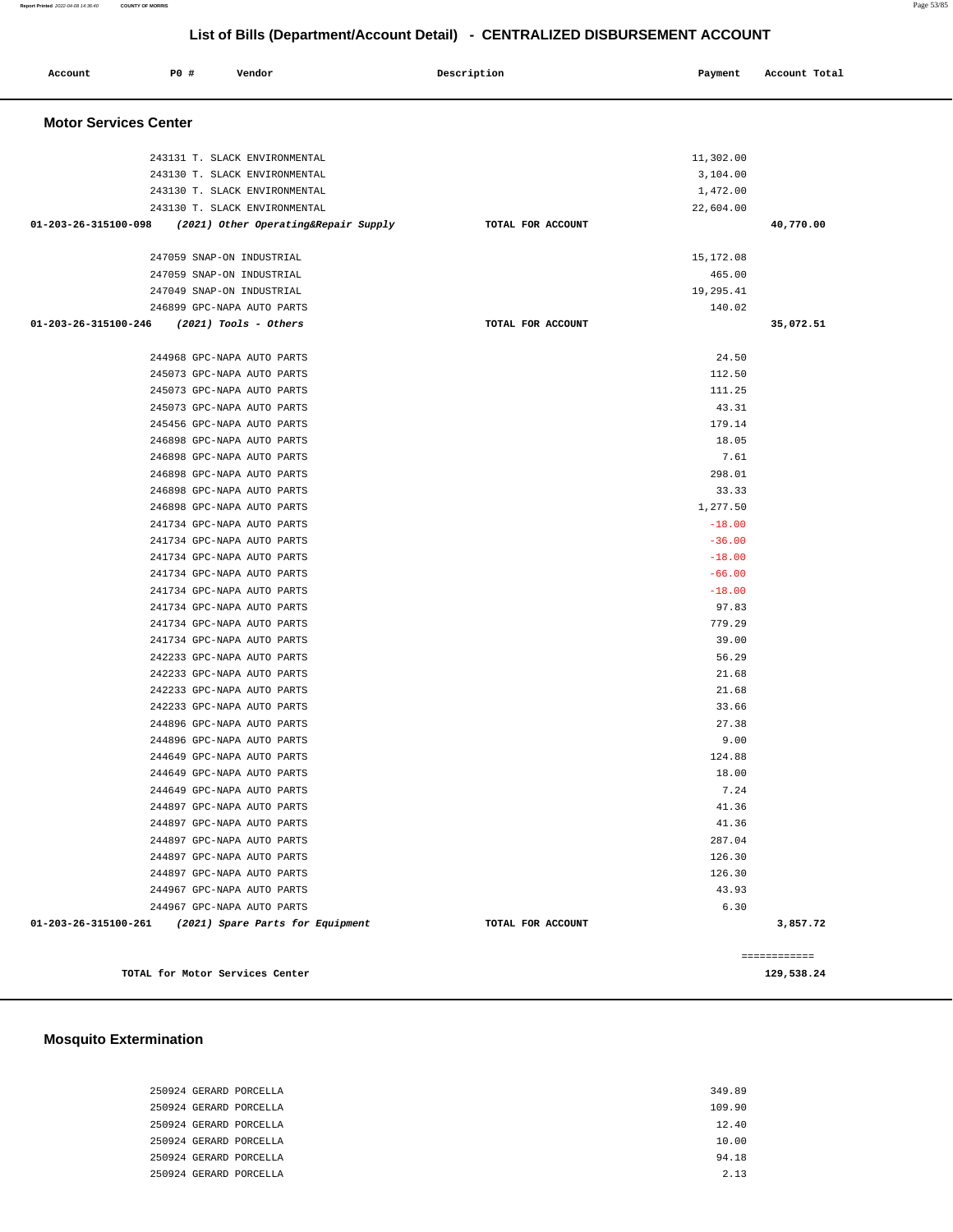| Account<br>. | <b>PO #</b> | Vendor | Description | Payment<br>. | Account Total |
|--------------|-------------|--------|-------------|--------------|---------------|
|              |             |        |             |              |               |

# **Mosquito Extermination**

| 250924 GERARD PORCELLA                                                           | 22.00                      |          |
|----------------------------------------------------------------------------------|----------------------------|----------|
| 250925 RUSSELL BERGER                                                            | 106.40                     |          |
| 250925 RUSSELL BERGER                                                            | 10.00                      |          |
| 250925 RUSSELL BERGER                                                            | 101.58                     |          |
| 250925 RUSSELL BERGER                                                            | 11.68                      |          |
| 250925 RUSSELL BERGER                                                            | 13.00                      |          |
| 250926 ALEX ZARUSINSKI                                                           | 12.00                      |          |
| 250926 ALEX ZARUSINSKI                                                           | 10.00                      |          |
| 250926 ALEX ZARUSINSKI                                                           | 69.05                      |          |
| 250926 ALEX ZARUSINSKI                                                           | 19.58                      |          |
| 251180 JASON MALLONGA                                                            | 349.89                     |          |
| 251180 JASON MALLONGA                                                            | 10.00                      |          |
| 251180 JASON MALLONGA                                                            | 10.00                      |          |
| 251180 JASON MALLONGA                                                            | 62.27                      |          |
|                                                                                  | 11.04                      |          |
| 251180 JASON MALLONGA                                                            | 466.52                     |          |
| 251281 TERESA DUCKWORTH                                                          |                            |          |
| 251281 TERESA DUCKWORTH                                                          | 112.00                     |          |
| 251281 TERESA DUCKWORTH                                                          | 12.40                      |          |
| 251281 TERESA DUCKWORTH                                                          | 10.00                      |          |
| 251281 TERESA DUCKWORTH                                                          | 40.01                      |          |
| 251281 TERESA DUCKWORTH                                                          | 2.76                       |          |
| 251281 TERESA DUCKWORTH                                                          | 13.50                      |          |
| 251420 WILLIAM KARLAK                                                            | 349.89                     |          |
| 251420 WILLIAM KARLAK                                                            | 112.00                     |          |
| 251420 WILLIAM KARLAK                                                            | 14.36                      |          |
| 251420 WILLIAM KARLAK                                                            | 10.00                      |          |
| 251420 WILLIAM KARLAK                                                            | 69.95                      |          |
| 251420 WILLIAM KARLAK                                                            | 29.00                      |          |
| 247266 RUTGERS THE STATE UNIVERSITY OF NJ                                        | 115.00                     |          |
| $01-201-26-320100-039$ Education Schools & Training                              | TOTAL FOR ACCOUNT          | 2,754.38 |
|                                                                                  |                            |          |
| 250677 W.B. MASON COMPANY INC                                                    | 33.84                      |          |
| 250677 W.B. MASON COMPANY INC                                                    | 71.70                      |          |
| 250677 W.B. MASON COMPANY INC                                                    | 14.67                      |          |
| 250677 W.B. MASON COMPANY INC                                                    | 18.31                      |          |
| 250677 W.B. MASON COMPANY INC                                                    | 74.30                      |          |
| 250677 W.B. MASON COMPANY INC                                                    | 19.36                      |          |
| 250932 W.B. MASON COMPANY INC                                                    | 1.90                       |          |
| 01-201-26-320100-058 Office Supplies & Stationery                                |                            |          |
|                                                                                  | TOTAL FOR ACCOUNT          | 234.08   |
|                                                                                  |                            |          |
| 250674 SEAN DEL BENE                                                             | 100.00                     |          |
| 248406 NORTHEAST COMMUNICATIONS, INC.                                            | 560.00                     |          |
| 248406 NORTHEAST COMMUNICATIONS, INC.                                            | 15.00                      |          |
| 248406 NORTHEAST COMMUNICATIONS, INC.                                            | 5.00                       |          |
| 251057 ERROL WOLLARY                                                             | 100.00                     |          |
| 01-201-26-320100-098<br>Other Operating & Repair Supply                          | TOTAL FOR ACCOUNT          | 780.00   |
|                                                                                  |                            |          |
| 250692 RICOH AMERICAS CORPORATION                                                | 897.53                     |          |
| $01 - 201 - 26 - 320100 - 163$<br>Office Machines                                | TOTAL FOR ACCOUNT          | 897.53   |
|                                                                                  |                            |          |
| 249802 ADAPCO, INC.                                                              | 689.68                     |          |
| 01-201-26-320100-225<br>Chemicals & Sprays                                       | TOTAL FOR ACCOUNT          | 689.68   |
|                                                                                  |                            |          |
| 249552 ACUITY SPECIALTY PRODUCTS, INC                                            | 179.96                     |          |
| 249552 ACUITY SPECIALTY PRODUCTS, INC                                            | 119.98                     |          |
| 249552 ACUITY SPECIALTY PRODUCTS, INC                                            | 39.99                      |          |
| 250936 TOMAR INDUSTRIES INC                                                      | 310.00                     |          |
| 250936 TOMAR INDUSTRIES INC                                                      | 32.00                      |          |
| 250936 TOMAR INDUSTRIES INC                                                      | 60.00                      |          |
| 250936 TOMAR INDUSTRIES INC<br>01-201-26-320100-249<br>Bldg Maintenance Supplies | 91.20<br>TOTAL FOR ACCOUNT | 833.13   |

**Report Printed** 2022-04-08 14:36:40 **COUNTY OF MORRIS** Page 54/85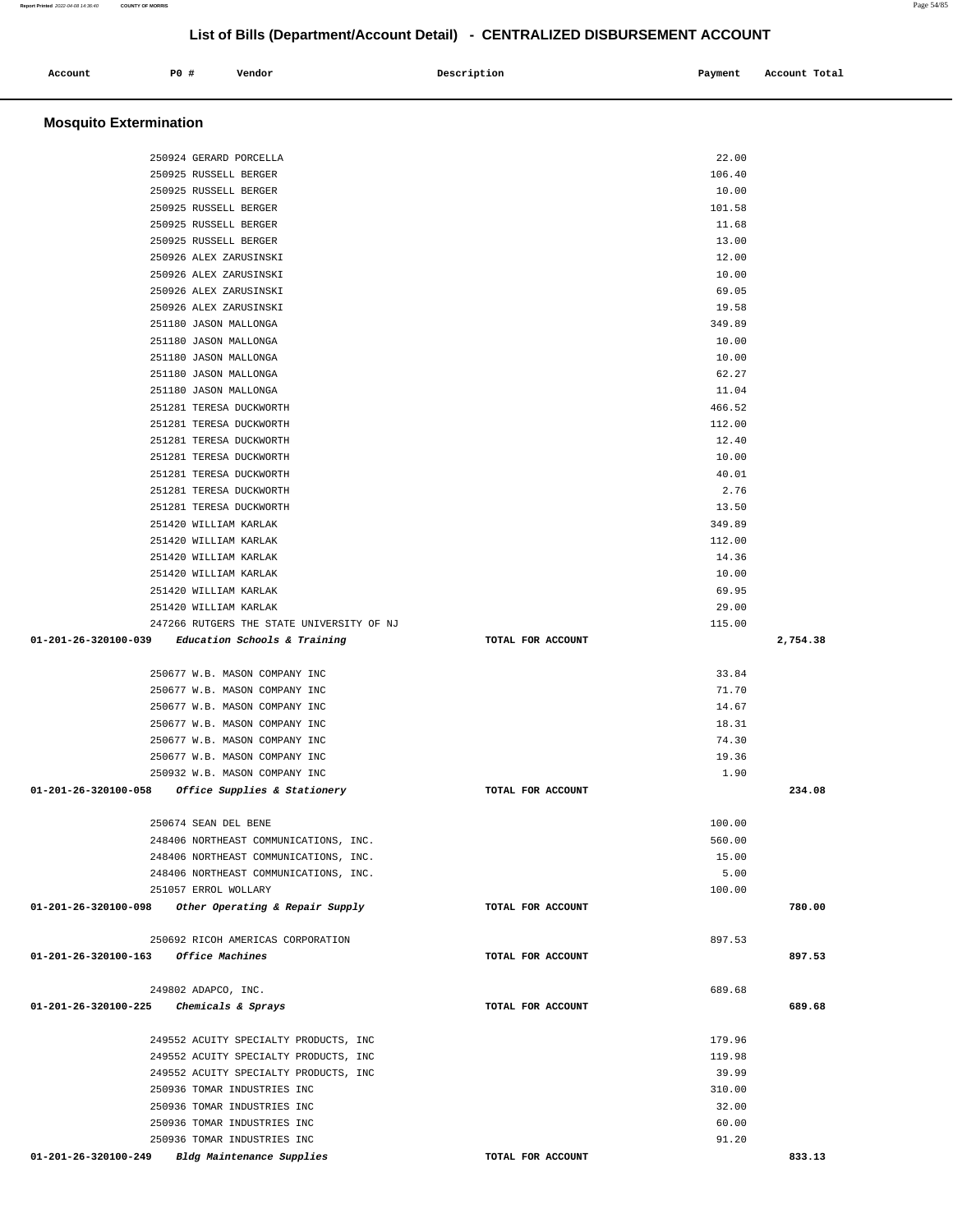| Account                      | P0 #<br>Vendor                         | Description                                 | Payment  | Account Total |
|------------------------------|----------------------------------------|---------------------------------------------|----------|---------------|
|                              | <b>Mosquito Extermination</b>          |                                             |          |               |
|                              | 249796 AMERICAN WEAR INC.              |                                             | 73.21    |               |
|                              | 249796 AMERICAN WEAR INC.              |                                             | 73.21    |               |
|                              | 249796 AMERICAN WEAR INC.              |                                             | 73.21    |               |
|                              | 249796 AMERICAN WEAR INC.              |                                             | 73.21    |               |
|                              | 251424 AMERICAN WEAR INC.              |                                             | 73.21    |               |
|                              | 251424 AMERICAN WEAR INC.              |                                             | 73.21    |               |
|                              | 251424 AMERICAN WEAR INC.              |                                             | 73.21    |               |
|                              | 251424 AMERICAN WEAR INC.              |                                             | 73.21    |               |
|                              | 251424 AMERICAN WEAR INC.              |                                             | 62.93    |               |
| 01-201-26-320100-251         | Ground Maintenance Supplies            | TOTAL FOR ACCOUNT                           |          | 648.61        |
|                              | 249801 GRAINGER                        |                                             | 51.90    |               |
|                              | 249801 GRAINGER                        |                                             | 39.28    |               |
|                              | 249801 GRAINGER                        |                                             | 17.11    |               |
|                              | 249801 GRAINGER                        |                                             | 43.77    |               |
|                              | 249801 GRAINGER                        |                                             | 113.80   |               |
|                              | 249801 GRAINGER                        |                                             | 39.97    |               |
|                              | 250868 MORRISTOWN LUMBER &             |                                             | 67.98    |               |
|                              | 250868 MORRISTOWN LUMBER &             |                                             | 5.99     |               |
|                              | 250868 MORRISTOWN LUMBER &             |                                             | 6.49     |               |
|                              | 250868 MORRISTOWN LUMBER &             |                                             | 19.99    |               |
|                              | 250868 MORRISTOWN LUMBER &             |                                             | 22.99    |               |
|                              | 251072 TOMAR INDUSTRIES INC            |                                             | 390.00   |               |
|                              | 251072 TOMAR INDUSTRIES INC            |                                             | 360.00   |               |
| 01-201-26-320100-258         | Equipment                              | TOTAL FOR ACCOUNT                           |          | 1,179.27      |
|                              | 250676 GPC-NAPA AUTO PARTS             |                                             | 109.00   |               |
|                              | 250676 GPC-NAPA AUTO PARTS             |                                             | 18.00    |               |
|                              | 250676 GPC-NAPA AUTO PARTS             |                                             | $-18.00$ |               |
|                              | 250458 ALL COUNTY RENTAL CENTER        |                                             | 39.00    |               |
|                              | 249795 BARNWELL HOUSE OF TIRES, INC.   |                                             | 616.92   |               |
|                              | 249795 BARNWELL HOUSE OF TIRES, INC.   |                                             | 426.08   |               |
| 01-201-26-320100-291         | Vehicle Repairs                        | TOTAL FOR ACCOUNT                           |          | 1,191.00      |
|                              | 250647 SAFETY- KLEEN SYSTEMS, INC.     |                                             | 17.75    |               |
|                              | 250647 SAFETY- KLEEN SYSTEMS, INC.     |                                             | 315.29   |               |
|                              | 250647 SAFETY- KLEEN SYSTEMS, INC.     |                                             | $-17.75$ |               |
| 01-203-26-320100-098         | (2021) Other Operating & Repair Supply | TOTAL FOR ACCOUNT                           |          | 315.29        |
|                              |                                        |                                             |          |               |
|                              |                                        |                                             |          | ============  |
|                              | TOTAL for Mosquito Extermination       |                                             |          | 9,522.97      |
|                              |                                        |                                             |          |               |
| <b>Health Management</b>     |                                        |                                             |          |               |
|                              |                                        |                                             |          |               |
|                              |                                        |                                             |          |               |
|                              | 251578 VERIZON WIRELESS                |                                             | 1,230.55 | 1.222E        |
| 0.01<br><b>00 000100 001</b> | $m_{1}$ $m_{2}$ $m_{3}$<br>7.717       | $m \wedge m \wedge r$<br>$T^{\sim}$<br>3000 |          |               |

| 01-201-27-330100-031<br>Cellular Phone/Pagers           | TOTAL FOR ACCOUNT | 1,230.55 |
|---------------------------------------------------------|-------------------|----------|
| 250642 BRAN W SNYDER                                    |                   | 206.75   |
| 250641 SHELBY MEYERS                                    |                   | 334.17   |
| 251427 CYNTHIA BELLA                                    |                   | 350.00   |
| Other Outside Services<br>01-201-27-330100-084          | TOTAL FOR ACCOUNT | 890.92   |
| 251702 COUNTY OF MORRIS                                 |                   | 101.11   |
| 01-201-27-330100-210<br>Environmental Compliance        | TOTAL FOR ACCOUNT | 101.11   |
| 250656 TELESEARCH INC                                   |                   | 650.65   |
| 250603 TELESEARCH INC                                   |                   | 650.65   |
| 01-203-27-330100-016<br>(2021) Outside Salaries & Wages | TOTAL FOR ACCOUNT | 1,301.30 |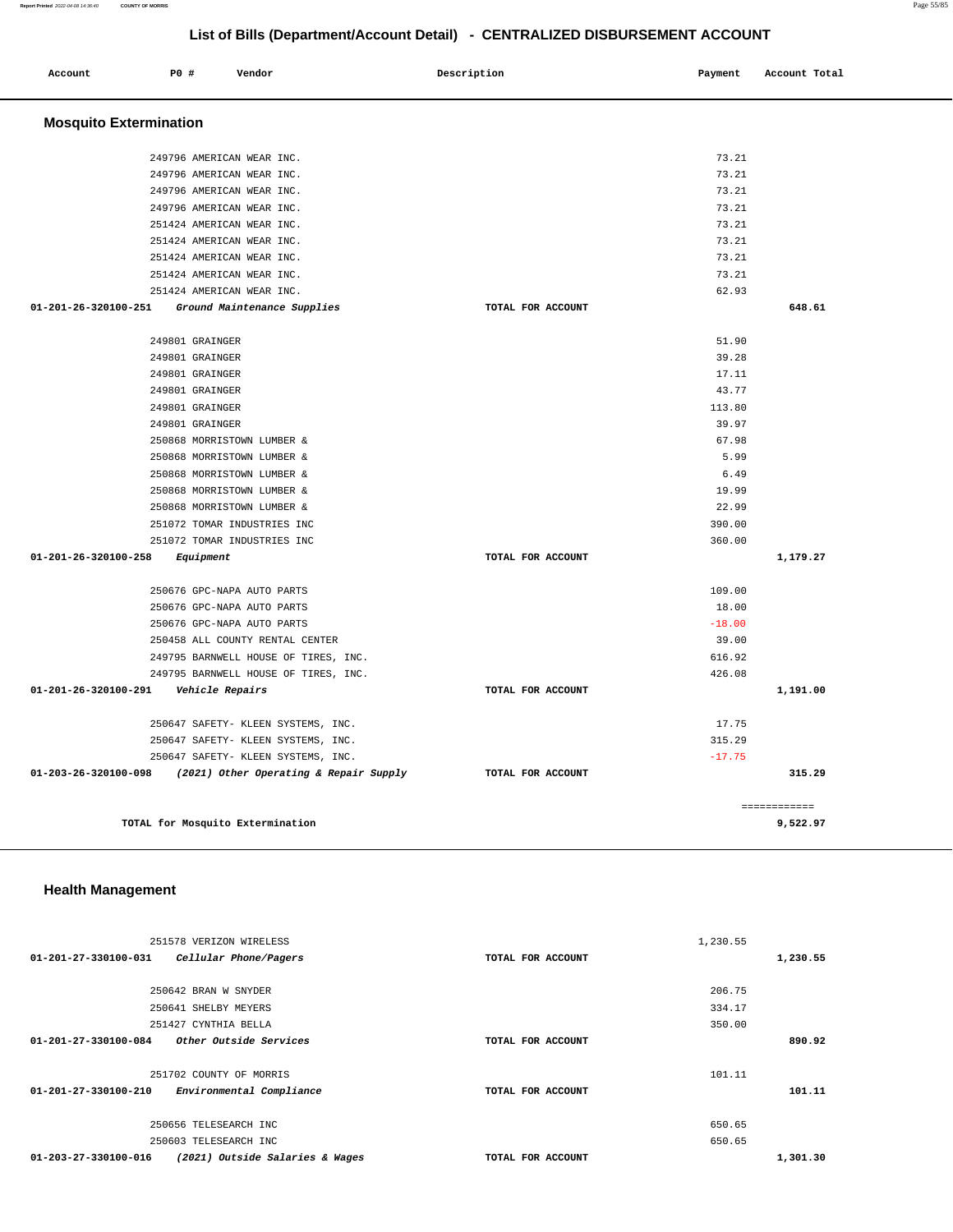**Report Printed** 2022-04-08 14:36:40 **COUNTY OF MORRIS** Page 56/85

# **List of Bills (Department/Account Detail) - CENTRALIZED DISBURSEMENT ACCOUNT**

| Account                  | <b>PO #</b>                 | Vendor                        | Description       | Payment  | Account Total |  |
|--------------------------|-----------------------------|-------------------------------|-------------------|----------|---------------|--|
| <b>Health Management</b> |                             |                               |                   |          |               |  |
|                          | 245733 AARDVARK             |                               |                   | 4,260.00 |               |  |
| 01-203-27-330100-084     |                             | (2021) Other Outside Services | TOTAL FOR ACCOUNT |          | 4,260.00      |  |
|                          |                             |                               |                   |          | ------------- |  |
|                          | TOTAL for Health Management |                               |                   |          | 7,783.88      |  |

#### **Human Services**

|                      | 251282 STEPHEN NEBESNI                             | 75.00             |              |
|----------------------|----------------------------------------------------|-------------------|--------------|
| 01-201-27-331100-039 | Education Schools & Training                       | TOTAL FOR ACCOUNT | 75.00        |
|                      |                                                    |                   |              |
|                      | 251702 COUNTY OF MORRIS                            | 172.00            |              |
|                      | 01-201-27-331100-068 Postage & Metered Mail        | TOTAL FOR ACCOUNT | 172.00       |
|                      | 250953 CAESARS ATLANTIC CITY                       | 202.00            |              |
| 01-201-27-331100-082 | Travel Expense                                     | TOTAL FOR ACCOUNT | 202.00       |
|                      | 251382 FAMILY PROMISE OF                           | 7,008.00          |              |
|                      | 251382 FAMILY PROMISE OF                           | 532.00            |              |
|                      | 251383 FAMILY PROMISE OF                           | 7,008.00          |              |
|                      | 251383 FAMILY PROMISE OF                           | 2,731.00          |              |
| 01-201-27-331100-084 | Other Outside Services                             | TOTAL FOR ACCOUNT | 17,279.00    |
|                      | 250683 KISATSKY ELIZABETH                          | 61.83             |              |
| 01-201-27-331100-088 | Meeting Exp Advisory Board Etc                     | TOTAL FOR ACCOUNT | 61.83        |
|                      | 250630 RICOH AMERICAS CORPORATION                  | 10,252.20         |              |
|                      | 250629 RICOH AMERICAS CORPORATION                  | 9,738.00          |              |
|                      | $01-201-27-331100-164$ Office Machines - Rental    | TOTAL FOR ACCOUNT | 19,990.20    |
|                      | 248630 RICOH USA, INC.                             | 38.15             |              |
|                      | 248495 RICOH USA INC.                              | 370.30            |              |
|                      | 01-203-27-331100-059 (2021) Other General Expenses | TOTAL FOR ACCOUNT | 408.45       |
|                      |                                                    |                   | ============ |
|                      | TOTAL for Human Services                           |                   | 38,188.48    |

# **Youth Shelter**

| 250635 OPTIMUM                                      |                   | 1,440.00 |          |
|-----------------------------------------------------|-------------------|----------|----------|
| $01-201-27-331110-039$ Education Schools & Training | TOTAL FOR ACCOUNT |          | 1,440.00 |
|                                                     |                   |          |          |
| 250788 JILL CERULLO                                 |                   | 7.00     |          |
| 250788 JILL CERULLO                                 |                   | 21.60    |          |
| 250788 JILL CERULLO                                 |                   | 10.00    |          |
| 250788 JILL CERULLO                                 |                   | 39.39    |          |
| 250788 JILL CERULLO                                 |                   | 16.85    |          |
| 250788 JILL CERULLO                                 |                   | 68.39    |          |
| 250788 JILL CERULLO                                 |                   | 10.00    |          |
| 250788 JILL CERULLO                                 |                   | 10.00    |          |
| 250104 BOB BARKER COMPANY                           |                   | 26.85    |          |
| 250104 BOB BARKER COMPANY                           |                   | 25.16    |          |
| 250104 BOB BARKER COMPANY                           |                   | 21.66    |          |
| 250104 BOB BARKER COMPANY                           |                   | 21.66    |          |
| 01-201-27-331110-059<br>Other General Expenses      | TOTAL FOR ACCOUNT |          | 278.56   |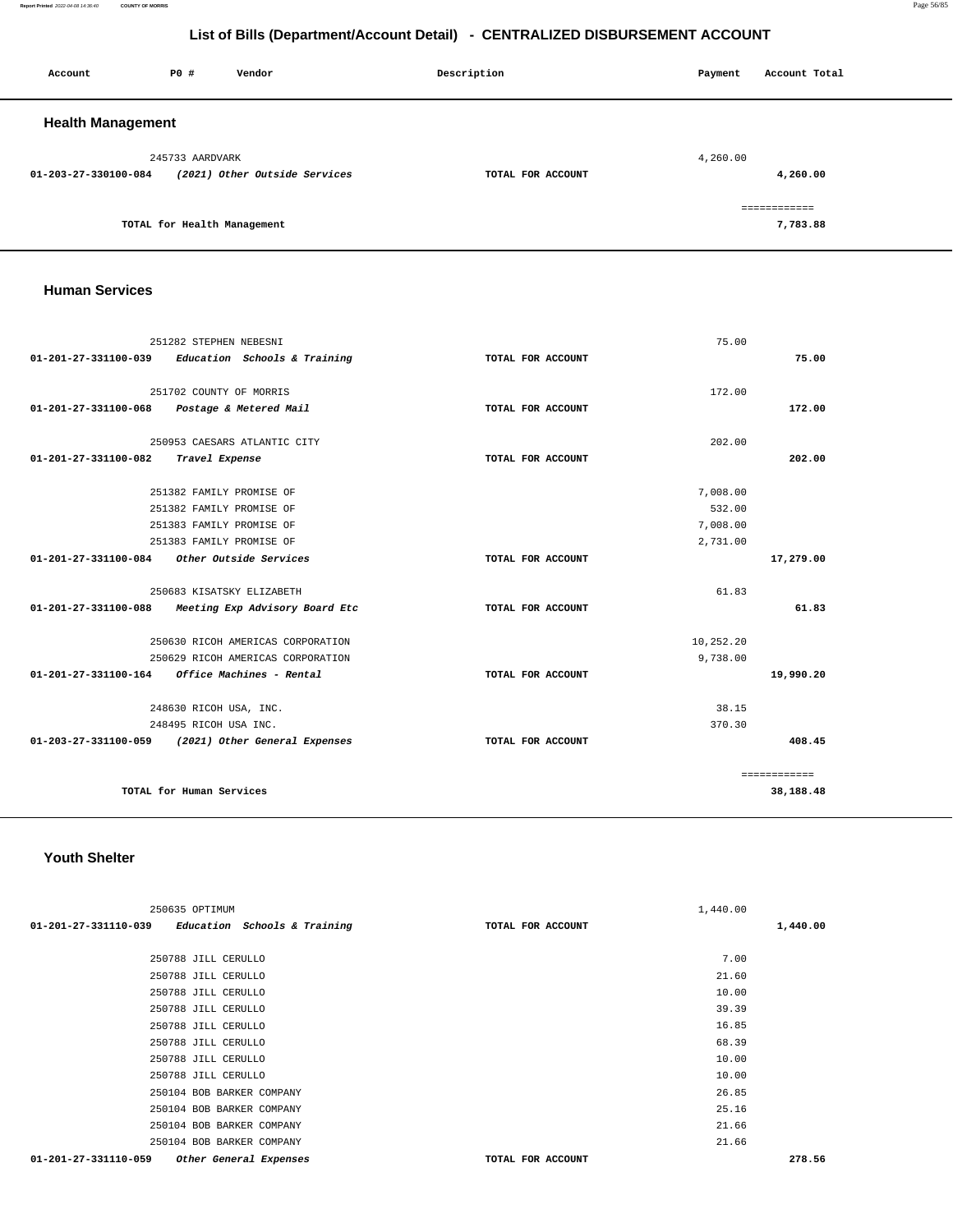| Account | P0 # | Vendor | Description | Payment | Account Total |
|---------|------|--------|-------------|---------|---------------|
| .       |      |        |             | .       |               |
|         |      |        |             |         |               |

### **Youth Shelter**

|                              | 251702 COUNTY OF MORRIS           |                   | 0.53     |              |  |
|------------------------------|-----------------------------------|-------------------|----------|--------------|--|
| 01-201-27-331110-068         | Postage and Metered Mail          | TOTAL FOR ACCOUNT |          | 0.53         |  |
|                              |                                   |                   |          |              |  |
|                              | 250105 NU-WAY CONCESSIONAIRES INC |                   | 779.10   |              |  |
|                              | 250105 NU-WAY CONCESSIONAIRES INC |                   | 327.22   |              |  |
|                              | 250105 NU-WAY CONCESSIONAIRES INC |                   | 481.50   |              |  |
|                              | 250105 NU-WAY CONCESSIONAIRES INC |                   | 253.35   |              |  |
|                              | 250105 NU-WAY CONCESSIONAIRES INC |                   | 482.29   |              |  |
|                              | 250502 W.B. MASON COMPANY INC     |                   | 35.76    |              |  |
|                              | 250502 W.B. MASON COMPANY INC     |                   | $-35.76$ |              |  |
|                              | 250502 W.B. MASON COMPANY INC     |                   | 35.76    |              |  |
|                              | 250502 W.B. MASON COMPANY INC     |                   | 0.95     |              |  |
| 01-201-27-331110-185<br>Food |                                   | TOTAL FOR ACCOUNT |          | 2,360.17     |  |
|                              | 250401 ATLANTIC CORPORATE HEALTH  |                   | 9,275.56 |              |  |
|                              | 250266 LTC SCRIPTS INC.           |                   | 125.41   |              |  |
|                              | 250266 LTC SCRIPTS INC.           |                   | 50.06    |              |  |
| 01-201-27-331110-189         | Medical                           | TOTAL FOR ACCOUNT |          | 9,451.03     |  |
|                              | 250679 CORE PROMOTIONS, LLC       |                   | 141.00   |              |  |
|                              | 250679 CORE PROMOTIONS, LLC       |                   | 174.00   |              |  |
|                              | 250679 CORE PROMOTIONS, LLC       |                   | 104.00   |              |  |
|                              | 250679 CORE PROMOTIONS, LLC       |                   | 68.00    |              |  |
| 01-201-27-331110-202         | Uniform And Accessories           | TOTAL FOR ACCOUNT |          | 487.00       |  |
|                              |                                   |                   |          | ============ |  |
|                              | TOTAL for Youth Shelter           |                   |          | 14,017.29    |  |

# **Office on Aging**

| 251144 W.B. MASON COMPANY INC                            |                   | 18.48  |        |
|----------------------------------------------------------|-------------------|--------|--------|
| 251144 W.B. MASON COMPANY INC                            |                   | 13.80  |        |
| 251144 W.B. MASON COMPANY INC                            |                   | 3.87   |        |
| 251144 W.B. MASON COMPANY INC                            |                   | 23.99  |        |
| 251144 W.B. MASON COMPANY INC                            |                   | 31.20  |        |
| 251144 W.B. MASON COMPANY INC                            |                   | 188.17 |        |
| 251144 W.B. MASON COMPANY INC                            |                   | 53.73  |        |
| 251144 W.B. MASON COMPANY INC                            |                   | 31.20  |        |
| 251145 W.B. MASON COMPANY INC                            |                   | 13.32  |        |
| 250808 W.B. MASON COMPANY INC                            |                   | 0.95   |        |
| 251156 W.B. MASON COMPANY INC                            |                   | 23.89  |        |
| 249671 W.B. MASON COMPANY INC                            |                   | 0.95   |        |
| 01-201-27-333100-058 Office Supplies & Stationery        | TOTAL FOR ACCOUNT |        | 403.55 |
| 251702 COUNTY OF MORRIS                                  |                   | 31.19  |        |
| 01-201-27-333100-068 Postage & Metered Mail              | TOTAL FOR ACCOUNT |        | 31.19  |
| 250902 JUST JIM CLEANING SERVICE                         |                   | 325.00 |        |
| 01-201-27-333100-084 Other Outside Services              | TOTAL FOR ACCOUNT |        | 325.00 |
| 251085 NEW JERSEY ADVOCATES FOR AGING                    |                   | 85.00  |        |
| 251085 NEW JERSEY ADVOCATES FOR AGING                    |                   | 85.00  |        |
| 01-203-27-333100-039 (2021) Education Schools & Training | TOTAL FOR ACCOUNT |        | 170.00 |
| 250909 SCHOOL SPECIALTY INC.                             |                   | 90.23  |        |
| 250909 SCHOOL SPECIALTY INC.                             |                   | 107.59 |        |
| 250909 SCHOOL SPECIALTY INC.                             |                   | 30.35  |        |
| 250909 SCHOOL SPECIALTY INC.                             |                   | 30.35  |        |
| 250909 SCHOOL SPECIALTY INC.                             |                   | 30.35  |        |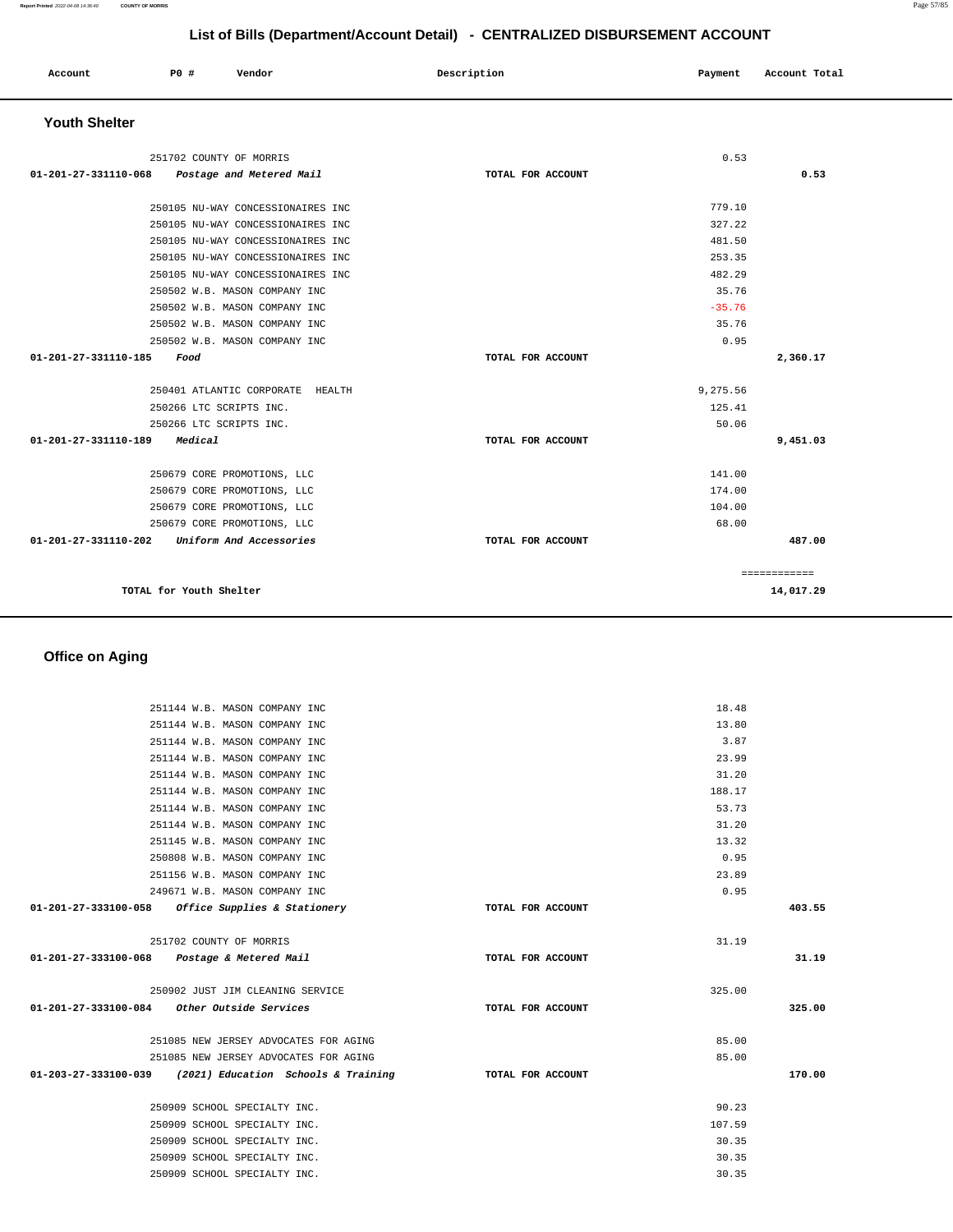| Account                | <b>PO #</b> | Vendor                    |                                    | Description       | Payment | Account Total |
|------------------------|-------------|---------------------------|------------------------------------|-------------------|---------|---------------|
| <b>Office on Aging</b> |             |                           |                                    |                   |         |               |
|                        |             |                           | 250909 SCHOOL SPECIALTY INC.       |                   | 82.12   |               |
|                        |             |                           | 250909 SCHOOL SPECIALTY INC.       |                   | 30.35   |               |
|                        |             |                           | 250909 SCHOOL SPECIALTY INC.       |                   | 28.11   |               |
|                        |             |                           | 250909 SCHOOL SPECIALTY INC.       |                   | 19.32   |               |
|                        |             |                           | 250909 SCHOOL SPECIALTY INC.       |                   | 14.82   |               |
|                        |             |                           | 250909 SCHOOL SPECIALTY INC.       |                   | 56.01   |               |
|                        |             |                           | 250893 OFFICE CONCEPTS GROUP, INC. |                   | 9.08    |               |
|                        |             |                           | 250893 OFFICE CONCEPTS GROUP, INC. |                   | 5.24    |               |
|                        |             |                           | 250893 OFFICE CONCEPTS GROUP, INC. |                   | 11.79   |               |
|                        |             |                           | 250893 OFFICE CONCEPTS GROUP, INC. |                   | 4.19    |               |
|                        |             |                           | 250893 OFFICE CONCEPTS GROUP, INC. |                   | 13.50   |               |
| 01-203-27-333100-059   |             |                           | (2021) Other General Expenses      | TOTAL FOR ACCOUNT |         | 563.40        |
|                        |             |                           |                                    |                   |         | ============  |
|                        |             | TOTAL for Office on Aging |                                    |                   |         | 1,493.14      |

#### **NJEASE Phase II**

|                   | 3,230.00 |
|-------------------|----------|
|                   | 600.00   |
|                   | 4,275.00 |
|                   | 400.00   |
| TOTAL FOR ACCOUNT | 8,505.00 |
|                   | 8,505.00 |
|                   |          |

#### **Hands Across Morris**

| 251378 HOMELESS SOLUTIONS, INC.                                | 1,914.00          |           |
|----------------------------------------------------------------|-------------------|-----------|
| 251378 HOMELESS SOLUTIONS, INC.                                | 10,950.00         |           |
| 251378 HOMELESS SOLUTIONS, INC.                                | 51,146.00         |           |
| 251378 HOMELESS SOLUTIONS, INC.                                | 2,389.00          |           |
| 251378 HOMELESS SOLUTIONS, INC.                                | 8,030.00          |           |
| $01-203-27-342100-460$ (2021) GIA-HS-Homeless Solutions Inc.   | TOTAL FOR ACCOUNT | 74,429.00 |
|                                                                |                   |           |
| 251131 CHILD & FAMILY RESOURCES, INC.                          | 1,672.00          |           |
| 251131 CHILD & FAMILY RESOURCES, INC.                          | 2,000.00          |           |
| 251130 CHILD & FAMILY RESOURCES, INC.                          | 3,998.00          |           |
| 251130 CHILD & FAMILY RESOURCES, INC.                          | 2,550.00          |           |
| 251130 CHILD & FAMILY RESOURCES, INC.                          | 3,094.00          |           |
| 251130 CHILD & FAMILY RESOURCES, INC.                          | 3,745.00          |           |
| 251155 CHILD & FAMILY RESOURCES, INC.                          | 878.00            |           |
| 251155 CHILD & FAMILY RESOURCES, INC.                          | 1,700.00          |           |
| 251155 CHILD & FAMILY RESOURCES, INC.                          | 4,823.00          |           |
| 251129 CHILD & FAMILY RESOURCES, INC.                          | 2,311.00          |           |
| 251129 CHILD & FAMILY RESOURCES, INC.                          | 4,250.00          |           |
| 251129 CHILD & FAMILY RESOURCES, INC.                          | 1,200.00          |           |
|                                                                |                   |           |
| 251129 CHILD & FAMILY RESOURCES, INC.                          | 6,370.00          |           |
| 251129 CHILD & FAMILY RESOURCES, INC.                          | 3,744.00          |           |
| 01-203-27-342100-462<br>(2021) GIA-HS-Child & Family Resources | TOTAL FOR ACCOUNT | 42,335.00 |
|                                                                |                   |           |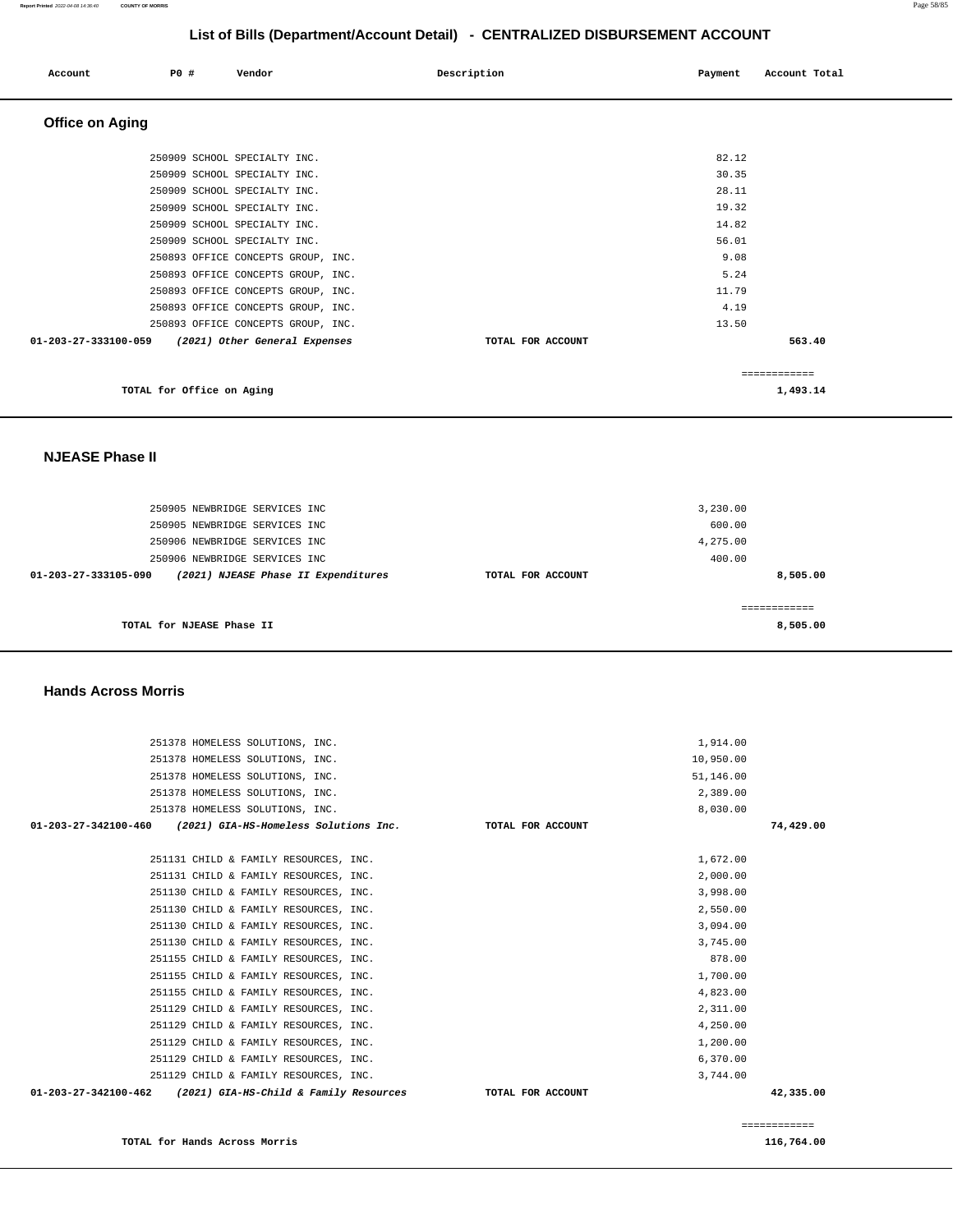**Report Printed** 2022-04-08 14:36:40 **COUNTY OF MORRIS** Page 59/85

### **List of Bills (Department/Account Detail) - CENTRALIZED DISBURSEMENT ACCOUNT**

| Account              | P0 #                        | Vendor                                 | Description       | Payment  | Account Total |
|----------------------|-----------------------------|----------------------------------------|-------------------|----------|---------------|
| DEPARTMENT 342400    |                             |                                        |                   |          |               |
|                      | 251172 ACENDA, INC          |                                        |                   | 1,268.00 |               |
| 01-201-27-342400-490 |                             | GIA-Ch 51 Match-Acenda (frmrly Daytop) | TOTAL FOR ACCOUNT |          | 1,268.00      |
|                      |                             | 251193 NEW HOPE FOUNDATION INC.        |                   | 2,450.00 |               |
| 01-201-27-342400-491 |                             | GIA-Ch 51 Match-New Hope Foundation    | TOTAL FOR ACCOUNT |          | 2,450.00      |
|                      |                             |                                        |                   |          | ============  |
|                      | TOTAL for DEPARTMENT 342400 |                                        |                   |          | 3,718.00      |
|                      |                             |                                        |                   |          |               |

#### **DEPARTMENT 342500**

| 250283 DAWN CENTER FOR INDEPENDENT                 |                   | 9,300.00 |
|----------------------------------------------------|-------------------|----------|
| GIA-Agng&Dsbld-DAWN Center<br>01-201-27-342500-473 | TOTAL FOR ACCOUNT | 9,300.00 |
|                                                    |                   |          |
| TOTAL for DEPARTMENT 342500                        |                   | 9,300.00 |

#### **Seniors, Disabled & Veterans**

|                      |                      | 249990 METRO FLAG CO                        |                   |           |              |
|----------------------|----------------------|---------------------------------------------|-------------------|-----------|--------------|
|                      |                      | 1,036.80                                    |                   |           |              |
| 249990 METRO FLAG CO |                      |                                             |                   | 75.00     |              |
|                      |                      | 251143 W.B. MASON COMPANY INC               |                   | 89.94     |              |
|                      | 01-201-27-343100-059 | Other General Expenses                      | TOTAL FOR ACCOUNT |           | 1,201.74     |
|                      |                      |                                             |                   |           |              |
|                      |                      | 249393 CORNERSTONE FAMILY                   |                   | 13,698.00 |              |
|                      | 01-203-27-343100-036 | (2021) Contracted Services - Adult Day Care | TOTAL FOR ACCOUNT |           | 13,698.00    |
|                      |                      |                                             |                   |           |              |
|                      |                      | 245527 POSITIVE PROMOTIONS, INC.            |                   | 382.81    |              |
|                      |                      | 245527 POSITIVE PROMOTIONS, INC.            |                   | 454.78    |              |
|                      |                      | 245527 POSITIVE PROMOTIONS, INC.            |                   | 381.16    |              |
|                      |                      | 245527 POSITIVE PROMOTIONS, INC.            |                   | 535.03    |              |
| 01-203-27-343100-059 |                      | (2021) Other General Expenses               | TOTAL FOR ACCOUNT |           | 1,753.78     |
|                      |                      |                                             |                   |           |              |
|                      |                      | 249963 MARIA SALAZAR                        |                   | 16.10     |              |
|                      |                      | 249964 MARIA SALAZAR                        |                   | 18.97     |              |
|                      |                      | 249965 MARIA SALAZAR                        |                   | 18.34     |              |
|                      |                      | 249966 MARIA SALAZAR                        |                   | 91.28     |              |
|                      | 01-203-27-343100-082 | (2021) Travel Expense                       | TOTAL FOR ACCOUNT |           | 144.69       |
|                      |                      |                                             |                   |           |              |
|                      |                      |                                             |                   |           | ============ |
|                      |                      | TOTAL for Seniors, Disabled & Veterans      |                   |           | 16,798.21    |
|                      |                      |                                             |                   |           |              |

#### **County Board of Social Service**

| 251698 COUNTY OF MORRIS                               |                   | 23, 223. 10 |           |
|-------------------------------------------------------|-------------------|-------------|-----------|
| Approp Cr - Social Svcs S/W<br>01-201-27-345100-018   | TOTAL FOR ACCOUNT |             | 23,223.10 |
| 250886 RUTGERS, THE STATE UNIVERSITY OF NJ            |                   | 300.00      |           |
| Education, Schools & Training<br>01-201-27-345100-039 | TOTAL FOR ACCOUNT |             | 300.00    |
| 250508 THOMSON REUTER-WEST                            |                   | 447.60      |           |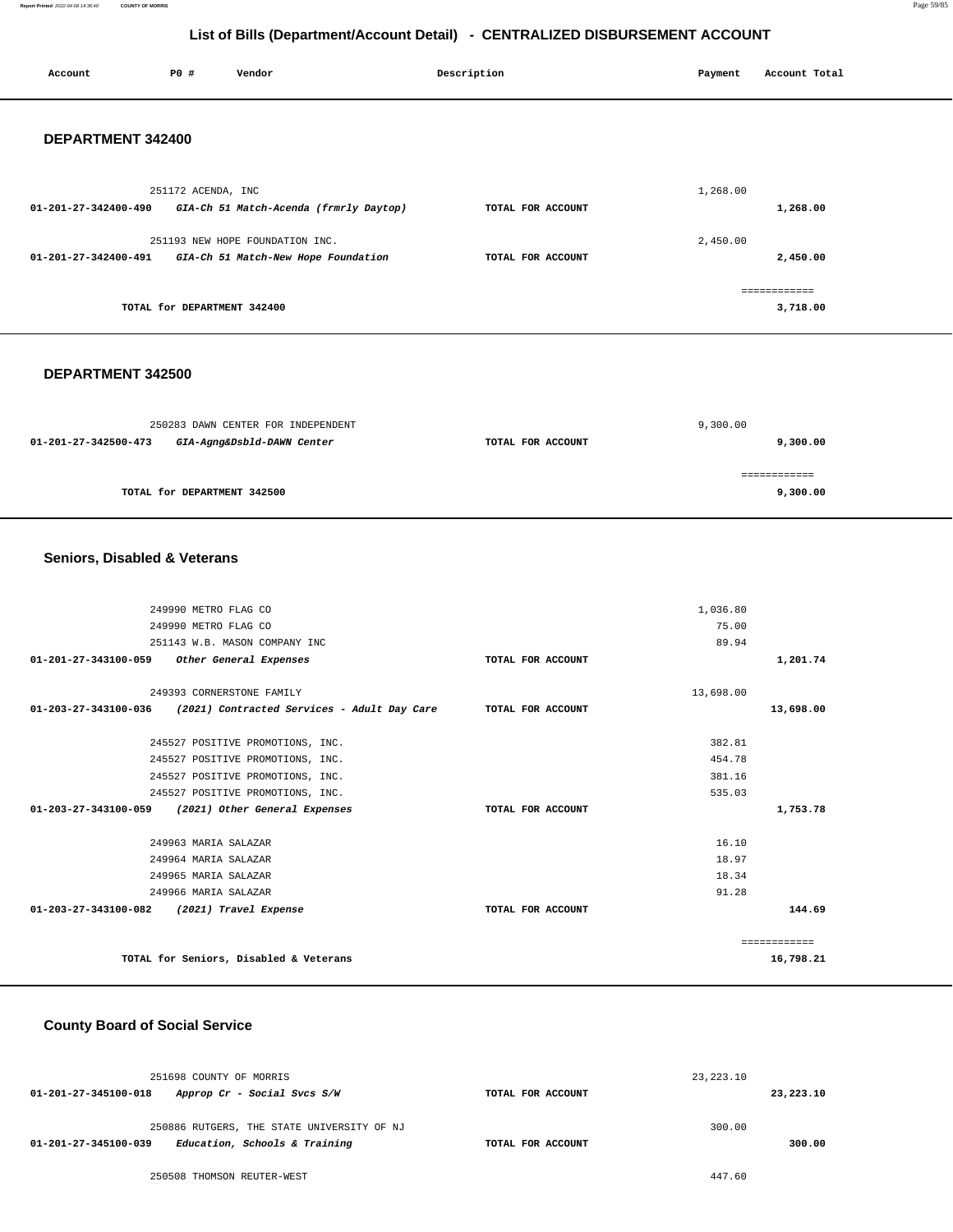| Account              | PO#<br>Vendor                                                           | Description       | Payment         | Account Total |
|----------------------|-------------------------------------------------------------------------|-------------------|-----------------|---------------|
|                      | <b>County Board of Social Service</b>                                   |                   |                 |               |
|                      | 250492 W.B. MASON COMPANY INC                                           |                   | 0.95            |               |
|                      | 250492 W.B. MASON COMPANY INC                                           |                   | 0.95            |               |
|                      | 250492 W.B. MASON COMPANY INC                                           |                   | 0.95            |               |
|                      | 250492 W.B. MASON COMPANY INC                                           |                   | 0.95            |               |
|                      | 250492 W.B. MASON COMPANY INC                                           |                   | 0.95            |               |
|                      | 250492 W.B. MASON COMPANY INC                                           |                   | 0.95            |               |
|                      | 250492 W.B. MASON COMPANY INC                                           |                   | 22.35           |               |
|                      | 250492 W.B. MASON COMPANY INC                                           |                   | 89.40           |               |
|                      | 250313 F & E CHECK PROTECTOR SALES CO.                                  |                   | 470.00<br>29.50 |               |
|                      | 250313 F & E CHECK PROTECTOR SALES CO.<br>250402 LANGUAGE LINE SERVICES |                   | 401.20          |               |
|                      | 250400 OFFICE CONCEPTS GROUP, INC.                                      |                   | 752.12          |               |
|                      | 250400 OFFICE CONCEPTS GROUP, INC.                                      |                   | 526.22          |               |
|                      | 250400 OFFICE CONCEPTS GROUP, INC.                                      |                   | 29.99           |               |
| 01-201-27-345100-058 | Office Supplies & Stationery                                            | TOTAL FOR ACCOUNT |                 | 2,774.08      |
|                      |                                                                         |                   |                 |               |
|                      | 251301 CABLEVISION LIGHTPATH NJ LLC                                     |                   | 1,059.95        |               |
|                      | 251578 VERIZON WIRELESS                                                 |                   | 800.61          |               |
| 01-201-27-345100-146 | Telephone                                                               | TOTAL FOR ACCOUNT |                 | 1,860.56      |
|                      | 250624 RICOH USA, INC.                                                  |                   | 134.94          |               |
|                      | 250624 RICOH USA, INC.                                                  |                   | 1,011.09        |               |
|                      | 250624 RICOH USA, INC.                                                  |                   | 6,947.55        |               |
| 01-201-27-345100-164 | Office Machines - Rental                                                | TOTAL FOR ACCOUNT |                 | 8,093.58      |
|                      | 250848 CITYSIDE ARCHIVES, LLC                                           |                   | 733.17          |               |
|                      | 250662 N.J. NATURAL GAS COMPANY                                         |                   | 389.44          |               |
| 01-201-27-345100-257 | Rental - Other                                                          | TOTAL FOR ACCOUNT |                 | 1,122.61      |
|                      | 250404 MUNISSION, LLC                                                   |                   | 1,188.00        |               |
|                      | 250497 JOHNSON & JOHNSON, ESQS                                          |                   | 2,975.00        |               |
|                      | 250497 JOHNSON & JOHNSON, ESQS                                          |                   | 1,260.00        |               |
|                      | 250396 SYNERGEX INTERNATIONAL CORPORATION                               |                   | 9,931.16        |               |
|                      | 250885 HINDSIGHT, INC                                                   |                   | 11,686.03       |               |
|                      | 250447 U.S. SECURITY ASSOCIATES                                         |                   | 822.80          |               |
|                      | 250399 U.S. SECURITY ASSOCIATES                                         |                   | 627.39          |               |
|                      | 01-201-27-345100-325 Special Services                                   | TOTAL FOR ACCOUNT |                 | 28,490.38     |
|                      | 250397 R.D. SALES DOOR & HARDWARE LLC                                   |                   | 250.00          |               |
|                      | 250397 R.D. SALES DOOR & HARDWARE LLC                                   |                   | 575.00          |               |
|                      | 250397 R.D. SALES DOOR & HARDWARE LLC                                   |                   | 30.00           |               |
|                      | 250397 R.D. SALES DOOR & HARDWARE LLC                                   |                   | 100.00          |               |
|                      | 250884 SYSTEM ONE ALARM                                                 |                   | 402.00          |               |
|                      | 250884 SYSTEM ONE ALARM                                                 |                   | 25.00           |               |
|                      | 250884 SYSTEM ONE ALARM<br>01-201-27-345100-336 Repairs & Alterations   | TOTAL FOR ACCOUNT | 100.50          | 1,482.50      |
|                      | 244488 GLOBAL EQUIPMENT COMPANY                                         |                   | 434.75          |               |
|                      | 244488 GLOBAL EQUIPMENT COMPANY                                         |                   | 80.99           |               |
|                      | 01-203-27-345100-058 (2021) Office Supplies & Stationery                | TOTAL FOR ACCOUNT |                 | 515.74        |
|                      | 250398 DOVER WATER COMMISSIONERS                                        |                   | 29.32           |               |
|                      | 01-203-27-345100-257 (2021) Rental - Other                              | TOTAL FOR ACCOUNT |                 | 29.32         |
|                      |                                                                         |                   |                 |               |
|                      | 250693 ANNA KRAUZE                                                      |                   | 180.00          |               |
|                      | 250693 ANNA KRAUZE<br>01-203-27-345100-333 (2021) Other Allowances      | TOTAL FOR ACCOUNT | 90.00           | 270.00        |
|                      |                                                                         |                   |                 |               |
|                      |                                                                         |                   |                 | ============  |
|                      | TOTAL for County Board of Social Service                                |                   |                 | 68,161.87     |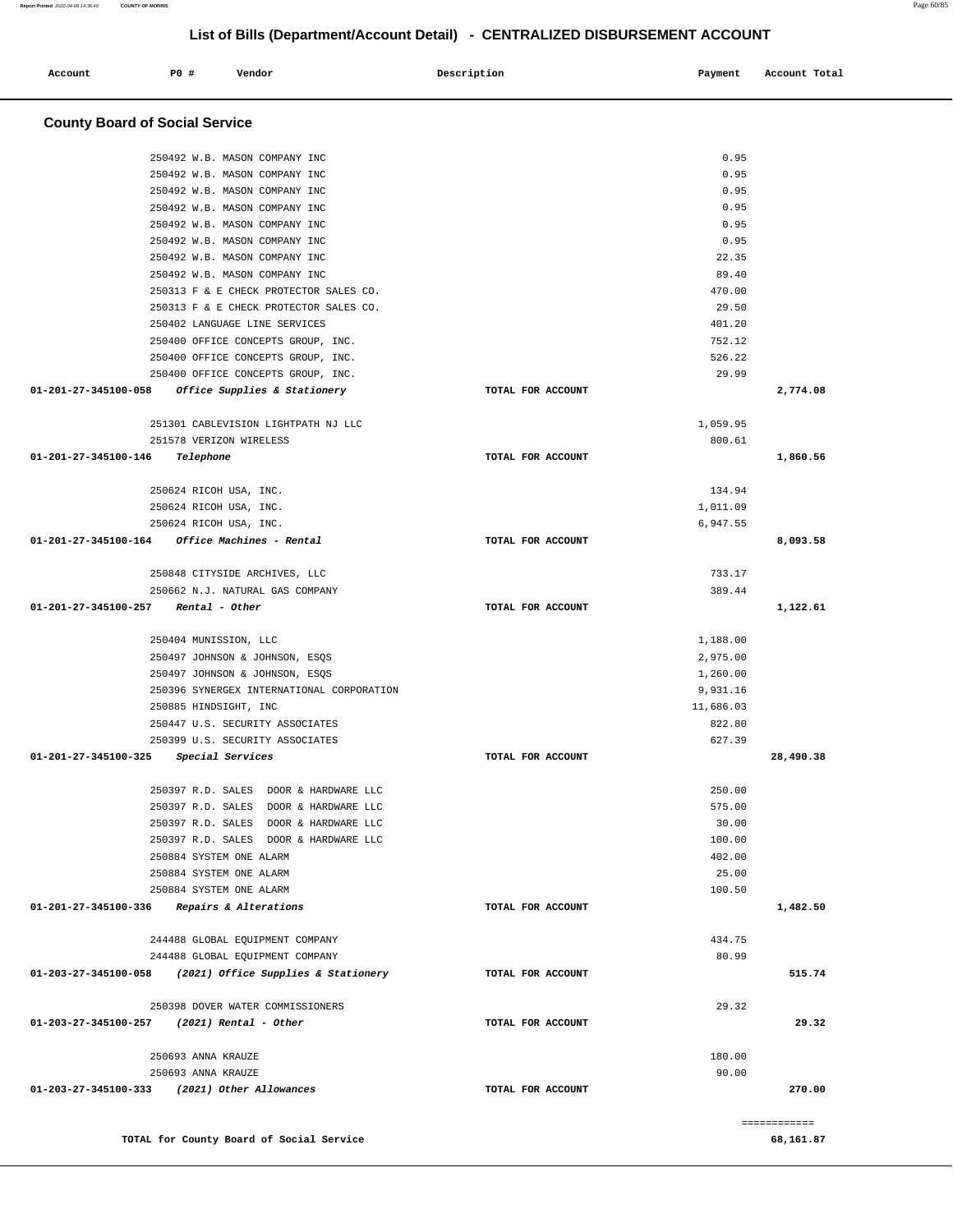**Report Printed** 2022-04-08 14:36:40 **COUNTY OF MORRIS** Page 61/85

**16,146.65**

# **List of Bills (Department/Account Detail) - CENTRALIZED DISBURSEMENT ACCOUNT**

| Account                  | P0 #                        | Vendor                                               | Description       | Payment   | Account Total            |
|--------------------------|-----------------------------|------------------------------------------------------|-------------------|-----------|--------------------------|
| DEPARTMENT 349110        |                             |                                                      |                   |           |                          |
| 01-201-27-349110-090     |                             | 250985 ESSEX COUNTY HOSPITAL<br>Program Expenditures | TOTAL FOR ACCOUNT | 4,387.60  | 4,387.60                 |
|                          | TOTAL for DEPARTMENT 349110 |                                                      |                   |           | ============<br>4,387.60 |
| <b>MV:Administration</b> |                             |                                                      |                   |           |                          |
|                          |                             | 251508 INGLESINO, WEBSTER,                           |                   | 1,821.79  |                          |
| 01-201-27-350100-036     |                             | Contracted Services                                  | TOTAL FOR ACCOUNT |           | 1,821.79                 |
|                          |                             | 250416 U.S. SECURITY ASSOCIATES                      |                   | 14,324.86 |                          |
| 01-201-27-350100-266     | Safety Items                |                                                      | TOTAL FOR ACCOUNT |           | 14,324.86                |
|                          |                             |                                                      |                   |           | ============             |

**TOTAL for MV:Administration** 

### **County Adjuster**

|                                | 250331 W.B. MASON COMPANY INC<br>250757 W.B. MASON COMPANY INC |                   | 261.97<br>381.31 |        |
|--------------------------------|----------------------------------------------------------------|-------------------|------------------|--------|
| 01-201-27-357100-058           | Office Supplies & Stationery                                   | TOTAL FOR ACCOUNT |                  | 643.28 |
| $01 - 201 - 27 - 357100 - 068$ | 251702 COUNTY OF MORRIS<br>Postage & Metered Mail              | TOTAL FOR ACCOUNT | 61.51            | 61.51  |
|                                | TOTAL for County Adjuster                                      |                   |                  | 704.79 |

### **Morris Cty Park Commission**

|                      | 250695 MORRIS COUNTY PARK COMMISSION    | 2,096,875.00      |              |  |
|----------------------|-----------------------------------------|-------------------|--------------|--|
| 01-201-28-370100-090 | Morris Cty Park Commission Expenditures | TOTAL FOR ACCOUNT | 2,096,875.00 |  |
|                      |                                         |                   |              |  |
|                      |                                         |                   |              |  |
|                      | TOTAL for Morris Cty Park Commission    |                   | 2,096,875.00 |  |
|                      |                                         |                   |              |  |

 **County Library** 

| 250053 GREY HOUSE PUBLISHING   | 486.60   |
|--------------------------------|----------|
| 250081 INFORMATION TODAY INC.  | 474.03   |
| 250057 INGRAM LIBRARY SERVICES | 11.99    |
| 250057 INGRAM LIBRARY SERVICES | 2,169.36 |
| 250057 INGRAM LIBRARY SERVICES | 29.56    |
| 250057 INGRAM LIBRARY SERVICES | 877.86   |
| 250057 INGRAM LIBRARY SERVICES | 42.83    |
| 250057 INGRAM LIBRARY SERVICES | 360.39   |
| 250057 INGRAM LIBRARY SERVICES | 291.60   |
|                                |          |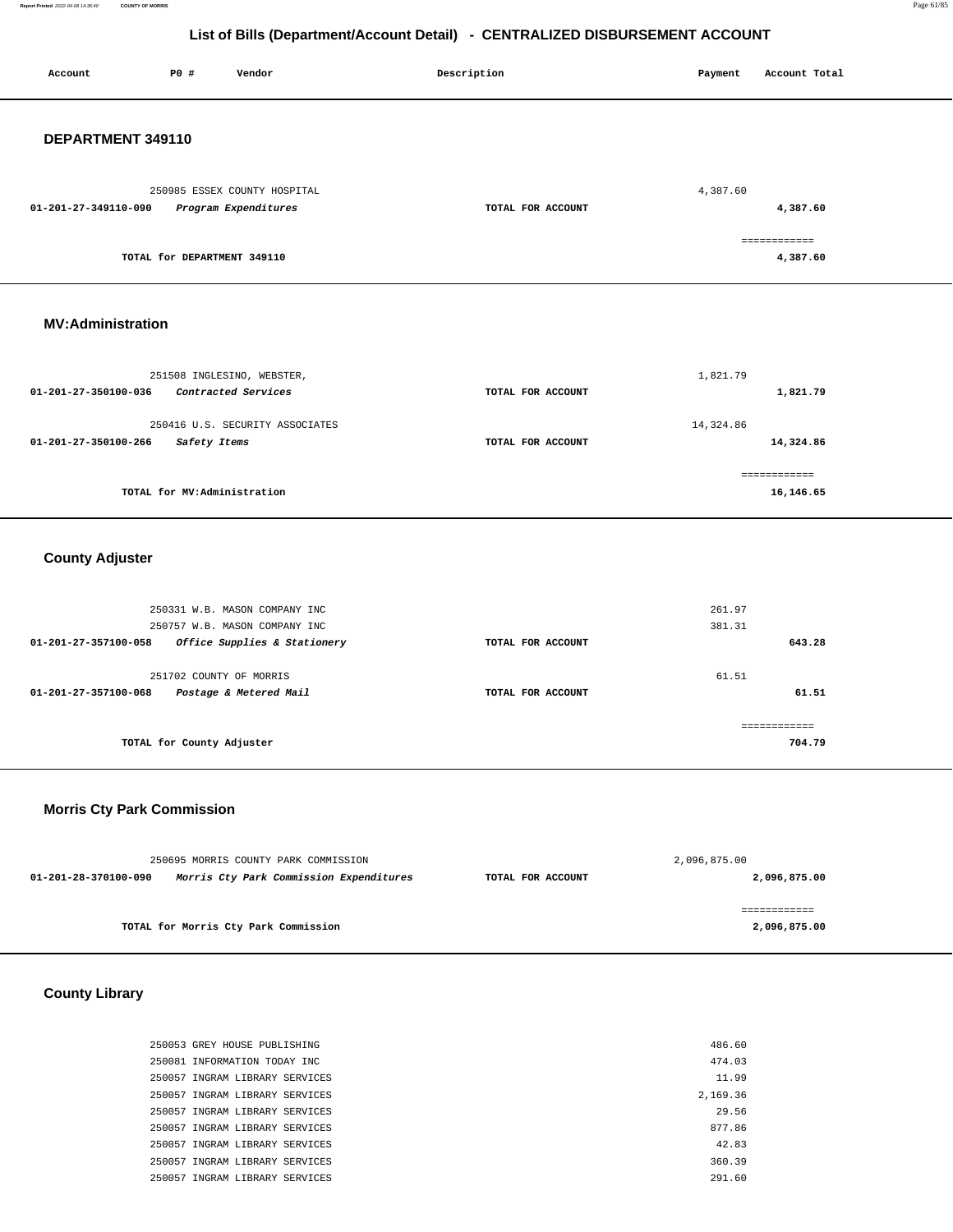**County Library**  250057 INGRAM LIBRARY SERVICES 16.31 250057 INGRAM LIBRARY SERVICES 102.63 250057 INGRAM LIBRARY SERVICES 18.71 250082 INGRAM LIBRARY SERVICES 23.70 250082 INGRAM LIBRARY SERVICES 46.75 250082 INGRAM LIBRARY SERVICES 897.27 250082 INGRAM LIBRARY SERVICES 190.03 250056 ROWMAN & LITTLEFIELD 237.73 250051 FINANCIAL INFORMATION INC 895.00 250463 INGRAM LIBRARY SERVICES 76.60 250463 INGRAM LIBRARY SERVICES 360.85 250463 INGRAM LIBRARY SERVICES 118.04 250463 INGRAM LIBRARY SERVICES 16.79 250463 INGRAM LIBRARY SERVICES 1,480.31 250464 INGRAM LIBRARY SERVICES 134.36 250464 INGRAM LIBRARY SERVICES 332.02 250464 INGRAM LIBRARY SERVICES 23.10 250464 INGRAM LIBRARY SERVICES 24.89 250464 INGRAM LIBRARY SERVICES 1,375.51 250464 INGRAM LIBRARY SERVICES 805.17 250464 INGRAM LIBRARY SERVICES 741.95 250464 INGRAM LIBRARY SERVICES 103.75 250079 LEXIS NEXIS 174.00 250079 LEXIS NEXIS 174.00 251491 DARREN O'NEILL 99.00 251491 DARREN O'NEILL 20.00 251491 DARREN O'NEILL 19.98 251491 DARREN O'NEILL 22.00 251491 DARREN O'NEILL 18.00 251491 DARREN O'NEILL 94.00 250466 CORFACTS INC. 495.00 250836 EBSCO INFORMATION SERVICES 223.95 250836 EBSCO INFORMATION SERVICES 194.00 250836 EBSCO INFORMATION SERVICES 20.90 250837 MANUFACTURERS NEWS INC 161.00 250837 MANUFACTURERS NEWS INC 9.90 250839 MERGENT INC 7,010.00 250054 NJ STATE LEAGUE OF 45.00 250838 RECORDER PUBLISHING CO INC 340.00 249023 THOMSON REUTERS-WEST 1,549.99 249023 THOMSON REUTERS-WEST 77.50  **01-201-29-390100-028 Books & Periodicals TOTAL FOR ACCOUNT 23,513.91** 250075 PMI TECHNOLOGIES 1,220.00  **01-201-29-390100-044 Equipment Service Agreements TOTAL FOR ACCOUNT 1,220.00** 248642 DEMCO 58.73 248642 DEMCO 152.07 248642 DEMCO 173.65 248642 DEMCO 52.25 248642 DEMCO 15.45 250827 OFFICE CONCEPTS GROUP, INC. 59.56  **01-201-29-390100-058 Office Supplies & Stationery TOTAL FOR ACCOUNT 511.71** 251702 COUNTY OF MORRIS 666.72  **01-201-29-390100-068 Postage & Metered Mail TOTAL FOR ACCOUNT 666.72** 250462 MIDWEST TAPE LLC 199.38 250059 MIDWEST TAPE LLC 374.07

> 250059 MIDWEST TAPE LLC 44.98 250059 MIDWEST TAPE LLC 441.24 250059 MIDWEST TAPE LLC 508.83

**Report Printed** 2022-04-08 14:36:40 **COUNTY OF MORRIS** Page 62/85

#### **List of Bills (Department/Account Detail) - CENTRALIZED DISBURSEMENT ACCOUNT**

 **Account P0 # Vendor Description Payment Account Total**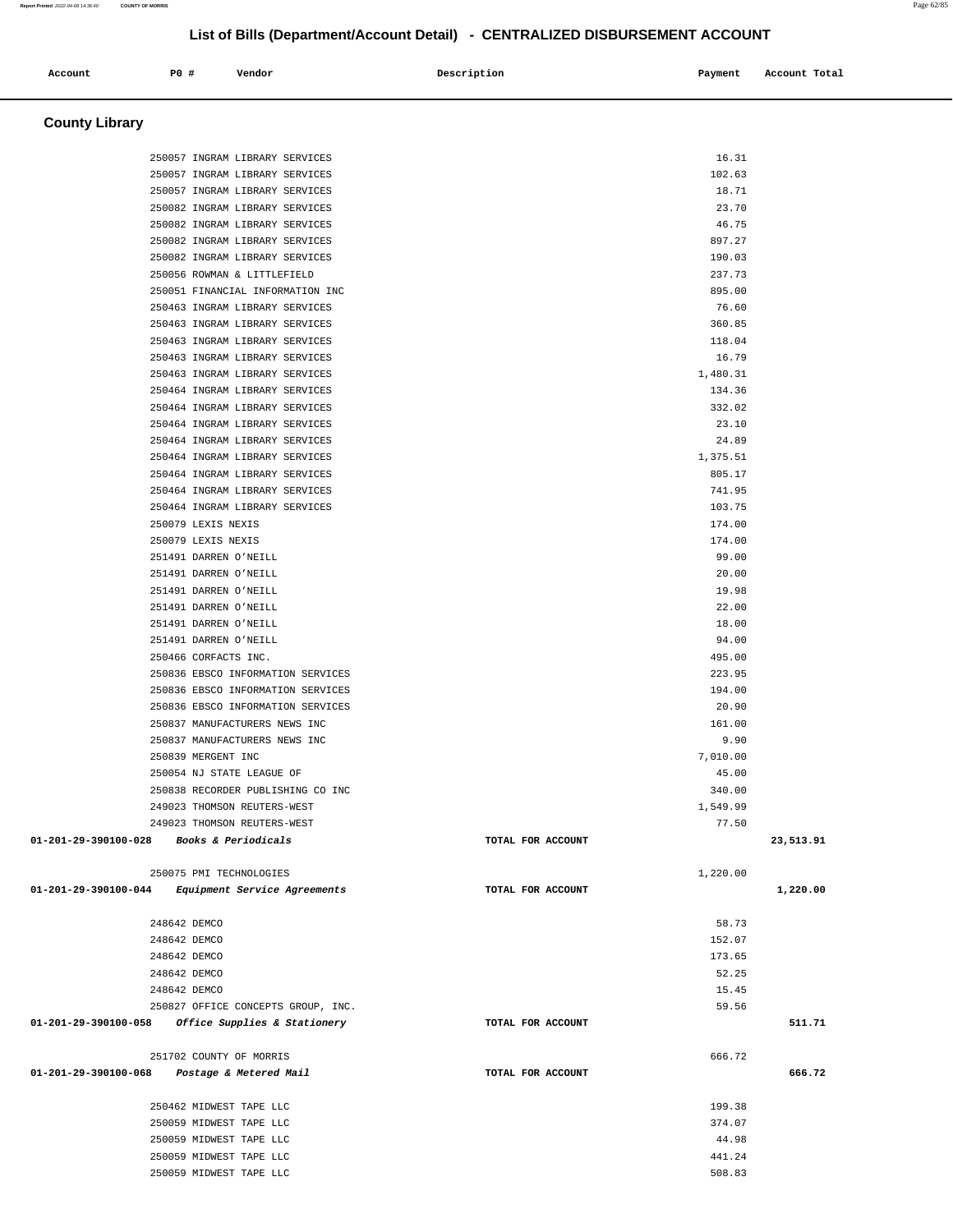| Account                        | P0 #                     | Vendor                        | Description       | Payment  | Account Total |
|--------------------------------|--------------------------|-------------------------------|-------------------|----------|---------------|
| <b>County Library</b>          |                          |                               |                   |          |               |
| $01 - 201 - 29 - 390100 - 083$ |                          | Video & Film Materials        | TOTAL FOR ACCOUNT |          | 1,568.50      |
|                                |                          | 250004 OCLC ONLINE COMPUTER   |                   | 1,075.67 |               |
|                                |                          | 250005 OCLC ONLINE COMPUTER   |                   | 1,075.67 |               |
| 01-201-29-390100-084           |                          | Other Outside Services        | TOTAL FOR ACCOUNT |          | 2,151.34      |
|                                | 250456 ALEKSANDRA DURIN  |                               |                   | 300.00   |               |
|                                | 251491 DARREN O'NEILL    |                               |                   | 145.00   |               |
|                                |                          | 250457 GLENN PAUL CRYTZER II  |                   | 900.00   |               |
|                                | 251346 JAYDEN VALOSIN    |                               |                   | 19.96    |               |
|                                | 251501 STEVE R. MARKOFF  |                               |                   | 900.00   |               |
| 01-201-29-390100-090           |                          | Program Expenditures          | TOTAL FOR ACCOUNT |          | 2,264.96      |
|                                |                          | 249962 U-LINE SHIPPING SUPPLY |                   | 155.00   |               |
|                                |                          | 249962 U-LINE SHIPPING SUPPLY |                   | 77.26    |               |
|                                |                          | 250333 W.B. MASON COMPANY INC |                   | 271.90   |               |
| 01-201-29-390100-095           |                          | Other Administrative Supplies | TOTAL FOR ACCOUNT |          | 504.16        |
|                                | 250078 RICOH USA, INC.   |                               |                   | 2,826.22 |               |
|                                | 249145 RICOH USA, INC.   |                               |                   | 946.60   |               |
| $01 - 201 - 29 - 390100 - 164$ |                          | Office Machines - Rental      | TOTAL FOR ACCOUNT |          | 3,772.82      |
|                                | 248449 LEXIS NEXIS       |                               |                   | 174.00   |               |
|                                | 248449 LEXIS NEXIS       |                               |                   | 174.00   |               |
| 01-203-29-390100-028           |                          | (2021) Books & Periodicals    | TOTAL FOR ACCOUNT |          | 348.00        |
|                                | 250058 MIDWEST TAPE LLC  |                               |                   | 316.36   |               |
|                                | 250058 MIDWEST TAPE LLC  |                               |                   | 74.97    |               |
|                                | 250058 MIDWEST TAPE LLC  |                               |                   | 664.97   |               |
|                                | 250462 MIDWEST TAPE LLC  |                               |                   | 610.25   |               |
| 01-203-29-390100-083           |                          | (2021) Video & Film Materials | TOTAL FOR ACCOUNT |          | 1,666.55      |
|                                |                          |                               |                   |          | ============  |
|                                | TOTAL for County Library |                               |                   |          | 38,188.67     |

### **County Superintendent of Schoo**

| 251702 COUNTY OF MORRIS<br>01-201-29-392100-068<br>Postage & Metered Mail | TOTAL FOR ACCOUNT | 11.58<br>11.58 |  |
|---------------------------------------------------------------------------|-------------------|----------------|--|
|                                                                           |                   |                |  |
| 250786 RICOH USA, INC.                                                    |                   | 817.29         |  |
| 250787 RICOH USA, INC.                                                    |                   | 185.08         |  |
| Office Machines - Rental<br>$01 - 201 - 29 - 392100 - 164$                | TOTAL FOR ACCOUNT | 1,002.37       |  |
|                                                                           |                   | -------------  |  |
| TOTAL for County Superintendent of Schoo                                  |                   | 1,013.95       |  |

#### **Contribution to County College**

 251133 COUNTY COLLEGE OF MORRIS 251561 COUNTY COLLEGE OF MORRIS **01-201-29-395100-090 Expenditures TOTAL FOR ACCOUNT** 

572,423.41 572,423.41 **1,144,846.82**

**TOTAL for Contribution to County College** 

============ **1,144,846.82**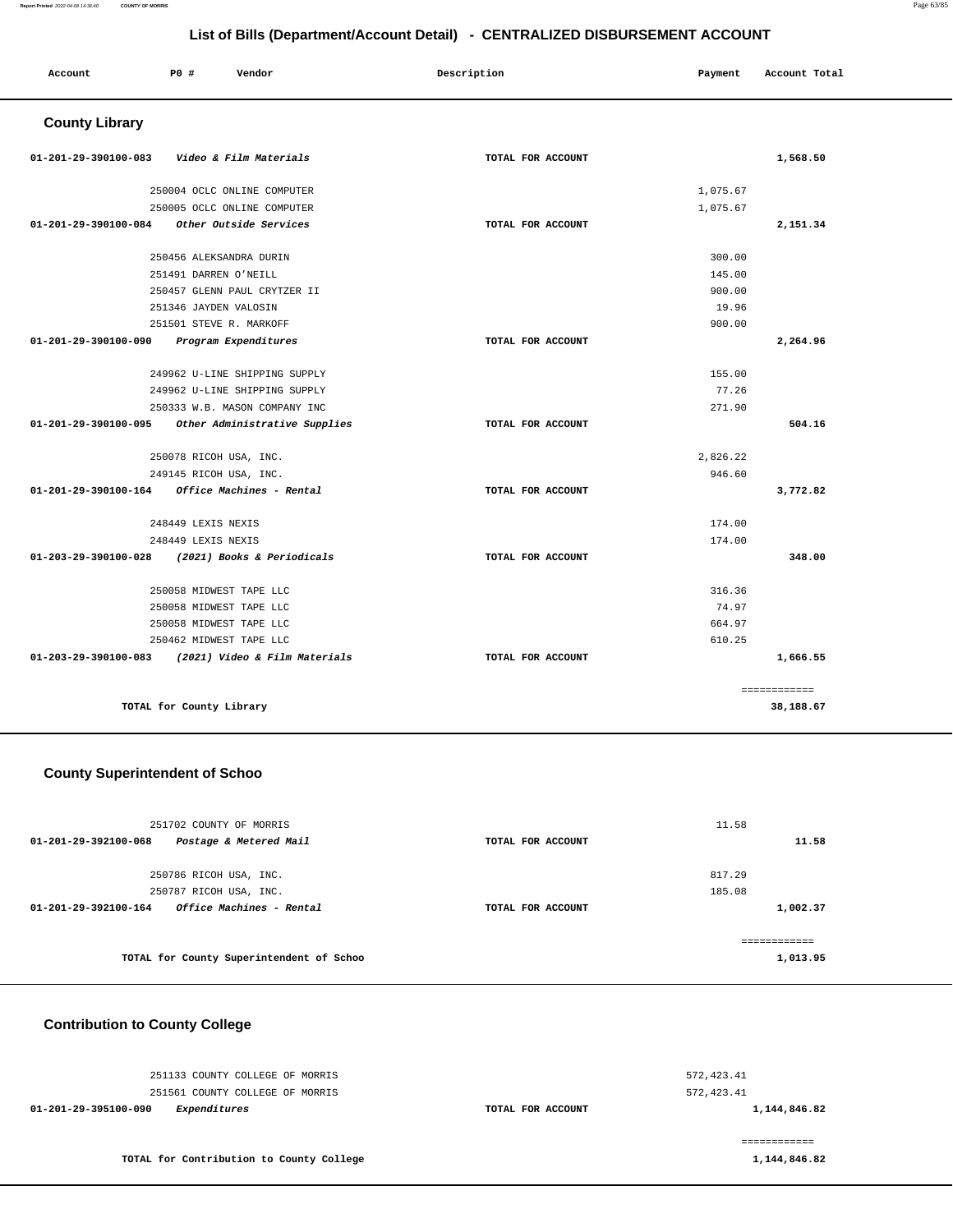| Account | P0# | Vendor | Description | Payment | Account Total |
|---------|-----|--------|-------------|---------|---------------|
|         |     |        |             |         |               |

### **Rutgers Extension Service**

|                                | 251127 W.B. MASON COMPANY INC       |                   | 14.61    |               |
|--------------------------------|-------------------------------------|-------------------|----------|---------------|
|                                | 251127 W.B. MASON COMPANY INC       |                   | 3.64     |               |
|                                | 251127 W.B. MASON COMPANY INC       |                   | 217.99   |               |
| $01 - 201 - 29 - 396100 - 058$ | Office Supplies & Stationery        | TOTAL FOR ACCOUNT |          | 236.24        |
|                                | 251702 COUNTY OF MORRIS             |                   | 34.09    |               |
| 01-201-29-396100-068           | Postage & Metered Mail              | TOTAL FOR ACCOUNT |          | 34.09         |
|                                | 251578 VERIZON WIRELESS             |                   | 28.25    |               |
| 01-201-29-396100-095           | Other Administrative Supplies       | TOTAL FOR ACCOUNT |          | 28.25         |
|                                | 251134 RICOH AMERICAS CORPORATION   |                   | 1,655.55 |               |
| $01 - 201 - 29 - 396100 - 163$ | <i>Office Machines</i>              | TOTAL FOR ACCOUNT |          | 1,655.55      |
|                                |                                     |                   |          | ------------- |
|                                | TOTAL for Rutgers Extension Service |                   |          | 1,954.13      |

### **Rmb Out of Cty Two Yr Coll**

| 251164 RARITAN VALLEY COMMUNITY                                           |                   | 9.00     |           |
|---------------------------------------------------------------------------|-------------------|----------|-----------|
| 251164 RARITAN VALLEY COMMUNITY                                           |                   | 1,090.98 |           |
| 251167 ESSEX COUNTY COLLEGE                                               |                   | 28.00    |           |
| 251167 ESSEX COUNTY COLLEGE                                               |                   | 2,970.24 |           |
| 251165 RARITAN VALLEY COMMUNITY                                           |                   | 14.00    |           |
| 251165 RARITAN VALLEY COMMUNITY                                           |                   | 1,697.08 |           |
| 251329 UNION COUNTY COLLEGE                                               |                   | 45.00    |           |
| 251329 UNION COUNTY COLLEGE                                               |                   | 4,883.40 |           |
| Rmb Out of Cty Two Yr Coll Expenditures<br>$01 - 201 - 29 - 397100 - 090$ | TOTAL FOR ACCOUNT |          | 10,737.70 |
|                                                                           |                   |          |           |
|                                                                           |                   |          |           |
| TOTAL for Rmb Out of Cty Two Yr Coll                                      |                   |          | 10,737.70 |

#### **Cont M.C. School of Tech**

| 251538 MC VOCATIONAL SCHOOL DISTRICT                          |                   | 527,070.67 |
|---------------------------------------------------------------|-------------------|------------|
| 251538 MC VOCATIONAL SCHOOL DISTRICT                          |                   | 104,000.00 |
| Cont M.C. School of Tech Expenditures<br>01-201-29-400100-090 | TOTAL FOR ACCOUNT | 631,070.67 |
|                                                               |                   |            |
|                                                               |                   |            |
| TOTAL for Cont M.C. School of Tech                            |                   | 631,070.67 |

#### **Fire and Police Academy**

| 250648 ATLANTIC TRAINING CENTER                      |                   | 180.00 |
|------------------------------------------------------|-------------------|--------|
| 250783 ATLANTIC TRAINING CENTER                      |                   | 187.50 |
| Education Schools & Training<br>01-201-29-407100-039 | TOTAL FOR ACCOUNT | 367.50 |
|                                                      |                   |        |
| 251100 MORRISTOWN LUMBER &                           |                   | 25.80  |
| 251385 MORRISTOWN LUMBER &                           |                   | 43.68  |
| Other General Expenses<br>01-201-29-407100-059       | TOTAL FOR ACCOUNT | 69.48  |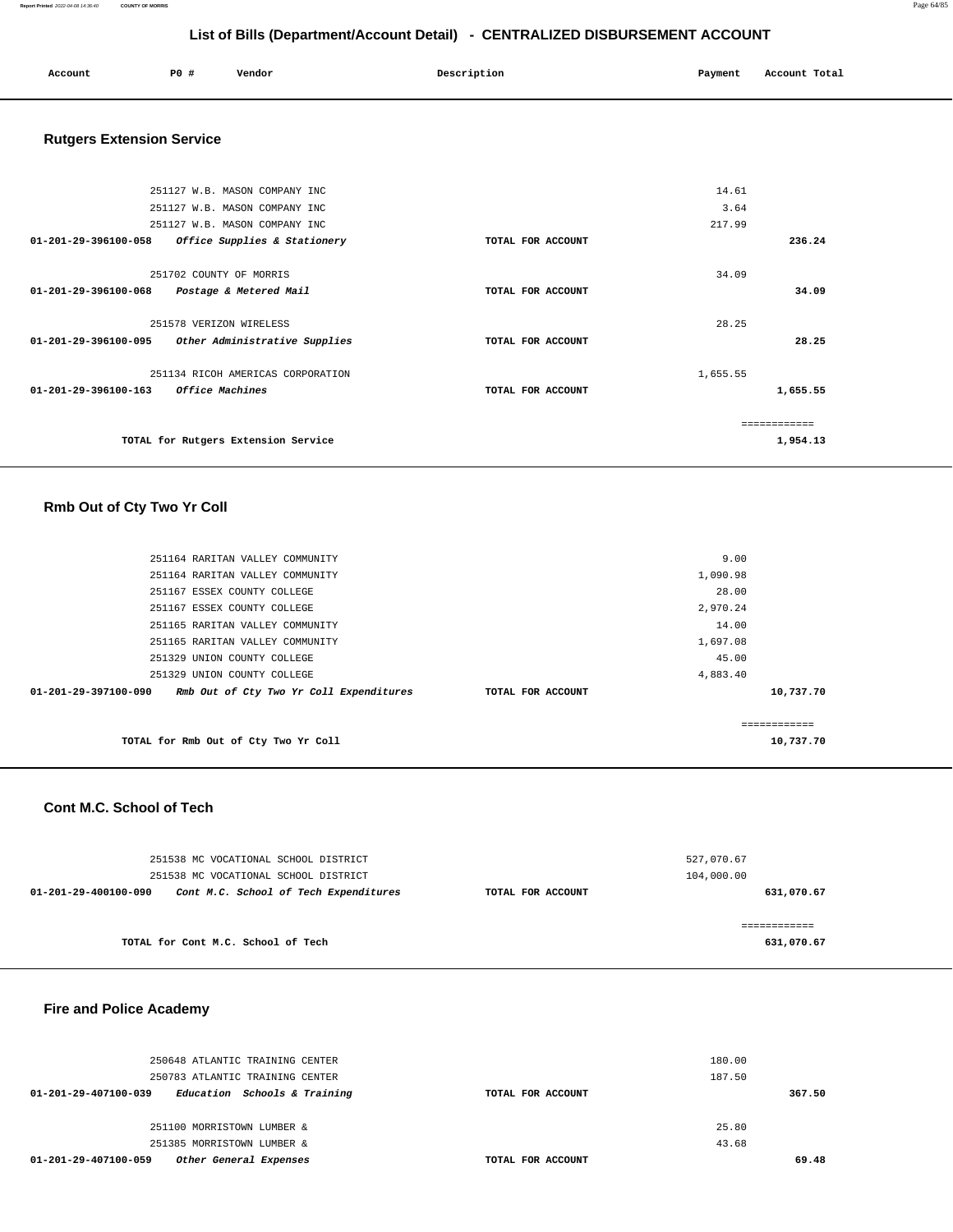| 245547 FF1 PROFESSIONAL SAFETY SERVICES  |                   | 1,003.68     |
|------------------------------------------|-------------------|--------------|
| 245549 FF1 PROFESSIONAL SAFETY SERVICES  |                   | 2,292.96     |
| 245552 NEW JERSEY FIRE EQUIPMENT COMPANY |                   | 532.00       |
| 01-203-29-407100-258<br>(2021) Equipment | TOTAL FOR ACCOUNT | 4,649.64     |
|                                          |                   | ------------ |
| TOTAL for Fire and Police Academy        |                   | 16,183.05    |
|                                          |                   |              |
| <b>Utilities</b>                         |                   |              |
| 250369 NATIONAL FUEL OIL INC.            |                   | 3,425.45     |
| 250369 NATIONAL FUEL OIL INC.            |                   | 10,600.34    |
| 250369 NATIONAL FUEL OIL INC.            |                   | 13,585.95    |
| 250369 NATIONAL FUEL OIL INC.            |                   | 12,451.32    |
| 01-201-31-430100-136<br>Diesel Fuel      | TOTAL FOR ACCOUNT | 40,063.06    |
| 250569 DIRECT ENERGY BUSINESS            |                   | 17,488.44    |

 250566 JERSEY CENTRAL POWER & LIGHT 9,530.55 250870 DIRECT ENERGY BUSINESS 20.97 250870 DIRECT ENERGY BUSINESS 873.67 250870 DIRECT ENERGY BUSINESS 49.77 250870 DIRECT ENERGY BUSINESS 234.04 250983 DIRECT ENERGY BUSINESS 8,268.25 251327 DIRECT ENERGY BUSINESS 34.44 251327 DIRECT ENERGY BUSINESS 14.51 251327 DIRECT ENERGY BUSINESS 13.53 251327 DIRECT ENERGY BUSINESS 39.69 250852 JERSEY CENTRAL POWER & LIGHT 7.82 250851 JERSEY CENTRAL POWER & LIGHT 14.24 251123 JERSEY CENTRAL POWER & LIGHT 3,396.57 251126 JERSEY CENTRAL POWER & LIGHT 5,468.82 251506 DIRECT ENERGY BUSINESS 531.30 251506 DIRECT ENERGY BUSINESS 1,270.05 251506 DIRECT ENERGY BUSINESS 1,949.57 251506 DIRECT ENERGY BUSINESS 192.14 251506 DIRECT ENERGY BUSINESS 124.52 251506 DIRECT ENERGY BUSINESS 305.55 251506 DIRECT ENERGY BUSINESS 95.66 251506 DIRECT ENERGY BUSINESS 60.60 251545 DIRECT ENERGY BUSINESS 25,062.40

#### **Util**

| <b>Fire and Police Academy</b>                          |                   |           |              |
|---------------------------------------------------------|-------------------|-----------|--------------|
| 251702 COUNTY OF MORRIS                                 |                   | 81.51     |              |
| 01-201-29-407100-068<br>Postage & Metered Mail          | TOTAL FOR ACCOUNT |           | 81.51        |
| 251099 AIRPOWER INTERNATIONAL INC.                      |                   | 1,026.00  |              |
| 251099 AIRPOWER INTERNATIONAL INC.                      |                   | 71.00     |              |
| Building Repairs<br>01-201-29-407100-223                | TOTAL FOR ACCOUNT |           | 1,097.00     |
| 248720 EAGLE POINT GUN SHOP                             |                   | 234.00    |              |
| 01-201-29-407100-258<br>Equipment                       | TOTAL FOR ACCOUNT |           | 234.00       |
| 250022 RICOH USA, INC.                                  |                   | 497.14    |              |
| (2021) Office Machines - Rental<br>01-203-29-407100-164 | TOTAL FOR ACCOUNT |           | 497.14       |
| 244534 WITMER-PUBLIC SAFETY GROUP                       |                   | 5, 243.43 |              |
| 244534 WITMER-PUBLIC SAFETY GROUP                       |                   | 3,943.35  |              |
| 01-203-29-407100-202<br>(2021) Uniform And Accessories  | TOTAL FOR ACCOUNT |           | 9,186.78     |
| 245554 NEW JERSEY FIRE EQUIPMENT COMPANY                |                   | 653.00    |              |
| 245554 NEW JERSEY FIRE EQUIPMENT COMPANY                |                   | 168.00    |              |
| 245547 FF1 PROFESSIONAL SAFETY SERVICES                 |                   | 1,003.68  |              |
| 245549 FF1 PROFESSIONAL SAFETY SERVICES                 |                   | 2,292.96  |              |
| 245552 NEW JERSEY FIRE EQUIPMENT COMPANY                |                   | 532.00    |              |
| 01-203-29-407100-258<br>(2021) Equipment                | TOTAL FOR ACCOUNT |           | 4,649.64     |
|                                                         |                   |           | ============ |
| TOTAL for Fire and Police Academy                       |                   |           | 16.183.05    |

# **List of Bills (Department/Account Detail) - CENTRALIZED DISBURSEMENT ACCOUNT**

 **Account P0 # Vendor Description Payment Account Total**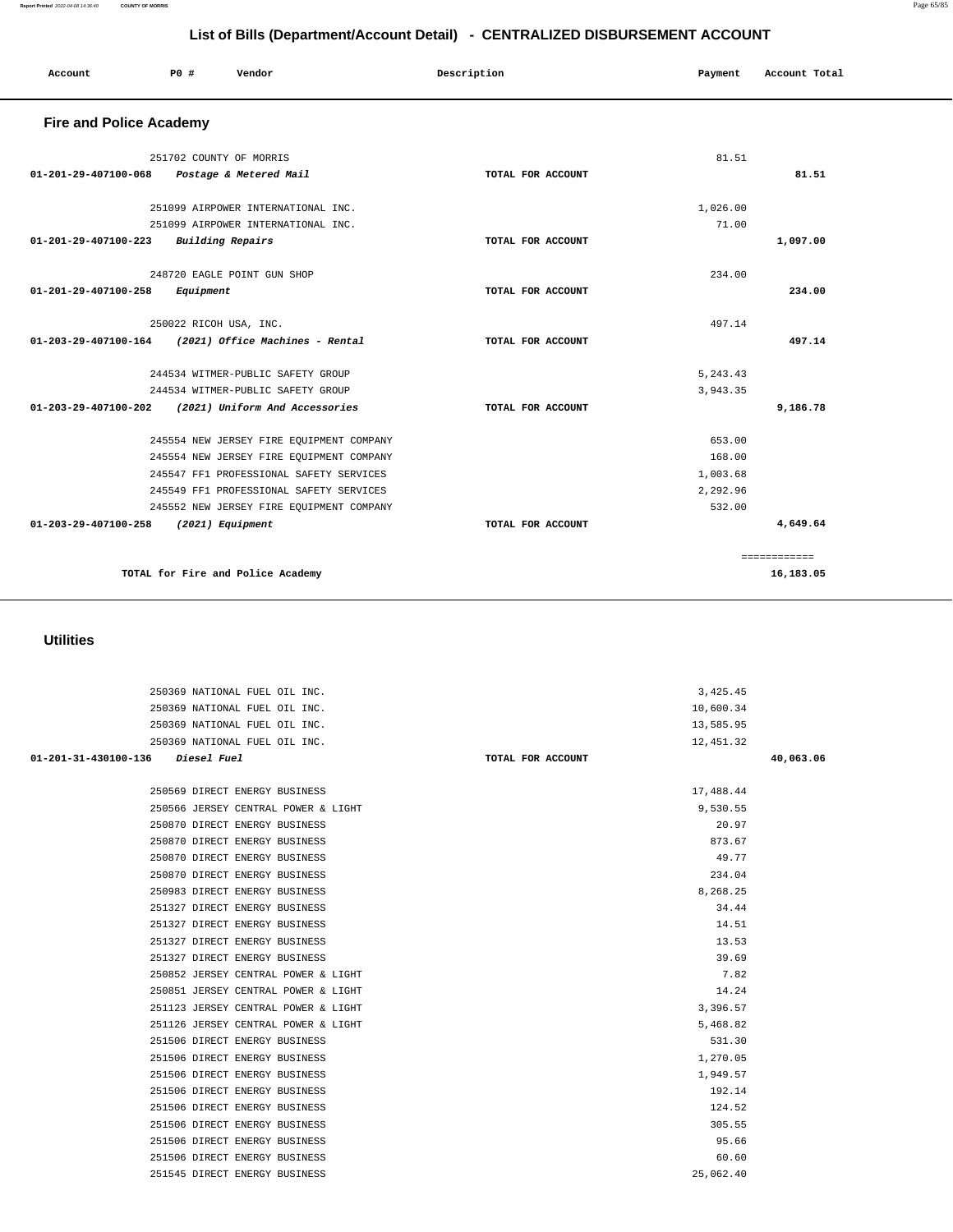| 251271 RHEA YOUNG      | 12.00 |
|------------------------|-------|
| 251269 JESSICA JIMENEZ | 12.00 |
| 250218 RHEA YOUNG      | 12.00 |
| 251268 JESSICA JIMENEZ | 12.00 |

#### **Nutrition**

| <b>Utilities</b>                                |                   |           |              |
|-------------------------------------------------|-------------------|-----------|--------------|
| 251551 DIRECT ENERGY BUSINESS                   |                   | 88.98     |              |
| 251601 DIRECT ENERGY BUSINESS                   |                   | 9,949.38  |              |
| 251601 DIRECT ENERGY BUSINESS                   |                   | 427.21    |              |
| 251601 DIRECT ENERGY BUSINESS                   |                   | 1,541.94  |              |
| 01-201-31-430100-137<br>Electricity             | TOTAL FOR ACCOUNT |           | 87.054.61    |
| 250568 ELIZABETHTOWN GAS COMPANY                |                   | 579.90    |              |
| 250864 PSE&G CO                                 |                   | 51,624.32 |              |
| 250984 N.J. NATURAL GAS COMPANY                 |                   | 1,978.50  |              |
| 251207 PSE&G CO                                 |                   | 1,541.37  |              |
| 251231 WOODRUFF ENERGY                          |                   | 2,749.25  |              |
| 251098 SUBURBAN PROPANE -2347                   |                   | 1,765.23  |              |
| 251425 SUBURBAN PROPANE -2347                   |                   | 1,153.46  |              |
| 01-201-31-430100-141<br>Natural Gas             | TOTAL FOR ACCOUNT |           | 61,392.03    |
| 250384 MORRIS COUNTY MUNICIPAL                  |                   | 1,832.00  |              |
| 250384 MORRIS COUNTY MUNICIPAL                  |                   | 2,974.55  |              |
| 250976 MORRIS COUNTY MUNICIPAL                  |                   | 2,138.00  |              |
| 250976 MORRIS COUNTY MUNICIPAL                  |                   | 3,267.71  |              |
| 01-201-31-430100-143<br>Rubbish & Trash Removal | TOTAL FOR ACCOUNT |           | 10,212.26    |
|                                                 |                   |           |              |
| 251411 TAX COLLECTOR                            |                   | 23.25     |              |
| 251411 TAX COLLECTOR                            |                   | 106.77    |              |
| 251411 TAX COLLECTOR                            |                   | 1.57      |              |
| 01-201-31-430100-144<br>Sewer                   | TOTAL FOR ACCOUNT |           | 131.59       |
| 249895 AT&T MOBILITY                            |                   | 1,278.46  |              |
| 250451 CABLEVISION LIGHTPATH INC.               |                   | 5,020.40  |              |
| 249893 MILLENNIUM COMMUNICATIONS GROUP          |                   | 1,320.00  |              |
| 249982 PREMIER GLOBAL SERVICES                  |                   | 661.36    |              |
| 250666 VERIZON CABS                             |                   | 2,021.38  |              |
| 248821 VERIZON                                  |                   | 9,087.00  |              |
| 251055 VERIZON                                  |                   | 7,213.70  |              |
| 250994 VERIZON                                  |                   | 386.45    |              |
| 251301 CABLEVISION LIGHTPATH NJ LLC             |                   | 7,286.13  |              |
| 251578 VERIZON WIRELESS                         |                   | 31,731.98 |              |
| 01-201-31-430100-146<br>Telephone               | TOTAL FOR ACCOUNT |           | 66,006.86    |
| 251205 SOUTHEAST MORRIS COUNTY                  |                   | 260.37    |              |
| 251205 SOUTHEAST MORRIS COUNTY                  |                   | 66.52     |              |
| 251205 SOUTHEAST MORRIS COUNTY                  |                   | 1,086.15  |              |
| 251413 SOUTHEAST MORRIS COUNTY                  |                   | 1,229.76  |              |
| 01-201-31-430100-147<br>Water                   | TOTAL FOR ACCOUNT |           | 2,642.80     |
| 250862 JERSEY CENTRAL POWER & LIGHT             |                   | 3,231.51  |              |
| 250863 JERSEY CENTRAL POWER & LIGHT             |                   | 4,061.06  |              |
| 250986 AES-NJ COGEN CO INC                      |                   | 6,078.93  |              |
| 251509 DIRECT ENERGY BUSINESS                   |                   | 12,333.87 |              |
| 01-203-31-430100-137 (2021) Electricity         | TOTAL FOR ACCOUNT |           | 25,705.37    |
|                                                 |                   |           | ============ |
| TOTAL for Utilities                             |                   |           | 293,208.58   |

**List of Bills (Department/Account Detail) - CENTRALIZED DISBURSEMENT ACCOUNT Account** P0 # Vendor Payment Account Total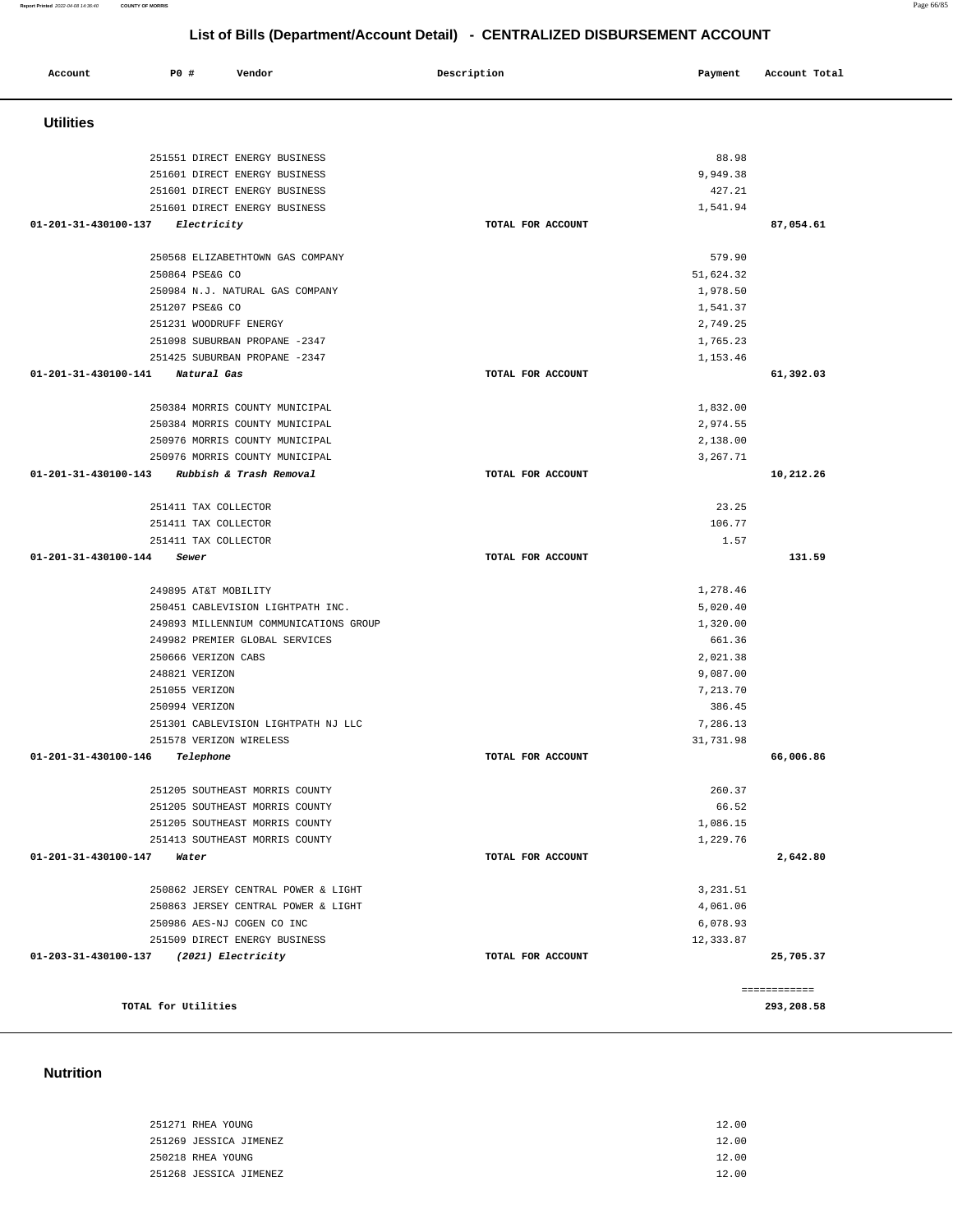| Account              | PO#       | Description<br>Vendor |  | Payment           | Account Total |       |
|----------------------|-----------|-----------------------|--|-------------------|---------------|-------|
| <b>Nutrition</b>     |           |                       |  |                   |               |       |
| 01-201-41-716100-048 | Insurance |                       |  | TOTAL FOR ACCOUNT |               | 48.00 |

|                      | 251271 RHEA YOUNG                                       |                   | 148.78   |              |
|----------------------|---------------------------------------------------------|-------------------|----------|--------------|
|                      | 250393 MORRISTOWN CAR WASH                              |                   | 1,500.00 |              |
| 01-201-41-716100-059 | Other General Expenses                                  | TOTAL FOR ACCOUNT |          | 1,648.78     |
|                      |                                                         |                   |          |              |
|                      | 251271 RHEA YOUNG                                       |                   | 40.88    |              |
|                      | 251269 JESSICA JIMENEZ                                  |                   | 22.47    |              |
|                      | 250218 RHEA YOUNG                                       |                   | 10.46    |              |
|                      | 251268 JESSICA JIMENEZ                                  |                   | 31.78    |              |
| 01-201-41-716100-082 | Travel Expense                                          | TOTAL FOR ACCOUNT |          | 105.59       |
|                      |                                                         |                   |          |              |
|                      | 250063 GRAINGER                                         |                   | 99.80    |              |
| 01-201-41-716100-098 | Other Operating&Repair Supply                           | TOTAL FOR ACCOUNT |          | 99.80        |
|                      |                                                         |                   |          |              |
|                      | 250219 RICOH AMERICAS CORPORATION                       |                   | 221.66   |              |
|                      | $01 - 201 - 41 - 716100 - 164$ Office Machines - Rental | TOTAL FOR ACCOUNT |          | 221.66       |
|                      |                                                         |                   |          |              |
|                      | 249675 NU-WAY CONCESSIONAIRES INC                       |                   | 84.64    |              |
|                      | 249675 NU-WAY CONCESSIONAIRES INC                       |                   | 84.64    |              |
| 01-201-41-716100-185 | Food                                                    | TOTAL FOR ACCOUNT |          | 169.28       |
|                      | 250895 SHARON WEAGLEY                                   |                   | 19.95    |              |
|                      | 250895 SHARON WEAGLEY                                   |                   | 45.84    |              |
|                      | 250895 SHARON WEAGLEY                                   |                   | 6.40     |              |
|                      | 250895 SHARON WEAGLEY                                   |                   | 25.81    |              |
|                      | 01-203-41-716100-059 (2021) Other General Expenses      | TOTAL FOR ACCOUNT |          | 98.00        |
|                      |                                                         |                   |          |              |
|                      |                                                         |                   |          | ============ |
|                      | TOTAL for Nutrition                                     |                   |          | 2,391.11     |
|                      |                                                         |                   |          |              |

### **Cash Held In Trust**

| 250285 MORRISTOWN MEDICAL CENTER          | 3,454.00          |               |
|-------------------------------------------|-------------------|---------------|
| 250285 MORRISTOWN MEDICAL CENTER          | 1,995.50          |               |
| 250285 MORRISTOWN MEDICAL CENTER          | 247.65            |               |
| 250335 FASTENAL COMPANY                   | 220.50            |               |
| 250335 FASTENAL COMPANY                   | 152.25            |               |
| 250335 FASTENAL COMPANY                   | 689.44            |               |
| 245163 CHA CONSULTING                     | 3,750.00          |               |
| 01-204-55-999999-520<br>Other Expenses CP | TOTAL FOR ACCOUNT | 10,509.34     |
|                                           |                   |               |
|                                           |                   | ------------- |
| TOTAL for Cash Held In Trust              |                   | 10,509.34     |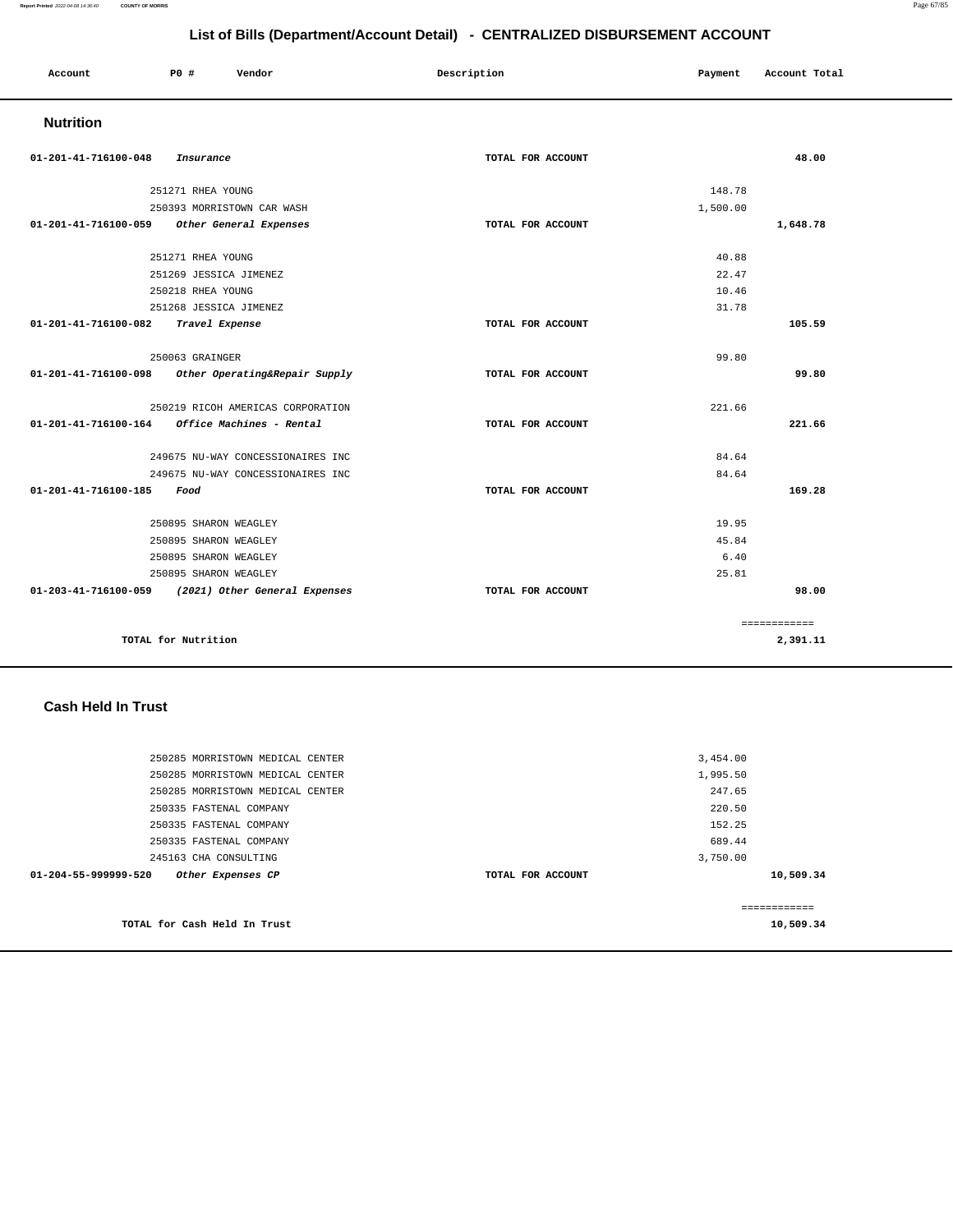**Report Printed** 2022-04-08 14:36:40 **COUNTY OF MORRIS** Page 68/85

# **List of Bills (Department/Account Detail) - CENTRALIZED DISBURSEMENT ACCOUNT**

| Account              | P0 #                                           | Vendor                                                                      |                                          | Description       | Payment                      | Account Total            |
|----------------------|------------------------------------------------|-----------------------------------------------------------------------------|------------------------------------------|-------------------|------------------------------|--------------------------|
| DEPARTMENT 718125    |                                                |                                                                             | <b>Grant Fund</b>                        |                   |                              |                          |
| 02-213-41-718125-391 | 242429 4 IMPRINT INC.<br>242429 4 IMPRINT INC. |                                                                             | Helping Hand Grant 14-20(9/1/20-8/31/21) | TOTAL FOR ACCOUNT | 1,799.55<br>45.36            | 1,844.91                 |
|                      | TOTAL for DEPARTMENT 718125                    |                                                                             |                                          |                   |                              | ============<br>1,844.91 |
| DEPARTMENT 718205    |                                                |                                                                             |                                          |                   |                              |                          |
| 02-213-41-718205-391 | 250601 OPTIMUM                                 | 250725 FIRST ACCESS EQUIPMENT LLC<br>251696 COUNTY OF MORRIS                | Public Health Emer Grant(7/1/21-6/30/22) | TOTAL FOR ACCOUNT | 296.39<br>3,471.00<br>231.12 | 3,998.51                 |
|                      | TOTAL for DEPARTMENT 718205                    |                                                                             |                                          |                   |                              | ============<br>3,998.51 |
| DEPARTMENT 718340    |                                                |                                                                             |                                          |                   |                              |                          |
| 02-213-41-718340-391 | 251026 CYNTHIA BELLA                           | 250725 FIRST ACCESS EQUIPMENT LLC<br>COVID19 Vaccine Suppl (7/1/21-6/30/23) |                                          | TOTAL FOR ACCOUNT | 23.38<br>295.77              | 319.15                   |
|                      |                                                |                                                                             |                                          |                   |                              | ============             |

**TOTAL for DEPARTMENT 718340** 

 **TANF** 

|                                                  |                                        |                   |        | ------------- |
|--------------------------------------------------|----------------------------------------|-------------------|--------|---------------|
| 02-213-41-741215-392 WFNJ-TANF (7/1/21-12/31/22) |                                        | TOTAL FOR ACCOUNT |        | 3,589.28      |
|                                                  | 250753 GARDEN STATE EMPLOYMMENT        |                   | 2.37   |               |
|                                                  | 250766 22ND CENTURY TECHNOLOGIES, INC. |                   | 96.02  |               |
|                                                  | 250766 22ND CENTURY TECHNOLOGIES, INC. |                   | 96.02  |               |
|                                                  | 250918 TELESEARCH INC                  |                   | 950.60 |               |
|                                                  | 250918 TELESEARCH INC                  |                   | 266.17 |               |
|                                                  | 250581 TELESEARCH INC                  |                   | 760.48 |               |
|                                                  | 250581 TELESEARCH INC                  |                   | 190.12 |               |
|                                                  | 250591 TELESEARCH INC                  |                   | 950.60 |               |
|                                                  | 250591 TELESEARCH INC                  |                   | 266.17 |               |
|                                                  | 250758 NEW JERSEY HERALD               |                   | 0.52   |               |
|                                                  | 250759 W.B. MASON COMPANY INC          |                   | 0.03   |               |
|                                                  | 250752 W.B. MASON COMPANY INC          |                   | 5.16   |               |
|                                                  | 250582 CENTURYLINK                     |                   | 4.07   |               |
|                                                  | 250583 AT&T CORP                       |                   | 0.95   |               |
|                                                  |                                        |                   |        |               |

**TOTAL for TANF 3,589.28** 

**319.15**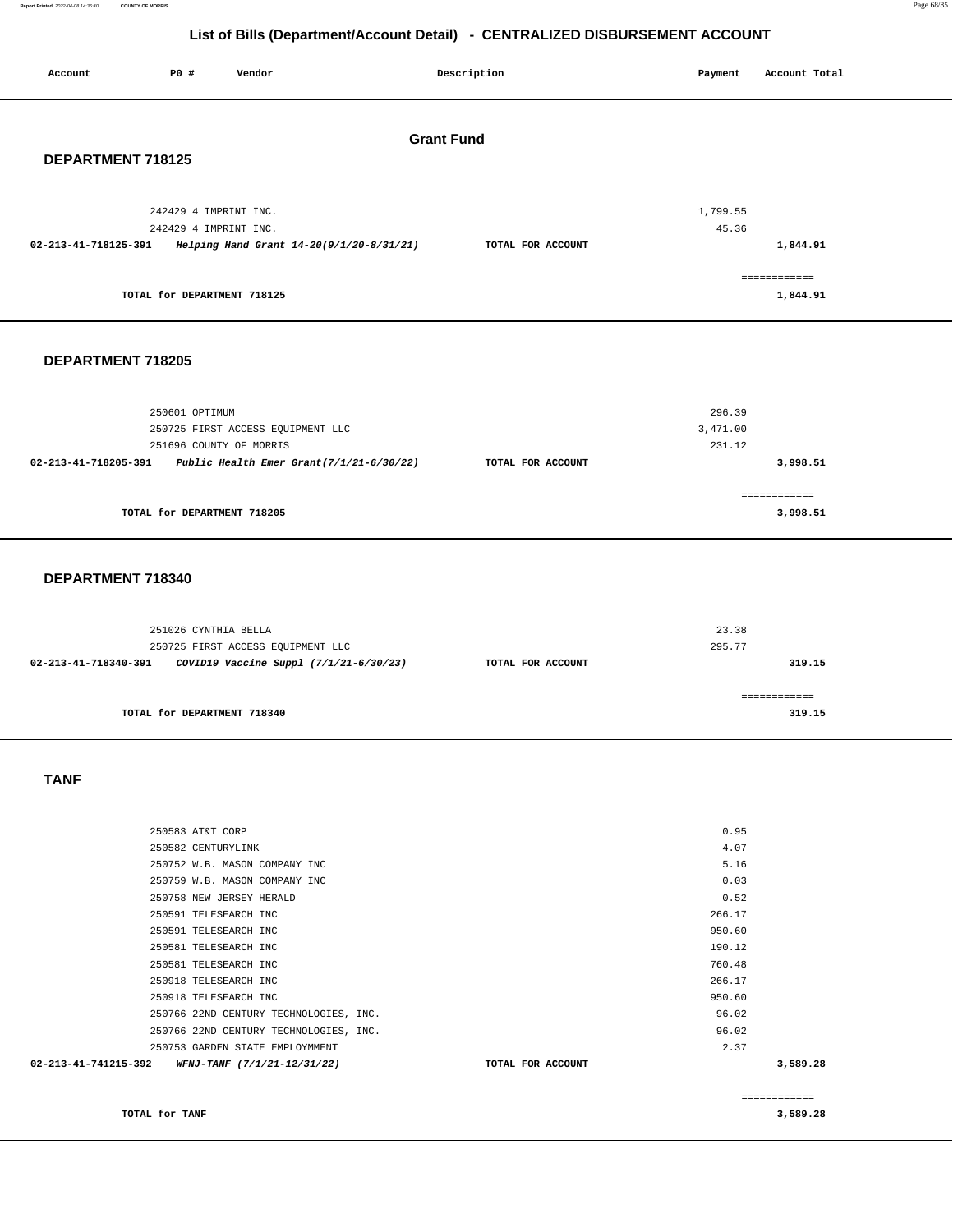| Account | <b>PO #</b> | Vendor | Description | Payment | Account Total<br>. |
|---------|-------------|--------|-------------|---------|--------------------|
|         |             |        |             |         |                    |

#### **GENERAL ASSISTANCE**

| 250583 AT&T CORP                                                                  | 2.53          |  |
|-----------------------------------------------------------------------------------|---------------|--|
| 250582 CENTURYLINK                                                                | 10.86         |  |
| 250752 W.B. MASON COMPANY INC                                                     | 13.75         |  |
| 250759 W.B. MASON COMPANY INC                                                     | 0.08          |  |
| 250758 NEW JERSEY HERALD                                                          | 1.39          |  |
| 250591 TELESEARCH INC                                                             | 684.43        |  |
| 250581 TELESEARCH INC                                                             | 488.88        |  |
| 250918 TELESEARCH INC                                                             | 684.43        |  |
| 250766 22ND CENTURY TECHNOLOGIES, INC.                                            | 256.03        |  |
| 250766 22ND CENTURY TECHNOLOGIES, INC.                                            | 256.03        |  |
| 250753 GARDEN STATE EMPLOYMMENT                                                   | 6.32          |  |
| 250753 GARDEN STATE EMPLOYMMENT                                                   | 79.00         |  |
| $02-213-41-741220-392$ WFNJ-General Assistance(7/1/21-12/31/22) TOTAL FOR ACCOUNT | 2,483.73      |  |
|                                                                                   | ------------- |  |
| TOTAL for GENERAL ASSISTANCE                                                      | 2,483.73      |  |

#### **DEPARTMENT 741230**

| 250753 GARDEN STATE EMPLOYMMENT<br>250753 GARDEN STATE EMPLOYMMENT |                   | 79.00<br>79.00 |
|--------------------------------------------------------------------|-------------------|----------------|
| 02-213-41-741230-392<br>WFNJ-WLLP (7/1/21-12/31/22)                | TOTAL FOR ACCOUNT | 158.00         |
| TOTAL for DEPARTMENT 741230                                        |                   | 158.00         |

#### **WIA: Adult**

| 250395 BIHLER OF AMERICA INC.                                  |                   | 5,000.00             |
|----------------------------------------------------------------|-------------------|----------------------|
| 250395 BIHLER OF AMERICA INC.<br>250395 BIHLER OF AMERICA INC. |                   | 5,000.00<br>5,000.00 |
| 250395 BIHLER OF AMERICA INC.                                  |                   | 5,000.00             |
| 250395 BIHLER OF AMERICA INC.                                  |                   | 5,000.00             |
| 250395 BIHLER OF AMERICA INC.                                  |                   | 5,000.00             |
| $02 - 213 - 41 - 742205 - 391$<br>WIOA Adult (7/1/20-6/30/22)  | TOTAL FOR ACCOUNT | 30,000.00            |
|                                                                |                   |                      |
|                                                                |                   |                      |
| TOTAL for WIA: Adult                                           |                   | 30,000,00            |

#### **WIA: Disclocated Worker**

| TOTAL for WIA: Disclocated Worker                                           |                   | 3,131.43 |
|-----------------------------------------------------------------------------|-------------------|----------|
| WIOA Dislocated Worker $(7/1/20-6/30/22)$<br>$02 - 213 - 41 - 742210 - 391$ | TOTAL FOR ACCOUNT | 3,131.43 |
| 251696 COUNTY OF MORRIS                                                     |                   | 57.43    |
| 250911 ACE HEALTHCARE TRAINING                                              |                   | 800.00   |
| 250590 AVTECH INSTITUTE                                                     |                   | 800.00   |
| 250592 RUTGERS CENTER FOR CONTINUING                                        |                   | 674.00   |
| 250772 LASCOMP INSTITUTE OF IT                                              |                   | 800.00   |
|                                                                             |                   |          |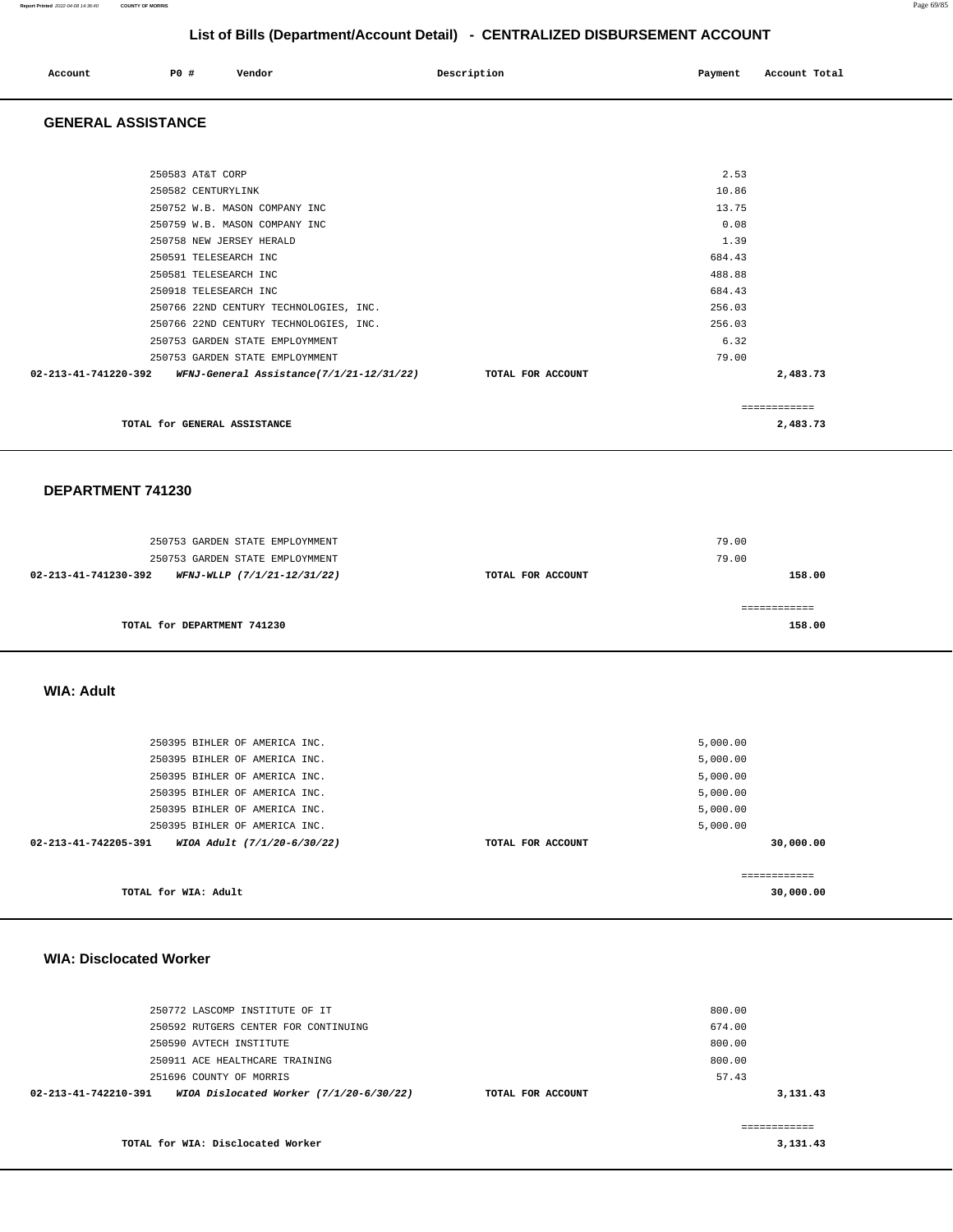| 250583 AT&T CORP              | 14.58 |
|-------------------------------|-------|
| 250582 CENTURYLINK            | 62.47 |
| 250752 W.B. MASON COMPANY INC | 79.07 |

#### **DEPARTMENT 742310**

| 250583 AT&T CORP                                 |                   | 5.38   |          |
|--------------------------------------------------|-------------------|--------|----------|
| 250582 CENTURYLINK                               |                   | 23.08  |          |
| 250752 W.B. MASON COMPANY INC                    |                   | 29.22  |          |
| 250773 ACE HEALTHCARE TRAINING                   |                   | 800.00 |          |
| 250759 W.B. MASON COMPANY INC                    |                   | 0.16   |          |
| 250758 NEW JERSEY HERALD                         |                   | 2.97   |          |
| 250591 TELESEARCH INC                            |                   | 258.36 |          |
| 250581 TELESEARCH INC                            |                   | 195.62 |          |
| 250918 TELESEARCH INC                            |                   | 258.36 |          |
| 250766 22ND CENTURY TECHNOLOGIES, INC.           |                   | 544.07 |          |
| 250766 22ND CENTURY TECHNOLOGIES, INC.           |                   | 544.07 |          |
| 250753 GARDEN STATE EMPLOYMMENT                  |                   | 21.33  |          |
| 250753 GARDEN STATE EMPLOYMMENT                  |                   | 13.43  |          |
| 250753 GARDEN STATE EMPLOYMMENT                  |                   | 21.33  |          |
| 250753 GARDEN STATE EMPLOYMMENT                  |                   | 21.33  |          |
| 02-213-41-742305-391 WIOA Adult (7/1/21-6/30/23) | TOTAL FOR ACCOUNT |        | 2,738.71 |
|                                                  |                   |        |          |
| TOTAL for DEPARTMENT 742305                      |                   |        | 2,738.71 |

#### **DEPARTMENT 742305**

| <b>WIA: Youth</b>                                   |                   |              |
|-----------------------------------------------------|-------------------|--------------|
|                                                     |                   |              |
| 250589 NEWBRIDGE SERVICES INC                       |                   | 675.00       |
| 250589 NEWBRIDGE SERVICES INC                       |                   | 675.00       |
| 250589 NEWBRIDGE SERVICES INC                       |                   | 675.00       |
| 250537 PHILLIPSBURG SCHOOL BASED                    |                   | 500.00       |
| 250537 PHILLIPSBURG SCHOOL BASED                    |                   | 640.00       |
| 250537 PHILLIPSBURG SCHOOL BASED                    |                   | 1,050.00     |
| 250537 PHILLIPSBURG SCHOOL BASED                    |                   | 640.00       |
| 250532 PHILLIPSBURG SCHOOL BASED                    |                   | 400.00       |
| 250532 PHILLIPSBURG SCHOOL BASED                    |                   | 400.00       |
| 250532 PHILLIPSBURG SCHOOL BASED                    |                   | 400.00       |
| 250588 NEWBRIDGE SERVICES INC                       |                   | 675.00       |
| 250588 NEWBRIDGE SERVICES INC                       |                   | 250.00       |
| 250588 NEWBRIDGE SERVICES INC                       |                   | 450.00       |
| 250588 NEWBRIDGE SERVICES INC                       |                   | 675.00       |
| 250588 NEWBRIDGE SERVICES INC                       |                   | 675.00       |
| 250585 PHILLIPSBURG SCHOOL BASED                    |                   | 280.00       |
| 250585 PHILLIPSBURG SCHOOL BASED                    |                   | 1,050.00     |
| 250585 PHILLIPSBURG SCHOOL BASED                    |                   | 640.00       |
| 250585 PHILLIPSBURG SCHOOL BASED                    |                   | 280.00       |
| 250910 PHILLIPSBURG SCHOOL BASED                    |                   | 280.00       |
| 250910 PHILLIPSBURG SCHOOL BASED                    |                   | 280.00       |
| 250910 PHILLIPSBURG SCHOOL BASED                    |                   | 500.00       |
| 02-213-41-742220-391<br>WIOA Youth (7/1/20-6/30/22) | TOTAL FOR ACCOUNT | 12,090.00    |
|                                                     |                   | ============ |
| TOTAL for WIA: Youth                                |                   | 12,090.00    |

 **Account P0 # Vendor Description Payment Account Total**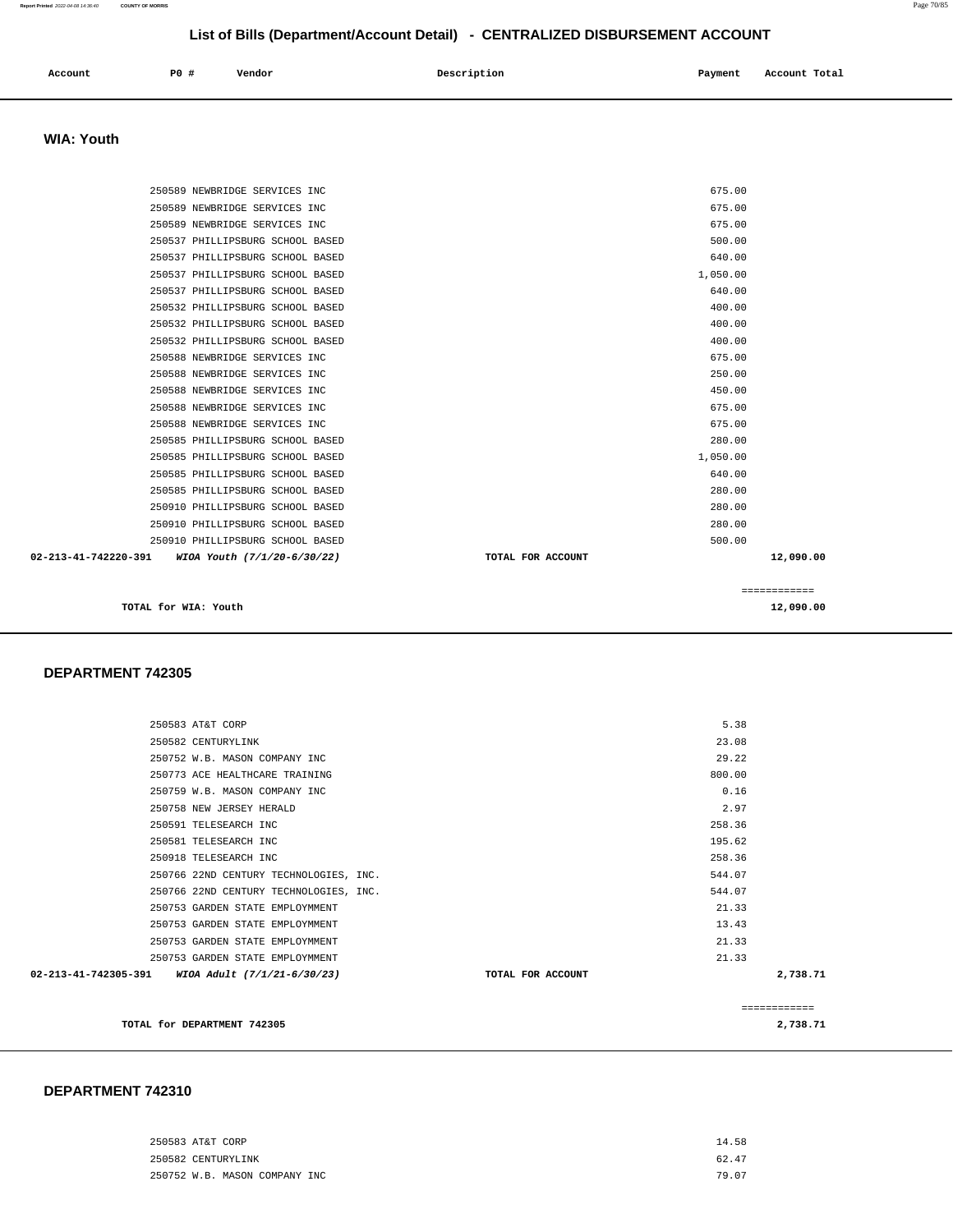|  | P0 #<br>Account | Vendor | Description | Payment | Account Total |
|--|-----------------|--------|-------------|---------|---------------|
|--|-----------------|--------|-------------|---------|---------------|

#### **DEPARTMENT 742310**

| 250771 ROBOTECH CAD SOLUTIONS                                                  | 512.00       |
|--------------------------------------------------------------------------------|--------------|
| 250770 ROBOTECH CAD SOLUTIONS                                                  | 512.00       |
| 250759 W.B. MASON COMPANY INC                                                  | 0.43         |
| 250758 NEW JERSEY HERALD                                                       | 8.00         |
| 250540 EZ WHEELS DRIVING SCHOOL                                                | 1,546.28     |
| 250591 TELESEARCH INC                                                          | 698.54       |
| 250581 TELESEARCH INC                                                          | 528.89       |
| 250579 RUTGERS CENTER FOR CONTINUING                                           | 1,570.86     |
| 250587 AVTECH INSTITUTE                                                        | 1,368.00     |
| 250914 RUTGERS CENTER FOR CONTINUING                                           | 3.200.00     |
| 250918 TELESEARCH INC                                                          | 698.54       |
| 250766 22ND CENTURY TECHNOLOGIES, INC.                                         | 1,472.18     |
| 250766 22ND CENTURY TECHNOLOGIES, INC.                                         | 1,472.18     |
| 250753 GARDEN STATE EMPLOYMMENT                                                | 57.67        |
| 250753 GARDEN STATE EMPLOYMMENT                                                | 36.34        |
| 250753 GARDEN STATE EMPLOYMMENT                                                | 57.67        |
| 250753 GARDEN STATE EMPLOYMMENT                                                | 57.67        |
| 02-213-41-742310-391 WIOA Dislocated Worker (7/1/21-6/30/23) TOTAL FOR ACCOUNT | 13,953.37    |
|                                                                                | ============ |

**TOTAL for DEPARTMENT 742310** 13,953.37

#### **DEPARTMENT 742320**

| 250583 AT&T CORP                 | 8.23     |
|----------------------------------|----------|
| 250582 CENTURYLINK               | 35.30    |
| 250752 W.B. MASON COMPANY INC    | 44.69    |
| 250774 NEWBRIDGE SERVICES INC    | 692.00   |
| 250774 NEWBRIDGE SERVICES INC    | 692.00   |
| 250774 NEWBRIDGE SERVICES INC    | 692.00   |
| 250774 NEWBRIDGE SERVICES INC    | 1,845.00 |
| 250774 NEWBRIDGE SERVICES INC    | 1,307.00 |
| 250759 W.B. MASON COMPANY INC    | 0.25     |
| 250758 NEW JERSEY HERALD         | 4.52     |
| 250536 PHILLIPSBURG SCHOOL BASED | 1,076.00 |
| 250536 PHILLIPSBURG SCHOOL BASED | 656.00   |
| 250536 PHILLIPSBURG SCHOOL BASED | 1,076.00 |
| 250536 PHILLIPSBURG SCHOOL BASED | 656.00   |
| 250536 PHILLIPSBURG SCHOOL BASED | 302.00   |
| 250536 PHILLIPSBURG SCHOOL BASED | 1,010.00 |
| 250536 PHILLIPSBURG SCHOOL BASED | 1,076.00 |
| 250536 PHILLIPSBURG SCHOOL BASED | 1,076.00 |
| 250536 PHILLIPSBURG SCHOOL BASED | 656.00   |
| 250536 PHILLIPSBURG SCHOOL BASED | 302.00   |
| 250536 PHILLIPSBURG SCHOOL BASED | 512.00   |
| 250584 PHILLIPSBURG SCHOOL BASED | 1,076.00 |
| 250584 PHILLIPSBURG SCHOOL BASED | 302.00   |
| 250584 PHILLIPSBURG SCHOOL BASED | 1,076.00 |
| 250584 PHILLIPSBURG SCHOOL BASED | 656.00   |
| 250539 PHILLIPSBURG SCHOOL BASED | 1,010.00 |
| 250539 PHILLIPSBURG SCHOOL BASED | 1,076.00 |
| 250539 PHILLIPSBURG SCHOOL BASED | 302.00   |
| 250539 PHILLIPSBURG SCHOOL BASED | 1,010.00 |
| 250539 PHILLIPSBURG SCHOOL BASED | 1,076.00 |
| 250539 PHILLIPSBURG SCHOOL BASED | 1,076.00 |
| 250539 PHILLIPSBURG SCHOOL BASED | 656.00   |
| 250586 PHILLIPSBURG SCHOOL BASED | 400.00   |
| 250586 PHILLIPSBURG SCHOOL BASED | 400.00   |
| 250586 PHILLIPSBURG SCHOOL BASED | 400.00   |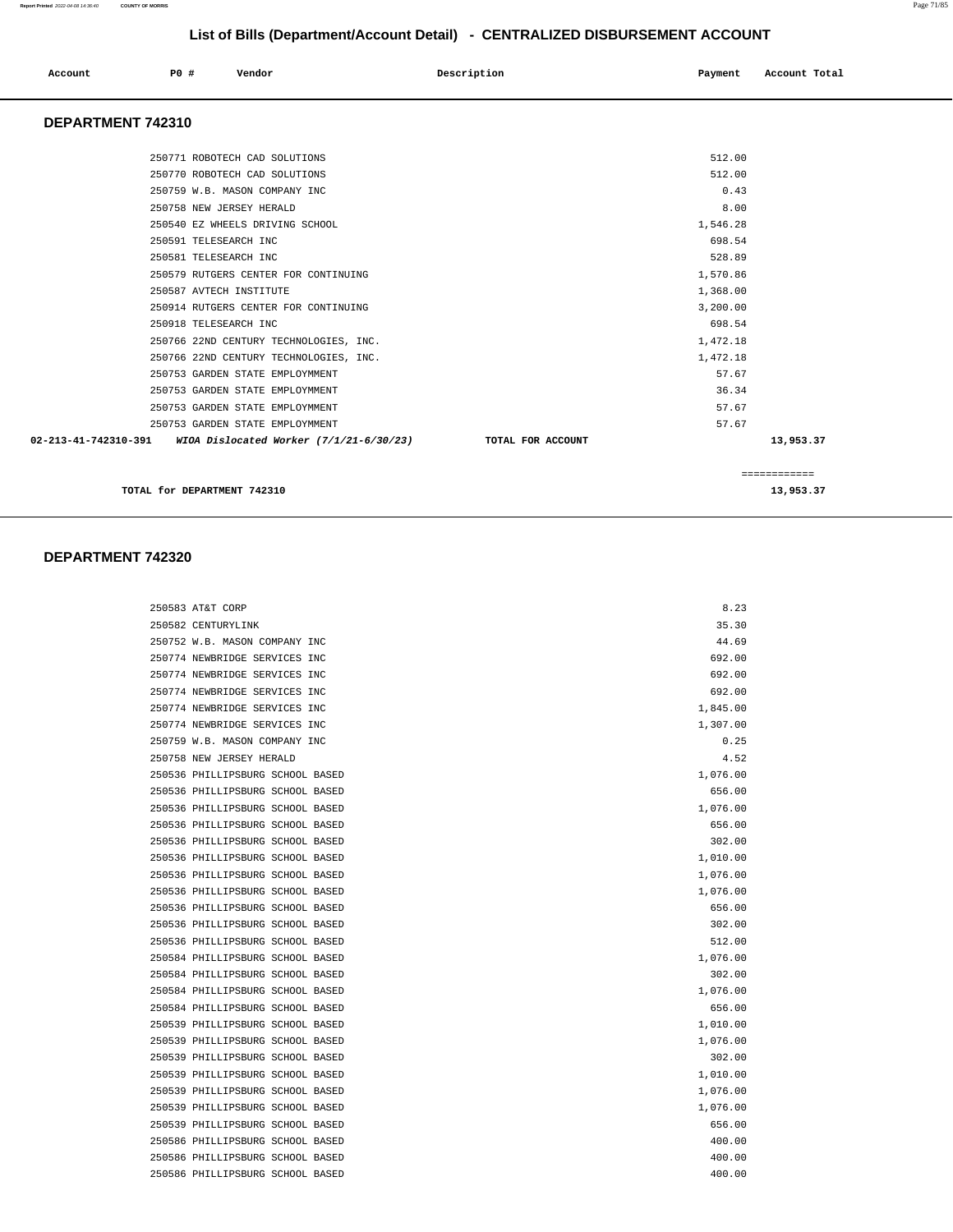**Report Printed** 2022-04-08 14:36:40 **COUNTY OF MORRIS** Page 72/85

# **List of Bills (Department/Account Detail) - CENTRALIZED DISBURSEMENT ACCOUNT**

| Account              | PO#                         | Vendor                                 | Description       | Payment | Account Total |  |
|----------------------|-----------------------------|----------------------------------------|-------------------|---------|---------------|--|
| DEPARTMENT 742320    |                             |                                        |                   |         |               |  |
|                      |                             | 250766 22ND CENTURY TECHNOLOGIES, INC. |                   | 832.10  |               |  |
|                      |                             | 250766 22ND CENTURY TECHNOLOGIES, INC. |                   | 832.10  |               |  |
|                      |                             | 250753 GARDEN STATE EMPLOYMMENT        |                   | 20.54   |               |  |
| 02-213-41-742320-391 |                             | WIOA Youth (4/1/21-6/30/23)            | TOTAL FOR ACCOUNT |         | 25,919.73     |  |
|                      |                             |                                        |                   |         | ============  |  |
|                      | TOTAL for DEPARTMENT 742320 |                                        |                   |         | 25,919.73     |  |
|                      |                             |                                        |                   |         |               |  |
|                      |                             |                                        |                   |         |               |  |

#### **Vehicular Homicide Unit**

| 249947 MENDHAM BOROUGH                                 |                   | 1,080.00      |  |
|--------------------------------------------------------|-------------------|---------------|--|
| 249947 MENDHAM BOROUGH                                 |                   | 720.00        |  |
| 249947 MENDHAM BOROUGH                                 |                   | 480.00        |  |
| 249948 MORRIS TOWNSHIP POLICE DEPARTMENT               |                   | 120.00        |  |
| 249949 PEQUANNOCK POLICE DEPARTMENT                    |                   | 240.00        |  |
| 249950 MC PARK POLICE                                  |                   | 240.00        |  |
| 02-213-41-774205-391<br>DRE Call Out (10/1/21-9/30/22) | TOTAL FOR ACCOUNT | 2,880.00      |  |
|                                                        |                   | ------------- |  |
| TOTAL for Vehicular Homicide Unit                      |                   | 2,880.00      |  |
|                                                        |                   |               |  |

#### **DEPARTMENT 784215**

| 248108 PENN TACTICAL SOLUTIONS LLC<br>248107 PENN TACTICAL SOLUTIONS LLC |                   | 5,088.40<br>13,940.07    |
|--------------------------------------------------------------------------|-------------------|--------------------------|
| 248104 V.E. RALPH & SON INC.                                             |                   | 15,699.52                |
| 248109 PENN TACTICAL SOLUTIONS LLC                                       |                   | 13,821.27                |
| FY19 Homeland Security $(9/1/19-8/31/22)$<br>02-213-41-784215-391        | TOTAL FOR ACCOUNT | 48,549.26                |
| TOTAL for DEPARTMENT 784215                                              |                   | -----------<br>48,549.26 |

#### **DEPARTMENT 784230**

| 245860 PMC ASSOCIATES<br>248104 V.E. RALPH & SON INC. |                   | 399,879.81<br>30,000.00    |
|-------------------------------------------------------|-------------------|----------------------------|
| 02-213-41-784230-391<br>FY19 UASI (9/1/19-8/31/22)    | TOTAL FOR ACCOUNT | 429,879.81                 |
| TOTAL for DEPARTMENT 784230                           |                   | :===========<br>429,879.81 |

#### **DEPARTMENT 784330**

|                      | 250734 PACKETALK            |                   | 2,801.15 |
|----------------------|-----------------------------|-------------------|----------|
| 02-213-41-784330-391 | FY20 UASI (9/1/20-8/31/23)  | TOTAL FOR ACCOUNT | 2,801.15 |
|                      | TOTAL for DEPARTMENT 784330 |                   | 2,801.15 |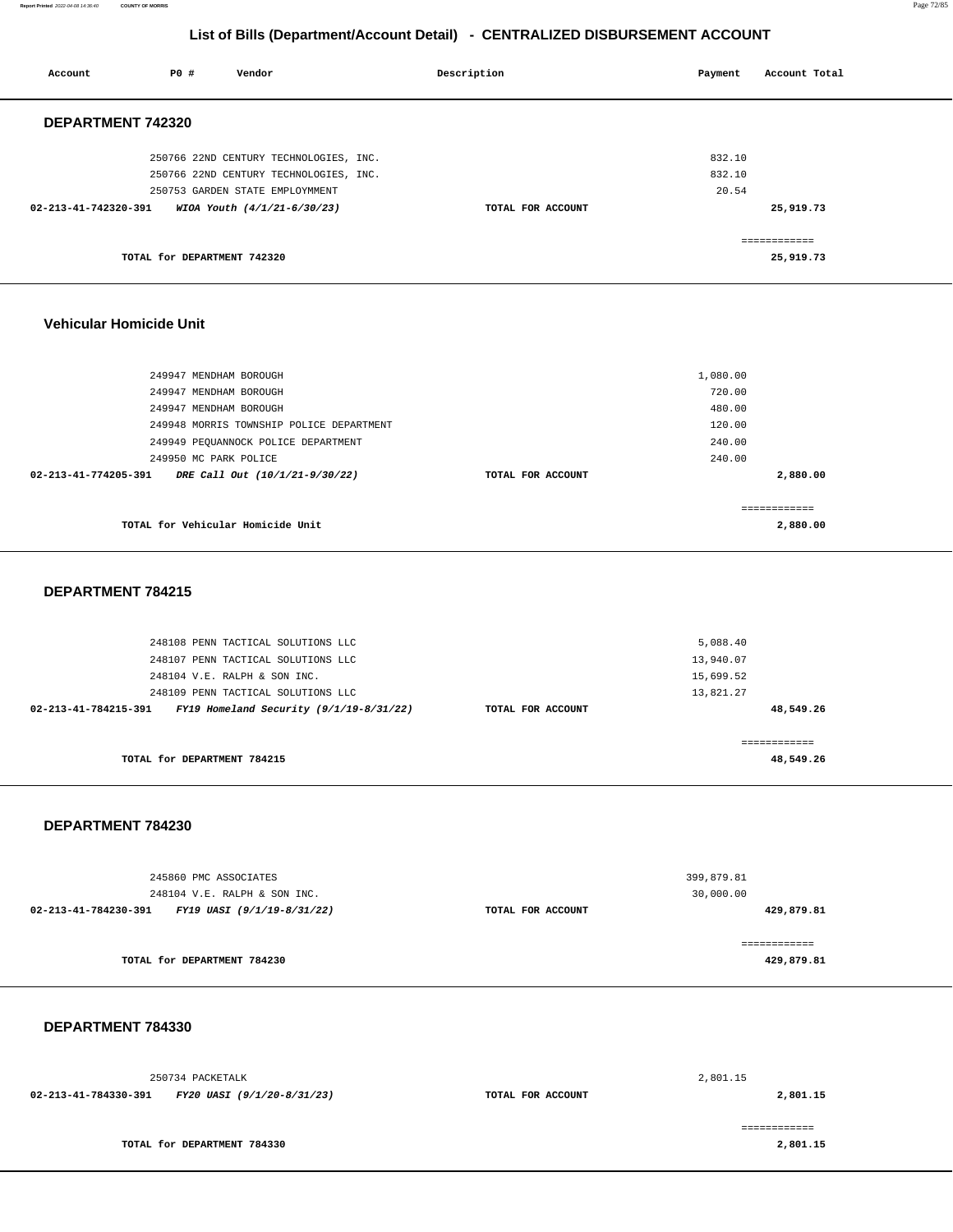**Report Printed** 2022-04-08 14:36:40 **COUNTY OF MORRIS** Page 73/85

| P0 #<br>Account<br>Vendor                                                              | Description       | Payment<br>Account Total   |
|----------------------------------------------------------------------------------------|-------------------|----------------------------|
|                                                                                        |                   |                            |
|                                                                                        |                   |                            |
| DEPARTMENT 786010                                                                      |                   |                            |
|                                                                                        |                   |                            |
| 250903 NJ TRANSACTION CONFERENCE                                                       |                   | 400.00                     |
| 250903 NJ TRANSACTION CONFERENCE                                                       |                   | 400.00                     |
| 250903 NJ TRANSACTION CONFERENCE<br>02-213-41-786010-392<br>MAPS (1/1/2020-12/31/2020) | TOTAL FOR ACCOUNT | 400.00                     |
|                                                                                        |                   | 1,200.00                   |
|                                                                                        |                   | ------------               |
| TOTAL for DEPARTMENT 786010                                                            |                   | 1,200.00                   |
|                                                                                        |                   |                            |
|                                                                                        |                   |                            |
| <b>MAPS</b>                                                                            |                   |                            |
|                                                                                        |                   |                            |
| 250908 FIVE TOWN REGIONAL DIAL-A-RIDE                                                  |                   | 24, 414.50                 |
| 02-213-41-786105-394<br>MAPS (1/1/21-12/31/21)                                         | TOTAL FOR ACCOUNT | 24,414.50                  |
|                                                                                        |                   |                            |
| TOTAL for MAPS                                                                         |                   | ============<br>24, 414.50 |
|                                                                                        |                   |                            |
|                                                                                        |                   |                            |
| DEPARTMENT 786125                                                                      |                   |                            |
|                                                                                        |                   |                            |
|                                                                                        |                   |                            |
| 249683 DELL MARKETING L.P.                                                             |                   | 732.57                     |
| 02-213-41-786125-391<br>CARES ACT-Section 5311 (3/1/20-7/31/21) 6/30/22                | TOTAL FOR ACCOUNT | 732.57                     |
|                                                                                        |                   | ============               |
| TOTAL for DEPARTMENT 786125                                                            |                   | 732.57                     |
|                                                                                        |                   |                            |
|                                                                                        |                   |                            |
| <b>MAPS</b>                                                                            |                   |                            |
|                                                                                        |                   |                            |
|                                                                                        |                   |                            |
| 250393 MORRISTOWN CAR WASH<br>02-213-41-786205-394<br>MAPS (1/1/22-12/31/22)           | TOTAL FOR ACCOUNT | 2,500.00<br>2,500.00       |
|                                                                                        |                   |                            |
|                                                                                        |                   | ------------               |
| TOTAL for MAPS                                                                         |                   | 2,500.00                   |
|                                                                                        |                   |                            |
|                                                                                        |                   |                            |
| DEPARTMENT 790215                                                                      |                   |                            |
|                                                                                        |                   |                            |
| 250307 WATERS, MCPHERSON, MCNEILL, P.C.                                                |                   | 140.00                     |
| 250305 WATERS, MCPHERSON, MCNEILL, P.C.                                                |                   | 1,038.50                   |
| 250305 WATERS, MCPHERSON, MCNEILL, P.C.                                                |                   | 973.29                     |
| 02-213-41-790215-391<br>NYS&W Bicycle/Ped Path (6/29/18-6/29/22)                       | TOTAL FOR ACCOUNT | 2,151.79                   |
|                                                                                        |                   | ============               |
| TOTAL for DEPARTMENT 790215                                                            |                   | 2,151.79                   |
|                                                                                        |                   |                            |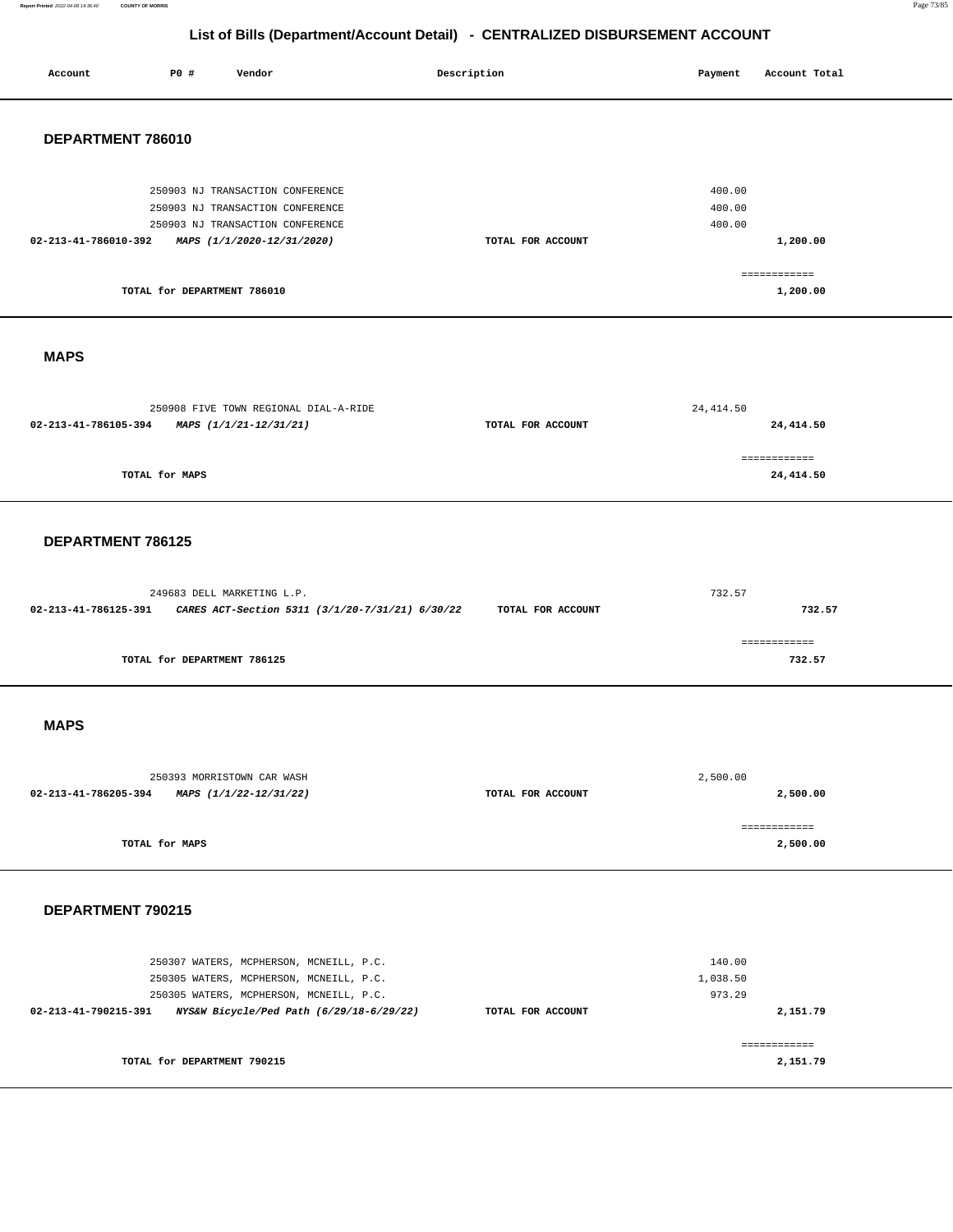**Report Printed** 2022-04-08 14:36:40 **COUNTY OF MORRIS** Page 74/85

| Account              | P0 #                        | Vendor                                                                                                                                                    | Description |                   | Payment                   | Account Total                        |
|----------------------|-----------------------------|-----------------------------------------------------------------------------------------------------------------------------------------------------------|-------------|-------------------|---------------------------|--------------------------------------|
| DEPARTMENT 801530    |                             |                                                                                                                                                           |             |                   |                           |                                      |
| 02-213-41-801530-392 |                             | 244108 AXON ENTERPRISE, INC.<br>245248 AXON ENTERPRISE, INC.<br>FY21BodyWornCamera PRSC(1/1/21-12/31/25)                                                  |             | TOTAL FOR ACCOUNT | 74,372.00<br>23,849.93    | 98,221.93<br>============            |
|                      | TOTAL for DEPARTMENT 801530 |                                                                                                                                                           |             |                   |                           | 98,221.93                            |
| DEPARTMENT 806210    |                             |                                                                                                                                                           |             |                   |                           |                                      |
| 02-213-41-806210-392 | TOTAL for DEPARTMENT 806210 | 250163 MORRIS COUNTY AFTER CARE CENTER<br>243334 MORRIS COUNTY AFTER CARE CENTER<br>243334 MORRIS COUNTY AFTER CARE CENTER<br>SAPT - MAT (7/1/21-6/30/22) |             | TOTAL FOR ACCOUNT | 610.00<br>380.00<br>50.00 | 1,040.00<br>============<br>1,040.00 |
|                      |                             |                                                                                                                                                           |             |                   |                           |                                      |
| DEPARTMENT 860205    |                             |                                                                                                                                                           |             |                   |                           |                                      |
| 02-213-41-860205-392 |                             | 251548 ELECTION SYSTEMS & SOFTWARE, LLC<br>EarlyVoting 2021Election(7/1/21-6/30/22)                                                                       |             | TOTAL FOR ACCOUNT | 4,795.64                  | 4,795.64                             |
|                      | TOTAL for DEPARTMENT 860205 |                                                                                                                                                           |             |                   |                           | ============<br>4,795.64             |
| DEPARTMENT 864185    |                             |                                                                                                                                                           |             |                   |                           |                                      |
| 02-213-41-864185-391 |                             | 250844 RIVERVIEW PAVING, INC.<br>2021 ATP - County Aid (4/15/21-4/15/24)                                                                                  |             | TOTAL FOR ACCOUNT | 93, 473.36                | 93,473.36                            |
|                      | TOTAL for DEPARTMENT 864185 |                                                                                                                                                           |             |                   |                           | ============<br>93,473.36            |
| DEPARTMENT 864245    |                             |                                                                                                                                                           |             |                   |                           |                                      |
|                      |                             | 250790 JOHNSON MIRMIRAN AND THOMPSON, INC.<br>02-213-41-864245-392  Dover & Rockaway Track (7/22/20-7/22/22)                                              |             | TOTAL FOR ACCOUNT | 4,284.96                  | 4,284.96                             |
| 02-213-41-864245-393 |                             | 250790 JOHNSON MIRMIRAN AND THOMPSON, INC.<br>Dover & Rockaway Track (7/22/20-7/22/22)                                                                    |             | TOTAL FOR ACCOUNT | 476.11                    | 476.11                               |
|                      | TOTAL for DEPARTMENT 864245 |                                                                                                                                                           |             |                   |                           | ============<br>4,761.07             |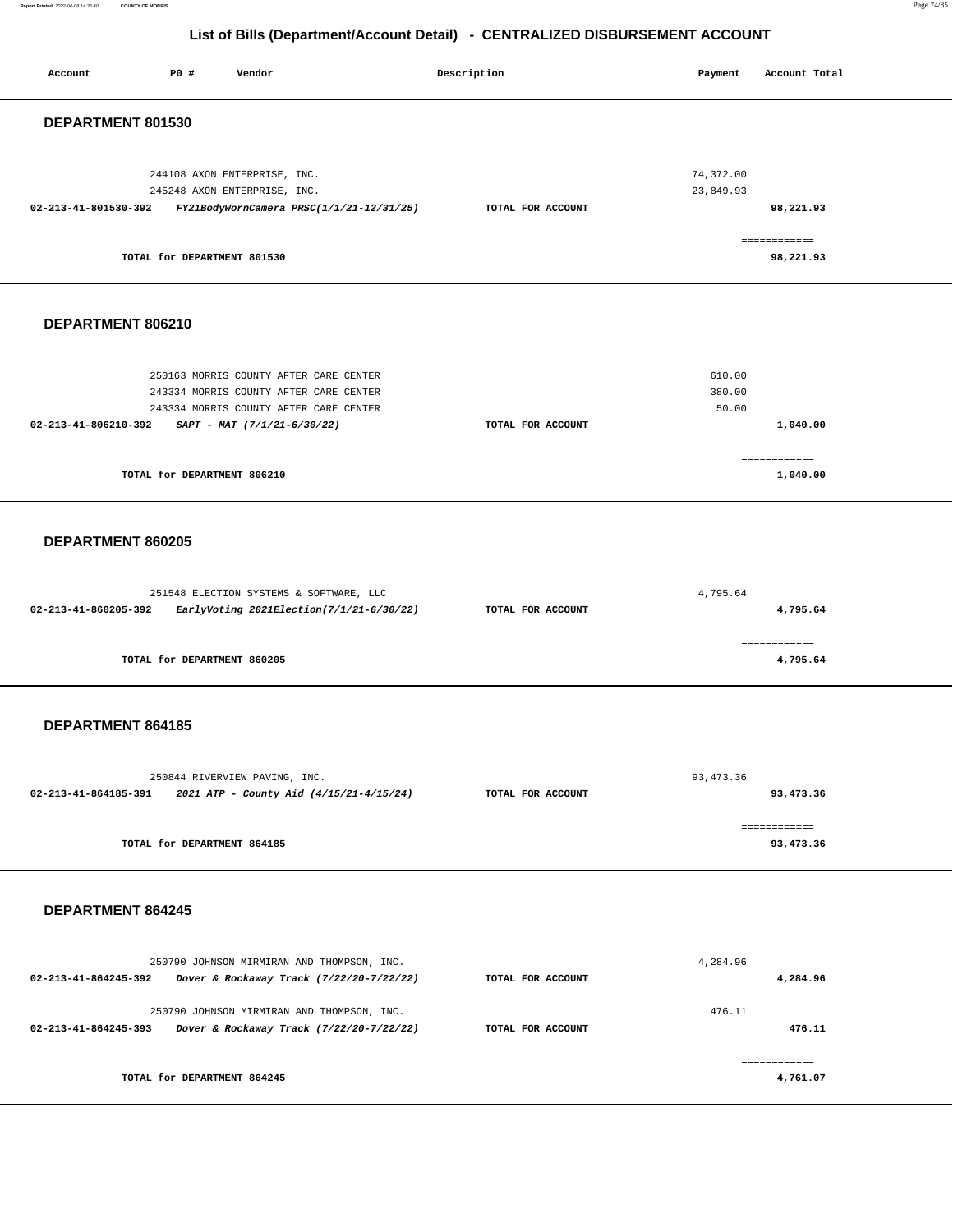## **List of Bills (Department/Account Detail) - CENTRALIZED DISBURSEMENT ACCOUNT**

| Account | P0 # | Vendor | Description | Payment | Account Total |
|---------|------|--------|-------------|---------|---------------|
|         |      |        |             |         |               |

#### **DEPARTMENT 864250**

| 249867 HARRY L. SCHWARZ & CO.                                    | 2,970.00                       |
|------------------------------------------------------------------|--------------------------------|
| 250306 WATERS, MCPHERSON, MCNEILL, P.C.                          | 1,312.50                       |
| 250306 WATERS, MCPHERSON, MCNEILL, P.C.                          | 122.50                         |
| 250306 WATERS, MCPHERSON, MCNEILL, P.C.                          | 1,792.33                       |
| 250306 WATERS, MCPHERSON, MCNEILL, P.C.                          | 245.00                         |
| 250306 WATERS, MCPHERSON, MCNEILL, P.C.                          | 4,991.17                       |
| 250306 WATERS, MCPHERSON, MCNEILL, P.C.                          | 1,942.50                       |
| 250306 WATERS, MCPHERSON, MCNEILL, P.C.                          | 910.00                         |
| 250306 WATERS, MCPHERSON, MCNEILL, P.C.                          | 280.00                         |
| 250306 WATERS, MCPHERSON, MCNEILL, P.C.                          | 70.00                          |
| 250306 WATERS, MCPHERSON, MCNEILL, P.C.                          | 805.00                         |
| 250306 WATERS, MCPHERSON, MCNEILL, P.C.                          | 525.00                         |
| 250306 WATERS, MCPHERSON, MCNEILL, P.C.                          | 441.16                         |
| 250306 WATERS, MCPHERSON, MCNEILL, P.C.                          | 485.00                         |
| 250306 WATERS, MCPHERSON, MCNEILL, P.C.                          | 87.50                          |
| 250306 WATERS, MCPHERSON, MCNEILL, P.C.                          | 70.00                          |
| 250306 WATERS, MCPHERSON, MCNEILL, P.C.                          | 1,260.00                       |
| 250306 WATERS, MCPHERSON, MCNEILL, P.C.                          | 385.00                         |
| 250306 WATERS, MCPHERSON, MCNEILL, P.C.                          | 665.00                         |
| 250306 WATERS, MCPHERSON, MCNEILL, P.C.                          | 595.00                         |
| 250306 WATERS, MCPHERSON, MCNEILL, P.C.                          | 1,067.50                       |
| 02-213-41-864250-392<br>Landing Rd Bridge Repl (12/5/19-12/5/22) | TOTAL FOR ACCOUNT<br>21,022.16 |
|                                                                  |                                |
|                                                                  | ============                   |
| TOTAL for DEPARTMENT 864250                                      | 21,022.16                      |

#### **DEPARTMENT 865104**

| 249813 ENVIRONMENTAL SAFETY |                                       | 39,000.00         |              |
|-----------------------------|---------------------------------------|-------------------|--------------|
| 02-213-41-865104-391        | 1.4 Prevention in Congregate Settings | TOTAL FOR ACCOUNT | 39,000.00    |
|                             |                                       |                   | ============ |
|                             | TOTAL for DEPARTMENT 865104           |                   | 39,000.00    |

| 251603 Rockaway Best Cleaners            | 15,000.00 |
|------------------------------------------|-----------|
| 251604 Kiddie Academy of Montville       | 15,000.00 |
| 251605 Dels Dry Cleaners, Inc.           | 15,000.00 |
| 251606 Joy Cleaners                      | 15,000.00 |
| 251607 THE BETTER HALF, INC.             | 15,000.00 |
| 251608 VALLEY MALL CLEANER, LLC          | 15,000.00 |
| 251609 PASTEL YP NAIL, INC.              | 15,000.00 |
| 251610 WINKY'S PET BOUTIOUE              | 15,000.00 |
| 251611 FOUNDATIONS YOGA AND THERAPY, LLC | 15,000.00 |
| 251612 ROCKFALL INC.                     | 15,000.00 |
| 251613 PAINTING WITH A TWIST             | 15,000.00 |
| 251614 VEGA COOK INC.                    | 15,000.00 |
| 251615 DMC DANCERS, INC.                 | 15,000.00 |
| 251617 GENIE NEW CLEANER                 | 15,000.00 |
| 251616 THE LEARNING EXPERIENCE           | 15,000.00 |
| 251618 FACEZ, INC.                       | 15,000.00 |
| 251619 PARAGON DEVELOPMENT GROUP, INC.   | 15,000.00 |
| 251620 BUTTERFLY VENTURES, LLC           | 15,000.00 |
| 251621 YOU'RE NOT IN KANSAS ANYMORE      | 15,000.00 |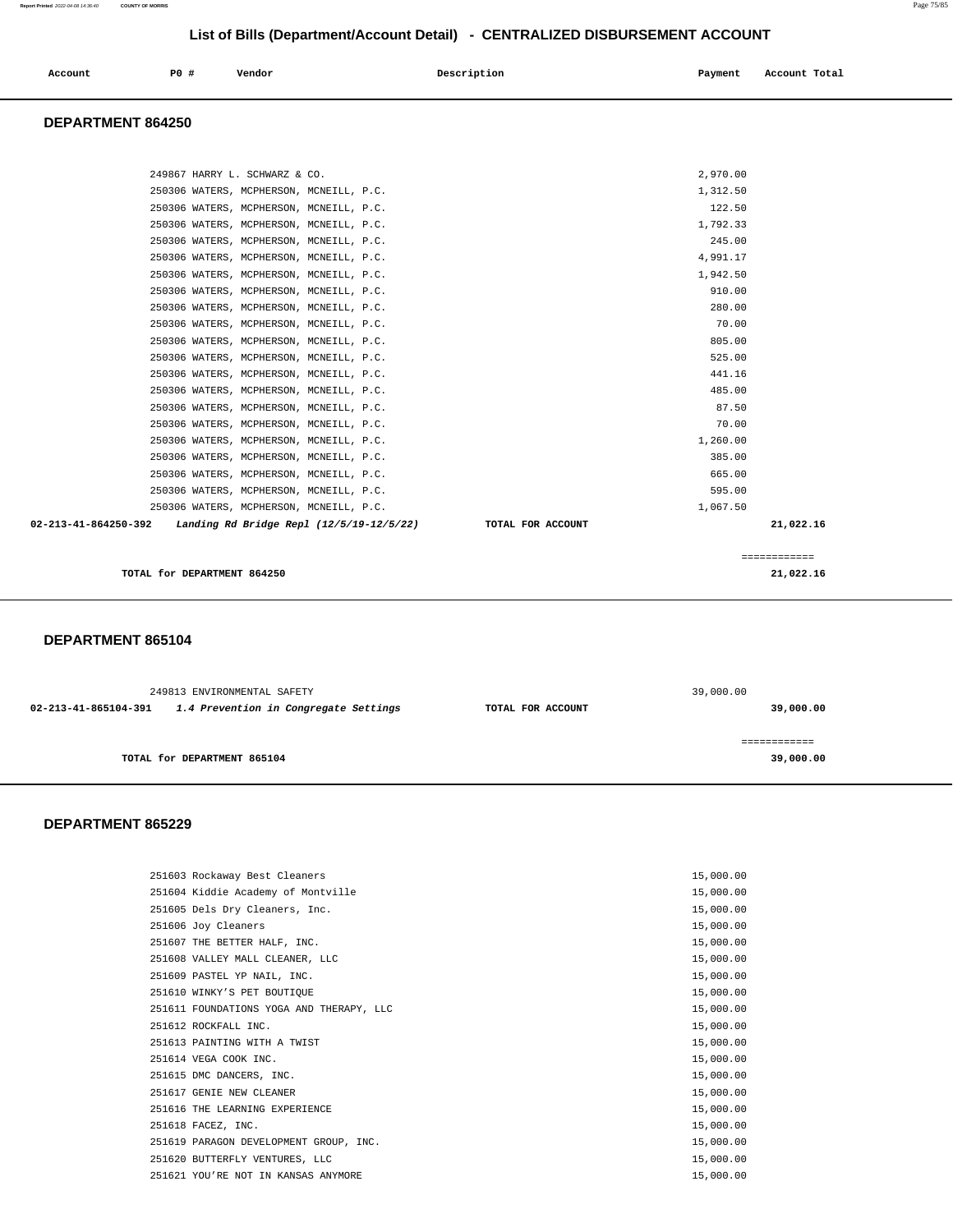**Report Printed** 2022-04-08 14:36:40 **COUNTY OF MORRIS** Page 76/85

| Account              | P0#                         | Vendor                             | Description                                      |                   | Payment    | Account Total |
|----------------------|-----------------------------|------------------------------------|--------------------------------------------------|-------------------|------------|---------------|
| DEPARTMENT 865229    |                             |                                    |                                                  |                   |            |               |
|                      | 251699 LIV & LEX LLC        |                                    |                                                  |                   | 15,000.00  |               |
|                      |                             | 251597 M.C. CHAMBER OF COMMERCE    |                                                  |                   | 7,000.00   |               |
|                      |                             | 251596 M.C. CHAMBER OF COMMERCE    |                                                  |                   | 7,000.00   |               |
|                      | 251577 SOLIX, INC.          |                                    |                                                  |                   | 91, 175.92 |               |
| 02-213-41-865229-391 |                             |                                    | 2.29 Loans/Grants to Mitigate Financial Hardship | TOTAL FOR ACCOUNT |            | 405,175.92    |
|                      |                             |                                    |                                                  |                   |            | ============  |
|                      | TOTAL for DEPARTMENT 865229 |                                    |                                                  |                   |            | 405,175.92    |
| DEPARTMENT 865234    |                             |                                    |                                                  |                   |            |               |
|                      |                             | 251591 MAYO PERFORMING ARTS CENTER |                                                  |                   | 64,107.66  |               |
|                      |                             | 251592 MAYO PERFORMING ARTS CENTER |                                                  |                   | 63,110.54  |               |
| 02-213-41-865234-391 |                             | 2.34 Aid to Non-Profits            |                                                  | TOTAL FOR ACCOUNT |            | 127,218.20    |
|                      |                             |                                    |                                                  |                   |            | ============  |
|                      | TOTAL for DEPARTMENT 865234 |                                    |                                                  |                   |            | 127,218.20    |
| DEPARTMENT 865304    |                             |                                    |                                                  |                   |            |               |
|                      | 249765 TETRA TECH INC       |                                    |                                                  |                   | 17,562.93  |               |
|                      | 250269 TETRA TECH INC       |                                    |                                                  |                   | 8,918.30   |               |
| 02-213-41-865304-391 |                             | 3.4 Effective Service Delivery     |                                                  | TOTAL FOR ACCOUNT |            | 26,481.23     |
|                      |                             |                                    |                                                  |                   |            | ============  |
|                      | TOTAL for DEPARTMENT 865304 |                                    |                                                  |                   |            | 26,481.23     |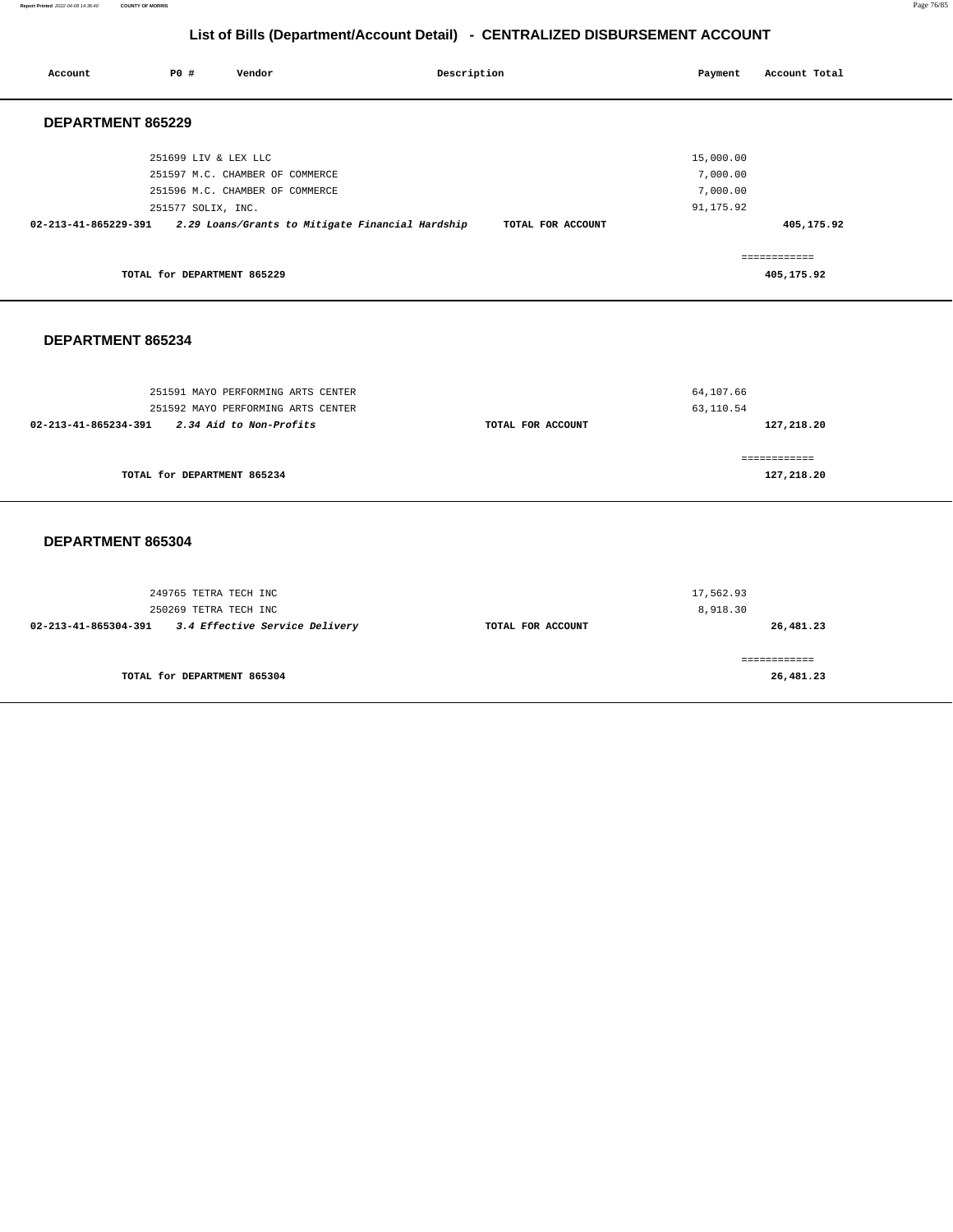Report Printed 2022-04-08 14:36:40 **Report Printed** 2022-04-08 14:36:40 **COUNTY OF MORRIS** Page 77/85

| Account<br>P0 #<br>Vendor                                                                                                                                                                                                                                                                                                                                  | Description       | Account Total<br>Payment                                                                            |  |  |  |  |
|------------------------------------------------------------------------------------------------------------------------------------------------------------------------------------------------------------------------------------------------------------------------------------------------------------------------------------------------------------|-------------------|-----------------------------------------------------------------------------------------------------|--|--|--|--|
| <b>County Capital</b><br>DEPARTMENT 953269                                                                                                                                                                                                                                                                                                                 |                   |                                                                                                     |  |  |  |  |
| 250845 FRENCH & PARRELLO ASSOCIATES<br>04-216-55-953269-909<br>Bridge Design/Constr - var locations                                                                                                                                                                                                                                                        | TOTAL FOR ACCOUNT | 2,246.75<br>2,246.75                                                                                |  |  |  |  |
| TOTAL for DEPARTMENT 953269                                                                                                                                                                                                                                                                                                                                |                   | ============<br>2,246.75                                                                            |  |  |  |  |
| DEPARTMENT 953362                                                                                                                                                                                                                                                                                                                                          |                   |                                                                                                     |  |  |  |  |
| 250342 COOPER ELECTRIC SUPPLY CO.<br>250234 R.D. SALES DOOR & HARDWARE LLC<br>250494 R.D. SALES DOOR & HARDWARE LLC<br>250979 CONTINENTAL TRADING & HARDWARE, INC.<br>250979 CONTINENTAL TRADING & HARDWARE, INC.<br>251305 ABLE SECURITY LOCKSMITHS<br>251305 ABLE SECURITY LOCKSMITHS<br>04-216-55-953362-951<br>Security Improvement AR Bldg/Courthouse | TOTAL FOR ACCOUNT | 1,089.70<br>1,000.00<br>726.00<br>3,952.07<br>1,094.79<br>7.00<br>10.50<br>7,880.06<br>============ |  |  |  |  |
| TOTAL for DEPARTMENT 953362                                                                                                                                                                                                                                                                                                                                |                   | 7,880.06                                                                                            |  |  |  |  |
| DEPARTMENT 953430                                                                                                                                                                                                                                                                                                                                          |                   |                                                                                                     |  |  |  |  |
| 250765 NORTHEASTERN INTERIOR SERVICES LLC<br>04-216-55-953430-951<br>B&G- Upgrade Interior Ruth Davis Bldg                                                                                                                                                                                                                                                 | TOTAL FOR ACCOUNT | 102,830.89<br>102,830.89                                                                            |  |  |  |  |
| TOTAL for DEPARTMENT 953430                                                                                                                                                                                                                                                                                                                                |                   | ============<br>102,830.89                                                                          |  |  |  |  |
| DEPARTMENT 953454                                                                                                                                                                                                                                                                                                                                          |                   |                                                                                                     |  |  |  |  |
| 249889 BOSWELL ENGINEERING INC<br>04-216-55-953454-909<br>RoadResurf/IntersectConstr&RR-PublicWrks                                                                                                                                                                                                                                                         | TOTAL FOR ACCOUNT | 1,375.00<br>1,375.00                                                                                |  |  |  |  |
| TOTAL for DEPARTMENT 953454                                                                                                                                                                                                                                                                                                                                |                   | ============<br>1,375.00                                                                            |  |  |  |  |
| DEPARTMENT 953455                                                                                                                                                                                                                                                                                                                                          |                   |                                                                                                     |  |  |  |  |
| 251086 VAN CLEEF ENGINEERING ASSOC<br>04-216-55-953455-909<br>Bridge Design & Replacement-Public Works                                                                                                                                                                                                                                                     | TOTAL FOR ACCOUNT | 14,352.36<br>14,352.36                                                                              |  |  |  |  |
| TOTAL for DEPARTMENT 953455                                                                                                                                                                                                                                                                                                                                |                   | ============<br>14,352.36                                                                           |  |  |  |  |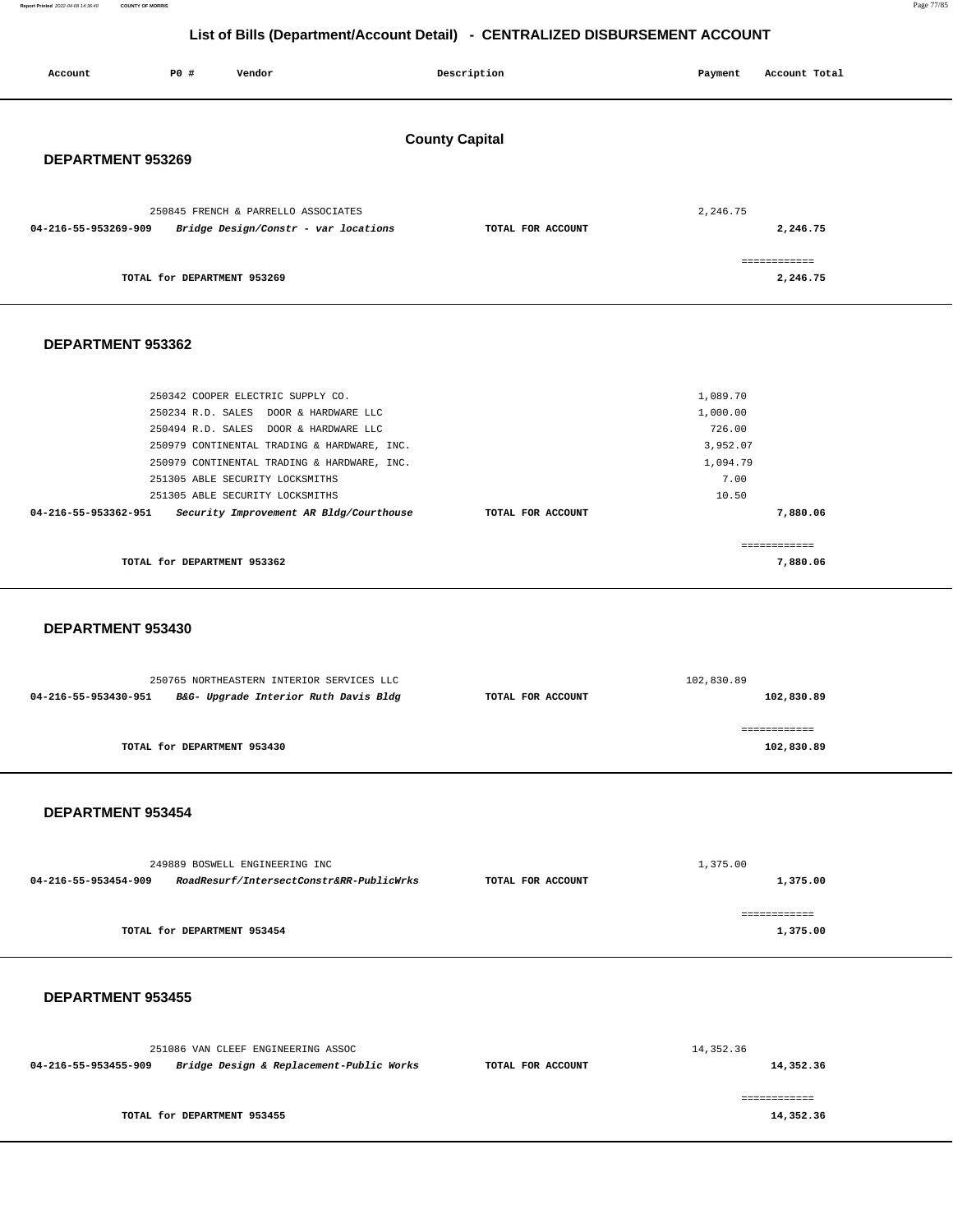**Report Printed** 2022-04-08 14:36:40 **COUNTY OF MORRIS** Page 78/85

## **List of Bills (Department/Account Detail) - CENTRALIZED DISBURSEMENT ACCOUNT**

| Account              | <b>PO #</b>                 | Vendor                                    | Description       | Payment     | Account Total |
|----------------------|-----------------------------|-------------------------------------------|-------------------|-------------|---------------|
| DEPARTMENT 953464    |                             |                                           |                   |             |               |
|                      |                             | 250027 MAGIC TOUCH CONSTRUCTION CO., INC. |                   | 16,821.49   |               |
|                      |                             | 250027 MAGIC TOUCH CONSTRUCTION CO., INC. |                   | 325.17      |               |
|                      |                             | 240414 EXEMPLIS CORPORATION               |                   | 13, 133. 40 |               |
|                      |                             | 250765 NORTHEASTERN INTERIOR SERVICES LLC |                   | 8,497.11    |               |
| 04-216-55-953464-951 |                             | Interior Bldg Upgrades - Bldgs & Grounds  | TOTAL FOR ACCOUNT |             | 38,777.17     |
|                      |                             |                                           |                   |             | .             |
|                      | TOTAL for DEPARTMENT 953464 |                                           |                   |             | 38,777.17     |

#### **DEPARTMENT 953495**

| 249423 THE BIBER PARTNERSHIP AIA                               |                   | 9,900.00     |
|----------------------------------------------------------------|-------------------|--------------|
| 249424 THE BIBER PARTNERSHIP AIA                               |                   | 1,275.44     |
| 249425 THE BIBER PARTNERSHIP AIA                               |                   | 200.00       |
| 249426 THE BIBER PARTNERSHIP AIA                               |                   | 840.00       |
| 251208 HERBST-MUSCIANO, LLC                                    |                   | 520.00       |
| 04-216-55-953495-909<br>Interior Bldg Improvements-Bldgs&Grnds | TOTAL FOR ACCOUNT | 12,735.44    |
|                                                                |                   |              |
| 250027 MAGIC TOUCH CONSTRUCTION CO., INC.                      |                   | 5,325.08     |
| 250027 MAGIC TOUCH CONSTRUCTION CO., INC.                      |                   | 1,004.03     |
| 250027 MAGIC TOUCH CONSTRUCTION CO., INC.                      |                   | 4,853.29     |
| 250387 MAGIC TOUCH CONSTRUCTION CO., INC.                      |                   | 4,819.51     |
| 251120 SNOWS GLASS & MIRROR CORP                               |                   | 750.00       |
| 04-216-55-953495-951<br>Interior Bldg Improvements-Bldgs&Grnds | TOTAL FOR ACCOUNT | 16,751.91    |
|                                                                |                   |              |
|                                                                |                   | ------------ |
| TOTAL for DEPARTMENT 953495                                    |                   | 29,487.35    |
|                                                                |                   |              |

#### **DEPARTMENT 953498**

|                      | 224536 KEY-TECH                         |                   | 920.00 |
|----------------------|-----------------------------------------|-------------------|--------|
| 04-216-55-953498-909 | Bridge & Drainage Design & Contr-PWorks | TOTAL FOR ACCOUNT | 920.00 |
|                      |                                         |                   |        |
|                      |                                         |                   |        |
|                      | TOTAL for DEPARTMENT 953498             |                   | 920.00 |
|                      |                                         |                   |        |

## **DEPARTMENT 953526**

**TOTAL for DEPARTMENT 953526** 

| 250730 CRANE ASSOCIATES, P.C.                                    |                   | 1,214.25   |            |
|------------------------------------------------------------------|-------------------|------------|------------|
| 250729 CRANE ASSOCIATES, P.C.                                    |                   | 2,800.00   |            |
| Replace HVAC Units/Chillers- Bldgs&Grnds<br>04-216-55-953526-909 | TOTAL FOR ACCOUNT |            | 4,014.25   |
|                                                                  |                   |            |            |
| 250988 1st GOAL HEATING AND COOLING LLC                          |                   | 54,000.00  |            |
| 250987 1st GOAL HEATING AND COOLING LLC                          |                   | 144,900.00 |            |
| 251202 AUTOMATED BUILDING CONTROLS                               |                   | 900.00     |            |
| Replace HVAC Units/Chillers- Bldgs&Grnds<br>04-216-55-953526-956 | TOTAL FOR ACCOUNT |            | 199,800.00 |
|                                                                  |                   |            |            |
|                                                                  |                   |            |            |

**203,814.25**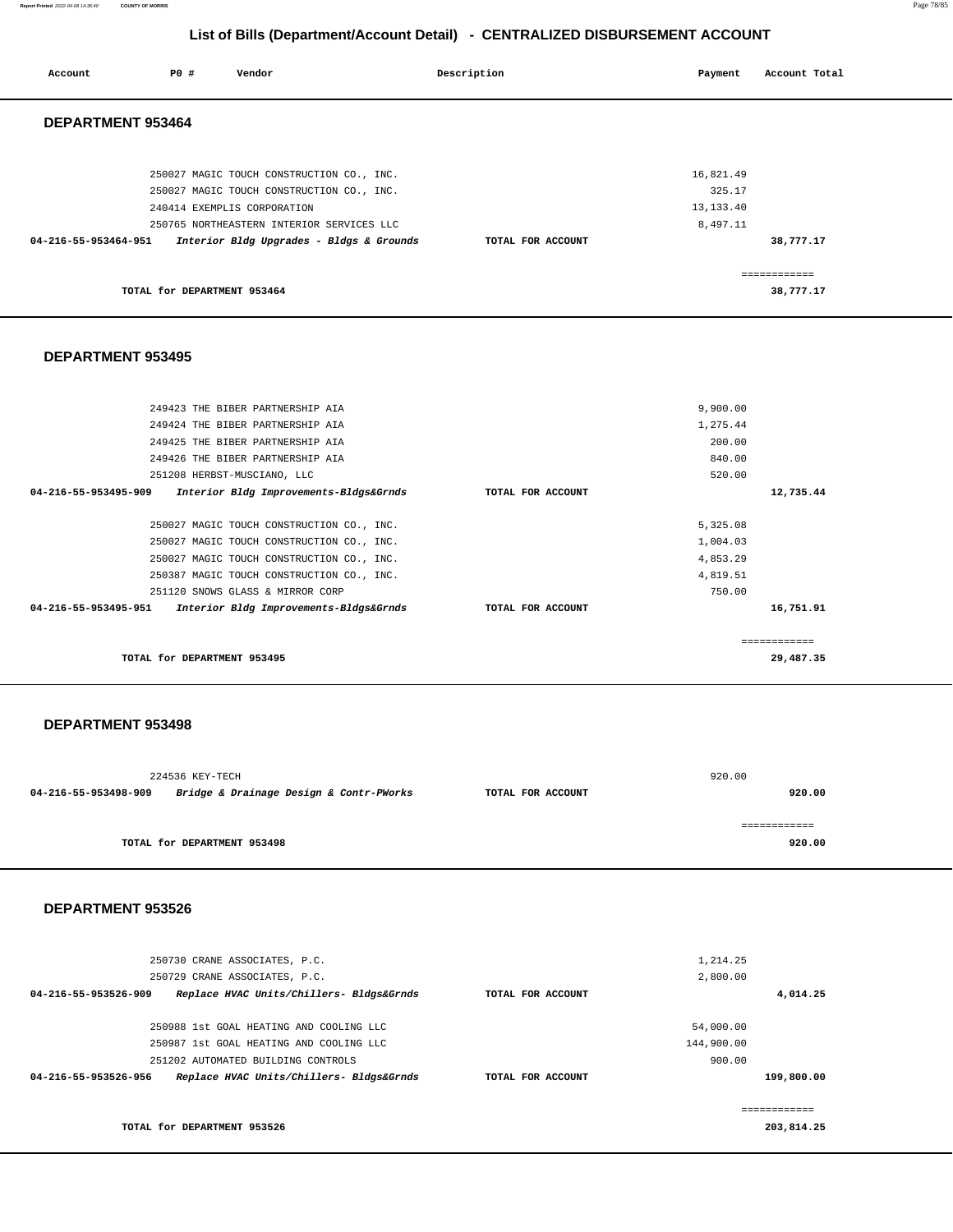**Report Printed** 2022-04-08 14:36:40 **COUNTY OF MORRIS** Page 79/85

## **List of Bills (Department/Account Detail) - CENTRALIZED DISBURSEMENT ACCOUNT**

| Account              | PO#                         | Vendor                                                                             | Description       | Payment   | Account Total             |
|----------------------|-----------------------------|------------------------------------------------------------------------------------|-------------------|-----------|---------------------------|
| DEPARTMENT 953528    |                             |                                                                                    |                   |           |                           |
| 04-216-55-953528-951 |                             | 250224 RAPID PUMP & METER SERVICES CO.<br>Interior Building Upgrades - Bldgs&Grnds | TOTAL FOR ACCOUNT | 21,327.96 | 21,327.96                 |
|                      | TOTAL for DEPARTMENT 953528 |                                                                                    |                   |           | ============<br>21,327.96 |

#### **DEPARTMENT 953529**

| 250236 CONNOLLY & HICKEY HISTORICAL                              |                   | 7,300.00 |               |
|------------------------------------------------------------------|-------------------|----------|---------------|
| 251510 HERBST-MUSCIANO, LLC                                      |                   | 750.00   |               |
| 04-216-55-953529-909<br>ExteriorProjects&BucketTruck-Bldgs&Grnds | TOTAL FOR ACCOUNT |          | 8,050.00      |
|                                                                  |                   |          |               |
| 250339 NEW JERSEY OVERHEAD DOOR LLC                              |                   | 825.00   |               |
| 250990 HIGH GRADE CONTRACTING                                    |                   | 800.00   |               |
| 250857 WEATHERTITE SOLUTIONS                                     |                   | 3,390.00 |               |
| 250857 WEATHERTITE SOLUTIONS                                     |                   | 4,950.00 |               |
| 250980 NEW JERSEY OVERHEAD DOOR LLC                              |                   | 4,508.90 |               |
| 250980 NEW JERSEY OVERHEAD DOOR LLC                              |                   | 742.50   |               |
| 251302 NEW JERSEY OVERHEAD DOOR LLC                              |                   | 660.00   |               |
| 251302 NEW JERSEY OVERHEAD DOOR LLC                              |                   | 495.00   |               |
| 250998 NEW JERSEY OVERHEAD DOOR LLC                              |                   | 2,842.40 |               |
| 250998 NEW JERSEY OVERHEAD DOOR LLC                              |                   | 330.00   |               |
| 250998 NEW JERSEY OVERHEAD DOOR LLC                              |                   | 3,080.00 |               |
| 04-216-55-953529-940<br>ExteriorProjects&BucketTruck-Bldgs&Grnds | TOTAL FOR ACCOUNT |          | 22,623.80     |
|                                                                  |                   |          |               |
|                                                                  |                   |          | ------------- |
| TOTAL for DEPARTMENT 953529                                      |                   |          | 30,673.80     |
|                                                                  |                   |          |               |

#### **DEPARTMENT 953530**

| 251280 JOHNSON MIRMIRAN AND THOMPSON, INC.                                         |                   | 11,405.00 |               |
|------------------------------------------------------------------------------------|-------------------|-----------|---------------|
| 04-216-55-953530-909<br>Rehab/Improv of Roads & RR - Engineering TOTAL FOR ACCOUNT |                   |           | 11,405.00     |
|                                                                                    |                   |           |               |
| 250533 ROAD SAFETY SYSTEMS LLC                                                     |                   | 5,000.00  |               |
| 250533 ROAD SAFETY SYSTEMS LLC                                                     |                   | 10.00     |               |
| 250533 ROAD SAFETY SYSTEMS LLC                                                     |                   | 300.00    |               |
| 250600 ROAD SAFETY SYSTEMS LLC                                                     |                   | 3,500.00  |               |
| 250600 ROAD SAFETY SYSTEMS LLC                                                     |                   | 10.00     |               |
| 250600 ROAD SAFETY SYSTEMS LLC                                                     |                   | 200.00    |               |
| 250598 ROAD SAFETY SYSTEMS LLC                                                     |                   | 1,800.00  |               |
| 250598 ROAD SAFETY SYSTEMS LLC                                                     |                   | 3,500.00  |               |
| 250598 ROAD SAFETY SYSTEMS LLC                                                     |                   | 20.00     |               |
| 250598 ROAD SAFETY SYSTEMS LLC                                                     |                   | 600.00    |               |
| 249595 ROAD SAFETY SYSTEMS LLC                                                     |                   | 900.00    |               |
| 249595 ROAD SAFETY SYSTEMS LLC                                                     |                   | 3,300.00  |               |
| 249595 ROAD SAFETY SYSTEMS LLC                                                     |                   | 10.00     |               |
| 249595 ROAD SAFETY SYSTEMS LLC                                                     |                   | 600.00    |               |
| 04-216-55-953530-940<br>Rehab/Improv of Roads & RR - Engineering                   | TOTAL FOR ACCOUNT |           | 19,750.00     |
|                                                                                    |                   |           |               |
|                                                                                    |                   |           | ------------- |

**TOTAL for DEPARTMENT 953530** 

**31,155.00**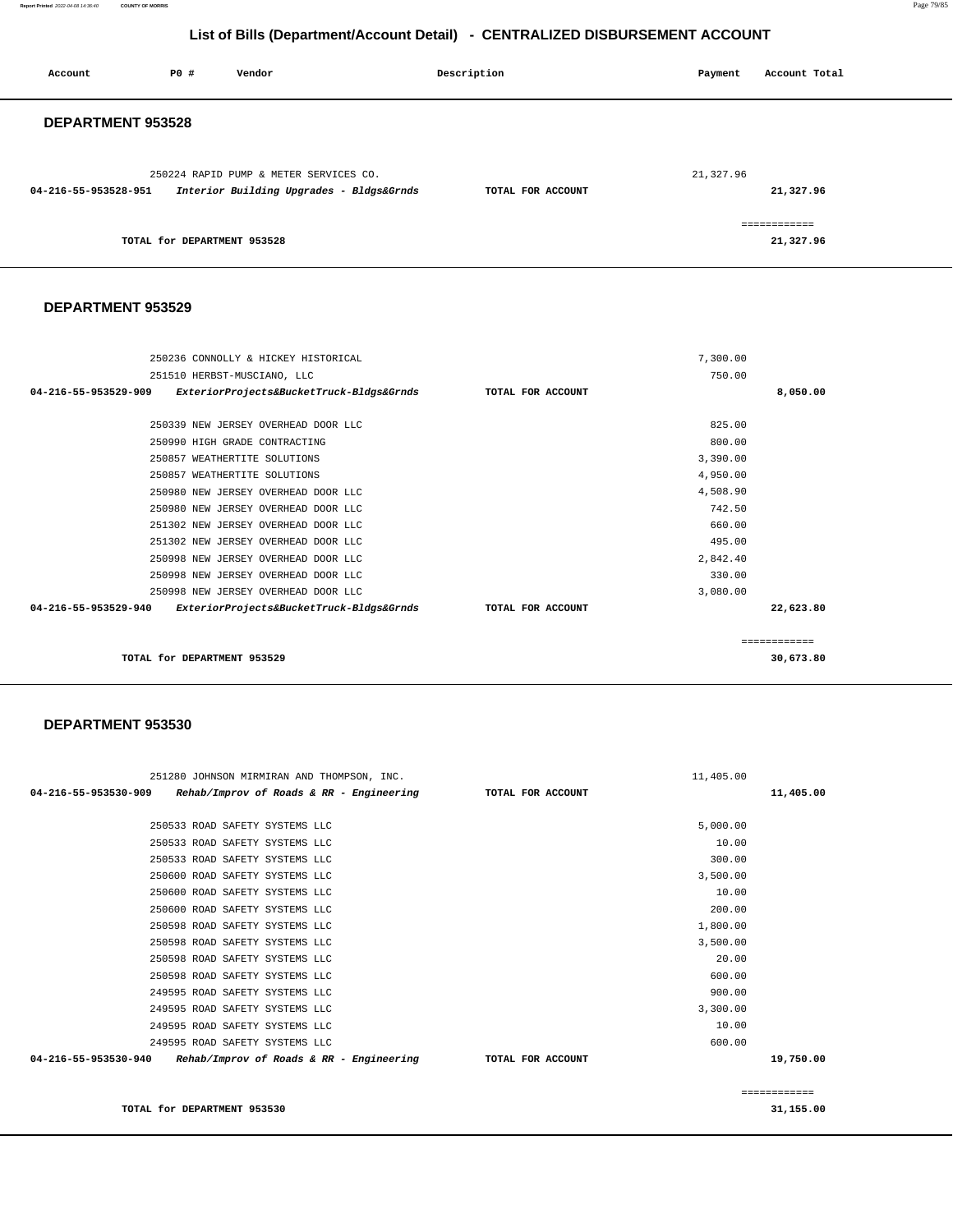**Report Printed** 2022-04-08 14:36:40 **COUNTY OF MORRIS** Page 80/85

## **List of Bills (Department/Account Detail) - CENTRALIZED DISBURSEMENT ACCOUNT**

| Account              | P0 #                        | Vendor                                                                                                                                                                                                                                                  | Description | Payment                        | Account Total                                                  |  |
|----------------------|-----------------------------|---------------------------------------------------------------------------------------------------------------------------------------------------------------------------------------------------------------------------------------------------------|-------------|--------------------------------|----------------------------------------------------------------|--|
| DEPARTMENT 953531    |                             |                                                                                                                                                                                                                                                         |             |                                |                                                                |  |
| 04-216-55-953531-940 |                             | 241330 ROAD SAFETY SYSTEMS LLC<br>241330 ROAD SAFETY SYSTEMS LLC<br>241330 ROAD SAFETY SYSTEMS LLC<br>241330 ROAD SAFETY SYSTEMS LLC<br>241330 ROAD SAFETY SYSTEMS LLC<br>251163 SPARWICK CONTRACTING, INC.<br>Bridge&DrainageDesign/Constr-Engineering |             | 82,500.00<br>TOTAL FOR ACCOUNT | 3,250.00<br>1,650.00<br>243.75<br>10.00<br>175.00<br>87,828.75 |  |
|                      | TOTAL for DEPARTMENT 953531 |                                                                                                                                                                                                                                                         |             |                                | ============<br>87,828.75                                      |  |

#### **DEPARTMENT 953555**

| 219133 STONEFIELD ENGINEERING AND DESIGN, LLC                    |                   | 1,959.00 |
|------------------------------------------------------------------|-------------------|----------|
| 219133 STONEFIELD ENGINEERING AND DESIGN, LLC                    |                   | 41.00    |
| IntersectionUpgradesVarLocat-Engineering<br>04-216-55-953555-909 | TOTAL FOR ACCOUNT | 2,000.00 |
|                                                                  |                   |          |
|                                                                  |                   |          |
| TOTAL for DEPARTMENT 953555                                      |                   | 2,000.00 |
|                                                                  |                   |          |

#### **DEPARTMENT 953560**

| 250454 GREENMAN PEDERSEN INC                                     |                   | 10,368.00   |
|------------------------------------------------------------------|-------------------|-------------|
| 251280 JOHNSON MIRMIRAN AND THOMPSON, INC.                       |                   | 2,682.76    |
| Bridge Design/Rehab/Drainage-Engineering<br>04-216-55-953560-909 | TOTAL FOR ACCOUNT | 13,050.76   |
| 250898 BOROUGH OF LINCOLN PARK                                   |                   | 21,061.00   |
| 250882 BORO OF BERNARDSVILLE POLICE DEPARTMENT                   |                   | 1,946.21    |
| 251245 ROAD SAFETY SYSTEMS LLC                                   |                   | 487.50      |
| 251245 ROAD SAFETY SYSTEMS LLC                                   |                   | 3,450.00    |
| 251245 ROAD SAFETY SYSTEMS LLC                                   |                   | 10.00       |
| 251245 ROAD SAFETY SYSTEMS LLC                                   |                   | 262.50      |
| Bridge Design/Rehab/Drainage-Engineering<br>04-216-55-953560-940 | TOTAL FOR ACCOUNT | 27, 217. 21 |
|                                                                  |                   | ----------- |
| TOTAL for DEPARTMENT 953560                                      |                   | 40,267.97   |

|                      | 251232 MONMOUTH CONTROLS             |                   | 9,517.16 |
|----------------------|--------------------------------------|-------------------|----------|
| 04-216-55-953562-940 | Interior Building Improvements - B&G | TOTAL FOR ACCOUNT | 9,517.16 |
|                      |                                      |                   |          |
|                      |                                      |                   |          |
|                      | TOTAL for DEPARTMENT 953562          |                   | 9,517.16 |
|                      |                                      |                   |          |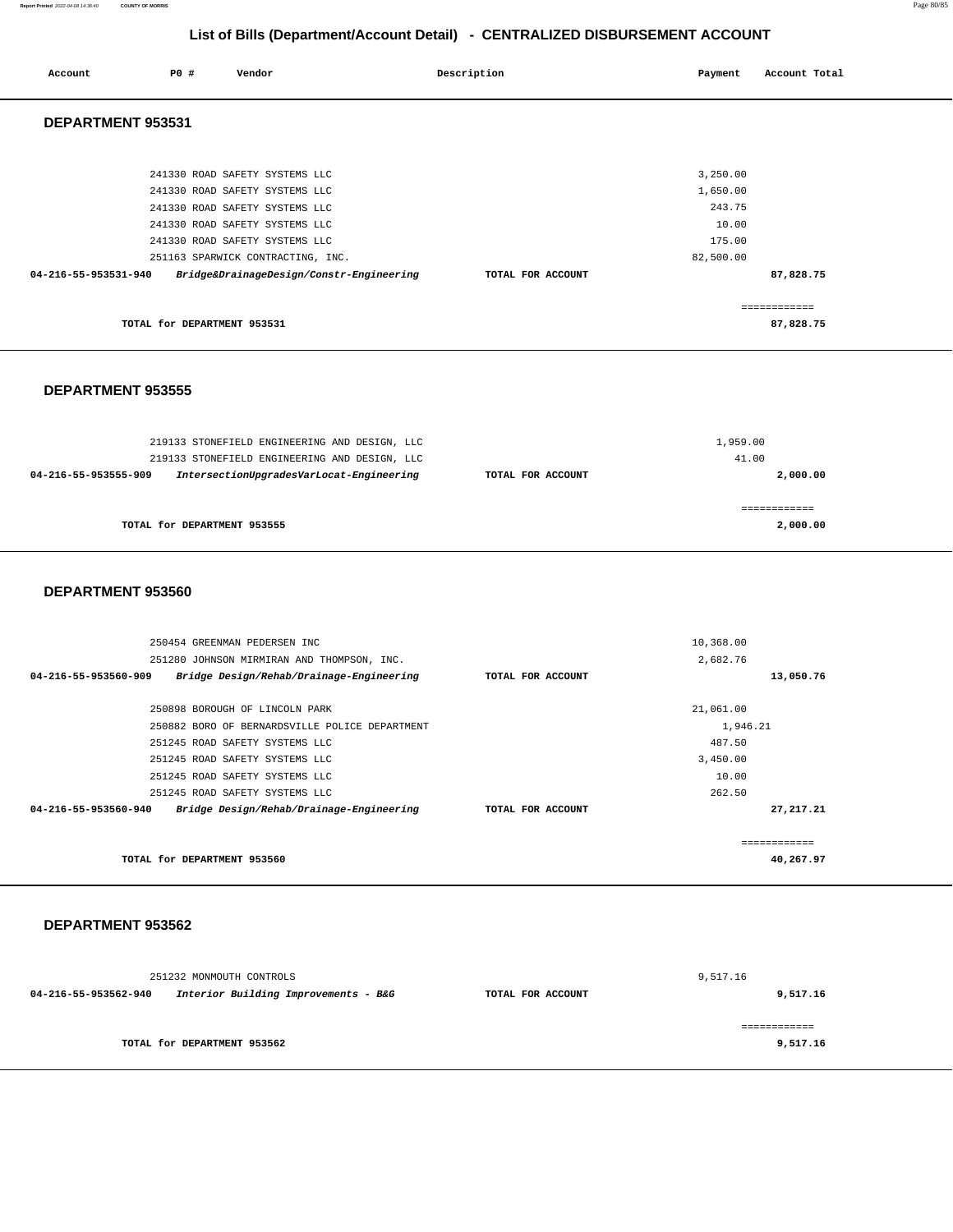## **List of Bills (Department/Account Detail) - CENTRALIZED DISBURSEMENT ACCOUNT**

| Account              | PO# | Vendor                                 | Description |                   | Payment    | Account Total |
|----------------------|-----|----------------------------------------|-------------|-------------------|------------|---------------|
| DEPARTMENT 953610    |     |                                        |             |                   |            |               |
|                      |     |                                        |             |                   |            |               |
|                      |     | 250531 HARRY L. SCHWARZ & CO.          |             |                   | 5,187.50   |               |
|                      |     | 251600 FOUND DESIGN D.B.A. MERJE       |             |                   | 7,000.00   |               |
|                      |     | 251600 FOUND DESIGN D.B.A. MERJE       |             |                   | 5,531.25   |               |
| 04-216-55-953610-909 |     | Rd Paving/Improv &RR Rehab-Engineering |             | TOTAL FOR ACCOUNT |            | 17,718.75     |
|                      |     | 250844 RIVERVIEW PAVING, INC.          |             |                   | 1,172.62   |               |
|                      |     | 251169 FOGGIA TRINITY ELECTRIC LLC     |             |                   | 105,878.94 |               |
|                      |     | 251554 YOUR WAY CONSTRUCTION INC.      |             |                   | 218,775.65 |               |
| 04-216-55-953610-940 |     | Rd Paving/Improv &RR Rehab-Engineering |             | TOTAL FOR ACCOUNT |            | 325,827.21    |
|                      |     |                                        |             |                   |            | ------------- |
|                      |     | TOTAL for DEPARTMENT 953610            |             |                   |            | 343,545.96    |

#### **DEPARTMENT 954279**

|                             | 245518 RESCUE PRODUCTS                 |                   | 3,880.00 |              |
|-----------------------------|----------------------------------------|-------------------|----------|--------------|
| 245518 RESCUE PRODUCTS      |                                        |                   | 95.00    |              |
|                             | 245509 RESCUE PRODUCTS                 |                   | 855.00   |              |
| 245509 RESCUE PRODUCTS      |                                        |                   | 335.00   |              |
| 245509 RESCUE PRODUCTS      |                                        |                   | 360.00   |              |
| 245509 RESCUE PRODUCTS      |                                        |                   | 2,636.00 |              |
| 245509 RESCUE PRODUCTS      |                                        |                   | 99.00    |              |
| 245509 RESCUE PRODUCTS      |                                        |                   | 525.00   |              |
| 04-216-55-954279-956        | Acq Digital In Car Video Equip-Sheriff | TOTAL FOR ACCOUNT |          | 8,785.00     |
|                             |                                        |                   |          |              |
|                             |                                        |                   |          | ------------ |
| TOTAL for DEPARTMENT 954279 |                                        |                   |          | 8,785.00     |
|                             |                                        |                   |          |              |

#### **DEPARTMENT 954492**

| 250198 NEW JERSEY DOOR WORKS LLC                                 |                   | 10,000.00 |
|------------------------------------------------------------------|-------------------|-----------|
| Replace 3 HeatingBoilers at Jail-Sheriff<br>04-216-55-954492-956 | TOTAL FOR ACCOUNT | 10,000.00 |
|                                                                  |                   |           |
| TOTAL for DEPARTMENT 954492                                      |                   | 10,000.00 |

### **DEPARTMENT 954558**

|                      | 250198 NEW JERSEY DOOR WORKS LLC |                                       |                   | 29,450.00 |
|----------------------|----------------------------------|---------------------------------------|-------------------|-----------|
| 04-216-55-954558-956 |                                  | Replace NICE Phone Recording Sys-Jail | TOTAL FOR ACCOUNT | 29,450.00 |
|                      |                                  |                                       |                   |           |
|                      | TOTAL for DEPARTMENT 954558      |                                       |                   | 29,450.00 |
|                      |                                  |                                       |                   |           |

#### **DEPARTMENT 954559**

**40,560.00** 

246283 HERBST-MUSCIANO, LLC 246283 HERBST-MUSCIANO, LLC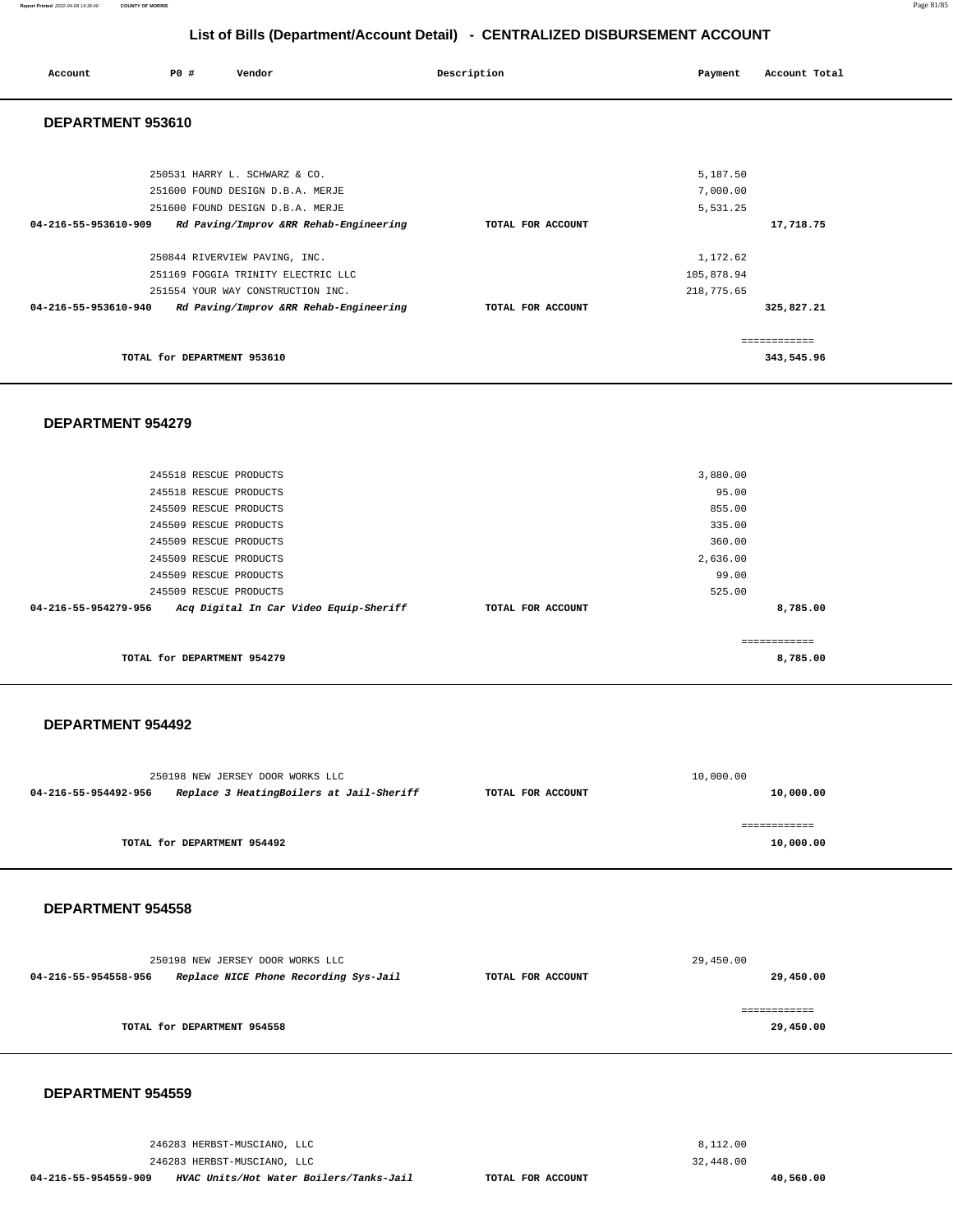**Report Printed** 2022-04-08 14:36:40 **COUNTY OF MORRIS** Page 82/85

#### **List of Bills (Department/Account Detail) - CENTRALIZED DISBURSEMENT ACCOUNT**

| Account              | P0 #                        | Vendor                                                                                                                                                                                                                                                                                                                                                                                                                               | Description       | Payment                                                                                             | Account Total              |
|----------------------|-----------------------------|--------------------------------------------------------------------------------------------------------------------------------------------------------------------------------------------------------------------------------------------------------------------------------------------------------------------------------------------------------------------------------------------------------------------------------------|-------------------|-----------------------------------------------------------------------------------------------------|----------------------------|
| DEPARTMENT 954559    |                             |                                                                                                                                                                                                                                                                                                                                                                                                                                      |                   |                                                                                                     |                            |
| 04-216-55-954559-940 |                             | 250198 NEW JERSEY DOOR WORKS LLC<br>HVAC Units/Hot Water Boilers/Tanks-Jail                                                                                                                                                                                                                                                                                                                                                          | TOTAL FOR ACCOUNT | 135,350.00                                                                                          | 135,350.00                 |
|                      | TOTAL for DEPARTMENT 954559 |                                                                                                                                                                                                                                                                                                                                                                                                                                      |                   |                                                                                                     | ============<br>175,910.00 |
| DEPARTMENT 954563    |                             |                                                                                                                                                                                                                                                                                                                                                                                                                                      |                   |                                                                                                     |                            |
| 04-216-55-954563-940 |                             | 250231 NEW JERSEY DOOR WORKS LLC<br>Sallyport Bi-Fold Door-CorrectionalFacil                                                                                                                                                                                                                                                                                                                                                         | TOTAL FOR ACCOUNT | 22,670.00                                                                                           | 22,670.00                  |
|                      | TOTAL for DEPARTMENT 954563 |                                                                                                                                                                                                                                                                                                                                                                                                                                      |                   |                                                                                                     | ============<br>22,670.00  |
| DEPARTMENT 954589    |                             |                                                                                                                                                                                                                                                                                                                                                                                                                                      |                   |                                                                                                     |                            |
| 04-216-55-954589-951 |                             | 235576 RAY ALLEN MANUFACTURING LLC<br>235576 RAY ALLEN MANUFACTURING LLC<br>235576 RAY ALLEN MANUFACTURING LLC<br>235576 RAY ALLEN MANUFACTURING LLC<br>235576 RAY ALLEN MANUFACTURING LLC<br>235576 RAY ALLEN MANUFACTURING LLC<br>235576 RAY ALLEN MANUFACTURING LLC<br>235576 RAY ALLEN MANUFACTURING LLC<br>235576 RAY ALLEN MANUFACTURING LLC<br>235576 RAY ALLEN MANUFACTURING LLC<br>Replace/Upgrade Equip & Vehicles-Sheriff | TOTAL FOR ACCOUNT | 303.92<br>417.48<br>247.92<br>1,424.94<br>65.27<br>159.96<br>999.98<br>424.95<br>1,099.98<br>205.00 | 5,349.40<br>============   |
| DEPARTMENT 962533    | TOTAL for DEPARTMENT 954589 |                                                                                                                                                                                                                                                                                                                                                                                                                                      |                   |                                                                                                     | 5,349.40                   |
| 04-216-55-962533-955 |                             | 241089 EXTREME NETWORKS INC.<br>241089 EXTREME NETWORKS INC.<br>241089 EXTREME NETWORKS INC.<br>241089 EXTREME NETWORKS INC.<br>241089 EXTREME NETWORKS INC.<br>Replace & Upgrade Computers/Equip - OIT                                                                                                                                                                                                                              | TOTAL FOR ACCOUNT | 79.80<br>365.44<br>35,032.80<br>1,116.72<br>1,873.08                                                | 38,467.84                  |
|                      | TOTAL for DEPARTMENT 962533 |                                                                                                                                                                                                                                                                                                                                                                                                                                      |                   |                                                                                                     | ------------<br>38,467.84  |

#### **DEPARTMENT 963587**

228458 MOTOROLA SOLUTIONS INC 251084 MTB ELECTRIC

**04-216-55-963587-951 Infrastructure Upgrades-Law&PublicSafety TOTAL FOR ACCOUNT** 

300,431.52 20,343.96

**320,775.48**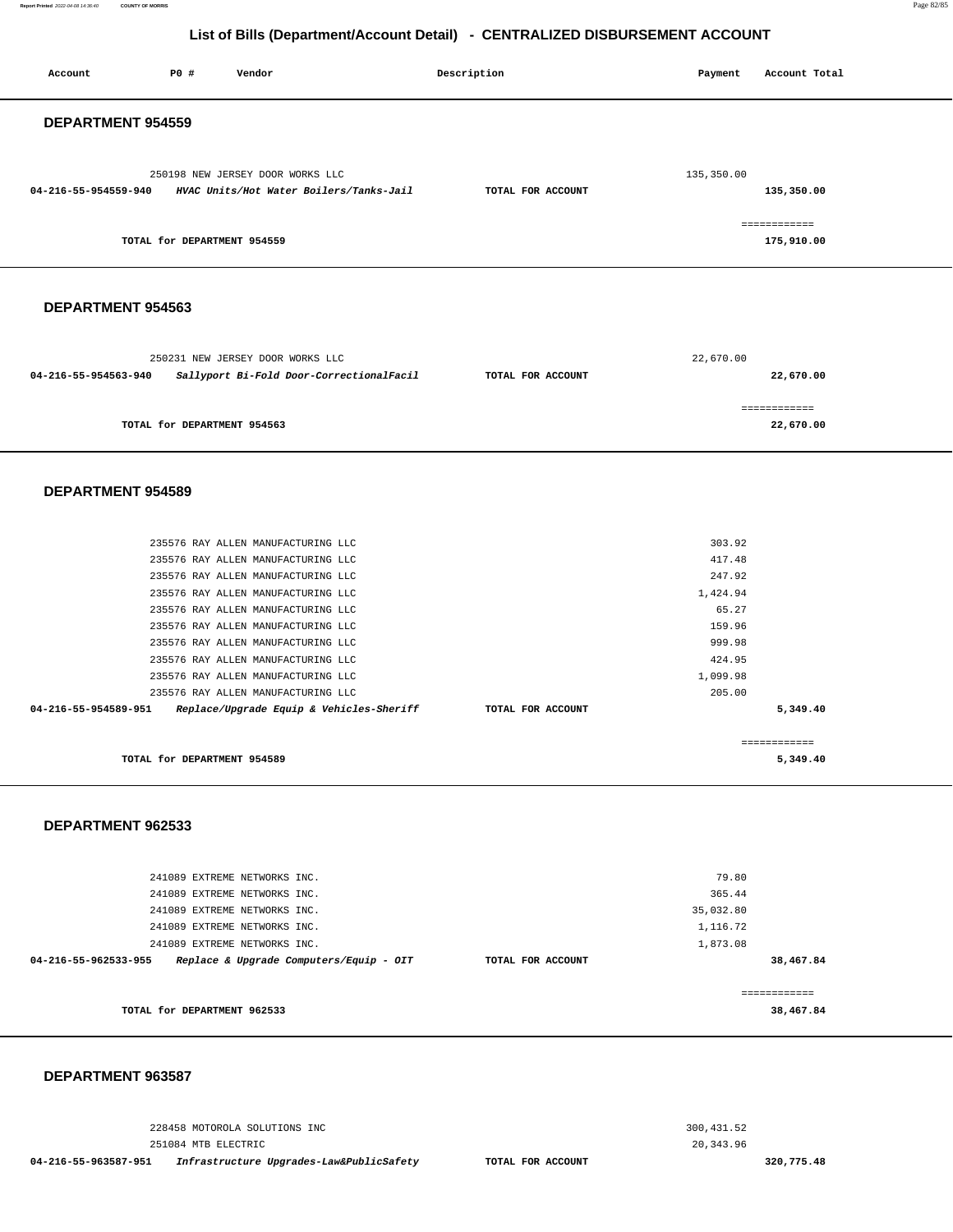#### **Report Printed** 2022-04-08 14:36:40 **COUNTY OF MORRIS** Page 83/85

## **List of Bills (Department/Account Detail) - CENTRALIZED DISBURSEMENT ACCOUNT**

| Account           | <b>PO #</b>                 | Vendor | Description | Payment | Account Total |
|-------------------|-----------------------------|--------|-------------|---------|---------------|
| DEPARTMENT 963587 |                             |        |             |         |               |
|                   |                             |        |             |         | ============  |
|                   | TOTAL for DEPARTMENT 963587 |        |             |         | 320,775.48    |

### **DEPARTMENT 963609**

| 244611 WITMER-PUBLIC SAFETY GROUP                                | 5,341.38                      |  |
|------------------------------------------------------------------|-------------------------------|--|
| 244611 WITMER-PUBLIC SAFETY GROUP                                | 4,041.60                      |  |
| Replace/Upgrade Equip - Law&PublicSafety<br>04-216-55-963609-940 | 9,382.98<br>TOTAL FOR ACCOUNT |  |
|                                                                  |                               |  |
|                                                                  |                               |  |
| TOTAL for DEPARTMENT 963609                                      | 9,382.98                      |  |

#### **DEPARTMENT 964504**

|                      | 249328 OPEN SYSTEMS INTEGRATORS, INC.    | 76,393.30         |           |  |
|----------------------|------------------------------------------|-------------------|-----------|--|
| 04-216-55-964504-956 | Instl/Replacemnt Fire Alarm Sys-RiskMgmt | TOTAL FOR ACCOUNT | 76,393.30 |  |
|                      |                                          |                   |           |  |
|                      |                                          |                   |           |  |
|                      | TOTAL for DEPARTMENT 964504              |                   | 76,393.30 |  |
|                      |                                          |                   |           |  |

| 251328 MC VOCATIONAL SCHOOL DISTRICT<br>251328 MC VOCATIONAL SCHOOL DISTRICT<br>251328 MC VOCATIONAL SCHOOL DISTRICT |                   | 36,834.84<br>36,813.64<br>36,800.00 |
|----------------------------------------------------------------------------------------------------------------------|-------------------|-------------------------------------|
| Construct Career Train Ctr at CCM-VoTech<br>04-216-55-968618-909                                                     | TOTAL FOR ACCOUNT | 110,448.48                          |
| TOTAL for DEPARTMENT 968618                                                                                          |                   | 110,448.48                          |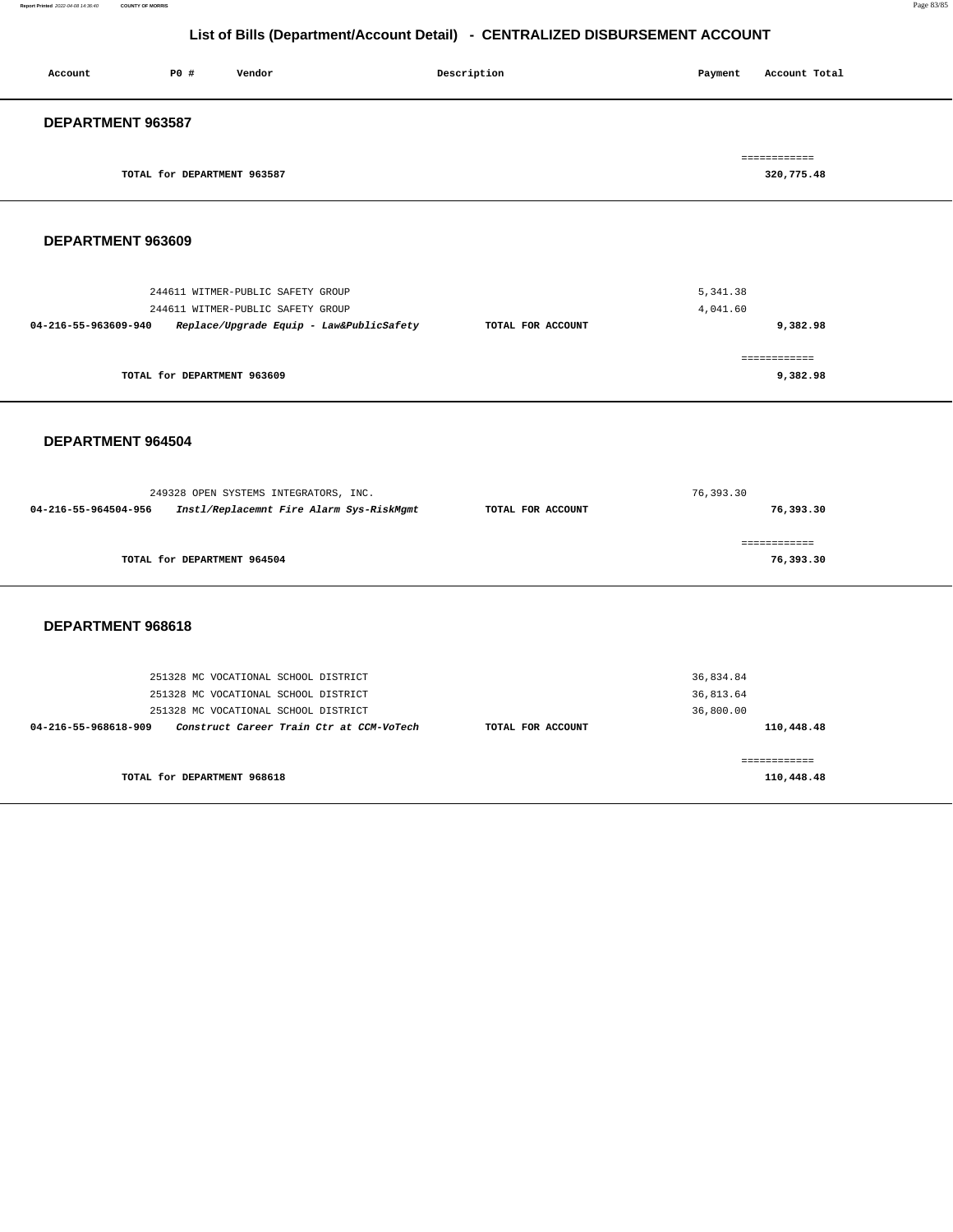**Report Printed** 2022-04-08 14:36:40 **COUNTY OF MORRIS** Page 84/85

## **List of Bills (Department/Account Detail) - CENTRALIZED DISBURSEMENT ACCOUNT**

| Account                       | P0 #                         | Vendor                                                                                 | Description            | Payment             | Account Total |
|-------------------------------|------------------------------|----------------------------------------------------------------------------------------|------------------------|---------------------|---------------|
| <b>Weights &amp; Measures</b> |                              |                                                                                        | <b>Dedicated Trust</b> |                     |               |
|                               |                              | 248875 COMMERCIAL FURNITURE RESOURCE INC.<br>248875 COMMERCIAL FURNITURE RESOURCE INC. |                        | 360.00<br>95.00     |               |
|                               |                              | 248548 SHI INTERNATIONAL CORP<br>249974 EASTERN JANITORIAL COMPANY                     |                        | 12,894.00<br>642.80 |               |
| 13-290-56-575801-888          |                              | Weights & Measures                                                                     | TOTAL FOR ACCOUNT      |                     | 13,991.80     |
|                               |                              |                                                                                        |                        |                     | ------------- |
|                               | TOTAL for Weights & Measures |                                                                                        |                        |                     | 13,991.80     |

## **Construction Board of Appeals**

| 251200 TREASURER STATE OF NEW JERSEY                  |                   | 300.00 |
|-------------------------------------------------------|-------------------|--------|
| Construction Board of Appeals<br>13-290-56-576801-888 | TOTAL FOR ACCOUNT | 300.00 |
|                                                       |                   |        |
|                                                       |                   |        |
| TOTAL for Construction Board of Appeals               |                   | 300.00 |
|                                                       |                   |        |

#### **DEPARTMENT 578001**

| 251770 COUNTY OF MORRIS                      | 69,142.03         |           |  |
|----------------------------------------------|-------------------|-----------|--|
| 13-290-56-578001-888<br>Accumulated Absences | TOTAL FOR ACCOUNT | 69,142.03 |  |
|                                              |                   |           |  |
| TOTAL for DEPARTMENT 578001                  |                   | 69,142.03 |  |

## **DEPARTMENT 578002**

|                      | 243719 ADAPCO, INC.           |                   | 1,379.36 |
|----------------------|-------------------------------|-------------------|----------|
| 13-290-56-578002-888 | Mosquito Control Reserve Fund | TOTAL FOR ACCOUNT | 1,379.36 |
|                      |                               |                   |          |
|                      | TOTAL for DEPARTMENT 578002   |                   | 1,379.36 |

| 250956 JJS SERVICES, INC.                   |  | 1,440.00  |
|---------------------------------------------|--|-----------|
| 250956 JJS SERVICES, INC.                   |  | 1,190.00  |
| 250956 JJS SERVICES, INC.                   |  | 6.210.00  |
| 250956 JJS SERVICES, INC.                   |  | 26,650.00 |
| 250956 JJS SERVICES, INC.                   |  | 23,800,00 |
| 250956 JJS SERVICES, INC.                   |  | 9.505.00  |
| 244137 CONTINENTAL TRADING & HARDWARE, INC. |  | 1,225.00  |
| 244137 CONTINENTAL TRADING & HARDWARE, INC. |  | 612.50    |
| 244137 CONTINENTAL TRADING & HARDWARE, INC. |  | 3,675,00  |
| 244137 CONTINENTAL TRADING & HARDWARE, INC. |  | 3,062.50  |
| 244137 CONTINENTAL TRADING & HARDWARE, INC. |  | 612.50    |
| 251119 JJS SERVICES, INC.                   |  | 24,945,00 |
|                                             |  |           |